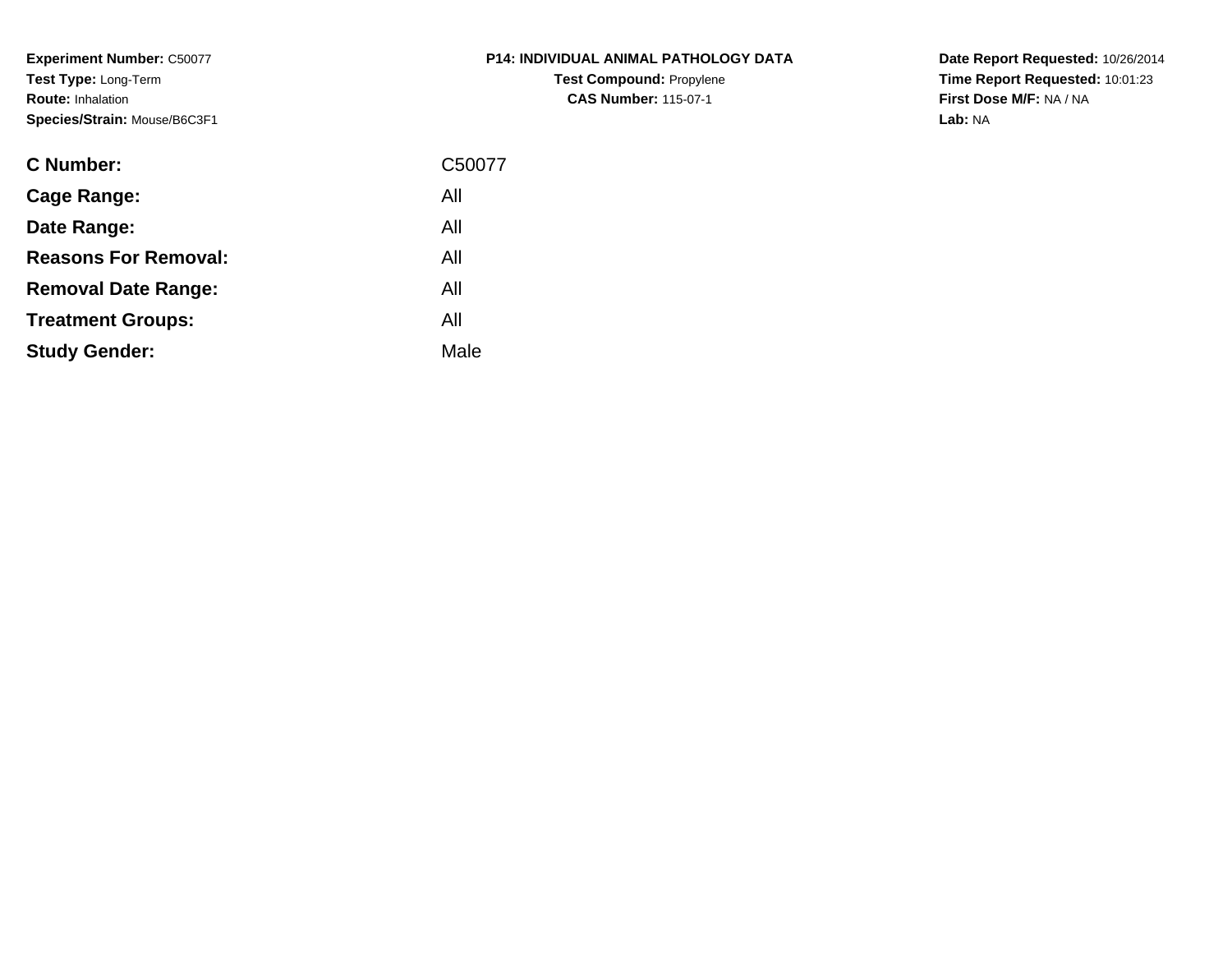| <b>Experiment Number: C50077</b><br>Test Type: Long-Term<br><b>Route: Inhalation</b><br>Species/Strain: Mouse/B6C3F1 |                     | <b>P14: INDIVIDUAL ANIMAL PATHOLOGY DATA</b><br>Test Compound: Propylene<br><b>CAS Number: 115-07-1</b> | Date Report Requested: 10/26/2014<br>Time Report Requested: 10:01:23<br>First Dose M/F: NA / NA<br>Lab: NA |
|----------------------------------------------------------------------------------------------------------------------|---------------------|---------------------------------------------------------------------------------------------------------|------------------------------------------------------------------------------------------------------------|
| <b>ANIMAL ID: 1 001</b>                                                                                              | <b>TRT#: 1</b>      | <b>SEX: Male</b>                                                                                        | DAY ON TEST:                                                                                               |
|                                                                                                                      | <b>DOSE: 1 PPM</b>  | <b>DISP:</b> Natural Death                                                                              | <b>HISTO:</b>                                                                                              |
| <b>OBSERVATIONS</b>                                                                                                  |                     |                                                                                                         |                                                                                                            |
| <b>Brain</b>                                                                                                         |                     | Corpora Amylacea                                                                                        |                                                                                                            |
| Kidney                                                                                                               |                     | Cast, Nos                                                                                               |                                                                                                            |
|                                                                                                                      |                     | Mineralization                                                                                          |                                                                                                            |
| Liver                                                                                                                |                     | Necrosis, Nos                                                                                           |                                                                                                            |
| Testis                                                                                                               |                     | Atrophy, Nos                                                                                            |                                                                                                            |
| Unspecified                                                                                                          | Multiple Organs Nos | Lymphoma, Histiocytic-Malignant Type                                                                    |                                                                                                            |
| PRIMARY CAUSE OF DEATH                                                                                               |                     |                                                                                                         |                                                                                                            |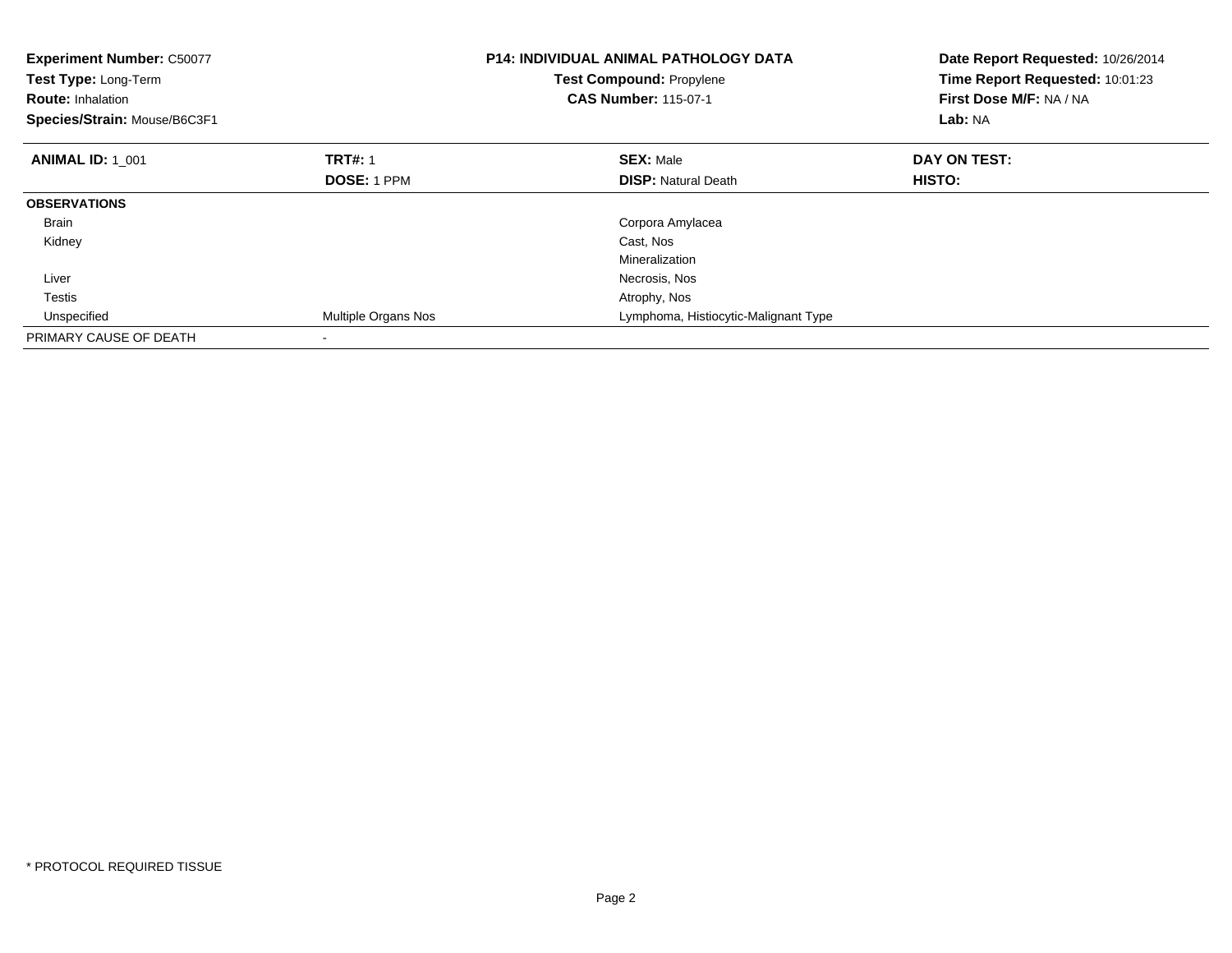| <b>Experiment Number: C50077</b><br>Test Type: Long-Term<br><b>Route: Inhalation</b><br>Species/Strain: Mouse/B6C3F1 |                                      | <b>P14: INDIVIDUAL ANIMAL PATHOLOGY DATA</b><br><b>Test Compound: Propylene</b><br><b>CAS Number: 115-07-1</b> | Date Report Requested: 10/26/2014<br>Time Report Requested: 10:01:23<br>First Dose M/F: NA / NA<br>Lab: NA |
|----------------------------------------------------------------------------------------------------------------------|--------------------------------------|----------------------------------------------------------------------------------------------------------------|------------------------------------------------------------------------------------------------------------|
| <b>ANIMAL ID:</b> 1 002                                                                                              | <b>TRT#: 1</b><br><b>DOSE: 1 PPM</b> | <b>SEX: Male</b><br><b>DISP:</b> Terminal Sacrifice                                                            | DAY ON TEST:<br>HISTO:                                                                                     |
| <b>OBSERVATIONS</b>                                                                                                  |                                      |                                                                                                                |                                                                                                            |
| Brain                                                                                                                |                                      | Corpora Amylacea                                                                                               |                                                                                                            |
| Lung                                                                                                                 |                                      | Alveolar/Bronchiolar Adenoma                                                                                   |                                                                                                            |
| PRIMARY CAUSE OF DEATH                                                                                               |                                      |                                                                                                                |                                                                                                            |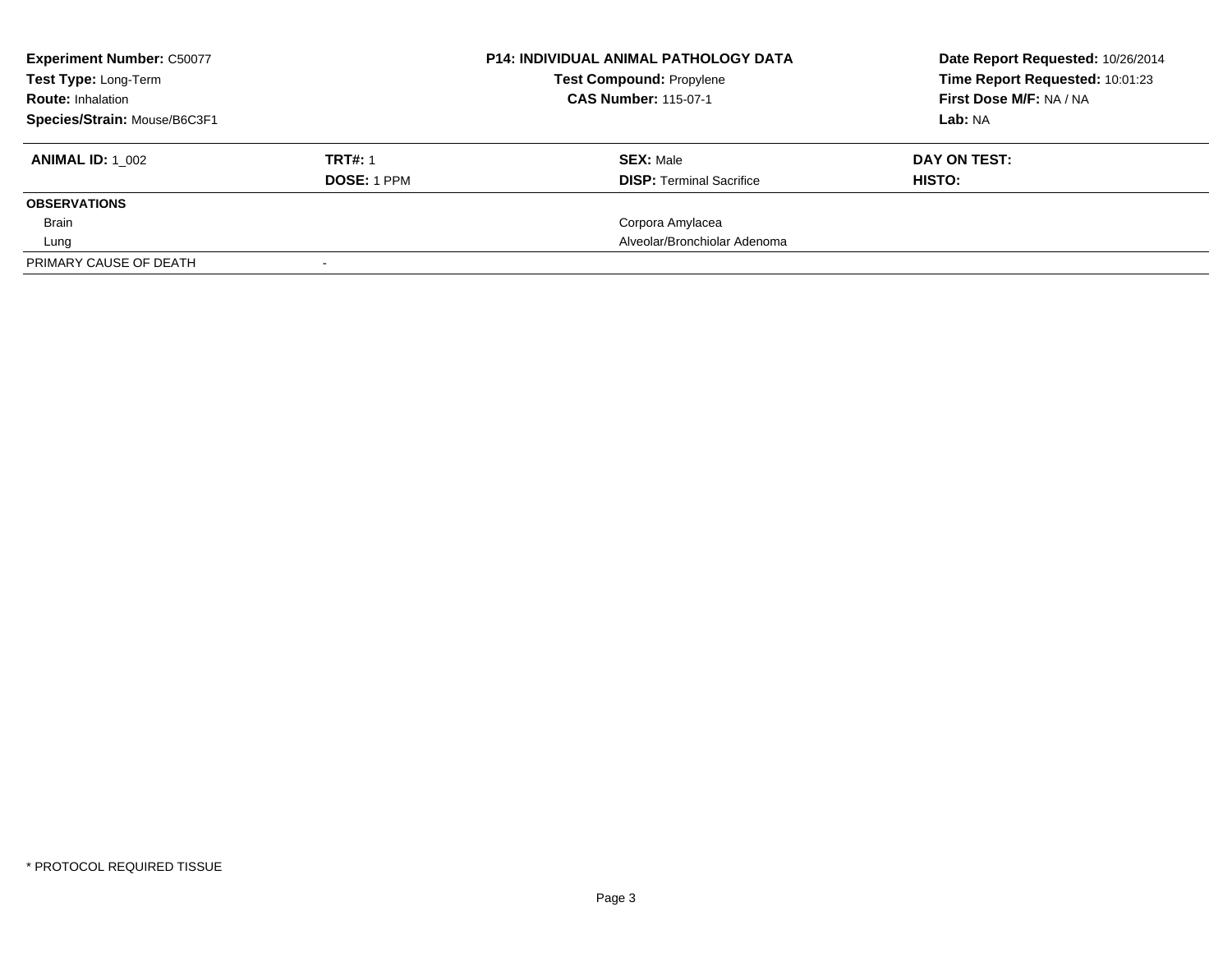| <b>Experiment Number: C50077</b><br>Test Type: Long-Term<br><b>Route: Inhalation</b><br>Species/Strain: Mouse/B6C3F1 |                               | <b>P14: INDIVIDUAL ANIMAL PATHOLOGY DATA</b><br><b>Test Compound: Propylene</b><br><b>CAS Number: 115-07-1</b> | Date Report Requested: 10/26/2014<br>Time Report Requested: 10:01:23<br>First Dose M/F: NA / NA<br>Lab: NA |
|----------------------------------------------------------------------------------------------------------------------|-------------------------------|----------------------------------------------------------------------------------------------------------------|------------------------------------------------------------------------------------------------------------|
| <b>ANIMAL ID:</b> 1 003                                                                                              | <b>TRT#: 1</b><br>DOSE: 1 PPM | <b>SEX: Male</b><br><b>DISP: Terminal Sacrifice</b>                                                            | DAY ON TEST:<br><b>HISTO:</b>                                                                              |
| <b>OBSERVATIONS</b>                                                                                                  |                               |                                                                                                                |                                                                                                            |
| Liver                                                                                                                |                               | Metamorphosis, Fatty                                                                                           |                                                                                                            |
| PRIMARY CAUSE OF DEATH                                                                                               |                               |                                                                                                                |                                                                                                            |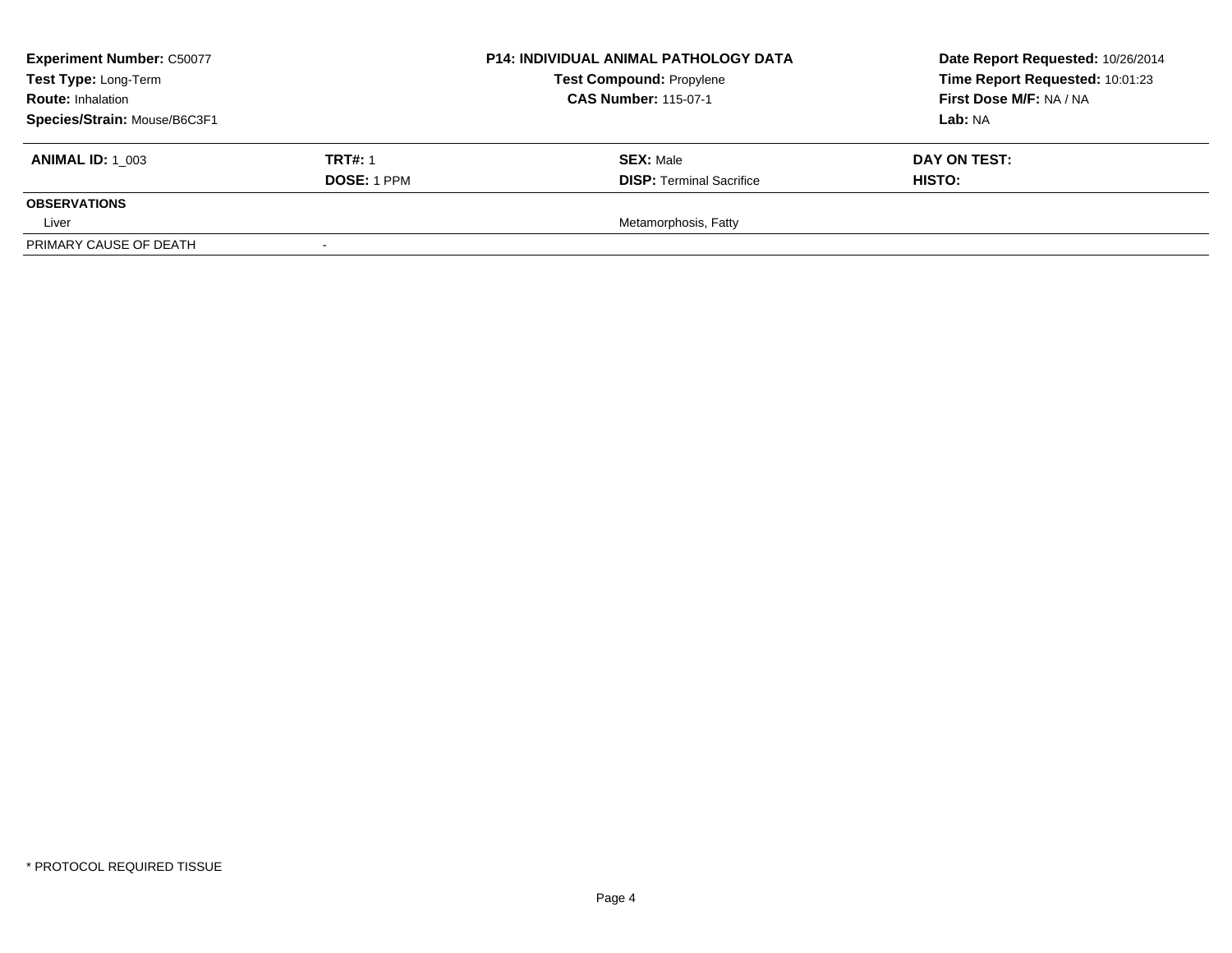| <b>Experiment Number: C50077</b><br><b>Test Type: Long-Term</b><br><b>Route: Inhalation</b> |                     | <b>P14: INDIVIDUAL ANIMAL PATHOLOGY DATA</b><br><b>Test Compound: Propylene</b><br><b>CAS Number: 115-07-1</b> | Date Report Requested: 10/26/2014<br>Time Report Requested: 10:01:23<br>First Dose M/F: NA / NA |
|---------------------------------------------------------------------------------------------|---------------------|----------------------------------------------------------------------------------------------------------------|-------------------------------------------------------------------------------------------------|
| Species/Strain: Mouse/B6C3F1                                                                |                     |                                                                                                                | Lab: NA                                                                                         |
| <b>ANIMAL ID: 1 004</b>                                                                     | <b>TRT#: 1</b>      | <b>SEX: Male</b>                                                                                               | DAY ON TEST:                                                                                    |
|                                                                                             | <b>DOSE: 1 PPM</b>  | <b>DISP:</b> Natural Death                                                                                     | HISTO:                                                                                          |
| <b>OBSERVATIONS</b>                                                                         |                     |                                                                                                                |                                                                                                 |
| Prostate                                                                                    |                     | Inflammation, Acute                                                                                            |                                                                                                 |
| Unspecified                                                                                 | Multiple Organs Nos | Lymphoma, Lymphocytic-Malignant Type                                                                           |                                                                                                 |
| PRIMARY CAUSE OF DEATH                                                                      |                     |                                                                                                                |                                                                                                 |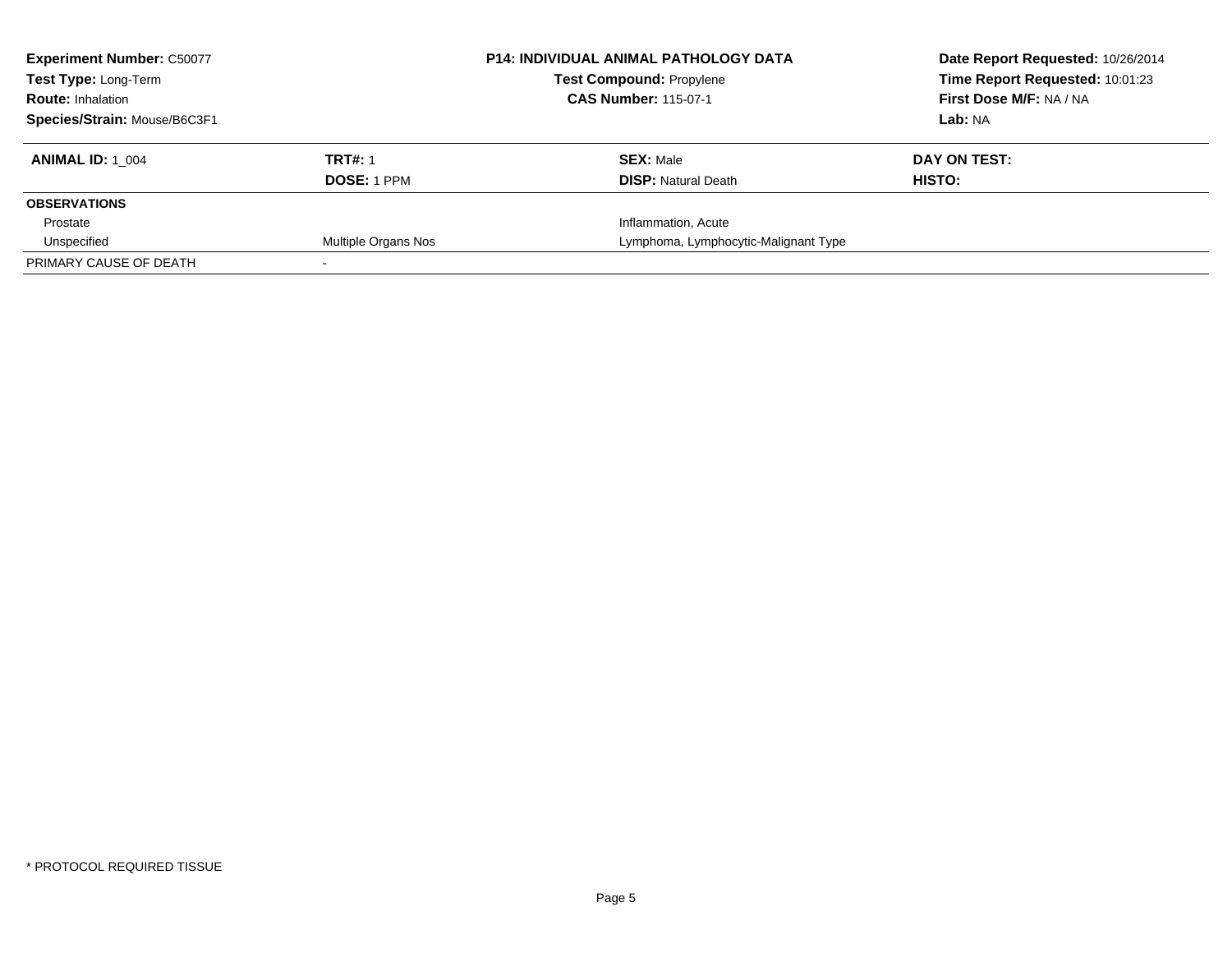| <b>Experiment Number: C50077</b><br>Test Type: Long-Term<br><b>Route: Inhalation</b><br>Species/Strain: Mouse/B6C3F1 |                       | <b>P14: INDIVIDUAL ANIMAL PATHOLOGY DATA</b><br><b>Test Compound: Propylene</b><br><b>CAS Number: 115-07-1</b> | Date Report Requested: 10/26/2014<br>Time Report Requested: 10:01:23<br>First Dose M/F: NA / NA<br>Lab: NA |
|----------------------------------------------------------------------------------------------------------------------|-----------------------|----------------------------------------------------------------------------------------------------------------|------------------------------------------------------------------------------------------------------------|
| <b>ANIMAL ID: 1 005</b>                                                                                              | <b>TRT#: 1</b>        | <b>SEX: Male</b>                                                                                               | DAY ON TEST:                                                                                               |
|                                                                                                                      | DOSE: 1 PPM           | <b>DISP:</b> Terminal Sacrifice                                                                                | HISTO:                                                                                                     |
| <b>OBSERVATIONS</b>                                                                                                  |                       |                                                                                                                |                                                                                                            |
| <b>Brain</b>                                                                                                         |                       | Corpora Amylacea                                                                                               |                                                                                                            |
| Kidney                                                                                                               |                       | Inflammation, Chronic Focal                                                                                    |                                                                                                            |
| Lymph node                                                                                                           | Mesenteric Lymph Node | Congestion, Nos                                                                                                |                                                                                                            |
| Nasal cavity                                                                                                         |                       | Inflammation, Acute Serous                                                                                     |                                                                                                            |
| Thyroid                                                                                                              |                       | Cyst, Follicular Nos                                                                                           |                                                                                                            |
| PRIMARY CAUSE OF DEATH                                                                                               |                       |                                                                                                                |                                                                                                            |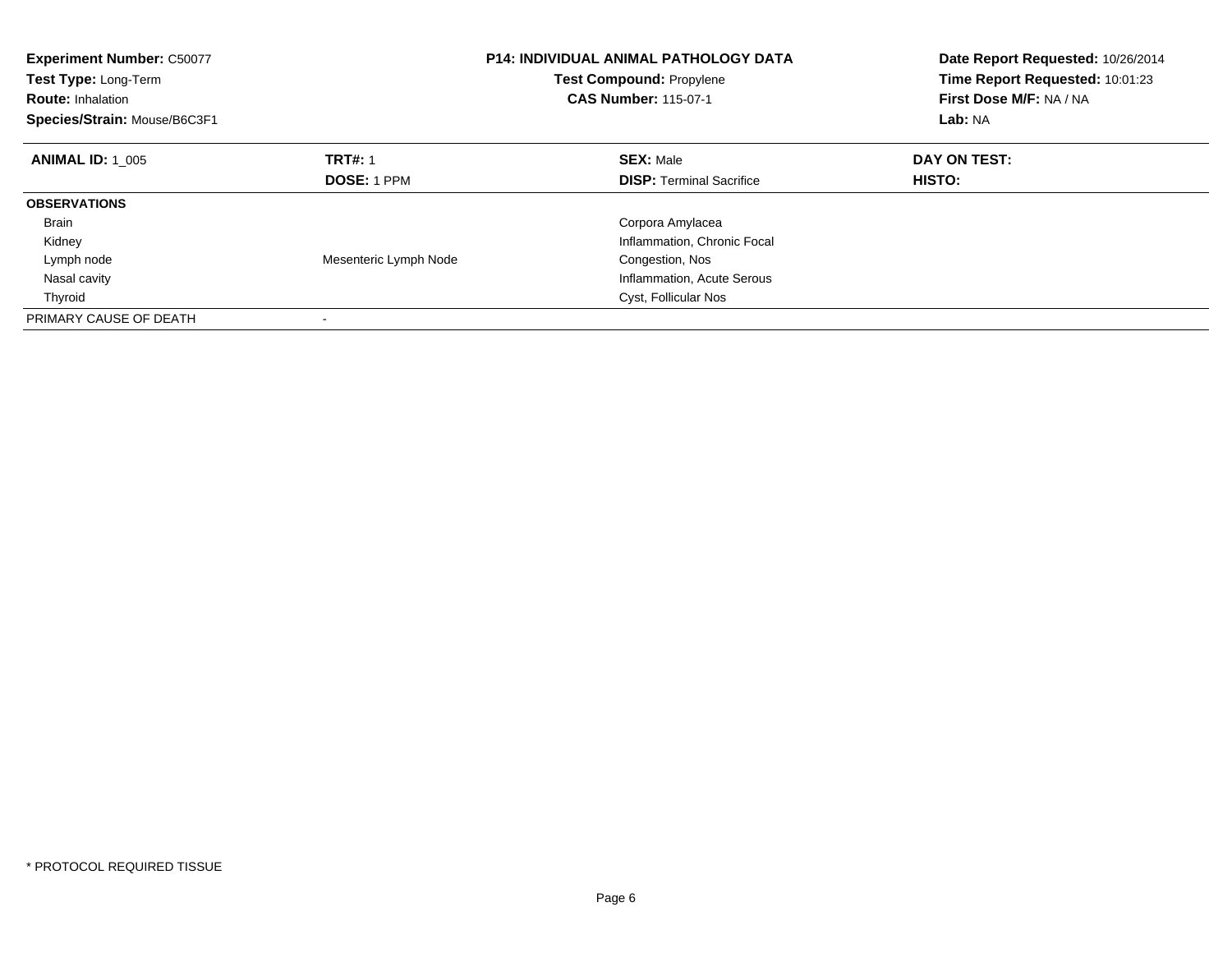| <b>Experiment Number: C50077</b><br>Test Type: Long-Term<br><b>Route: Inhalation</b><br>Species/Strain: Mouse/B6C3F1 |                       | <b>P14: INDIVIDUAL ANIMAL PATHOLOGY DATA</b><br><b>Test Compound: Propylene</b><br><b>CAS Number: 115-07-1</b> | Date Report Requested: 10/26/2014<br>Time Report Requested: 10:01:23<br>First Dose M/F: NA / NA<br>Lab: NA |
|----------------------------------------------------------------------------------------------------------------------|-----------------------|----------------------------------------------------------------------------------------------------------------|------------------------------------------------------------------------------------------------------------|
| <b>ANIMAL ID: 1 006</b>                                                                                              | <b>TRT#: 1</b>        | <b>SEX: Male</b>                                                                                               | DAY ON TEST:                                                                                               |
|                                                                                                                      | <b>DOSE: 1 PPM</b>    | <b>DISP: Terminal Sacrifice</b>                                                                                | HISTO:                                                                                                     |
| <b>OBSERVATIONS</b>                                                                                                  |                       |                                                                                                                |                                                                                                            |
| <b>Brain</b>                                                                                                         |                       | Corpora Amylacea                                                                                               |                                                                                                            |
| Liver                                                                                                                |                       | Hepatocellular Adenoma                                                                                         |                                                                                                            |
| Lymph node                                                                                                           | Mesenteric Lymph Node | Congestion, Nos                                                                                                |                                                                                                            |
| PRIMARY CAUSE OF DEATH                                                                                               |                       |                                                                                                                |                                                                                                            |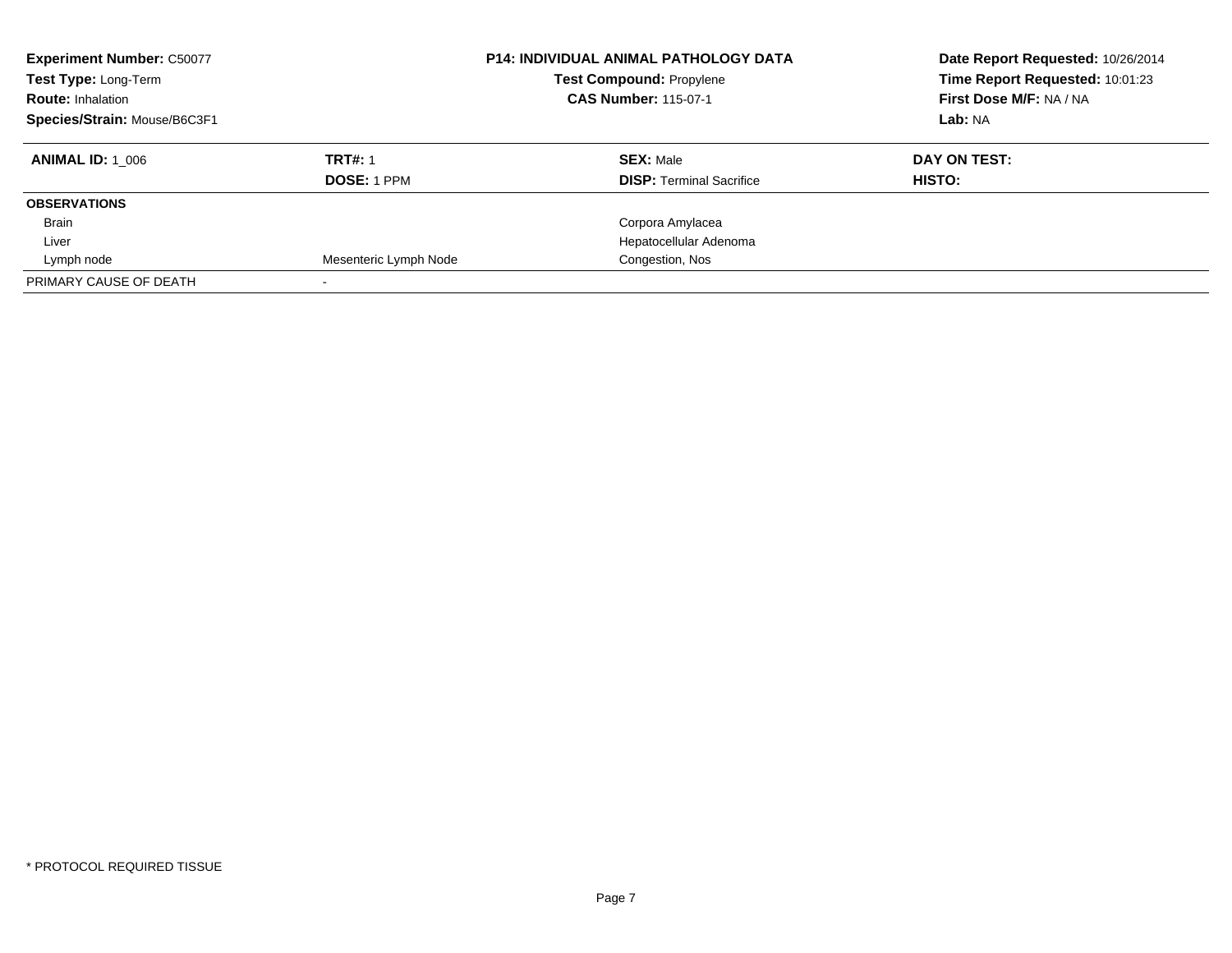| <b>Experiment Number: C50077</b><br>Test Type: Long-Term<br><b>Route: Inhalation</b><br>Species/Strain: Mouse/B6C3F1 |                    | <b>P14: INDIVIDUAL ANIMAL PATHOLOGY DATA</b><br><b>Test Compound: Propylene</b><br><b>CAS Number: 115-07-1</b> | Date Report Requested: 10/26/2014<br>Time Report Requested: 10:01:23<br>First Dose M/F: NA / NA<br>Lab: NA |
|----------------------------------------------------------------------------------------------------------------------|--------------------|----------------------------------------------------------------------------------------------------------------|------------------------------------------------------------------------------------------------------------|
| <b>ANIMAL ID: 1 007</b>                                                                                              | <b>TRT#: 1</b>     | <b>SEX: Male</b>                                                                                               | DAY ON TEST:                                                                                               |
|                                                                                                                      | <b>DOSE: 1 PPM</b> | <b>DISP:</b> Terminal Sacrifice                                                                                | <b>HISTO:</b>                                                                                              |
| <b>OBSERVATIONS</b>                                                                                                  |                    |                                                                                                                |                                                                                                            |
| Brain                                                                                                                |                    | Corpora Amylacea                                                                                               |                                                                                                            |
| Lung                                                                                                                 |                    | Alveolar/Bronchiolar Carcinoma                                                                                 |                                                                                                            |
|                                                                                                                      |                    | Inflammation, Interstitial                                                                                     |                                                                                                            |
| PRIMARY CAUSE OF DEATH                                                                                               |                    |                                                                                                                |                                                                                                            |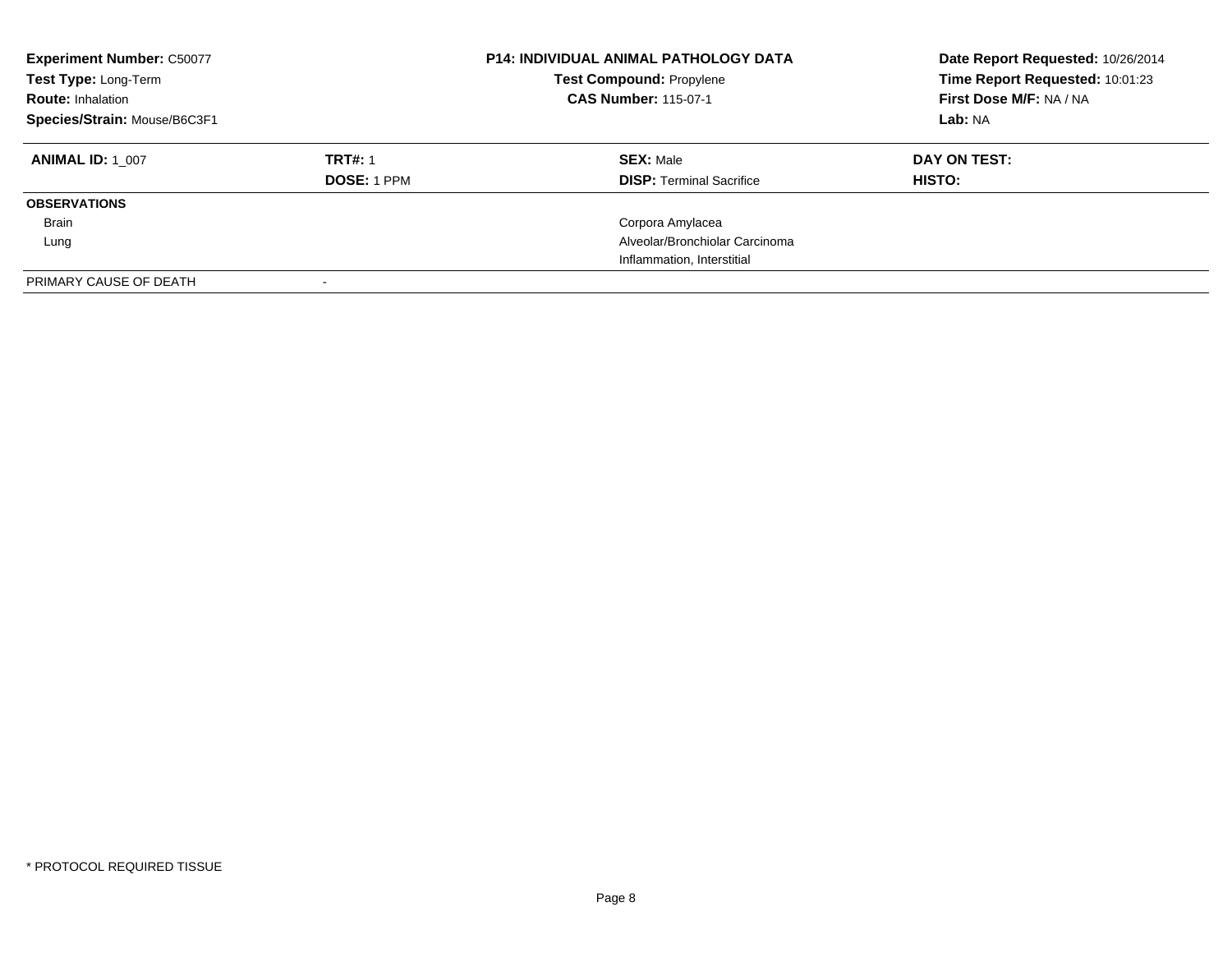| <b>Experiment Number: C50077</b><br>Test Type: Long-Term<br><b>Route: Inhalation</b><br>Species/Strain: Mouse/B6C3F1 |                                      | <b>P14: INDIVIDUAL ANIMAL PATHOLOGY DATA</b><br><b>Test Compound: Propylene</b><br><b>CAS Number: 115-07-1</b> | Date Report Requested: 10/26/2014<br>Time Report Requested: 10:01:23<br>First Dose M/F: NA / NA<br>Lab: NA |
|----------------------------------------------------------------------------------------------------------------------|--------------------------------------|----------------------------------------------------------------------------------------------------------------|------------------------------------------------------------------------------------------------------------|
| <b>ANIMAL ID: 1 008</b>                                                                                              | <b>TRT#: 1</b><br><b>DOSE: 1 PPM</b> | <b>SEX: Male</b><br><b>DISP:</b> Terminal Sacrifice                                                            | DAY ON TEST:<br>HISTO:                                                                                     |
| <b>OBSERVATIONS</b>                                                                                                  |                                      |                                                                                                                |                                                                                                            |
| <b>Brain</b>                                                                                                         |                                      | Corpora Amylacea                                                                                               |                                                                                                            |
| Lung                                                                                                                 |                                      | Alveolar/Bronchiolar Carcinoma                                                                                 |                                                                                                            |
| Nasal cavity                                                                                                         |                                      | Hemorrhage                                                                                                     |                                                                                                            |
| Spleen                                                                                                               |                                      | Hemangiosarcoma                                                                                                |                                                                                                            |
| PRIMARY CAUSE OF DEATH                                                                                               | ٠                                    |                                                                                                                |                                                                                                            |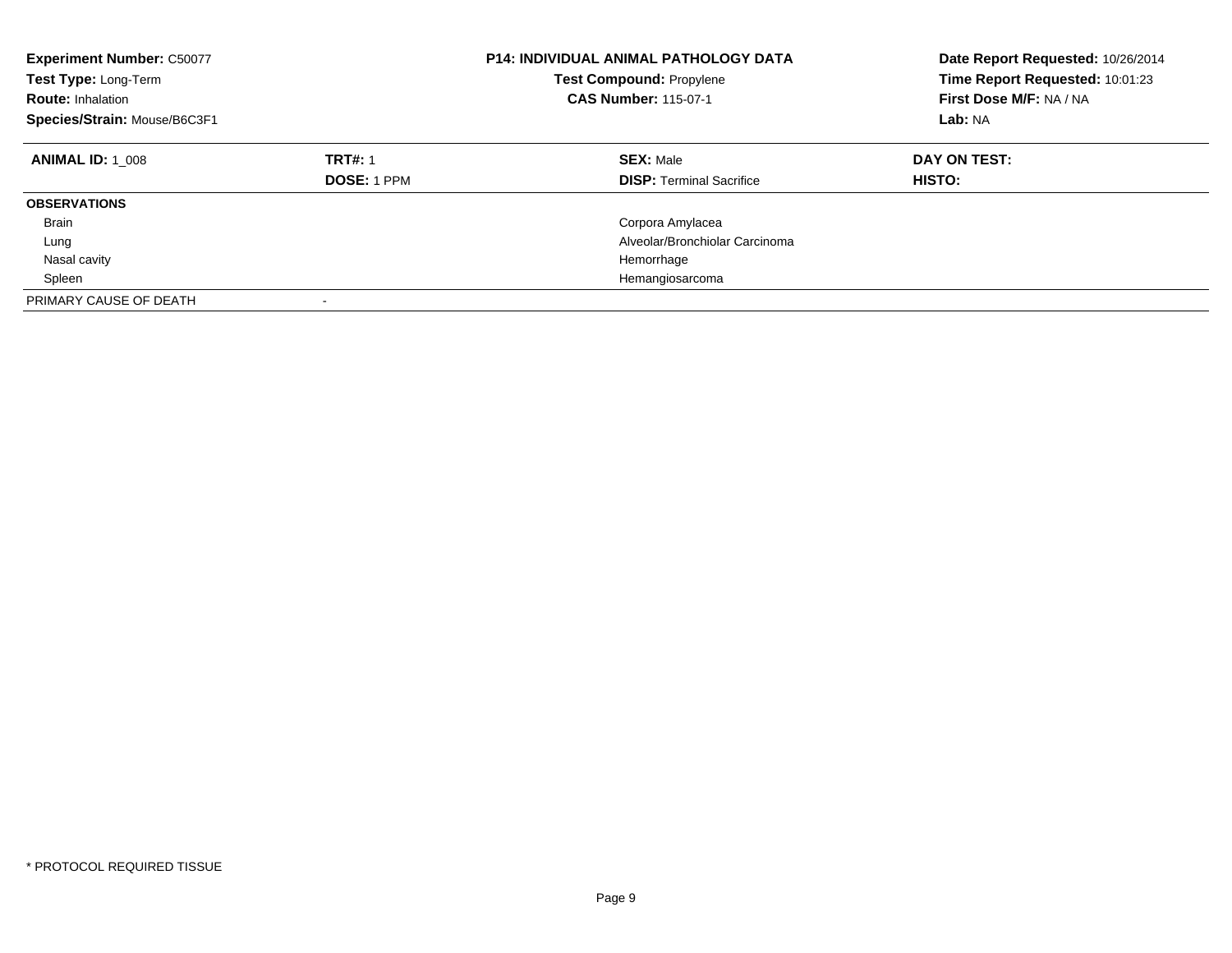| <b>Experiment Number: C50077</b><br>Test Type: Long-Term<br><b>Route: Inhalation</b><br>Species/Strain: Mouse/B6C3F1 |                    | <b>P14: INDIVIDUAL ANIMAL PATHOLOGY DATA</b><br>Test Compound: Propylene<br><b>CAS Number: 115-07-1</b> | Date Report Requested: 10/26/2014<br>Time Report Requested: 10:01:23<br>First Dose M/F: NA / NA<br>Lab: NA |
|----------------------------------------------------------------------------------------------------------------------|--------------------|---------------------------------------------------------------------------------------------------------|------------------------------------------------------------------------------------------------------------|
| <b>ANIMAL ID: 1 009</b>                                                                                              | <b>TRT#: 1</b>     | <b>SEX: Male</b>                                                                                        | DAY ON TEST:                                                                                               |
|                                                                                                                      | <b>DOSE: 1 PPM</b> | <b>DISP:</b> Terminal Sacrifice                                                                         | HISTO:                                                                                                     |
| <b>OBSERVATIONS</b>                                                                                                  |                    |                                                                                                         |                                                                                                            |
| Brain                                                                                                                |                    | Corpora Amylacea                                                                                        |                                                                                                            |
| Kidney                                                                                                               |                    | Inflammation, Chronic                                                                                   |                                                                                                            |
| Liver                                                                                                                |                    | Hepatocellular Carcinoma                                                                                |                                                                                                            |
| Lung                                                                                                                 |                    | Congestion, Nos                                                                                         |                                                                                                            |
|                                                                                                                      |                    | Hemorrhage                                                                                              |                                                                                                            |
| Spleen                                                                                                               |                    | Hematopoiesis                                                                                           |                                                                                                            |
|                                                                                                                      |                    | Hyperplasia, Lymphoid                                                                                   |                                                                                                            |
| PRIMARY CAUSE OF DEATH                                                                                               |                    |                                                                                                         |                                                                                                            |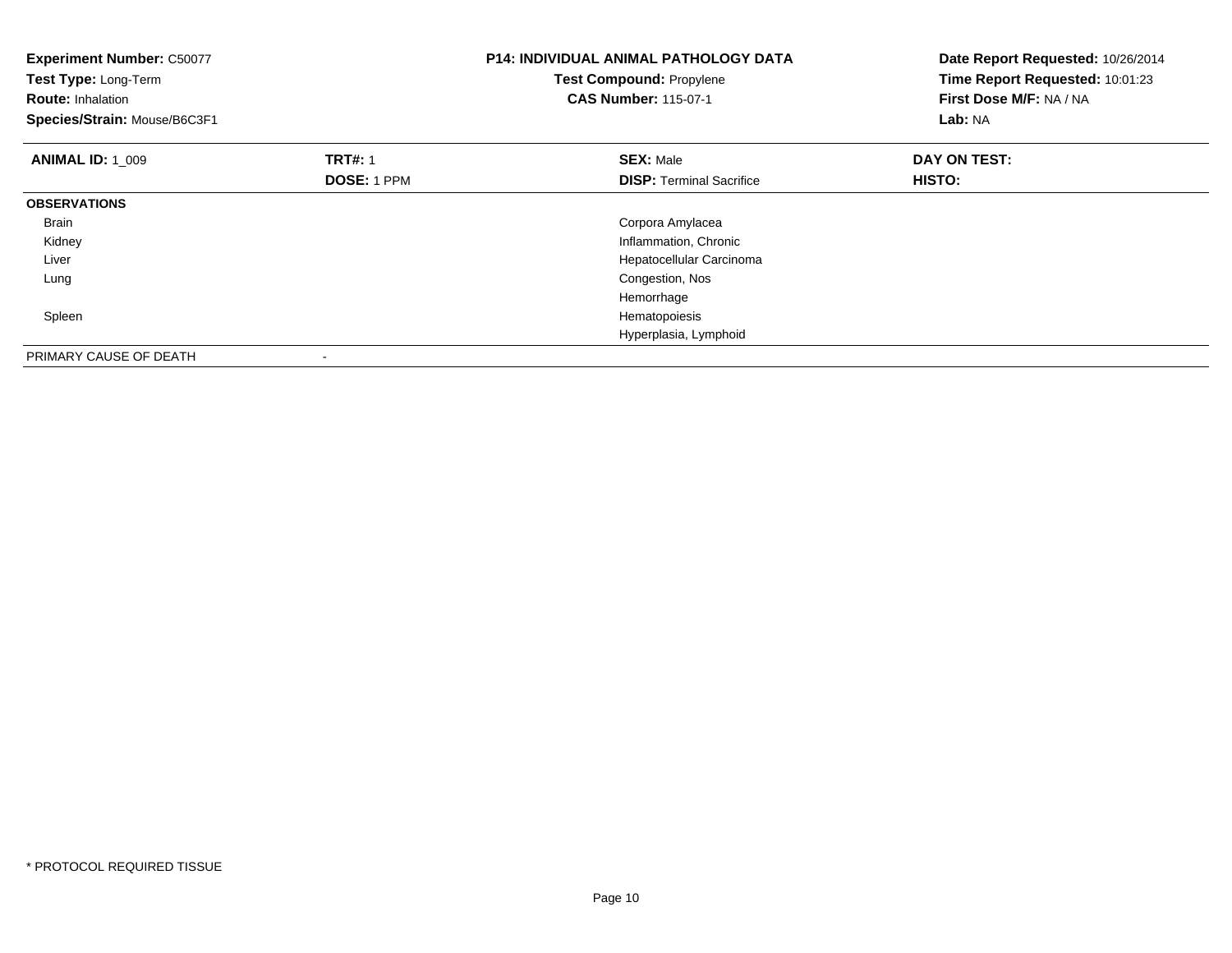| <b>Experiment Number: C50077</b><br>Test Type: Long-Term<br><b>Route: Inhalation</b><br>Species/Strain: Mouse/B6C3F1 |                    | <b>P14: INDIVIDUAL ANIMAL PATHOLOGY DATA</b><br><b>Test Compound: Propylene</b><br><b>CAS Number: 115-07-1</b> | Date Report Requested: 10/26/2014<br>Time Report Requested: 10:01:23<br>First Dose M/F: NA / NA<br>Lab: NA |
|----------------------------------------------------------------------------------------------------------------------|--------------------|----------------------------------------------------------------------------------------------------------------|------------------------------------------------------------------------------------------------------------|
| <b>ANIMAL ID: 1 010</b>                                                                                              | <b>TRT#: 1</b>     | <b>SEX: Male</b>                                                                                               | DAY ON TEST:                                                                                               |
|                                                                                                                      | <b>DOSE: 1 PPM</b> | <b>DISP: Natural Death</b>                                                                                     | HISTO:                                                                                                     |
| <b>OBSERVATIONS</b>                                                                                                  |                    |                                                                                                                |                                                                                                            |
| <b>Brain</b>                                                                                                         |                    | Corpora Amylacea                                                                                               |                                                                                                            |
| Liver                                                                                                                |                    | Hepatocellular Carcinoma                                                                                       |                                                                                                            |
| Nasal cavity                                                                                                         |                    | Inflammation, Acute                                                                                            |                                                                                                            |
| Preputial gland                                                                                                      |                    | Cyst, Epidermal Inclusion                                                                                      |                                                                                                            |
| Spleen                                                                                                               |                    | Lymphoma, Histiocytic-Malignant Type                                                                           |                                                                                                            |
| PRIMARY CAUSE OF DEATH                                                                                               |                    |                                                                                                                |                                                                                                            |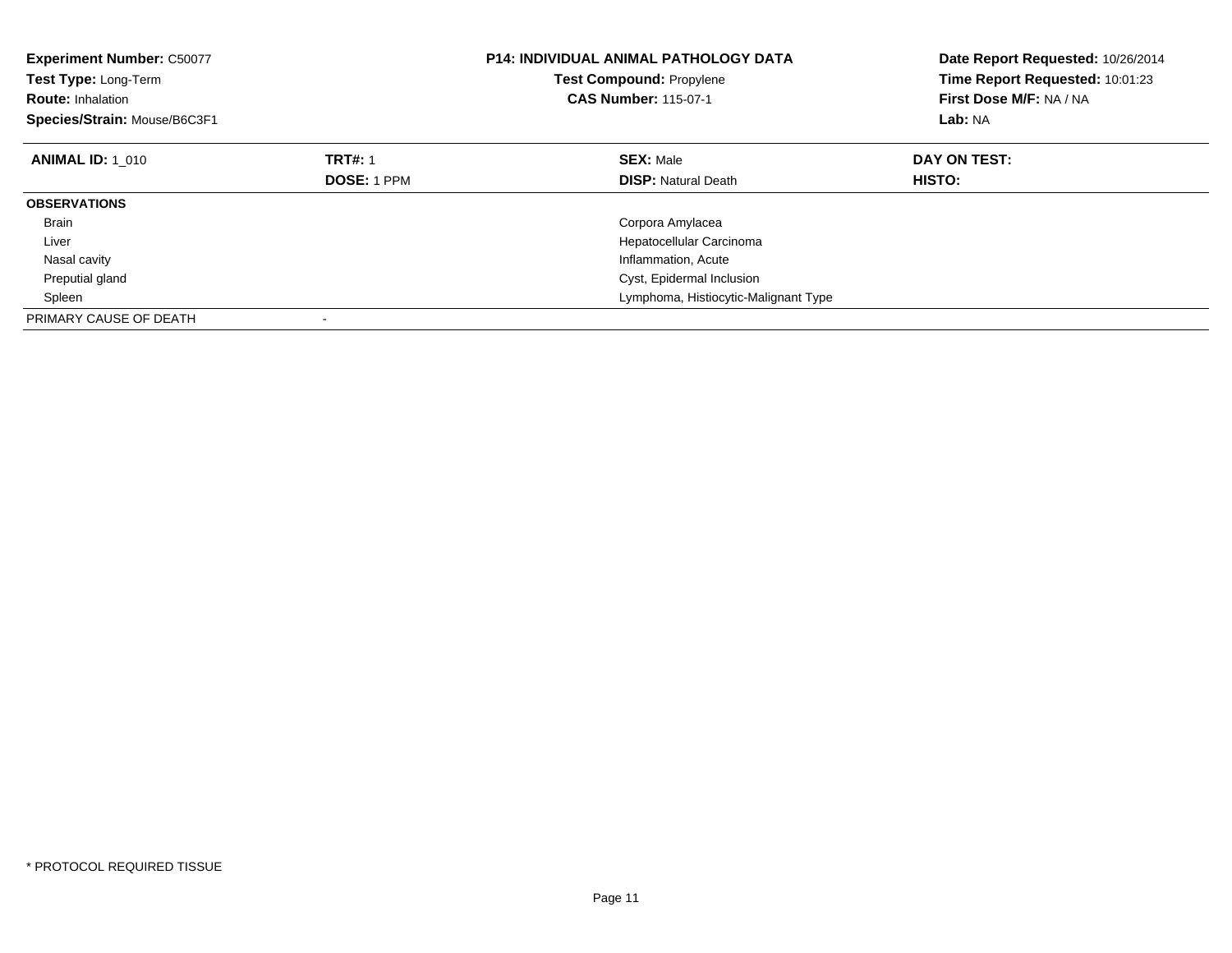| <b>Experiment Number: C50077</b><br>Test Type: Long-Term<br><b>Route: Inhalation</b><br>Species/Strain: Mouse/B6C3F1 |                                      | <b>P14: INDIVIDUAL ANIMAL PATHOLOGY DATA</b><br><b>Test Compound: Propylene</b><br><b>CAS Number: 115-07-1</b> | Date Report Requested: 10/26/2014<br>Time Report Requested: 10:01:23<br>First Dose M/F: NA / NA<br>Lab: NA |
|----------------------------------------------------------------------------------------------------------------------|--------------------------------------|----------------------------------------------------------------------------------------------------------------|------------------------------------------------------------------------------------------------------------|
| <b>ANIMAL ID: 1 011</b>                                                                                              | <b>TRT#: 1</b><br><b>DOSE: 1 PPM</b> | <b>SEX: Male</b><br><b>DISP:</b> Terminal Sacrifice                                                            | DAY ON TEST:<br><b>HISTO:</b>                                                                              |
| <b>OBSERVATIONS</b>                                                                                                  |                                      |                                                                                                                |                                                                                                            |
| <b>Brain</b>                                                                                                         |                                      | Corpora Amylacea                                                                                               |                                                                                                            |
| Liver                                                                                                                |                                      | Hepatocellular Carcinoma                                                                                       |                                                                                                            |
| Testis                                                                                                               |                                      | Atrophy, Nos                                                                                                   |                                                                                                            |
| Thyroid                                                                                                              |                                      | Cyst, Follicular Nos                                                                                           |                                                                                                            |
| PRIMARY CAUSE OF DEATH                                                                                               | ٠                                    |                                                                                                                |                                                                                                            |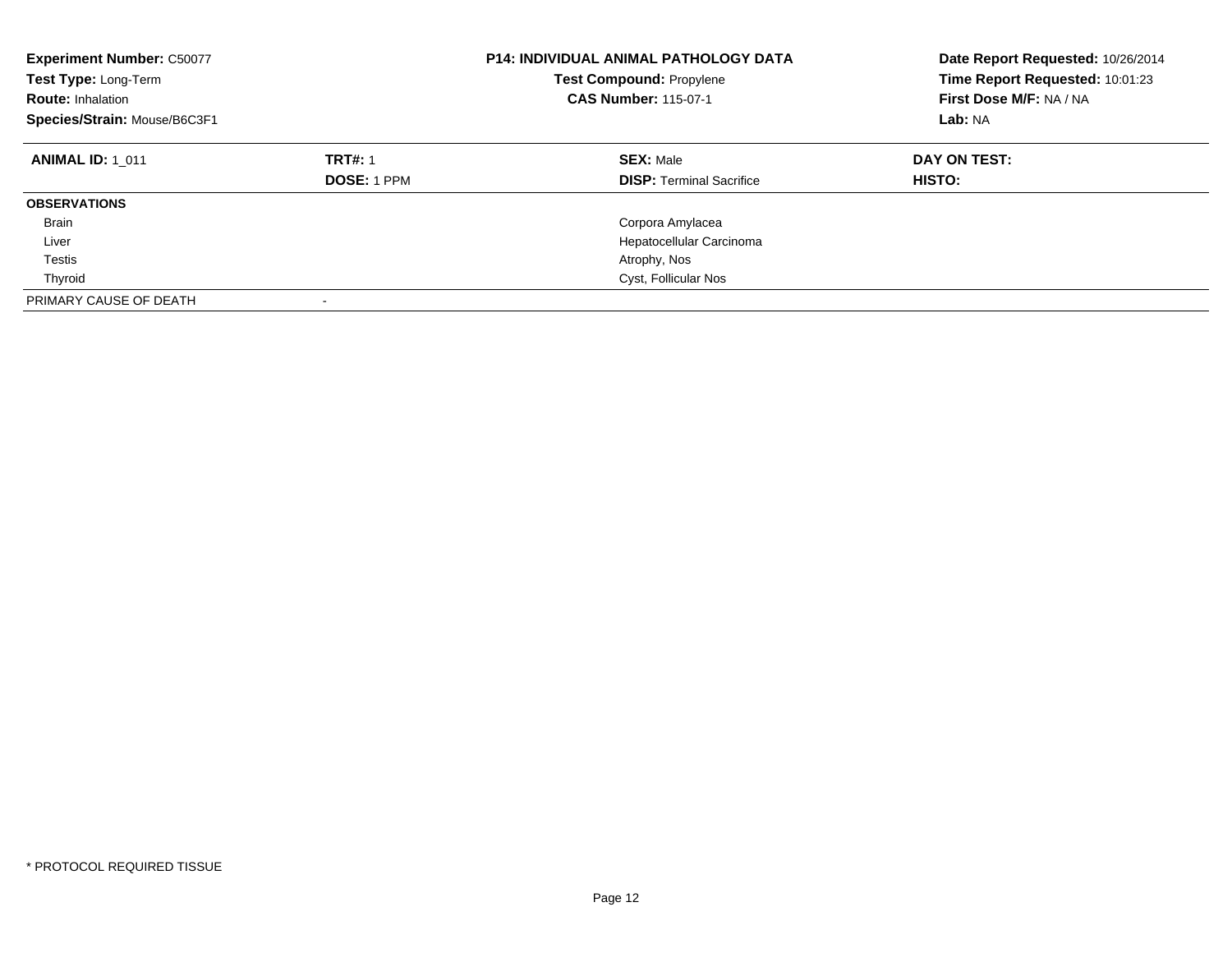| <b>Experiment Number: C50077</b><br>Test Type: Long-Term<br><b>Route: Inhalation</b><br>Species/Strain: Mouse/B6C3F1 |                                      | <b>P14: INDIVIDUAL ANIMAL PATHOLOGY DATA</b><br><b>Test Compound: Propylene</b><br><b>CAS Number: 115-07-1</b> | Date Report Requested: 10/26/2014<br>Time Report Requested: 10:01:23<br>First Dose M/F: NA / NA<br>Lab: NA |
|----------------------------------------------------------------------------------------------------------------------|--------------------------------------|----------------------------------------------------------------------------------------------------------------|------------------------------------------------------------------------------------------------------------|
| <b>ANIMAL ID: 1 012</b>                                                                                              | <b>TRT#: 1</b><br><b>DOSE: 1 PPM</b> | <b>SEX: Male</b><br><b>DISP:</b> Natural Death                                                                 | DAY ON TEST:<br>HISTO:                                                                                     |
| <b>OBSERVATIONS</b>                                                                                                  |                                      |                                                                                                                |                                                                                                            |
| Kidney                                                                                                               |                                      | Pyelonephritis, Nos                                                                                            |                                                                                                            |
| Liver                                                                                                                |                                      | Hepatocellular Carcinoma                                                                                       |                                                                                                            |
| Prostate                                                                                                             |                                      | Inflammation, Acute                                                                                            |                                                                                                            |
| Urinary bladder                                                                                                      |                                      | Inflammation, Acute                                                                                            |                                                                                                            |
| PRIMARY CAUSE OF DEATH                                                                                               |                                      |                                                                                                                |                                                                                                            |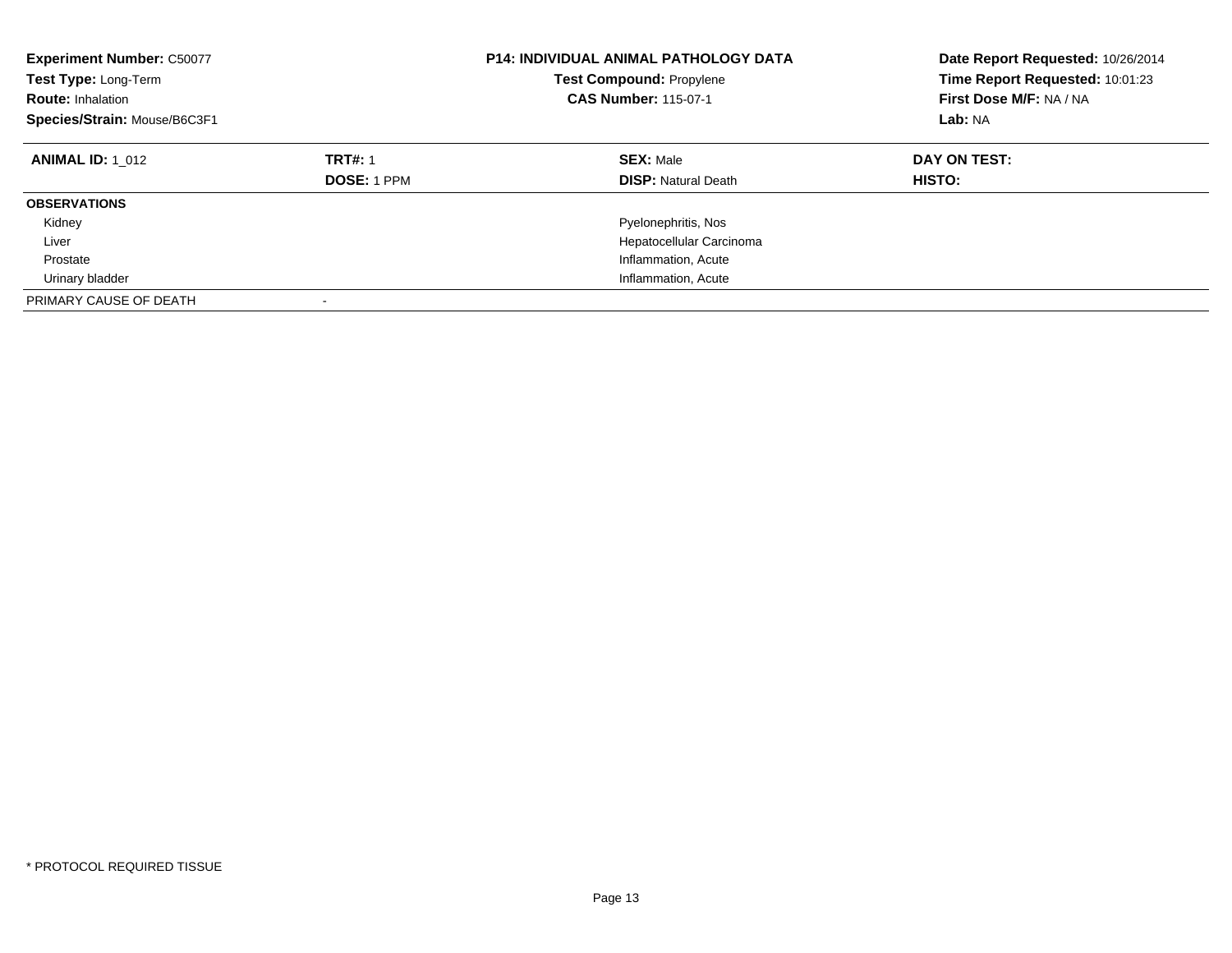| <b>Experiment Number: C50077</b> |                    | <b>P14: INDIVIDUAL ANIMAL PATHOLOGY DATA</b> | Date Report Requested: 10/26/2014 |
|----------------------------------|--------------------|----------------------------------------------|-----------------------------------|
| Test Type: Long-Term             |                    | <b>Test Compound: Propylene</b>              | Time Report Requested: 10:01:23   |
| <b>Route: Inhalation</b>         |                    | <b>CAS Number: 115-07-1</b>                  | First Dose M/F: NA / NA           |
| Species/Strain: Mouse/B6C3F1     |                    |                                              | Lab: NA                           |
| <b>ANIMAL ID: 1 013</b>          | <b>TRT#: 1</b>     | <b>SEX: Male</b>                             | DAY ON TEST:                      |
|                                  | <b>DOSE: 1 PPM</b> | <b>DISP:</b> Terminal Sacrifice              | HISTO:                            |
| <b>OBSERVATIONS</b>              |                    |                                              |                                   |
| Nasal cavity                     |                    | Inflammation, Acute Serous                   |                                   |
| Thymus                           |                    | Cyst, Nos                                    |                                   |
| PRIMARY CAUSE OF DEATH           | $\sim$             |                                              |                                   |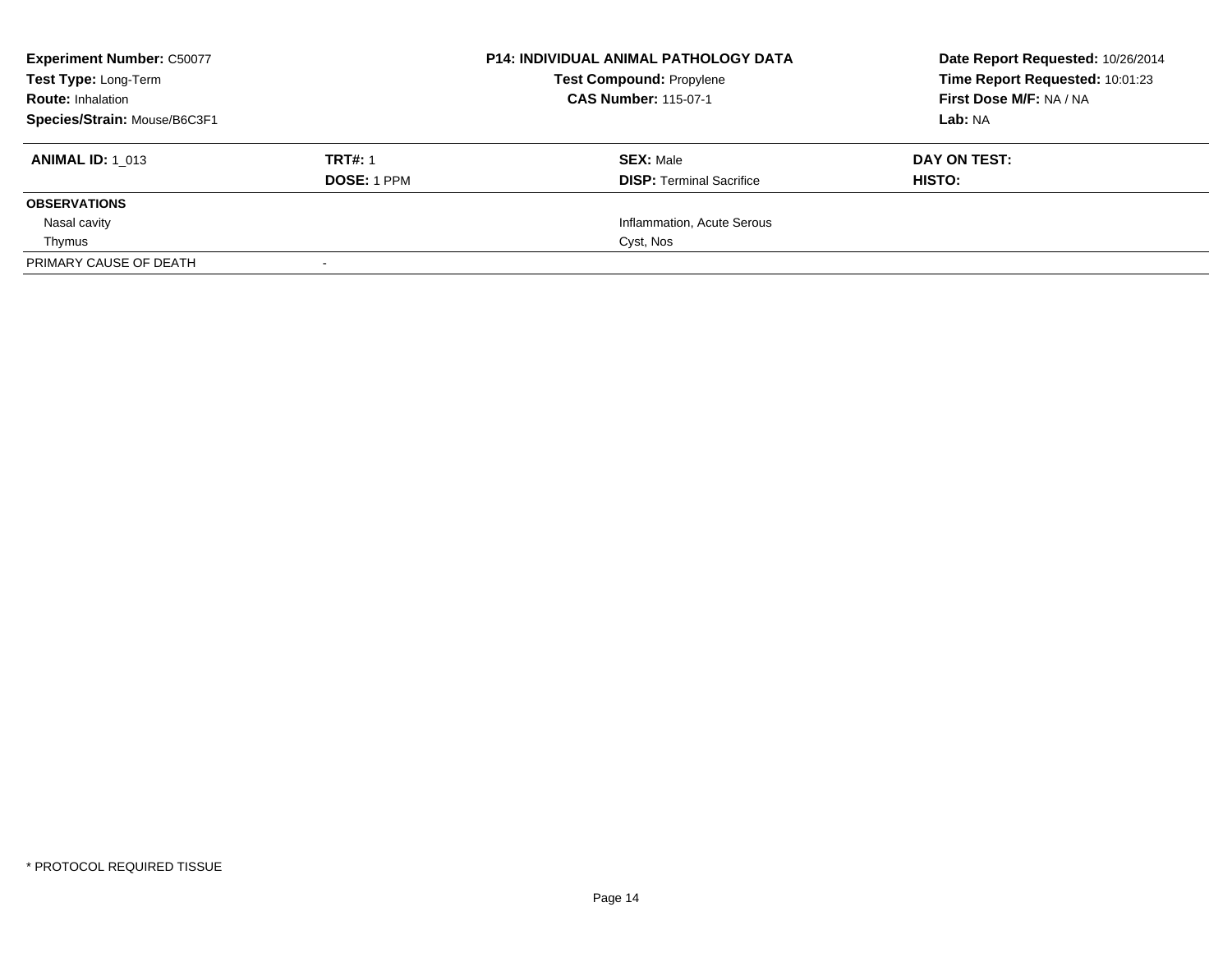| <b>Experiment Number: C50077</b><br>Test Type: Long-Term<br><b>Route: Inhalation</b><br>Species/Strain: Mouse/B6C3F1 |                                      | <b>P14: INDIVIDUAL ANIMAL PATHOLOGY DATA</b><br><b>Test Compound: Propylene</b><br><b>CAS Number: 115-07-1</b> | Date Report Requested: 10/26/2014<br>Time Report Requested: 10:01:23<br>First Dose M/F: NA / NA<br>Lab: NA |
|----------------------------------------------------------------------------------------------------------------------|--------------------------------------|----------------------------------------------------------------------------------------------------------------|------------------------------------------------------------------------------------------------------------|
| <b>ANIMAL ID: 1 014</b>                                                                                              | <b>TRT#: 1</b><br><b>DOSE: 1 PPM</b> | <b>SEX: Male</b><br><b>DISP:</b> Terminal Sacrifice                                                            | DAY ON TEST:<br>HISTO:                                                                                     |
| <b>OBSERVATIONS</b>                                                                                                  |                                      |                                                                                                                |                                                                                                            |
| Adrenal gland                                                                                                        | Capsule                              | Adenoma, Nos                                                                                                   |                                                                                                            |
| <b>Brain</b>                                                                                                         |                                      | Corpora Amylacea                                                                                               |                                                                                                            |
| Kidney                                                                                                               |                                      | Inflammation, Chronic Focal                                                                                    |                                                                                                            |
| Nasal cavity                                                                                                         |                                      | Hemorrhage                                                                                                     |                                                                                                            |
| PRIMARY CAUSE OF DEATH                                                                                               | -                                    |                                                                                                                |                                                                                                            |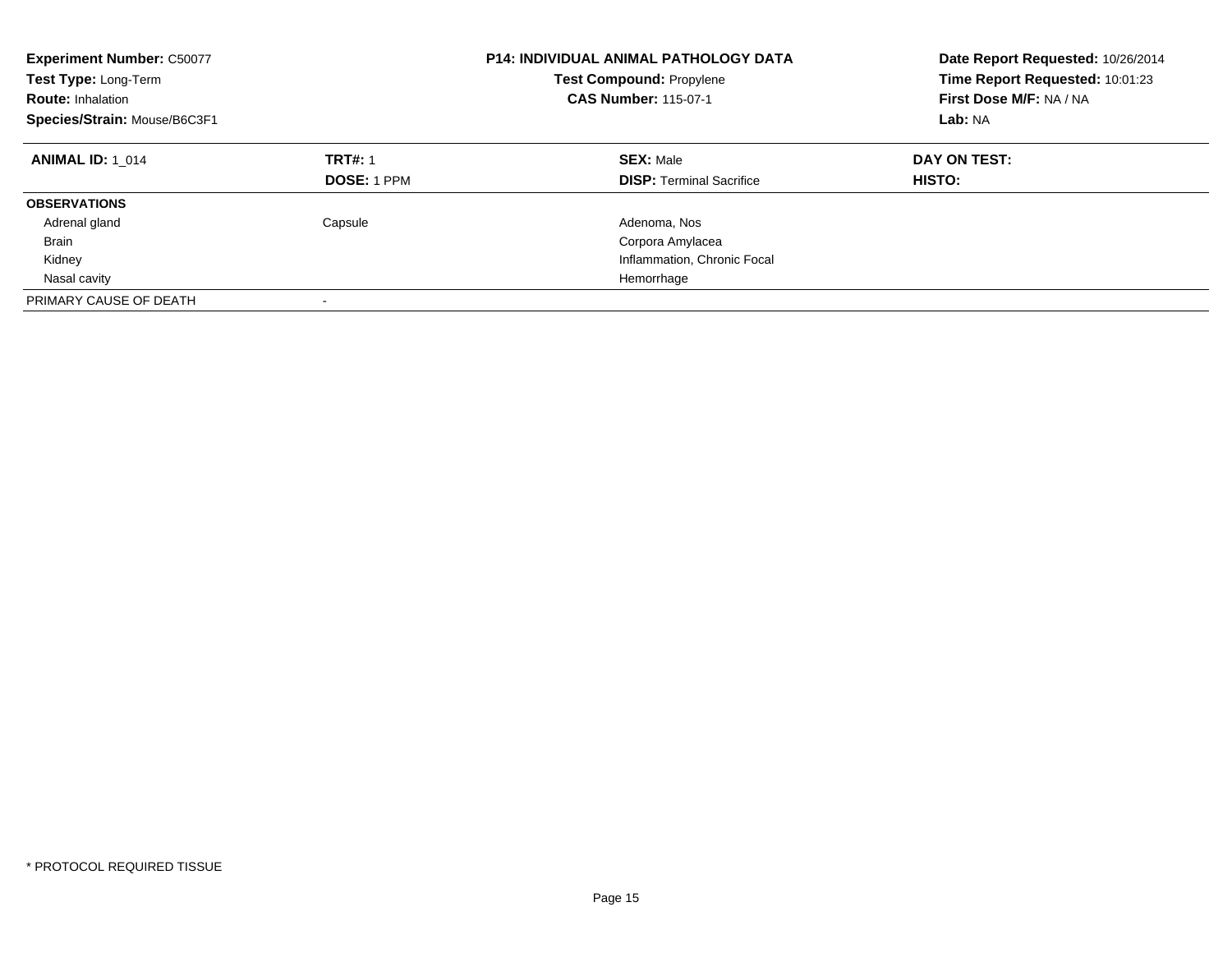| <b>Experiment Number: C50077</b><br>Test Type: Long-Term<br><b>Route: Inhalation</b><br>Species/Strain: Mouse/B6C3F1 |                    | <b>P14: INDIVIDUAL ANIMAL PATHOLOGY DATA</b><br>Test Compound: Propylene<br><b>CAS Number: 115-07-1</b> | Date Report Requested: 10/26/2014<br>Time Report Requested: 10:01:23<br>First Dose M/F: NA / NA<br>Lab: NA |
|----------------------------------------------------------------------------------------------------------------------|--------------------|---------------------------------------------------------------------------------------------------------|------------------------------------------------------------------------------------------------------------|
| <b>ANIMAL ID: 1 015</b>                                                                                              | <b>TRT#: 1</b>     | <b>SEX: Male</b>                                                                                        | DAY ON TEST:                                                                                               |
|                                                                                                                      | <b>DOSE: 1 PPM</b> | <b>DISP:</b> Terminal Sacrifice                                                                         | HISTO:                                                                                                     |
| <b>OBSERVATIONS</b>                                                                                                  |                    |                                                                                                         |                                                                                                            |
| Kidney                                                                                                               |                    | Lymphocytic Inflammatory Infiltrate                                                                     |                                                                                                            |
| Liver                                                                                                                |                    | Hepatocellular Carcinoma                                                                                |                                                                                                            |
| Lung                                                                                                                 |                    | Congestion, Nos                                                                                         |                                                                                                            |
|                                                                                                                      |                    | Hepatocellular Carcinoma, Metastatic                                                                    |                                                                                                            |
| Nasal cavity                                                                                                         |                    | Hemorrhage                                                                                              |                                                                                                            |
| Testis                                                                                                               |                    | Atrophy, Nos                                                                                            |                                                                                                            |
| PRIMARY CAUSE OF DEATH                                                                                               |                    |                                                                                                         |                                                                                                            |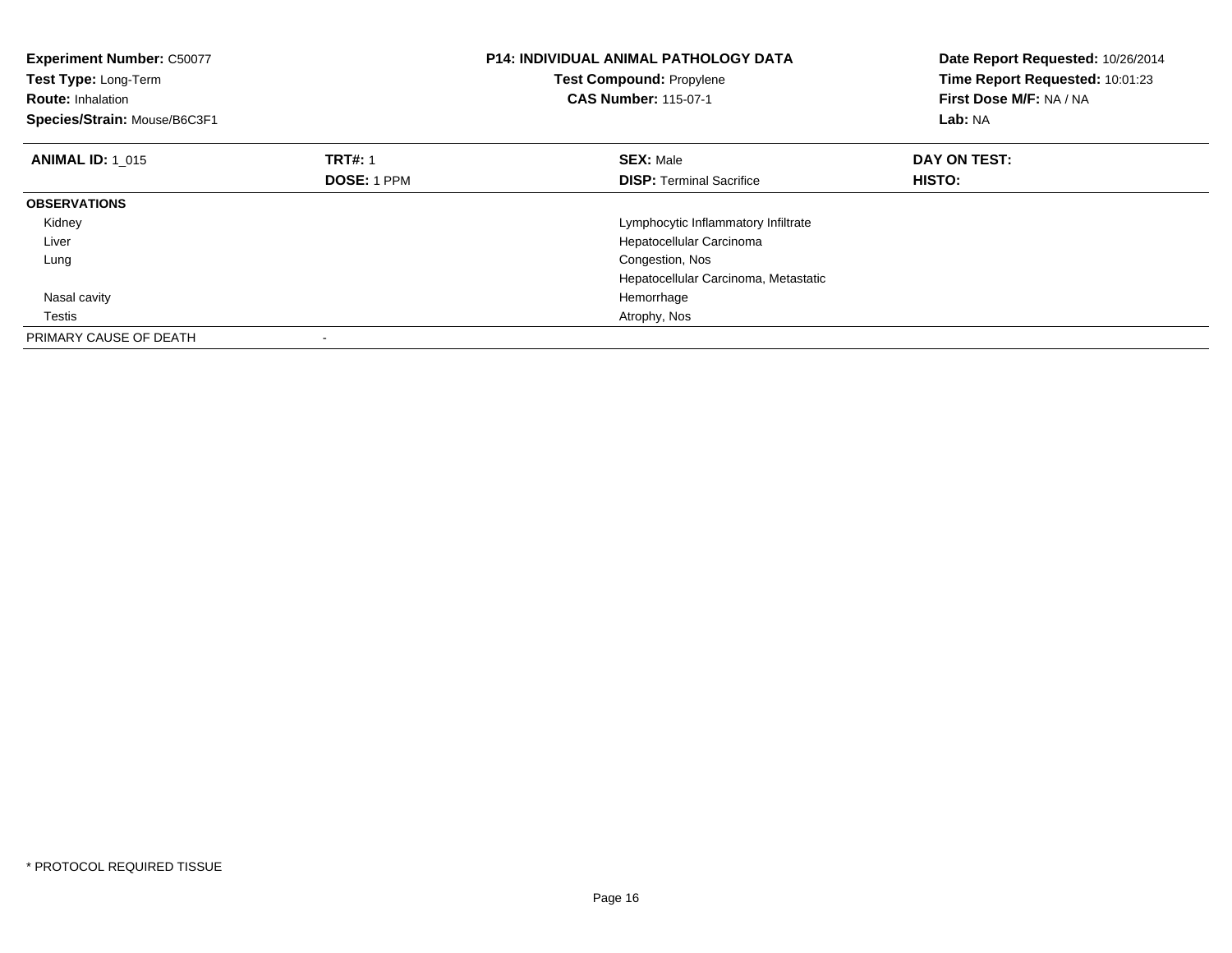| <b>Experiment Number: C50077</b><br>Test Type: Long-Term<br><b>Route: Inhalation</b><br>Species/Strain: Mouse/B6C3F1 |                    | <b>P14: INDIVIDUAL ANIMAL PATHOLOGY DATA</b><br><b>Test Compound: Propylene</b><br><b>CAS Number: 115-07-1</b> | Date Report Requested: 10/26/2014<br>Time Report Requested: 10:01:23<br>First Dose M/F: NA / NA<br>Lab: NA |
|----------------------------------------------------------------------------------------------------------------------|--------------------|----------------------------------------------------------------------------------------------------------------|------------------------------------------------------------------------------------------------------------|
| <b>ANIMAL ID:</b> 1 016                                                                                              | <b>TRT#: 1</b>     | <b>SEX: Male</b>                                                                                               | DAY ON TEST:                                                                                               |
|                                                                                                                      | <b>DOSE: 1 PPM</b> | <b>DISP:</b> Terminal Sacrifice                                                                                | HISTO:                                                                                                     |
| <b>OBSERVATIONS</b>                                                                                                  |                    |                                                                                                                |                                                                                                            |
| Nasal cavity                                                                                                         |                    | Inflammation, Acute Serous                                                                                     |                                                                                                            |
| Salivary gland                                                                                                       |                    | Inflammation, Chronic                                                                                          |                                                                                                            |
| Testis                                                                                                               |                    | Atrophy, Nos                                                                                                   |                                                                                                            |
| PRIMARY CAUSE OF DEATH                                                                                               |                    |                                                                                                                |                                                                                                            |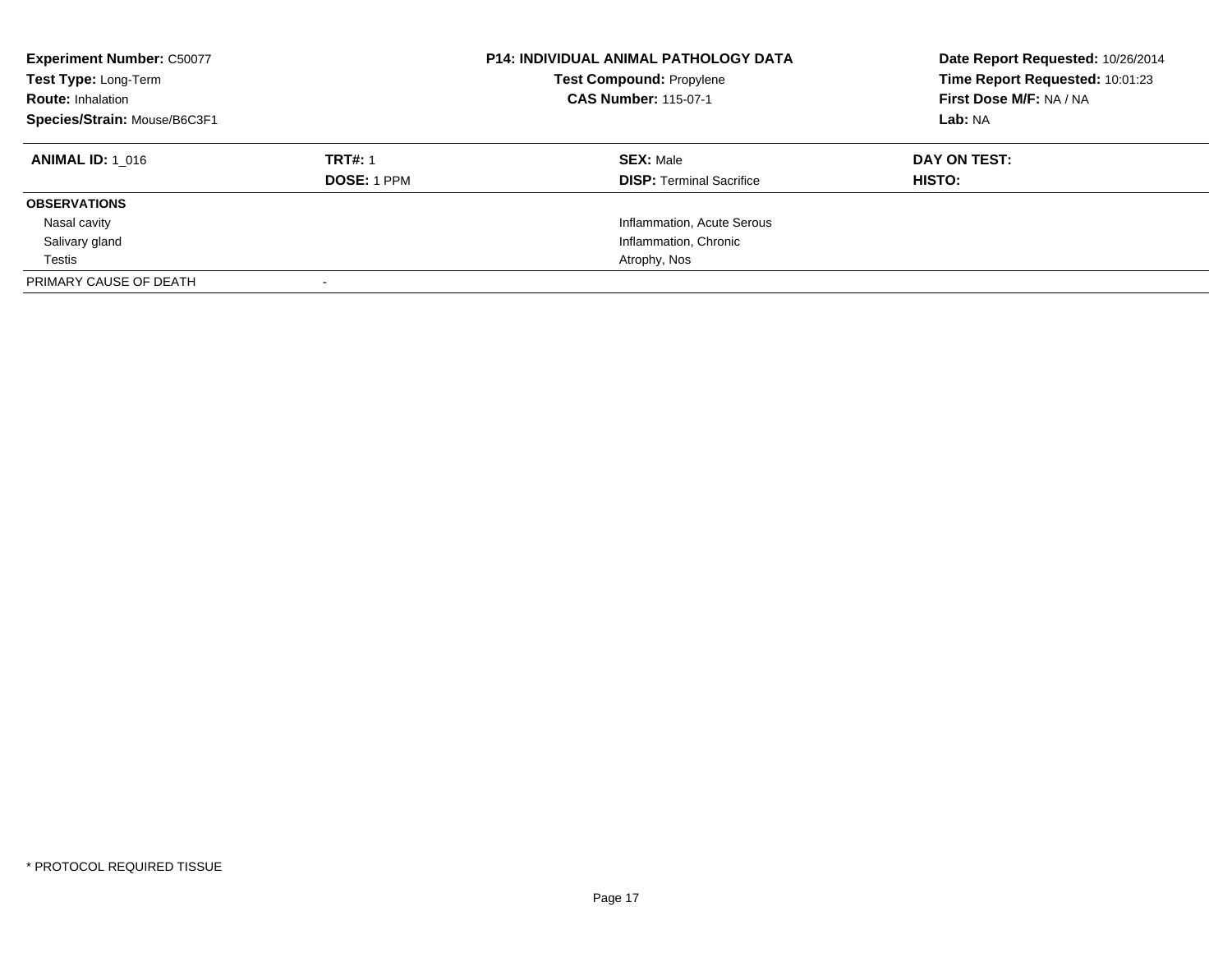| <b>Experiment Number: C50077</b><br>Test Type: Long-Term<br><b>Route: Inhalation</b> |                    | <b>P14: INDIVIDUAL ANIMAL PATHOLOGY DATA</b><br><b>Test Compound: Propylene</b><br><b>CAS Number: 115-07-1</b> | Date Report Requested: 10/26/2014<br>Time Report Requested: 10:01:23<br>First Dose M/F: NA / NA |
|--------------------------------------------------------------------------------------|--------------------|----------------------------------------------------------------------------------------------------------------|-------------------------------------------------------------------------------------------------|
| Species/Strain: Mouse/B6C3F1                                                         |                    |                                                                                                                | Lab: NA                                                                                         |
| <b>ANIMAL ID: 1 017</b>                                                              | <b>TRT#: 1</b>     | <b>SEX: Male</b>                                                                                               | DAY ON TEST:                                                                                    |
|                                                                                      | <b>DOSE: 1 PPM</b> | <b>DISP:</b> Terminal Sacrifice                                                                                | HISTO:                                                                                          |
| <b>OBSERVATIONS</b>                                                                  |                    |                                                                                                                |                                                                                                 |
| Brain                                                                                |                    | Corpora Amylacea                                                                                               |                                                                                                 |
| Testis                                                                               |                    | Atrophy, Nos                                                                                                   |                                                                                                 |
| PRIMARY CAUSE OF DEATH                                                               |                    |                                                                                                                |                                                                                                 |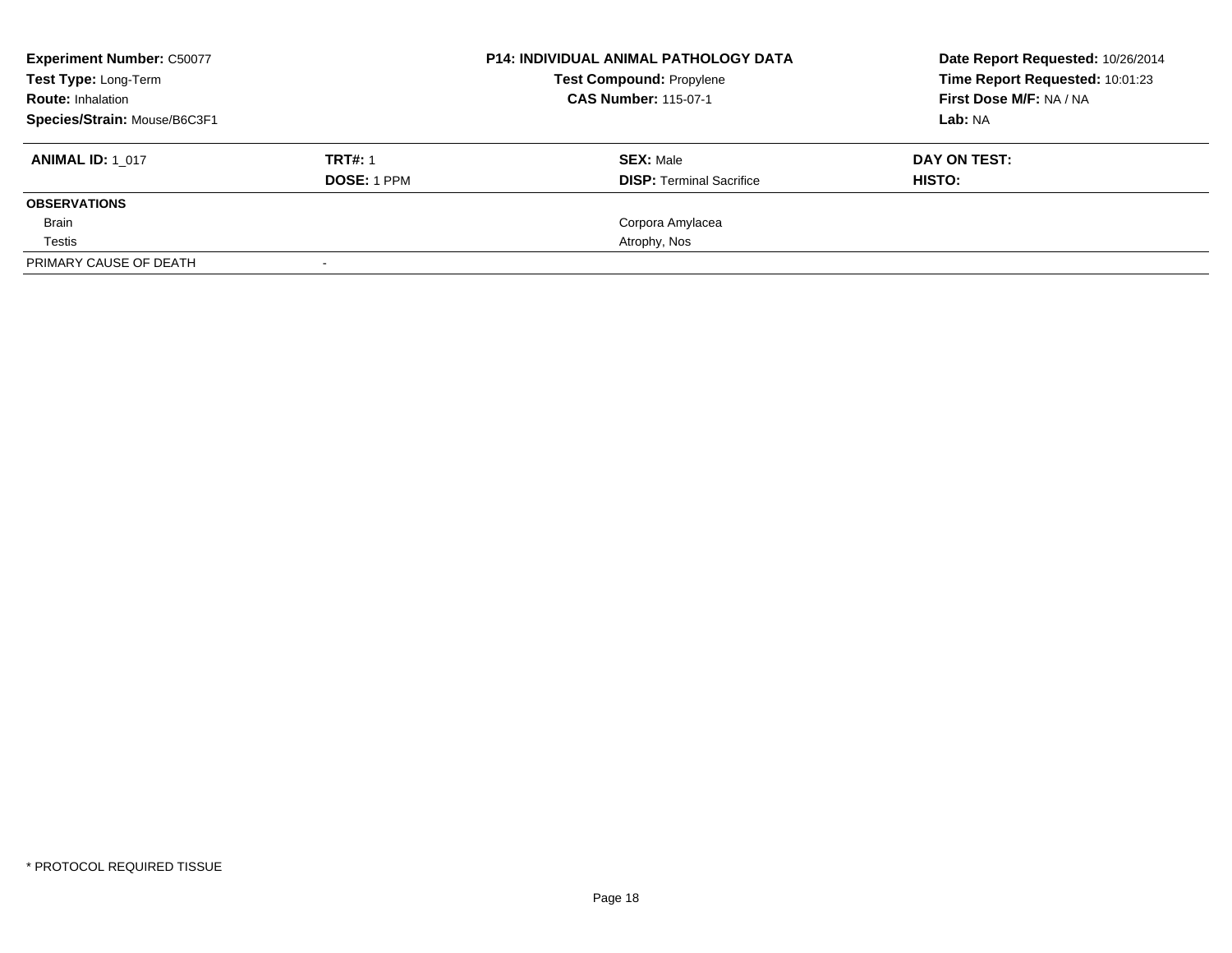| <b>Experiment Number: C50077</b><br>Test Type: Long-Term<br><b>Route: Inhalation</b><br>Species/Strain: Mouse/B6C3F1 |                                      | <b>P14: INDIVIDUAL ANIMAL PATHOLOGY DATA</b><br><b>Test Compound: Propylene</b><br><b>CAS Number: 115-07-1</b> | Date Report Requested: 10/26/2014<br>Time Report Requested: 10:01:23<br>First Dose M/F: NA / NA<br>Lab: NA |
|----------------------------------------------------------------------------------------------------------------------|--------------------------------------|----------------------------------------------------------------------------------------------------------------|------------------------------------------------------------------------------------------------------------|
| <b>ANIMAL ID: 1 018</b>                                                                                              | <b>TRT#: 1</b><br><b>DOSE: 1 PPM</b> | <b>SEX: Male</b><br><b>DISP: Terminal Sacrifice</b>                                                            | DAY ON TEST:<br>HISTO:                                                                                     |
| <b>OBSERVATIONS</b>                                                                                                  |                                      |                                                                                                                |                                                                                                            |
| <b>Brain</b>                                                                                                         |                                      | Corpora Amylacea                                                                                               |                                                                                                            |
| Kidney                                                                                                               |                                      | Inflammation, Chronic Focal                                                                                    |                                                                                                            |
| Liver                                                                                                                |                                      | Hepatocellular Carcinoma                                                                                       |                                                                                                            |
| Nasal cavity                                                                                                         |                                      | Hemorrhage                                                                                                     |                                                                                                            |
| PRIMARY CAUSE OF DEATH                                                                                               |                                      |                                                                                                                |                                                                                                            |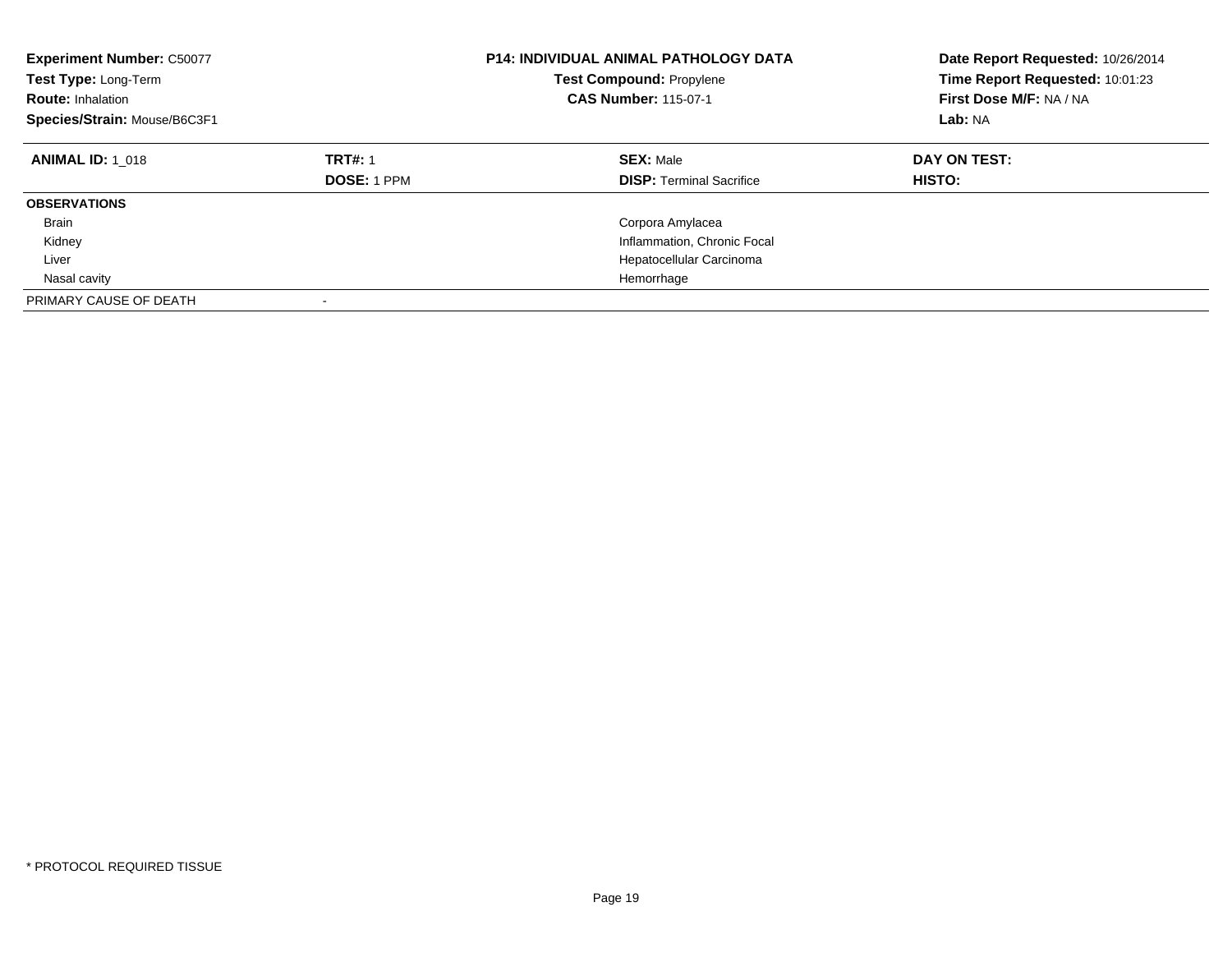| <b>Experiment Number: C50077</b><br><b>Test Type: Long-Term</b><br><b>Route: Inhalation</b> |                       | <b>P14: INDIVIDUAL ANIMAL PATHOLOGY DATA</b><br><b>Test Compound: Propylene</b><br><b>CAS Number: 115-07-1</b> | Date Report Requested: 10/26/2014<br>Time Report Requested: 10:01:23<br>First Dose M/F: NA / NA |
|---------------------------------------------------------------------------------------------|-----------------------|----------------------------------------------------------------------------------------------------------------|-------------------------------------------------------------------------------------------------|
| Species/Strain: Mouse/B6C3F1                                                                |                       |                                                                                                                | Lab: NA                                                                                         |
| <b>ANIMAL ID: 1 019</b>                                                                     | <b>TRT#: 1</b>        | <b>SEX: Male</b>                                                                                               | DAY ON TEST:                                                                                    |
|                                                                                             | <b>DOSE: 1 PPM</b>    | <b>DISP:</b> Terminal Sacrifice                                                                                | HISTO:                                                                                          |
| <b>OBSERVATIONS</b>                                                                         |                       |                                                                                                                |                                                                                                 |
| Brain                                                                                       |                       | Corpora Amylacea                                                                                               |                                                                                                 |
| Lymph node                                                                                  | Mesenteric Lymph Node | Congestion, Nos                                                                                                |                                                                                                 |
| PRIMARY CAUSE OF DEATH                                                                      |                       |                                                                                                                |                                                                                                 |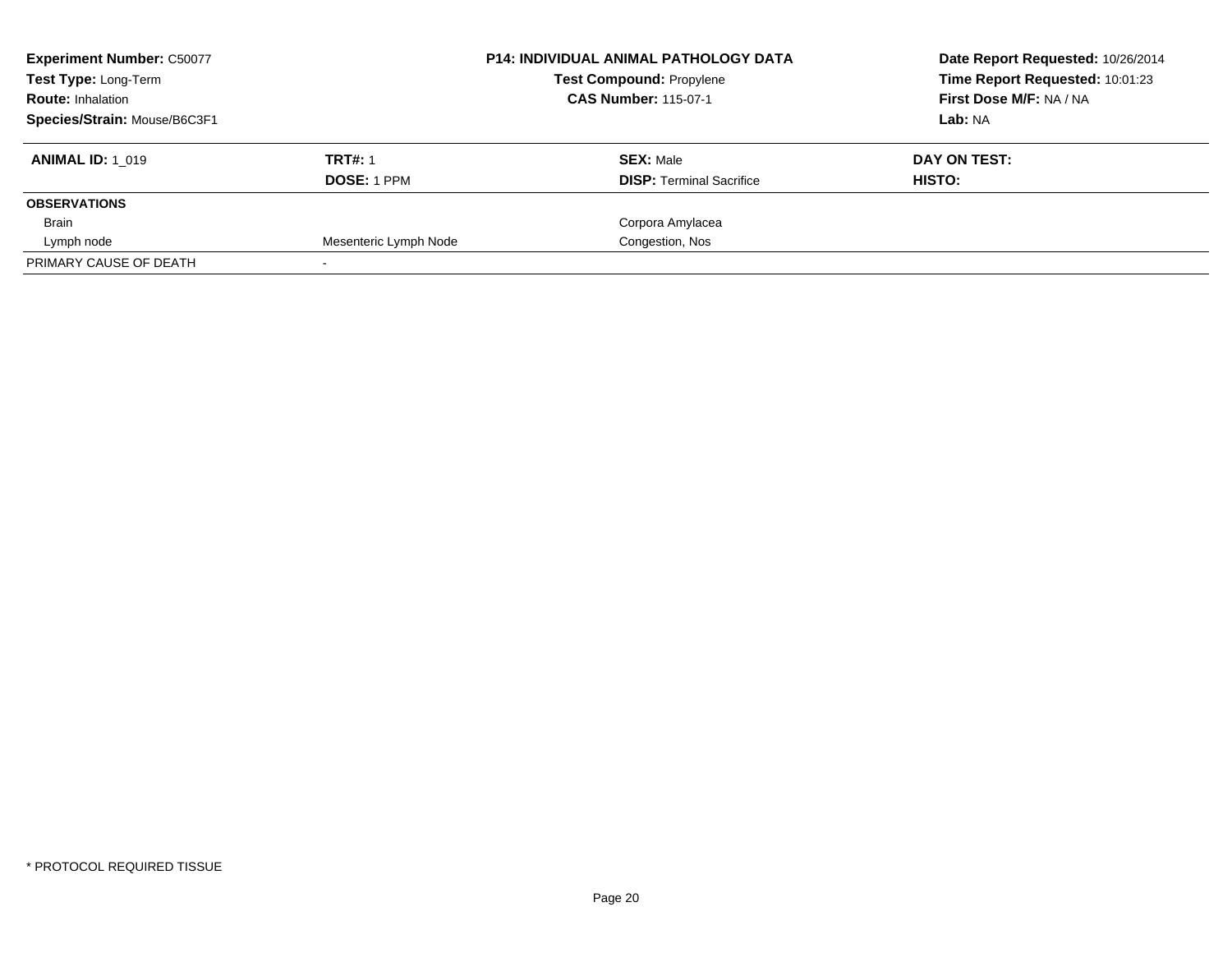| <b>Experiment Number: C50077</b><br>Test Type: Long-Term<br><b>Route: Inhalation</b><br>Species/Strain: Mouse/B6C3F1 |                    | <b>P14: INDIVIDUAL ANIMAL PATHOLOGY DATA</b><br><b>Test Compound: Propylene</b><br><b>CAS Number: 115-07-1</b> | Date Report Requested: 10/26/2014<br>Time Report Requested: 10:01:23<br>First Dose M/F: NA / NA<br><b>Lab: NA</b> |
|----------------------------------------------------------------------------------------------------------------------|--------------------|----------------------------------------------------------------------------------------------------------------|-------------------------------------------------------------------------------------------------------------------|
| <b>ANIMAL ID: 1 020</b>                                                                                              | <b>TRT#: 1</b>     | <b>SEX: Male</b>                                                                                               | DAY ON TEST:                                                                                                      |
|                                                                                                                      | <b>DOSE: 1 PPM</b> | <b>DISP:</b> Terminal Sacrifice                                                                                | <b>HISTO:</b>                                                                                                     |
| <b>OBSERVATIONS</b>                                                                                                  |                    |                                                                                                                |                                                                                                                   |
| <b>Brain</b>                                                                                                         |                    | Corpora Amylacea                                                                                               |                                                                                                                   |
| Kidney                                                                                                               |                    | Cyst, Nos                                                                                                      |                                                                                                                   |
| Liver                                                                                                                |                    | Hepatocellular Carcinoma                                                                                       |                                                                                                                   |
| Lung                                                                                                                 |                    | Congestion, Nos                                                                                                |                                                                                                                   |
|                                                                                                                      |                    | Inflammation, Interstitial                                                                                     |                                                                                                                   |
| PRIMARY CAUSE OF DEATH                                                                                               |                    |                                                                                                                |                                                                                                                   |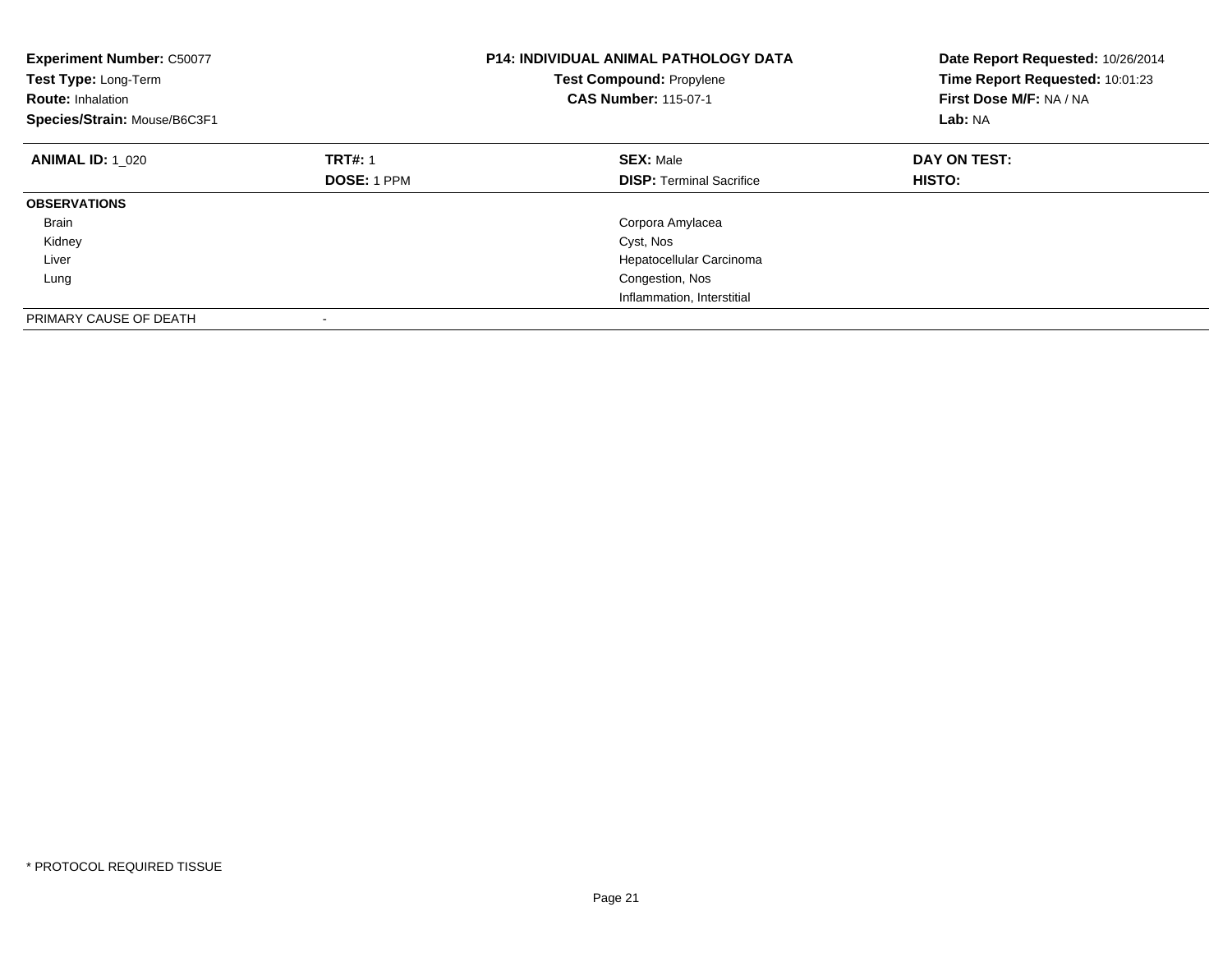| <b>Experiment Number: C50077</b><br>Test Type: Long-Term<br><b>Route: Inhalation</b> |                       | <b>P14: INDIVIDUAL ANIMAL PATHOLOGY DATA</b><br><b>Test Compound: Propylene</b><br><b>CAS Number: 115-07-1</b> | Date Report Requested: 10/26/2014<br>Time Report Requested: 10:01:23<br>First Dose M/F: NA / NA |
|--------------------------------------------------------------------------------------|-----------------------|----------------------------------------------------------------------------------------------------------------|-------------------------------------------------------------------------------------------------|
| Species/Strain: Mouse/B6C3F1                                                         |                       |                                                                                                                | Lab: NA                                                                                         |
| <b>ANIMAL ID: 1 021</b>                                                              | <b>TRT#: 1</b>        | <b>SEX: Male</b>                                                                                               | DAY ON TEST:                                                                                    |
|                                                                                      | <b>DOSE: 1 PPM</b>    | <b>DISP:</b> Terminal Sacrifice                                                                                | HISTO:                                                                                          |
| <b>OBSERVATIONS</b>                                                                  |                       |                                                                                                                |                                                                                                 |
| Liver                                                                                |                       | Hepatocellular Adenoma                                                                                         |                                                                                                 |
| Lymph node                                                                           | Mesenteric Lymph Node | Congestion, Nos                                                                                                |                                                                                                 |
| PRIMARY CAUSE OF DEATH                                                               |                       |                                                                                                                |                                                                                                 |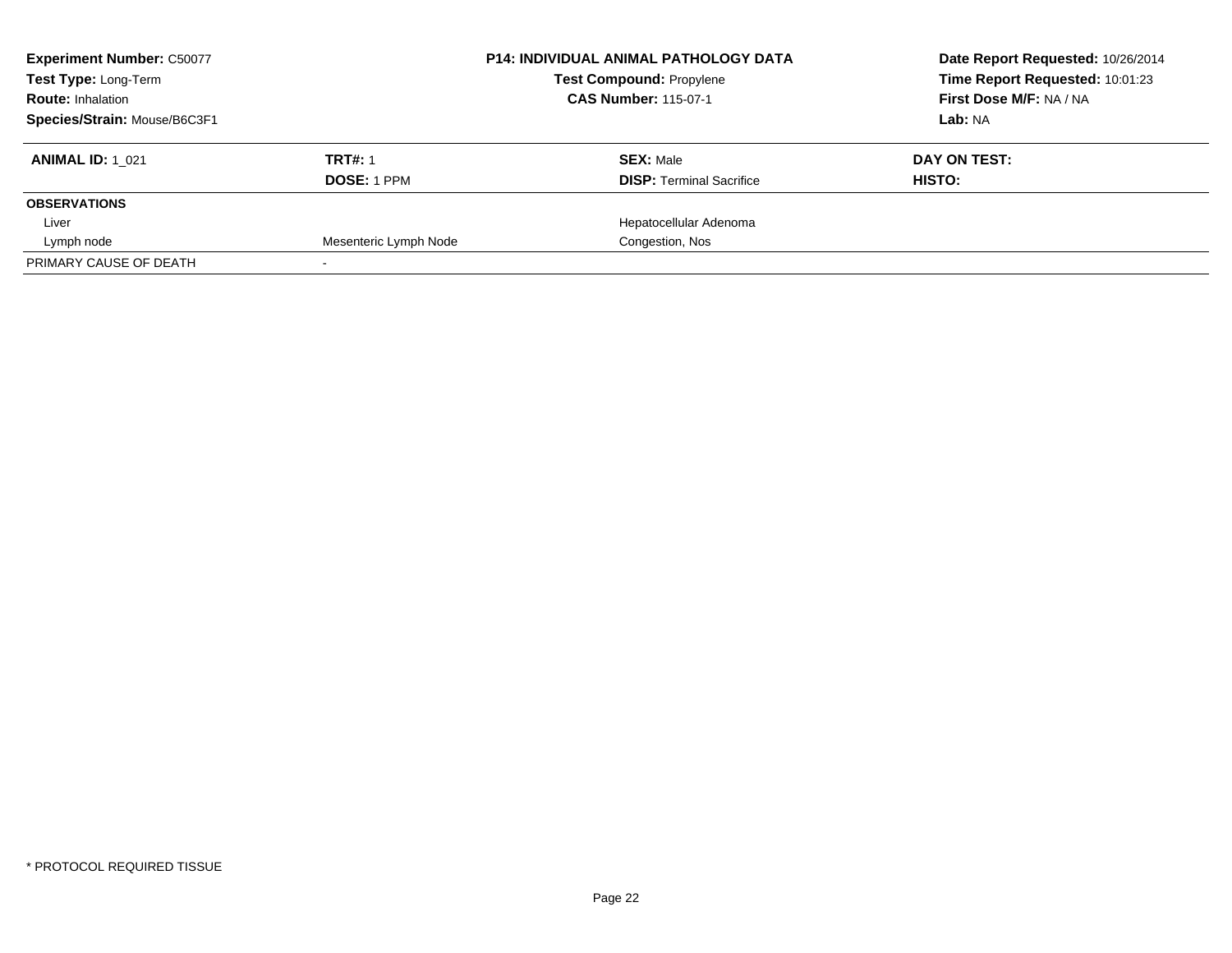| <b>Experiment Number: C50077</b><br>Test Type: Long-Term<br><b>Route: Inhalation</b><br>Species/Strain: Mouse/B6C3F1 |                                      | <b>P14: INDIVIDUAL ANIMAL PATHOLOGY DATA</b><br><b>Test Compound: Propylene</b><br><b>CAS Number: 115-07-1</b> | Date Report Requested: 10/26/2014<br>Time Report Requested: 10:01:23<br>First Dose M/F: NA / NA<br>Lab: NA |
|----------------------------------------------------------------------------------------------------------------------|--------------------------------------|----------------------------------------------------------------------------------------------------------------|------------------------------------------------------------------------------------------------------------|
| <b>ANIMAL ID: 1 022</b>                                                                                              | <b>TRT#: 1</b><br><b>DOSE: 1 PPM</b> | <b>SEX: Male</b><br><b>DISP: Terminal Sacrifice</b>                                                            | DAY ON TEST:<br><b>HISTO:</b>                                                                              |
| <b>OBSERVATIONS</b>                                                                                                  |                                      |                                                                                                                |                                                                                                            |
| Intestine Small                                                                                                      | Mesentery Nos                        | Lymphocytic Inflammatory Infiltrate                                                                            |                                                                                                            |
| PRIMARY CAUSE OF DEATH                                                                                               |                                      |                                                                                                                |                                                                                                            |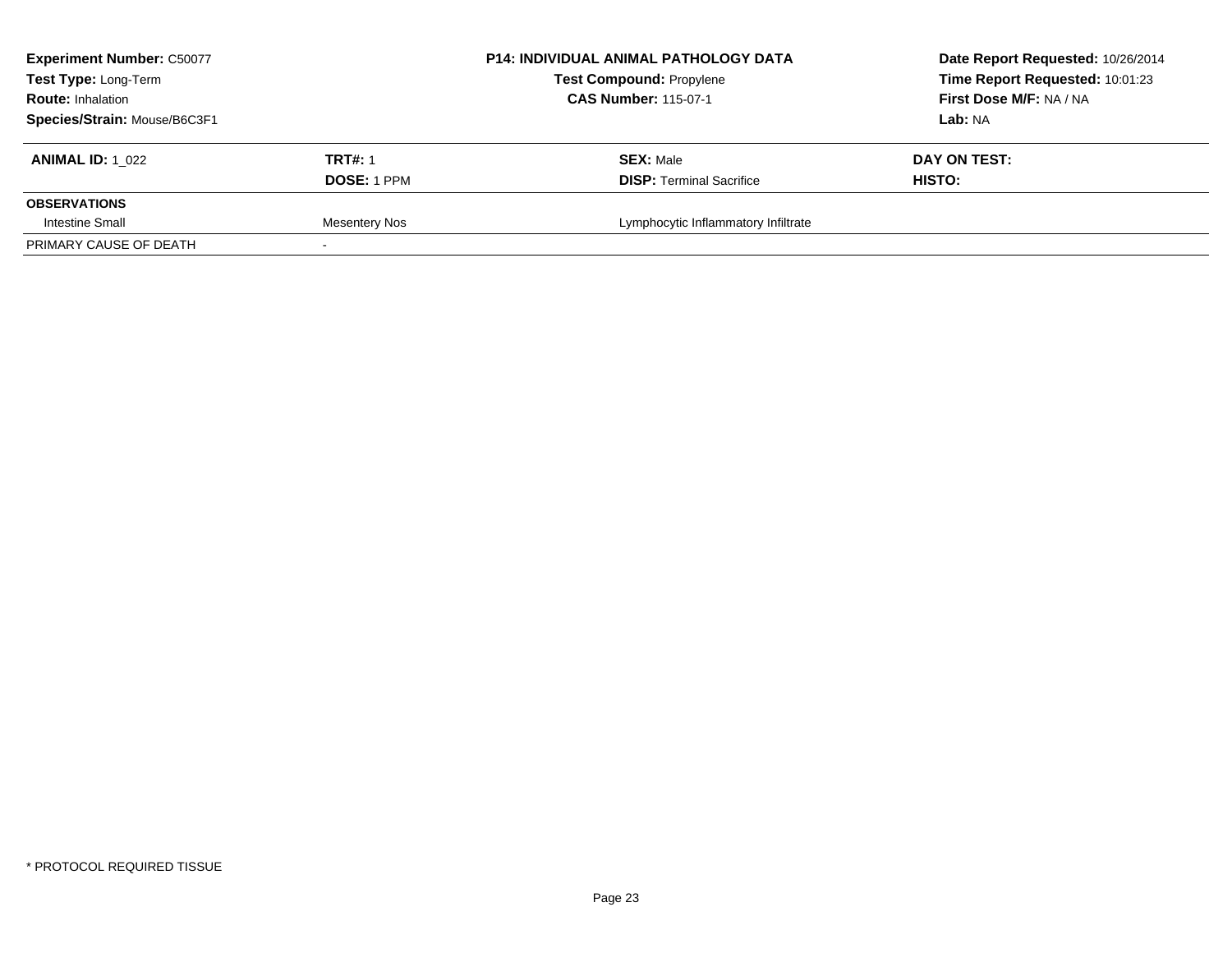| <b>Experiment Number: C50077</b><br>Test Type: Long-Term<br><b>Route: Inhalation</b> |                    | <b>P14: INDIVIDUAL ANIMAL PATHOLOGY DATA</b><br><b>Test Compound: Propylene</b><br><b>CAS Number: 115-07-1</b> | Date Report Requested: 10/26/2014<br>Time Report Requested: 10:01:23<br>First Dose M/F: NA / NA |
|--------------------------------------------------------------------------------------|--------------------|----------------------------------------------------------------------------------------------------------------|-------------------------------------------------------------------------------------------------|
| Species/Strain: Mouse/B6C3F1                                                         |                    |                                                                                                                | Lab: NA                                                                                         |
| <b>ANIMAL ID:</b> 1 023                                                              | <b>TRT#: 1</b>     | <b>SEX: Male</b>                                                                                               | DAY ON TEST:                                                                                    |
|                                                                                      | <b>DOSE: 1 PPM</b> | <b>DISP:</b> Terminal Sacrifice                                                                                | HISTO:                                                                                          |
| <b>OBSERVATIONS</b>                                                                  |                    |                                                                                                                |                                                                                                 |
| Brain                                                                                |                    | Corpora Amylacea                                                                                               |                                                                                                 |
| Lung                                                                                 |                    | Hemorrhage                                                                                                     |                                                                                                 |
| PRIMARY CAUSE OF DEATH                                                               |                    |                                                                                                                |                                                                                                 |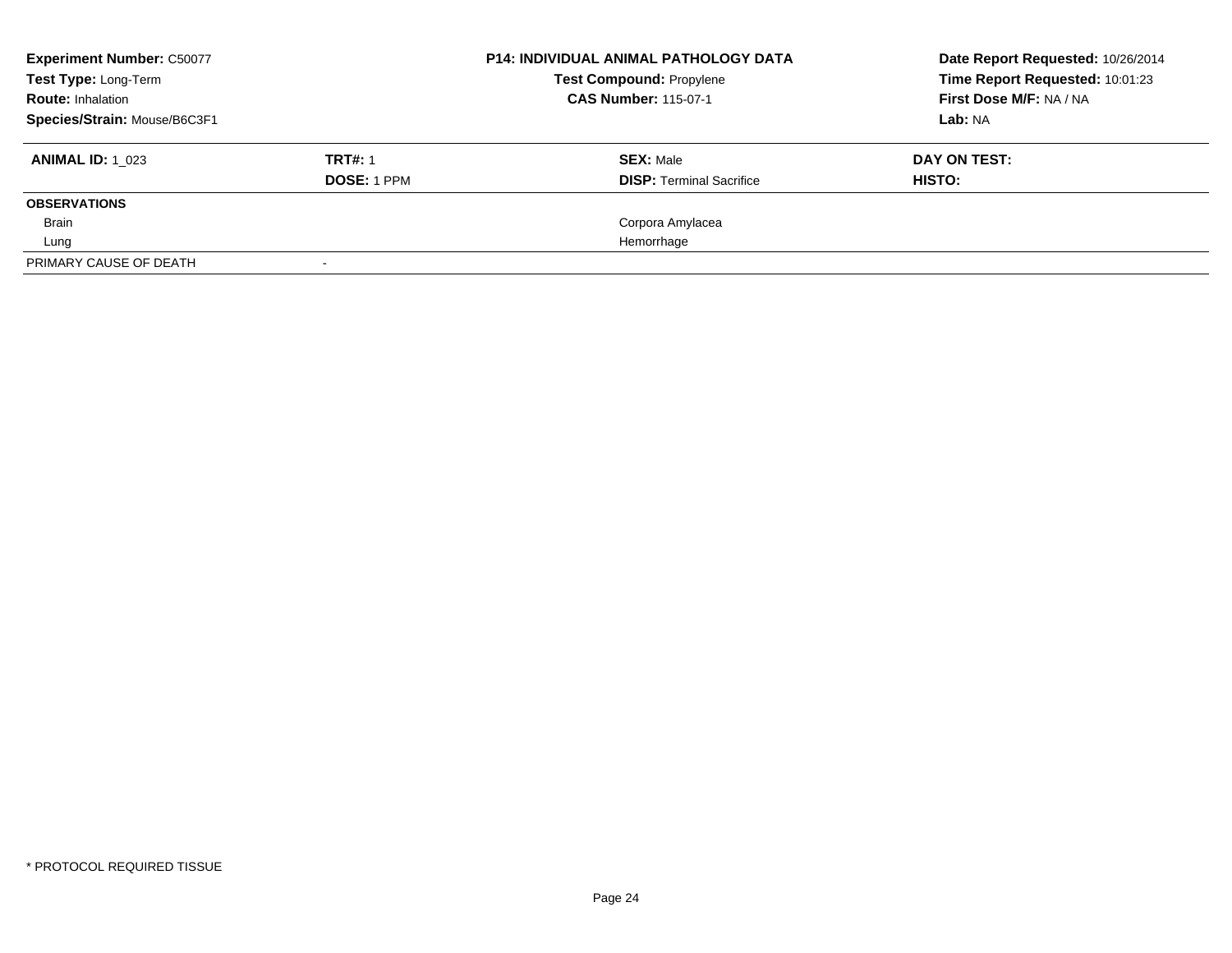| <b>Experiment Number: C50077</b> |                          | <b>P14: INDIVIDUAL ANIMAL PATHOLOGY DATA</b> | Date Report Requested: 10/26/2014 |
|----------------------------------|--------------------------|----------------------------------------------|-----------------------------------|
| Test Type: Long-Term             |                          | <b>Test Compound: Propylene</b>              | Time Report Requested: 10:01:23   |
| <b>Route: Inhalation</b>         |                          | <b>CAS Number: 115-07-1</b>                  | First Dose M/F: NA / NA           |
| Species/Strain: Mouse/B6C3F1     |                          |                                              | Lab: NA                           |
| <b>ANIMAL ID: 1 024</b>          | <b>TRT#: 1</b>           | <b>SEX: Male</b>                             | DAY ON TEST:                      |
|                                  | DOSE: 1 PPM              | <b>DISP: Terminal Sacrifice</b>              | <b>HISTO:</b>                     |
| <b>OBSERVATIONS</b>              |                          |                                              |                                   |
| Liver                            |                          | Inflammation, Chronic Focal                  |                                   |
| PRIMARY CAUSE OF DEATH           | $\overline{\phantom{a}}$ |                                              |                                   |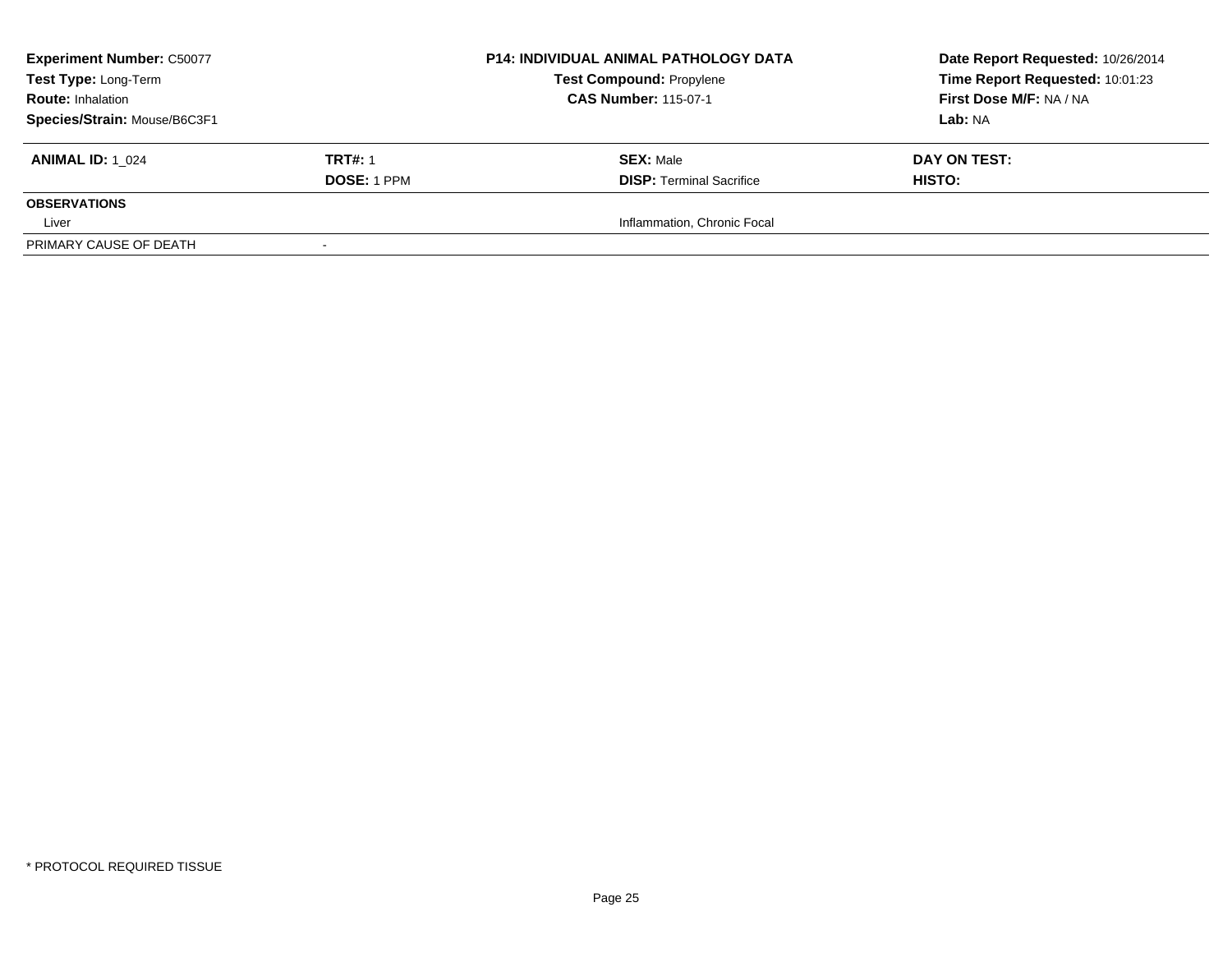| <b>Experiment Number: C50077</b><br>Test Type: Long-Term<br><b>Route: Inhalation</b> |                    | <b>P14: INDIVIDUAL ANIMAL PATHOLOGY DATA</b><br><b>Test Compound: Propylene</b><br><b>CAS Number: 115-07-1</b> | Date Report Requested: 10/26/2014<br>Time Report Requested: 10:01:23<br>First Dose M/F: NA / NA |
|--------------------------------------------------------------------------------------|--------------------|----------------------------------------------------------------------------------------------------------------|-------------------------------------------------------------------------------------------------|
| Species/Strain: Mouse/B6C3F1                                                         |                    |                                                                                                                | Lab: NA                                                                                         |
| <b>ANIMAL ID:</b> 1 025                                                              | <b>TRT#: 1</b>     | <b>SEX: Male</b>                                                                                               | DAY ON TEST:                                                                                    |
|                                                                                      | <b>DOSE: 1 PPM</b> | <b>DISP:</b> Terminal Sacrifice                                                                                | HISTO:                                                                                          |
| <b>OBSERVATIONS</b>                                                                  |                    |                                                                                                                |                                                                                                 |
| Liver                                                                                |                    | Hepatocellular Carcinoma                                                                                       |                                                                                                 |
| Lung                                                                                 |                    | Alveolar/Bronchiolar Carcinoma                                                                                 |                                                                                                 |
| PRIMARY CAUSE OF DEATH                                                               |                    |                                                                                                                |                                                                                                 |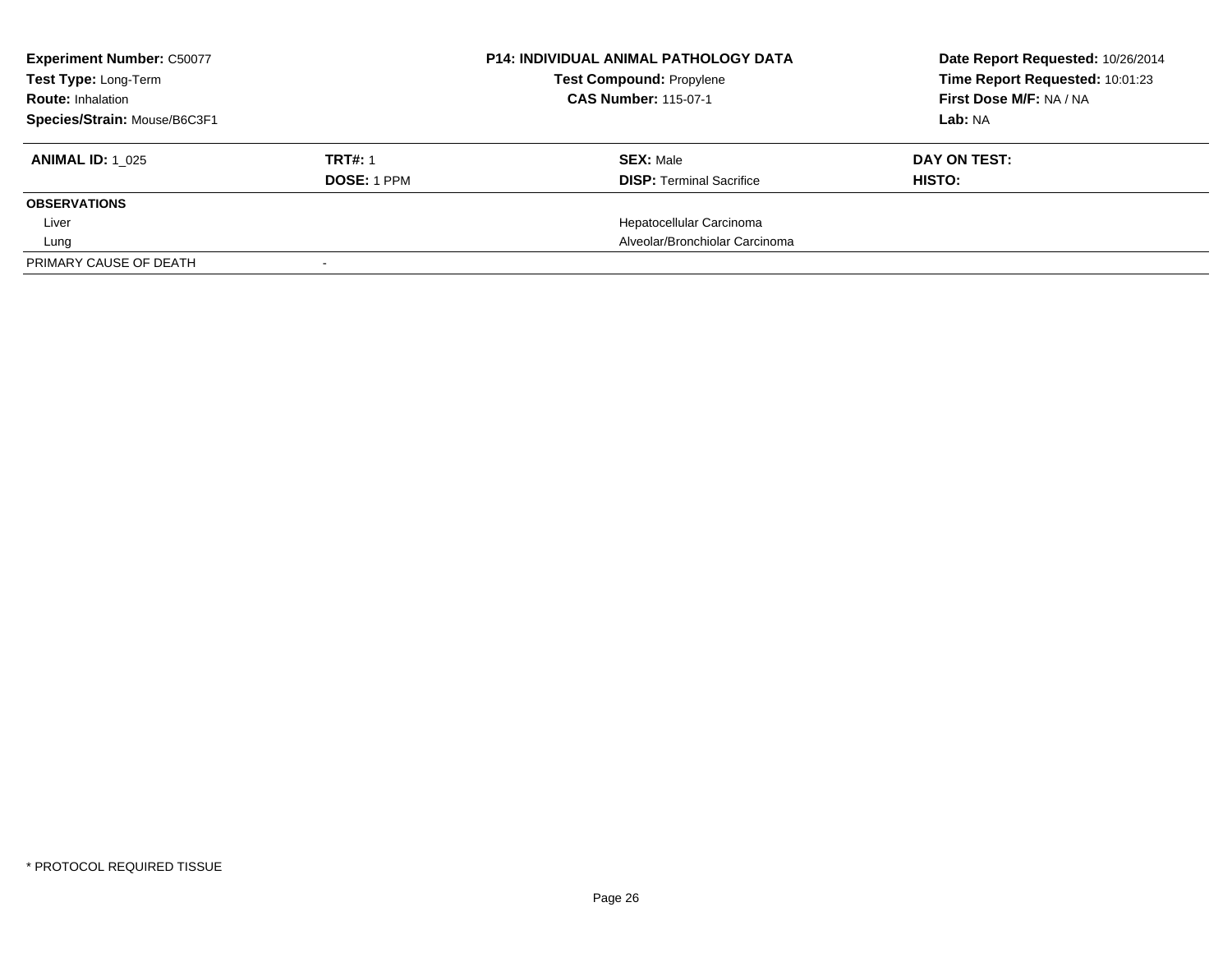| <b>Experiment Number: C50077</b><br>Test Type: Long-Term<br><b>Route: Inhalation</b><br>Species/Strain: Mouse/B6C3F1 |                                      | <b>P14: INDIVIDUAL ANIMAL PATHOLOGY DATA</b><br><b>Test Compound: Propylene</b><br><b>CAS Number: 115-07-1</b> | Date Report Requested: 10/26/2014<br>Time Report Requested: 10:01:23<br>First Dose M/F: NA / NA<br>Lab: NA |
|----------------------------------------------------------------------------------------------------------------------|--------------------------------------|----------------------------------------------------------------------------------------------------------------|------------------------------------------------------------------------------------------------------------|
| <b>ANIMAL ID: 1 026</b>                                                                                              | <b>TRT#: 1</b><br><b>DOSE: 1 PPM</b> | <b>SEX: Male</b><br><b>DISP: Terminal Sacrifice</b>                                                            | DAY ON TEST:<br>HISTO:                                                                                     |
| <b>OBSERVATIONS</b>                                                                                                  |                                      |                                                                                                                |                                                                                                            |
| <b>Brain</b>                                                                                                         |                                      | Corpora Amylacea                                                                                               |                                                                                                            |
| Lung                                                                                                                 |                                      | Alveolar/Bronchiolar Carcinoma                                                                                 |                                                                                                            |
| Nasal cavity                                                                                                         |                                      | Hemorrhage                                                                                                     |                                                                                                            |
| Testis                                                                                                               |                                      | Atrophy, Nos                                                                                                   |                                                                                                            |
| PRIMARY CAUSE OF DEATH                                                                                               | ٠                                    |                                                                                                                |                                                                                                            |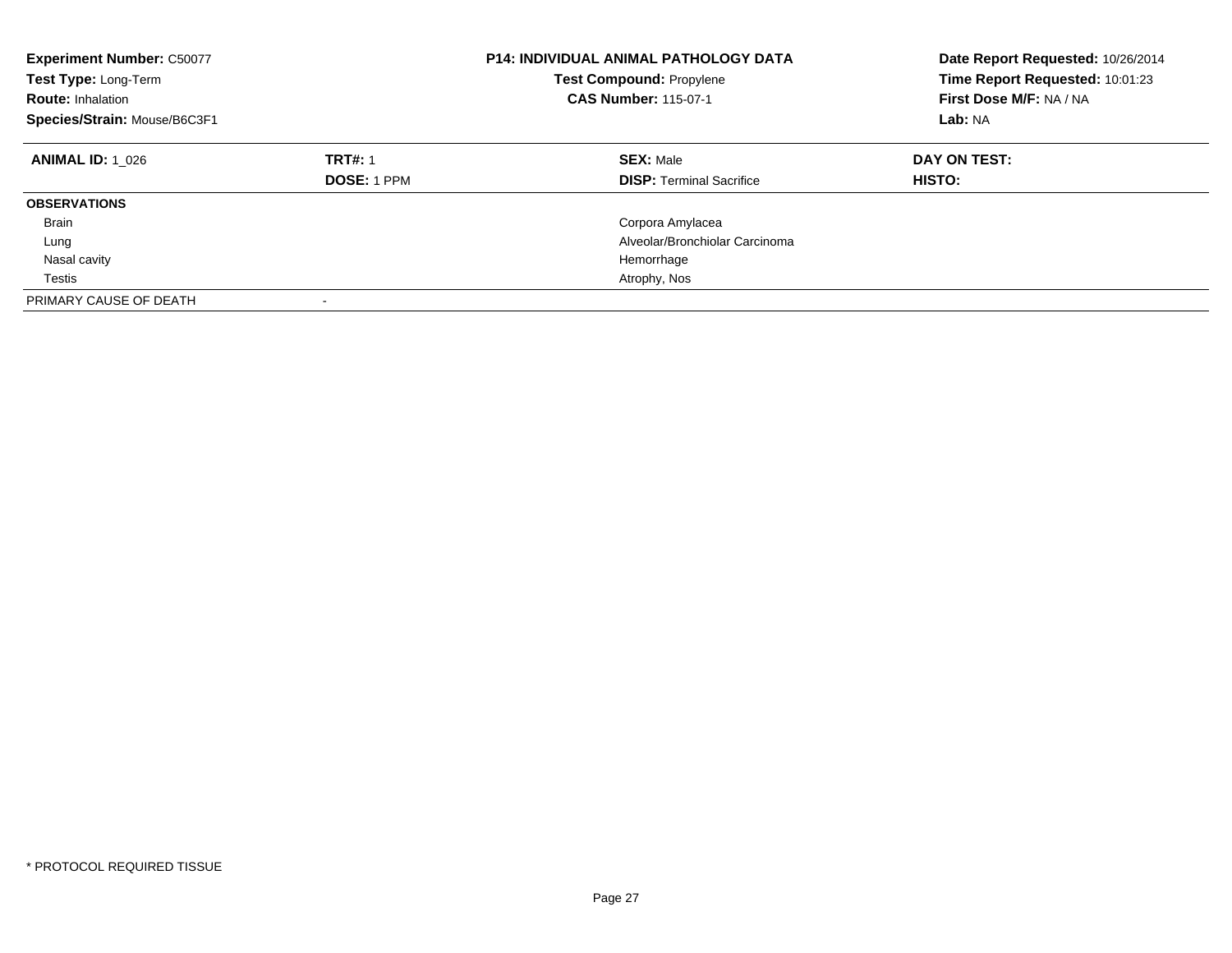| <b>Experiment Number: C50077</b><br>Test Type: Long-Term<br><b>Route: Inhalation</b><br>Species/Strain: Mouse/B6C3F1 |                               | <b>P14: INDIVIDUAL ANIMAL PATHOLOGY DATA</b><br>Test Compound: Propylene<br><b>CAS Number: 115-07-1</b> | Date Report Requested: 10/26/2014<br>Time Report Requested: 10:01:23<br>First Dose M/F: NA / NA<br>Lab: NA |
|----------------------------------------------------------------------------------------------------------------------|-------------------------------|---------------------------------------------------------------------------------------------------------|------------------------------------------------------------------------------------------------------------|
| <b>ANIMAL ID: 1 027</b>                                                                                              | <b>TRT#: 1</b><br>DOSE: 1 PPM | <b>SEX: Male</b><br><b>DISP:</b> Terminal Sacrifice                                                     | DAY ON TEST:<br>HISTO:                                                                                     |
| <b>OBSERVATIONS</b>                                                                                                  |                               |                                                                                                         |                                                                                                            |
| Harderian gland                                                                                                      | Hardarian Gland               | Papillary Cystadenoma, Nos                                                                              |                                                                                                            |
| Liver                                                                                                                |                               | Hepatocellular Carcinoma                                                                                |                                                                                                            |
| Pituitary gland                                                                                                      | Intermedia                    | Adenoma, Nos                                                                                            |                                                                                                            |
| Spleen                                                                                                               |                               | Hemangiosarcoma                                                                                         |                                                                                                            |
| PRIMARY CAUSE OF DEATH                                                                                               |                               |                                                                                                         |                                                                                                            |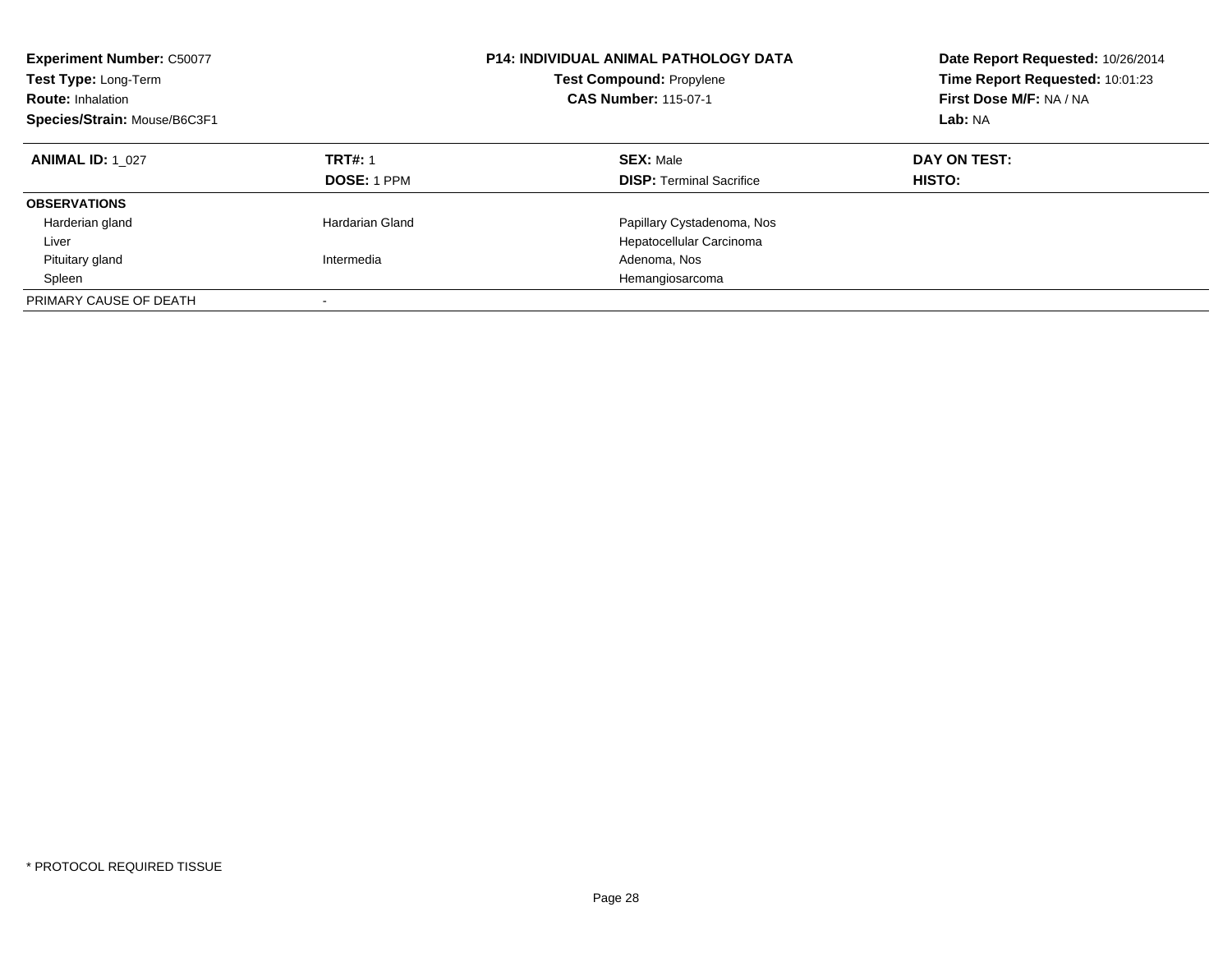| <b>Experiment Number: C50077</b><br>Test Type: Long-Term<br><b>Route: Inhalation</b><br>Species/Strain: Mouse/B6C3F1 |                    | <b>P14: INDIVIDUAL ANIMAL PATHOLOGY DATA</b><br>Test Compound: Propylene<br><b>CAS Number: 115-07-1</b> | Date Report Requested: 10/26/2014<br>Time Report Requested: 10:01:23<br>First Dose M/F: NA / NA<br>Lab: NA |
|----------------------------------------------------------------------------------------------------------------------|--------------------|---------------------------------------------------------------------------------------------------------|------------------------------------------------------------------------------------------------------------|
| <b>ANIMAL ID: 1 028</b>                                                                                              | <b>TRT#: 1</b>     | <b>SEX: Male</b>                                                                                        | DAY ON TEST:                                                                                               |
|                                                                                                                      | <b>DOSE: 1 PPM</b> | <b>DISP:</b> Terminal Sacrifice                                                                         | HISTO:                                                                                                     |
| <b>OBSERVATIONS</b>                                                                                                  |                    |                                                                                                         |                                                                                                            |
| <b>Brain</b>                                                                                                         |                    | Corpora Amylacea                                                                                        |                                                                                                            |
| Liver                                                                                                                |                    | Hepatocellular Adenoma                                                                                  |                                                                                                            |
|                                                                                                                      |                    | Hepatocellular Carcinoma                                                                                |                                                                                                            |
|                                                                                                                      |                    | Inflammation, Chronic Focal                                                                             |                                                                                                            |
| Lung                                                                                                                 |                    | Alveolar/Bronchiolar Adenoma                                                                            |                                                                                                            |
| Nasal cavity                                                                                                         |                    | Hemorrhage                                                                                              |                                                                                                            |
| PRIMARY CAUSE OF DEATH                                                                                               |                    |                                                                                                         |                                                                                                            |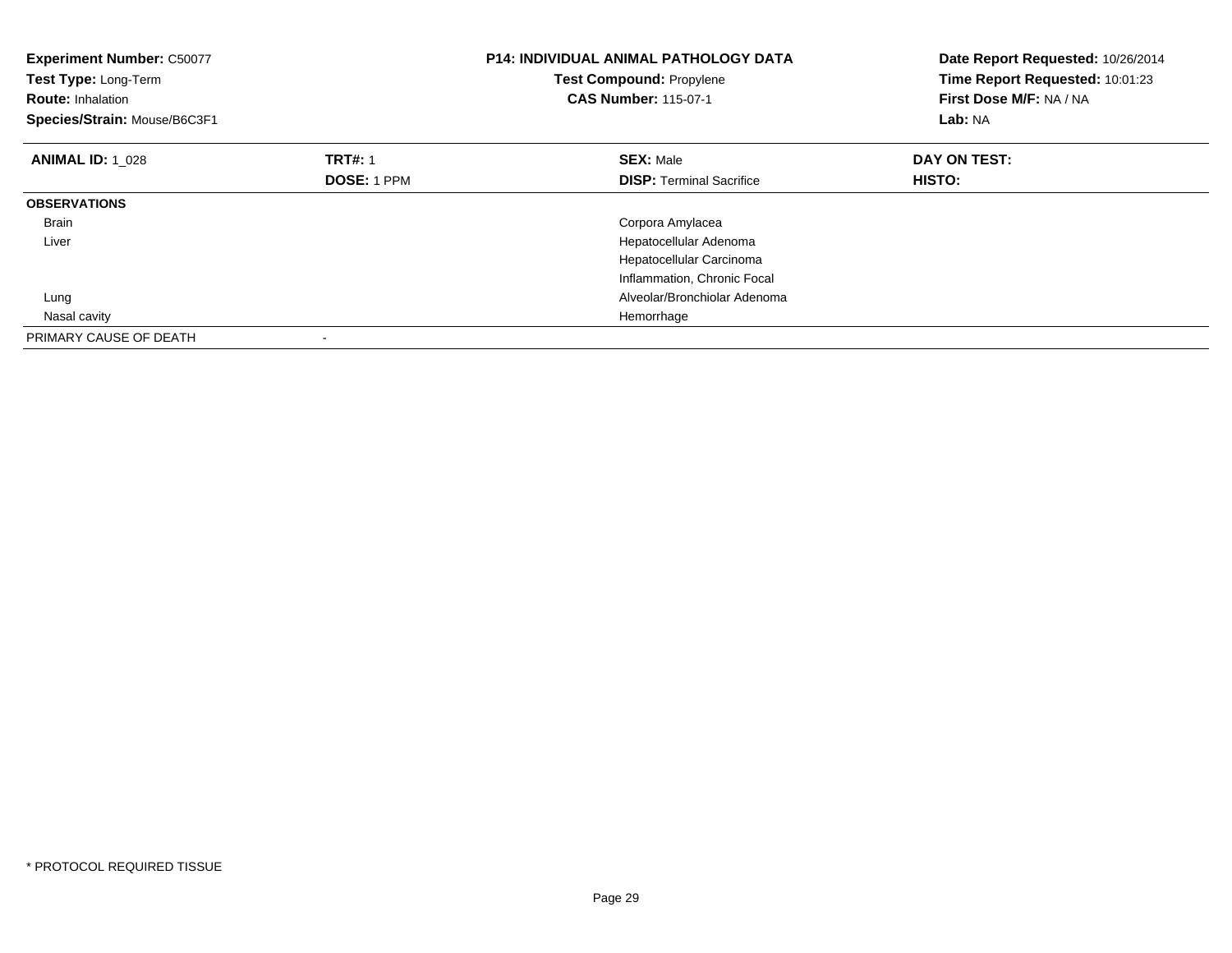| <b>Experiment Number: C50077</b><br>Test Type: Long-Term<br><b>Route: Inhalation</b><br>Species/Strain: Mouse/B6C3F1 |                                      | <b>P14: INDIVIDUAL ANIMAL PATHOLOGY DATA</b><br>Test Compound: Propylene<br><b>CAS Number: 115-07-1</b> | Date Report Requested: 10/26/2014<br>Time Report Requested: 10:01:23<br>First Dose M/F: NA / NA<br>Lab: NA |
|----------------------------------------------------------------------------------------------------------------------|--------------------------------------|---------------------------------------------------------------------------------------------------------|------------------------------------------------------------------------------------------------------------|
| <b>ANIMAL ID: 1 029</b>                                                                                              | <b>TRT#: 1</b><br><b>DOSE: 1 PPM</b> | <b>SEX: Male</b><br><b>DISP: Terminal Sacrifice</b>                                                     | DAY ON TEST:<br><b>HISTO:</b>                                                                              |
| <b>OBSERVATIONS</b>                                                                                                  |                                      |                                                                                                         |                                                                                                            |
| <b>Brain</b>                                                                                                         |                                      | Corpora Amylacea                                                                                        |                                                                                                            |
| Kidney                                                                                                               |                                      | Inflammation, Chronic Focal                                                                             |                                                                                                            |
| Nasal cavity                                                                                                         |                                      | Hemorrhage                                                                                              |                                                                                                            |
|                                                                                                                      |                                      | Inflammation, Acute Serous                                                                              |                                                                                                            |
| PRIMARY CAUSE OF DEATH                                                                                               |                                      |                                                                                                         |                                                                                                            |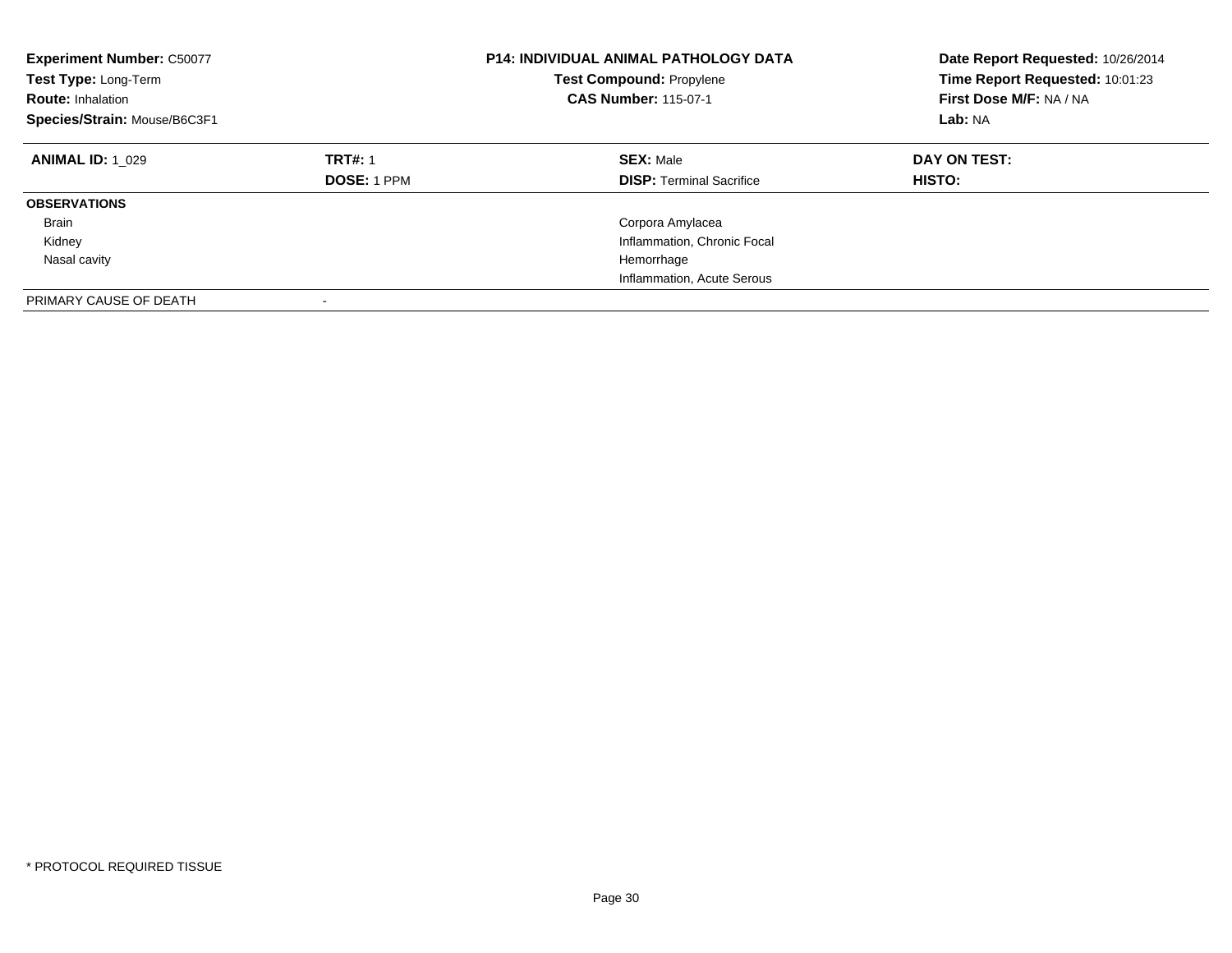| <b>Experiment Number: C50077</b><br>Test Type: Long-Term<br><b>Route: Inhalation</b><br>Species/Strain: Mouse/B6C3F1 |                                      | <b>P14: INDIVIDUAL ANIMAL PATHOLOGY DATA</b><br>Test Compound: Propylene<br><b>CAS Number: 115-07-1</b> | Date Report Requested: 10/26/2014<br>Time Report Requested: 10:01:23<br>First Dose M/F: NA / NA<br>Lab: NA |
|----------------------------------------------------------------------------------------------------------------------|--------------------------------------|---------------------------------------------------------------------------------------------------------|------------------------------------------------------------------------------------------------------------|
| <b>ANIMAL ID:</b> 1 030                                                                                              | <b>TRT#: 1</b><br><b>DOSE: 1 PPM</b> | <b>SEX: Male</b><br><b>DISP:</b> Terminal Sacrifice                                                     | DAY ON TEST:<br>HISTO:                                                                                     |
| <b>OBSERVATIONS</b>                                                                                                  |                                      |                                                                                                         |                                                                                                            |
| Lymph node                                                                                                           | Mesenteric Lymph Node                | Congestion, Nos                                                                                         |                                                                                                            |
| Nasal cavity                                                                                                         |                                      | Hemorrhage                                                                                              |                                                                                                            |
| Thymus                                                                                                               |                                      | Cyst, Nos                                                                                               |                                                                                                            |
| PRIMARY CAUSE OF DEATH                                                                                               |                                      |                                                                                                         |                                                                                                            |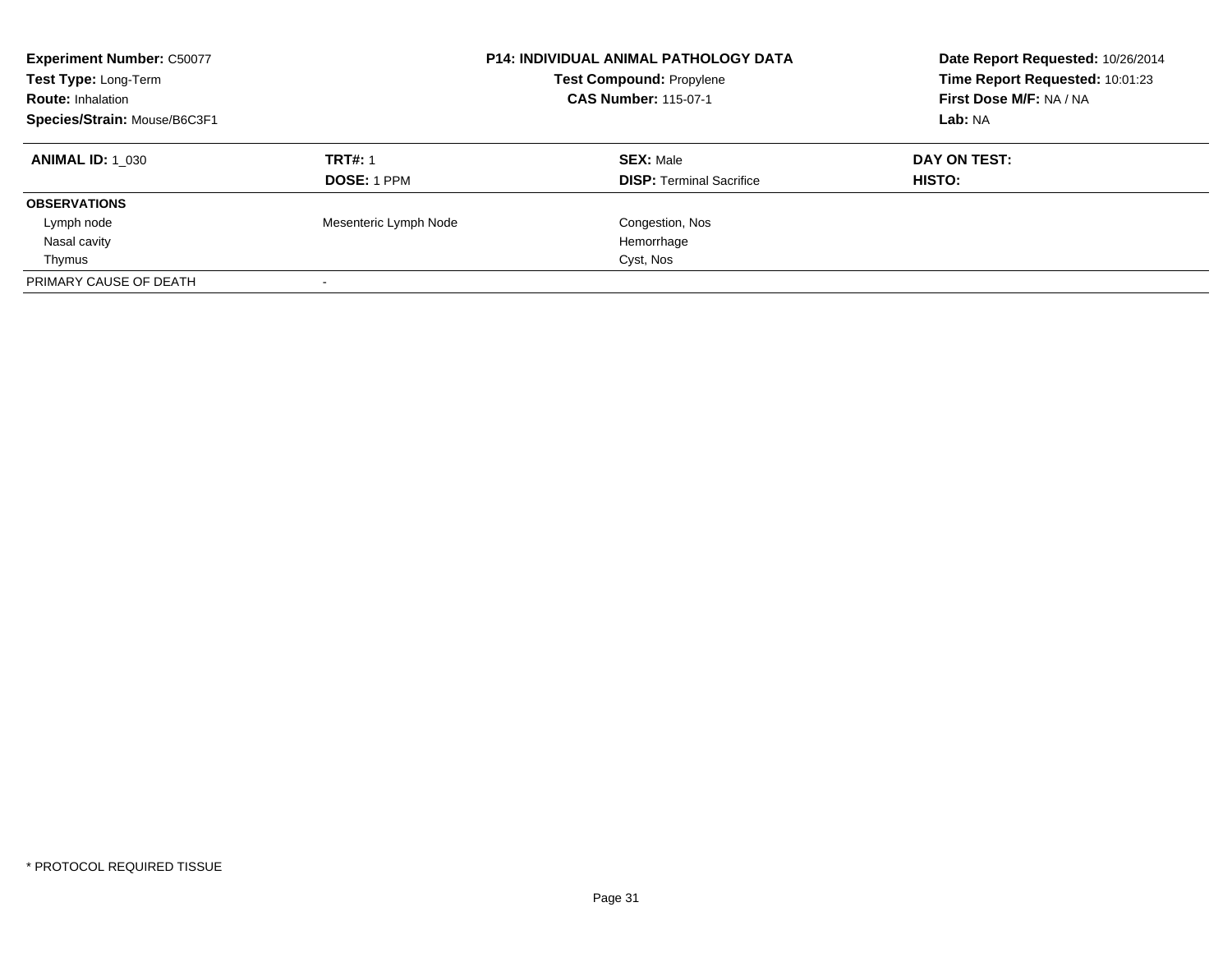| <b>Experiment Number: C50077</b> |                | <b>P14: INDIVIDUAL ANIMAL PATHOLOGY DATA</b> | Date Report Requested: 10/26/2014 |
|----------------------------------|----------------|----------------------------------------------|-----------------------------------|
| <b>Test Type: Long-Term</b>      |                | <b>Test Compound: Propylene</b>              | Time Report Requested: 10:01:23   |
| <b>Route: Inhalation</b>         |                | <b>CAS Number: 115-07-1</b>                  | First Dose M/F: NA / NA           |
| Species/Strain: Mouse/B6C3F1     |                |                                              | Lab: NA                           |
| <b>ANIMAL ID: 1 031</b>          | <b>TRT#: 1</b> | <b>SEX: Male</b>                             | DAY ON TEST:                      |
|                                  | DOSE: 1 PPM    | <b>DISP:</b> Terminal Sacrifice              | HISTO:                            |
| <b>OBSERVATIONS</b>              |                |                                              |                                   |
| Kidney                           |                | Inflammation, Chronic Focal                  |                                   |
| Liver                            |                | Metamorphosis, Fatty                         |                                   |
| PRIMARY CAUSE OF DEATH           |                |                                              |                                   |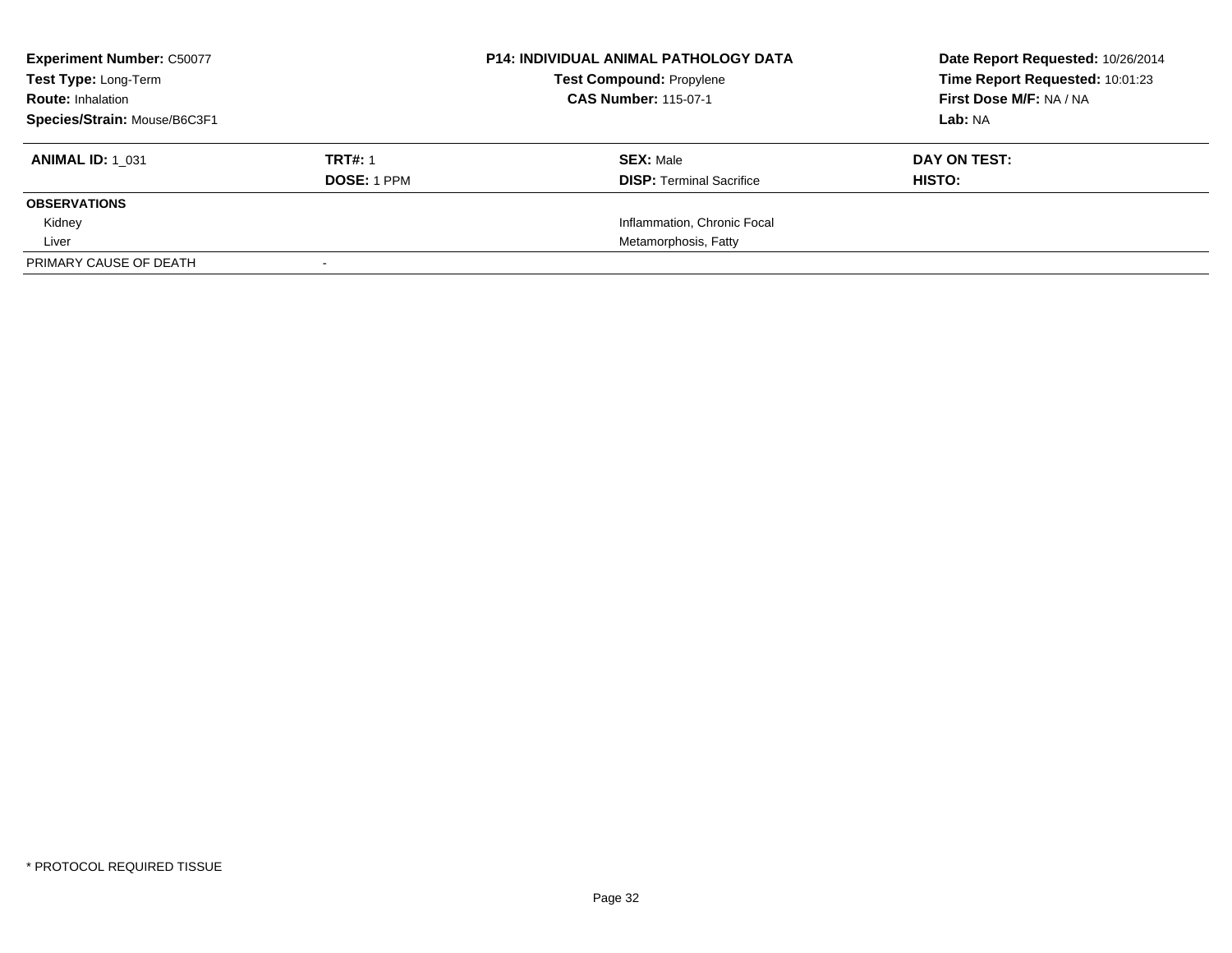| <b>Experiment Number: C50077</b><br>Test Type: Long-Term |                | <b>P14: INDIVIDUAL ANIMAL PATHOLOGY DATA</b><br><b>Test Compound: Propylene</b> | Date Report Requested: 10/26/2014<br>Time Report Requested: 10:01:23 |
|----------------------------------------------------------|----------------|---------------------------------------------------------------------------------|----------------------------------------------------------------------|
| <b>Route: Inhalation</b>                                 |                | <b>CAS Number: 115-07-1</b>                                                     | First Dose M/F: NA / NA                                              |
| Species/Strain: Mouse/B6C3F1                             |                |                                                                                 | Lab: NA                                                              |
| <b>ANIMAL ID: 1 032</b>                                  | <b>TRT#: 1</b> | <b>SEX: Male</b>                                                                | DAY ON TEST:                                                         |
|                                                          | DOSE: 1 PPM    | <b>DISP:</b> Terminal Sacrifice                                                 | HISTO:                                                               |
| <b>OBSERVATIONS</b>                                      |                |                                                                                 |                                                                      |
| Nasal cavity                                             |                | Hemorrhage                                                                      |                                                                      |
| Trachea                                                  |                | Hemorrhage                                                                      |                                                                      |
| PRIMARY CAUSE OF DEATH                                   |                |                                                                                 |                                                                      |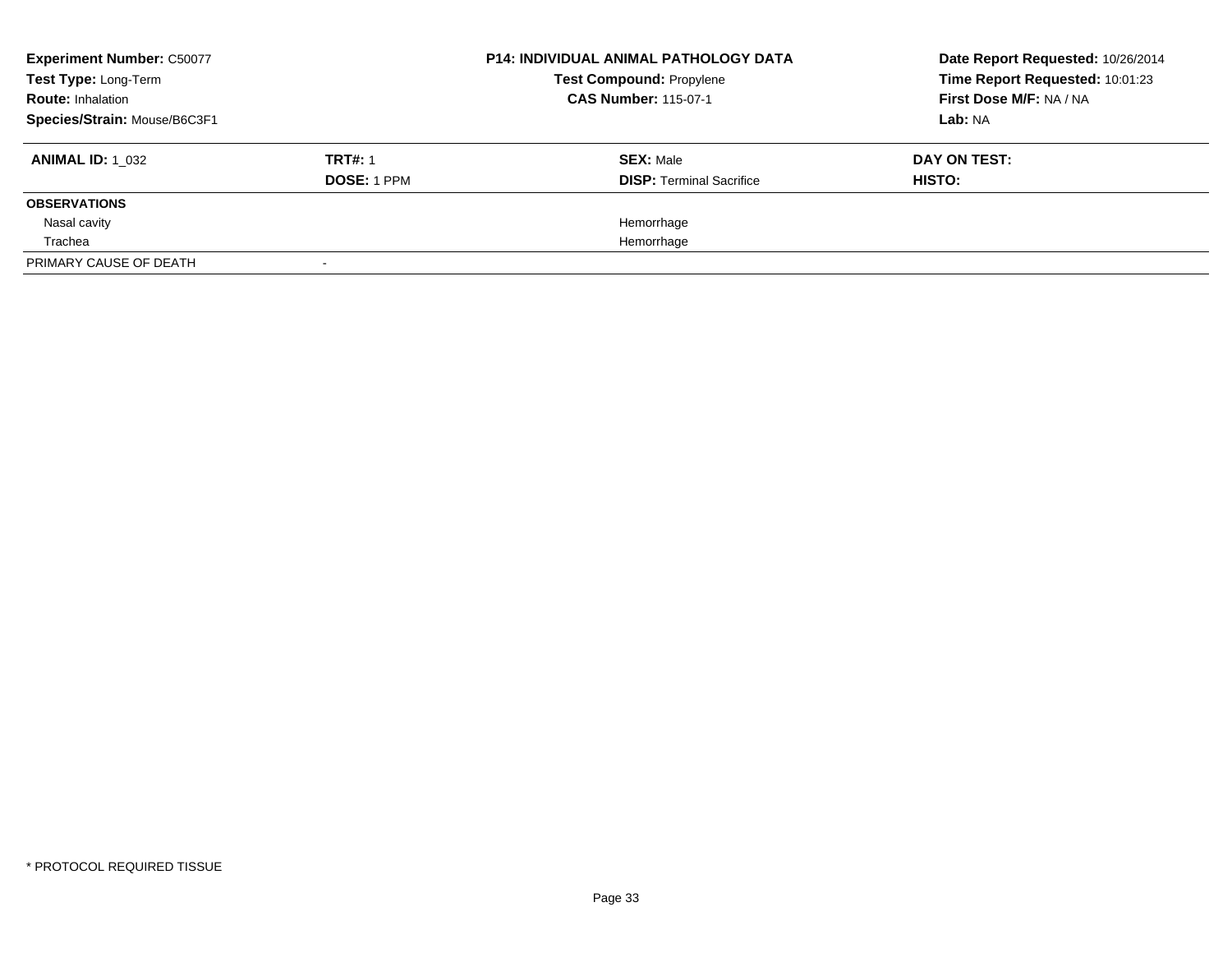| <b>Experiment Number: C50077</b><br><b>Test Type: Long-Term</b><br><b>Route: Inhalation</b><br>Species/Strain: Mouse/B6C3F1 |                       | <b>P14: INDIVIDUAL ANIMAL PATHOLOGY DATA</b><br><b>Test Compound: Propylene</b><br><b>CAS Number: 115-07-1</b> | Date Report Requested: 10/26/2014<br>Time Report Requested: 10:01:23<br>First Dose M/F: NA / NA<br>Lab: NA |
|-----------------------------------------------------------------------------------------------------------------------------|-----------------------|----------------------------------------------------------------------------------------------------------------|------------------------------------------------------------------------------------------------------------|
| <b>ANIMAL ID:</b> 1 033                                                                                                     | <b>TRT#: 1</b>        | <b>SEX: Male</b>                                                                                               | DAY ON TEST:                                                                                               |
|                                                                                                                             | <b>DOSE: 1 PPM</b>    | <b>DISP:</b> Terminal Sacrifice                                                                                | HISTO:                                                                                                     |
| <b>OBSERVATIONS</b>                                                                                                         |                       |                                                                                                                |                                                                                                            |
| <b>Brain</b>                                                                                                                |                       | Corpora Amylacea                                                                                               |                                                                                                            |
| Lymph node                                                                                                                  | Mesenteric Lymph Node | Congestion, Nos                                                                                                |                                                                                                            |
| Unspecified                                                                                                                 | Multiple Organs Nos   | Lymphoma, Histiocytic-Malignant Type                                                                           |                                                                                                            |
| PRIMARY CAUSE OF DEATH                                                                                                      |                       |                                                                                                                |                                                                                                            |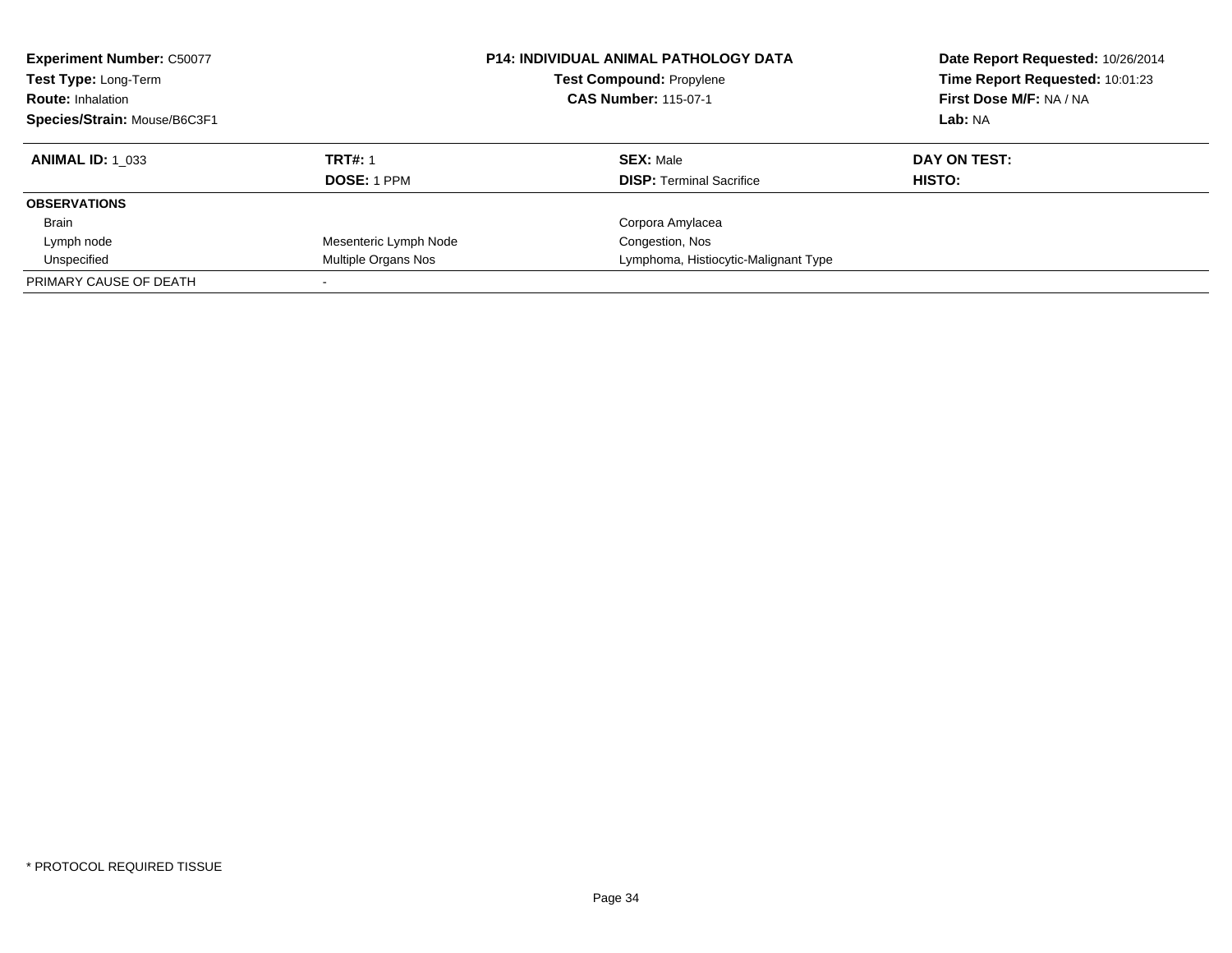| <b>Experiment Number: C50077</b><br>Test Type: Long-Term<br><b>Route: Inhalation</b><br>Species/Strain: Mouse/B6C3F1 |                               | <b>P14: INDIVIDUAL ANIMAL PATHOLOGY DATA</b><br><b>Test Compound: Propylene</b><br><b>CAS Number: 115-07-1</b> | Date Report Requested: 10/26/2014<br>Time Report Requested: 10:01:23<br>First Dose M/F: NA / NA<br>Lab: NA |
|----------------------------------------------------------------------------------------------------------------------|-------------------------------|----------------------------------------------------------------------------------------------------------------|------------------------------------------------------------------------------------------------------------|
| <b>ANIMAL ID: 1 034</b>                                                                                              | <b>TRT#: 1</b><br>DOSE: 1 PPM | <b>SEX: Male</b><br><b>DISP:</b> Natural Death                                                                 | DAY ON TEST:<br>HISTO:                                                                                     |
| <b>OBSERVATIONS</b>                                                                                                  |                               |                                                                                                                |                                                                                                            |
| Lymph node                                                                                                           | Renal Lymph Node              | Congestion, Nos                                                                                                |                                                                                                            |
| Unspecified                                                                                                          | Multiple Organs Nos           | Lymphoma, Histiocytic-Malignant Type                                                                           |                                                                                                            |
| PRIMARY CAUSE OF DEATH                                                                                               |                               |                                                                                                                |                                                                                                            |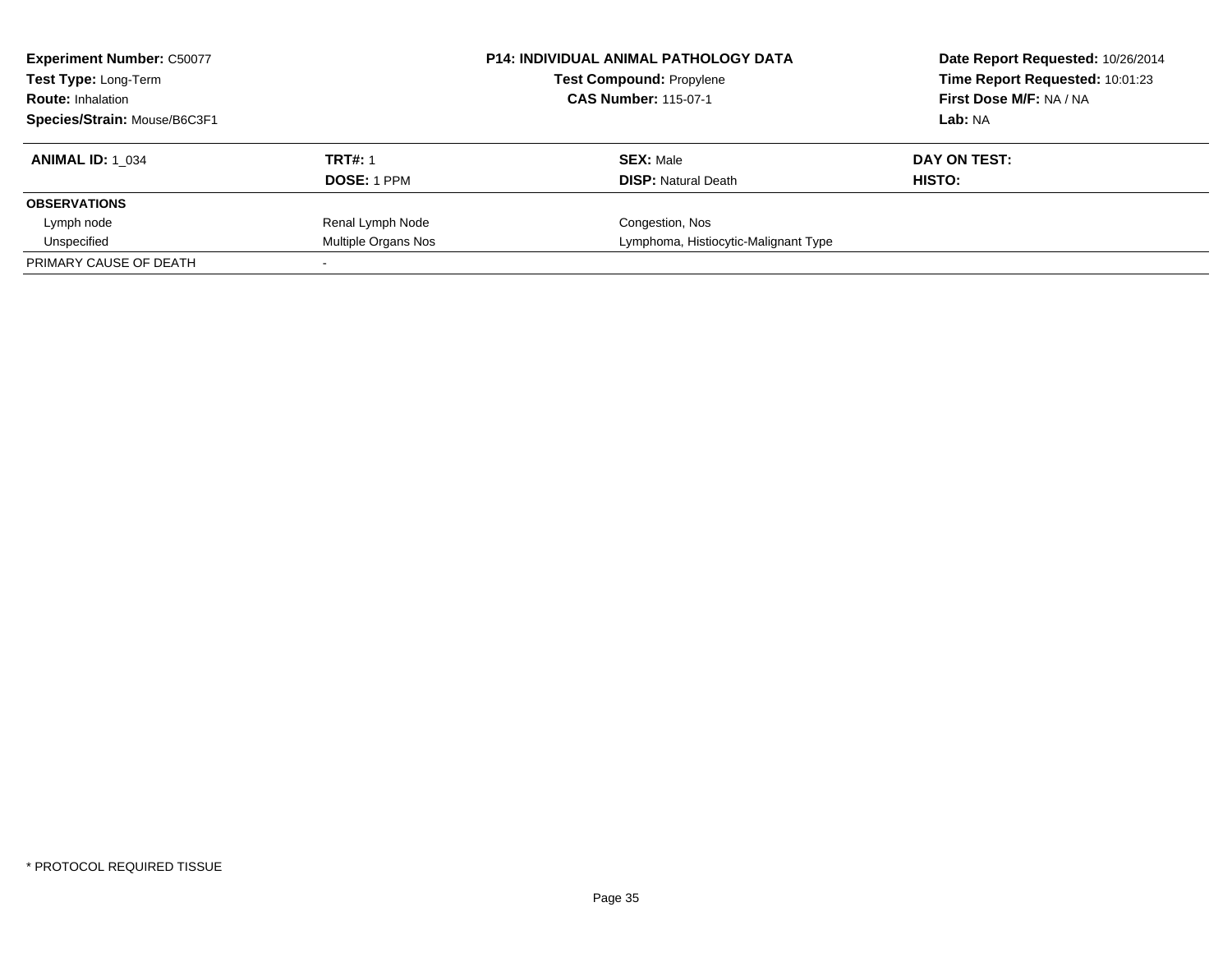| <b>Experiment Number: C50077</b><br>Test Type: Long-Term<br><b>Route: Inhalation</b><br>Species/Strain: Mouse/B6C3F1 |                    | <b>P14: INDIVIDUAL ANIMAL PATHOLOGY DATA</b><br><b>Test Compound: Propylene</b><br><b>CAS Number: 115-07-1</b> | Date Report Requested: 10/26/2014<br>Time Report Requested: 10:01:23<br>First Dose M/F: NA / NA<br>Lab: NA |
|----------------------------------------------------------------------------------------------------------------------|--------------------|----------------------------------------------------------------------------------------------------------------|------------------------------------------------------------------------------------------------------------|
| <b>ANIMAL ID: 1 035</b>                                                                                              | <b>TRT#: 1</b>     | <b>SEX: Male</b>                                                                                               | DAY ON TEST:                                                                                               |
|                                                                                                                      | <b>DOSE: 1 PPM</b> | <b>DISP:</b> Terminal Sacrifice                                                                                | HISTO:                                                                                                     |
| <b>OBSERVATIONS</b>                                                                                                  |                    |                                                                                                                |                                                                                                            |
| Kidney                                                                                                               |                    | Inflammation, Chronic Focal                                                                                    |                                                                                                            |
| Nasal cavity                                                                                                         |                    | Hemorrhage                                                                                                     |                                                                                                            |
| Thyroid                                                                                                              |                    | Follicular-Cell Adenoma                                                                                        |                                                                                                            |
| PRIMARY CAUSE OF DEATH                                                                                               |                    |                                                                                                                |                                                                                                            |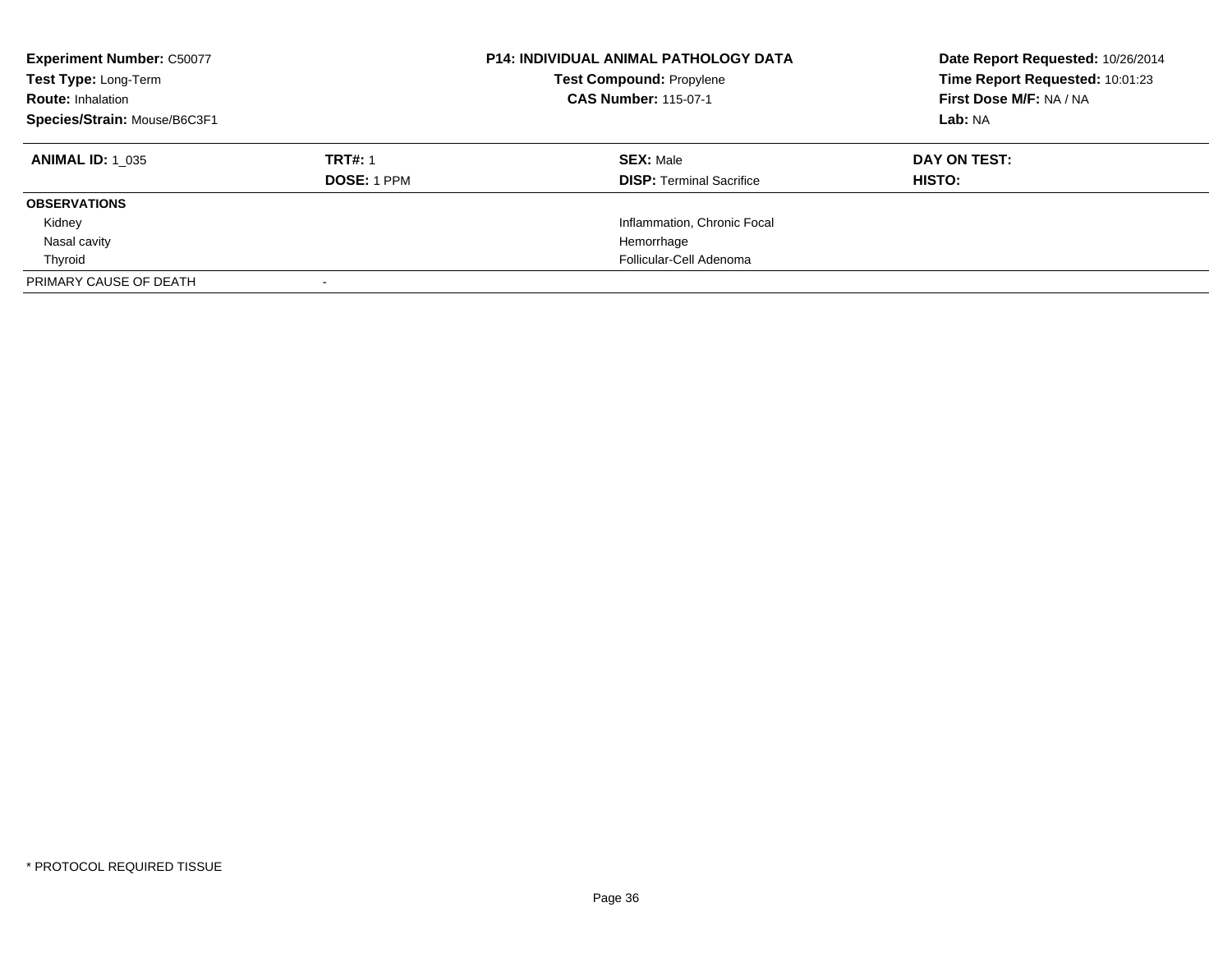| <b>Experiment Number: C50077</b><br>Test Type: Long-Term<br><b>Route: Inhalation</b><br>Species/Strain: Mouse/B6C3F1 |                                      | <b>P14: INDIVIDUAL ANIMAL PATHOLOGY DATA</b><br><b>Test Compound: Propylene</b><br><b>CAS Number: 115-07-1</b> | Date Report Requested: 10/26/2014<br>Time Report Requested: 10:01:23<br>First Dose M/F: NA / NA<br>Lab: NA |
|----------------------------------------------------------------------------------------------------------------------|--------------------------------------|----------------------------------------------------------------------------------------------------------------|------------------------------------------------------------------------------------------------------------|
| <b>ANIMAL ID: 1 036</b>                                                                                              | <b>TRT#: 1</b><br><b>DOSE: 1 PPM</b> | <b>SEX: Male</b><br><b>DISP: Terminal Sacrifice</b>                                                            | DAY ON TEST:<br>HISTO:                                                                                     |
| <b>OBSERVATIONS</b>                                                                                                  |                                      |                                                                                                                |                                                                                                            |
| Adrenal gland                                                                                                        | Capsule                              | Adenoma, Nos                                                                                                   |                                                                                                            |
| <b>Brain</b>                                                                                                         |                                      | Corpora Amylacea                                                                                               |                                                                                                            |
| Lung                                                                                                                 |                                      | Metaplasia, Osseous                                                                                            |                                                                                                            |
| Nasal cavity                                                                                                         |                                      | Hemorrhage                                                                                                     |                                                                                                            |
| PRIMARY CAUSE OF DEATH                                                                                               | -                                    |                                                                                                                |                                                                                                            |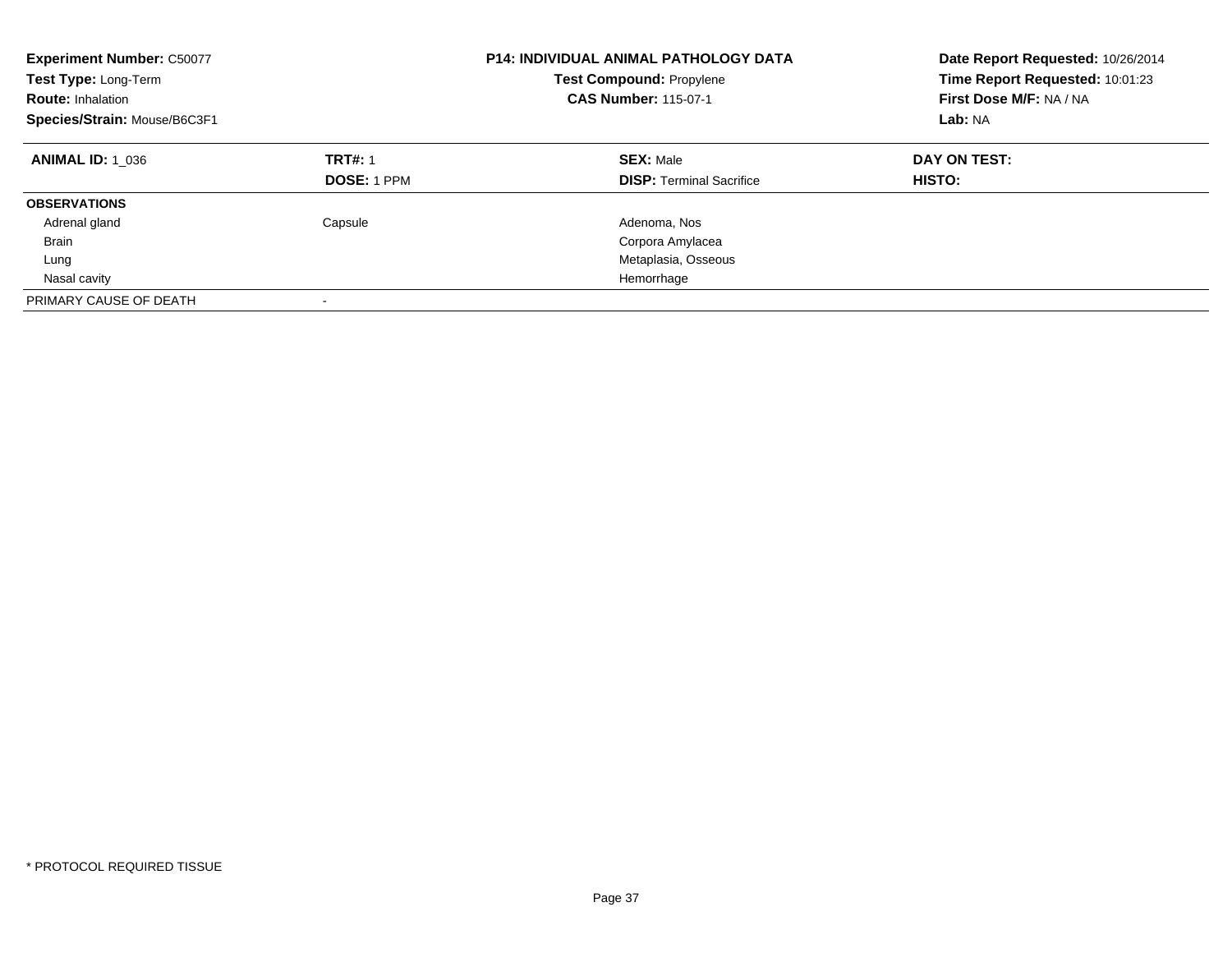| <b>Experiment Number: C50077</b><br>Test Type: Long-Term |                    | <b>P14: INDIVIDUAL ANIMAL PATHOLOGY DATA</b><br><b>Test Compound: Propylene</b> | Date Report Requested: 10/26/2014<br>Time Report Requested: 10:01:23<br>First Dose M/F: NA / NA |
|----------------------------------------------------------|--------------------|---------------------------------------------------------------------------------|-------------------------------------------------------------------------------------------------|
| <b>Route: Inhalation</b>                                 |                    | <b>CAS Number: 115-07-1</b>                                                     |                                                                                                 |
| Species/Strain: Mouse/B6C3F1                             |                    |                                                                                 | Lab: NA                                                                                         |
| <b>ANIMAL ID: 1 037</b>                                  | <b>TRT#: 1</b>     | <b>SEX: Male</b>                                                                | DAY ON TEST:                                                                                    |
|                                                          | <b>DOSE: 1 PPM</b> | <b>DISP:</b> Terminal Sacrifice                                                 | HISTO:                                                                                          |
| <b>OBSERVATIONS</b>                                      |                    |                                                                                 |                                                                                                 |
| Lung                                                     | <b>Bronchiole</b>  | Inflammation, Acute                                                             |                                                                                                 |
| Testis                                                   |                    | Atrophy, Nos                                                                    |                                                                                                 |
| PRIMARY CAUSE OF DEATH                                   | $\sim$             |                                                                                 |                                                                                                 |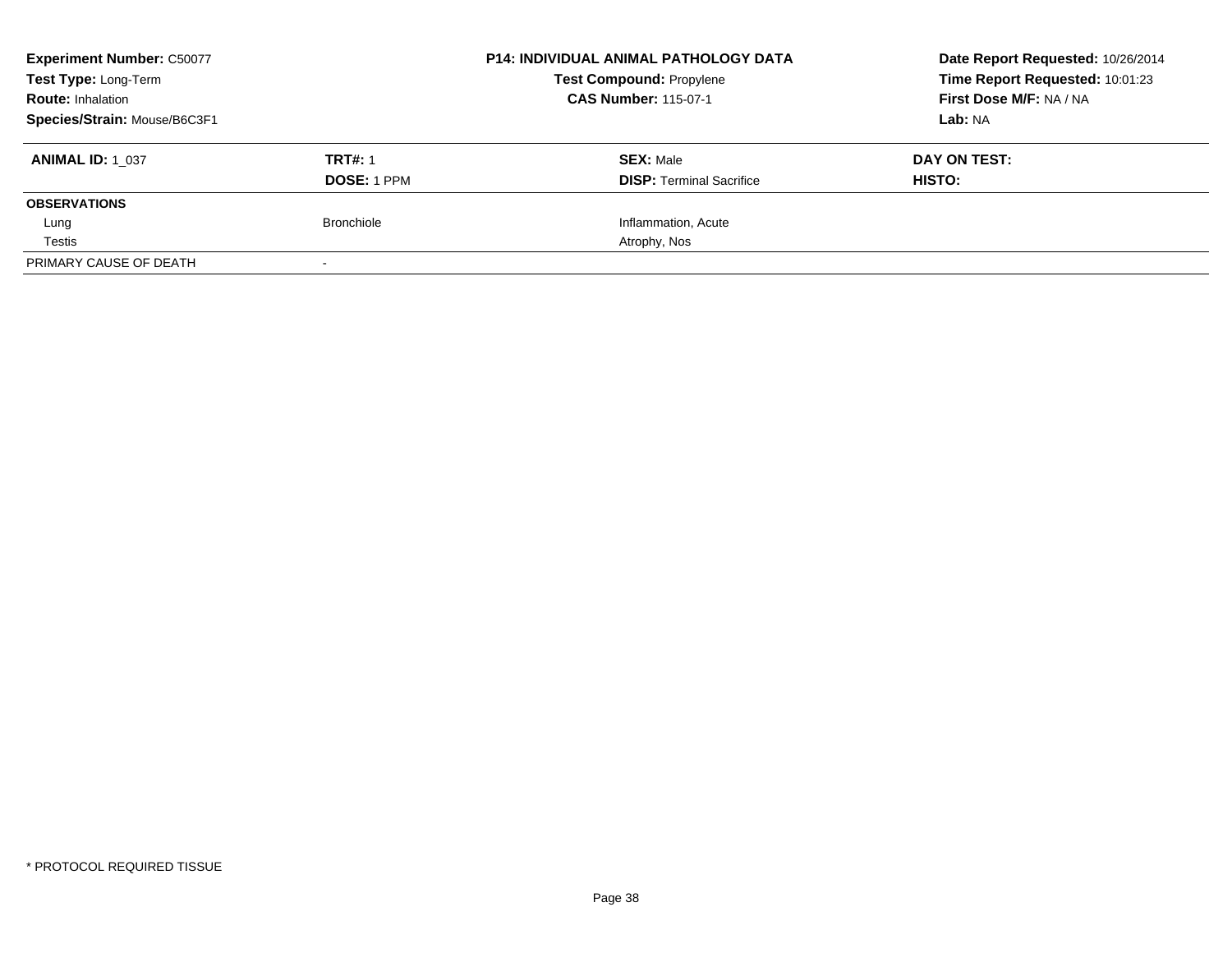| <b>Experiment Number: C50077</b><br>Test Type: Long-Term<br><b>Route: Inhalation</b><br>Species/Strain: Mouse/B6C3F1 |                                      | <b>P14: INDIVIDUAL ANIMAL PATHOLOGY DATA</b><br><b>Test Compound: Propylene</b><br><b>CAS Number: 115-07-1</b> | Date Report Requested: 10/26/2014<br>Time Report Requested: 10:01:23<br>First Dose M/F: NA / NA<br>Lab: NA |
|----------------------------------------------------------------------------------------------------------------------|--------------------------------------|----------------------------------------------------------------------------------------------------------------|------------------------------------------------------------------------------------------------------------|
| <b>ANIMAL ID: 1 038</b>                                                                                              | <b>TRT#: 1</b><br><b>DOSE: 1 PPM</b> | <b>SEX: Male</b><br><b>DISP:</b> Moribund Sacrifice                                                            | DAY ON TEST:<br>HISTO:                                                                                     |
| <b>OBSERVATIONS</b>                                                                                                  |                                      |                                                                                                                |                                                                                                            |
| Nasal cavity<br>PRIMARY CAUSE OF DEATH                                                                               |                                      | Hemorrhage                                                                                                     |                                                                                                            |
|                                                                                                                      |                                      |                                                                                                                |                                                                                                            |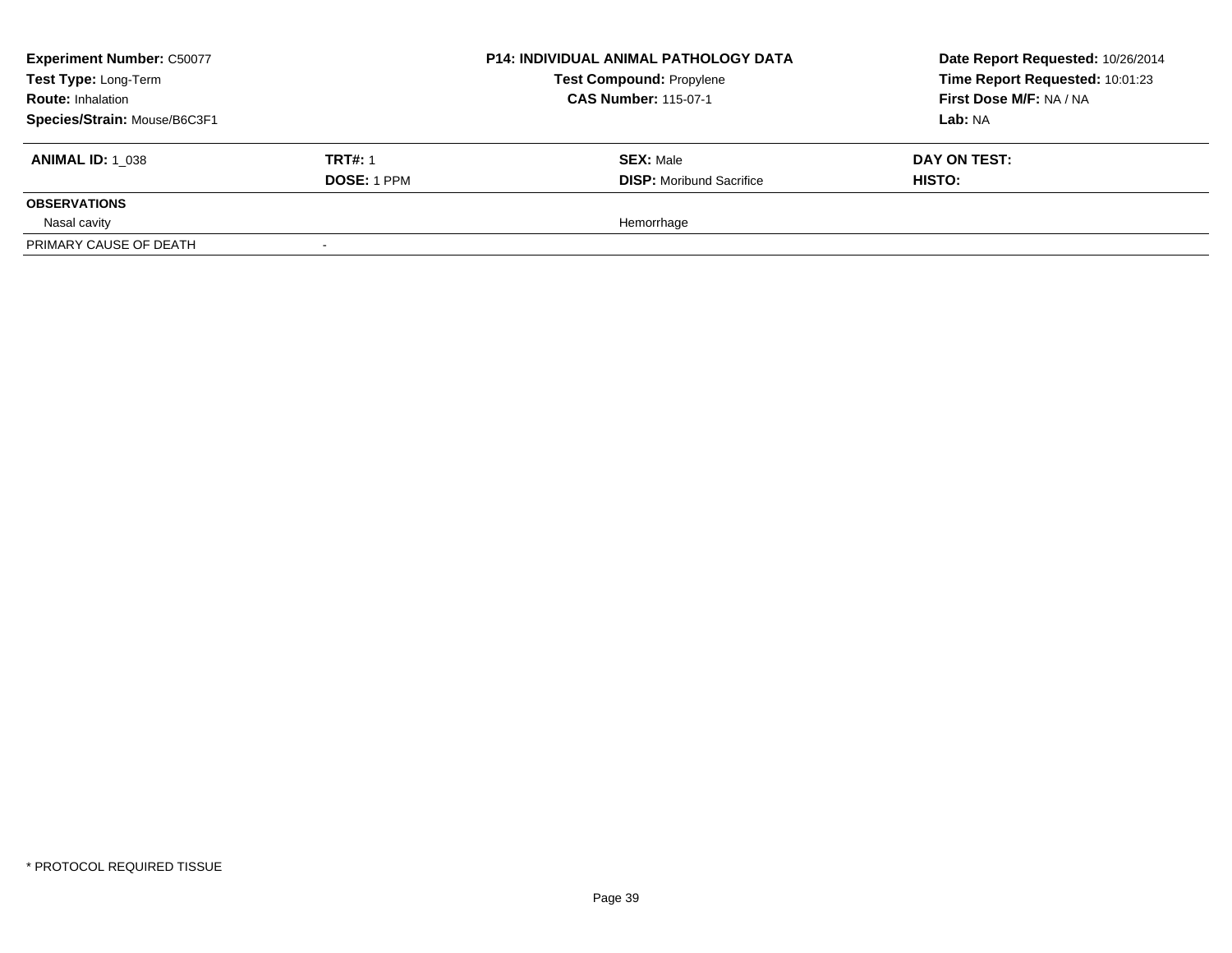| <b>Experiment Number: C50077</b><br>Test Type: Long-Term<br><b>Route: Inhalation</b><br>Species/Strain: Mouse/B6C3F1 |                                      | <b>P14: INDIVIDUAL ANIMAL PATHOLOGY DATA</b><br><b>Test Compound: Propylene</b><br><b>CAS Number: 115-07-1</b> | Date Report Requested: 10/26/2014<br>Time Report Requested: 10:01:23<br>First Dose M/F: NA / NA<br>Lab: NA |
|----------------------------------------------------------------------------------------------------------------------|--------------------------------------|----------------------------------------------------------------------------------------------------------------|------------------------------------------------------------------------------------------------------------|
| <b>ANIMAL ID: 1 039</b>                                                                                              | <b>TRT#: 1</b><br><b>DOSE: 1 PPM</b> | <b>SEX: Male</b><br><b>DISP:</b> Terminal Sacrifice                                                            | DAY ON TEST:<br>HISTO:                                                                                     |
| <b>OBSERVATIONS</b>                                                                                                  |                                      |                                                                                                                |                                                                                                            |
| Kidney                                                                                                               |                                      | Inflammation, Chronic Focal                                                                                    |                                                                                                            |
| Lung                                                                                                                 |                                      | Hemorrhage                                                                                                     |                                                                                                            |
| Nasal cavity                                                                                                         |                                      | Hemorrhage                                                                                                     |                                                                                                            |
| PRIMARY CAUSE OF DEATH                                                                                               |                                      |                                                                                                                |                                                                                                            |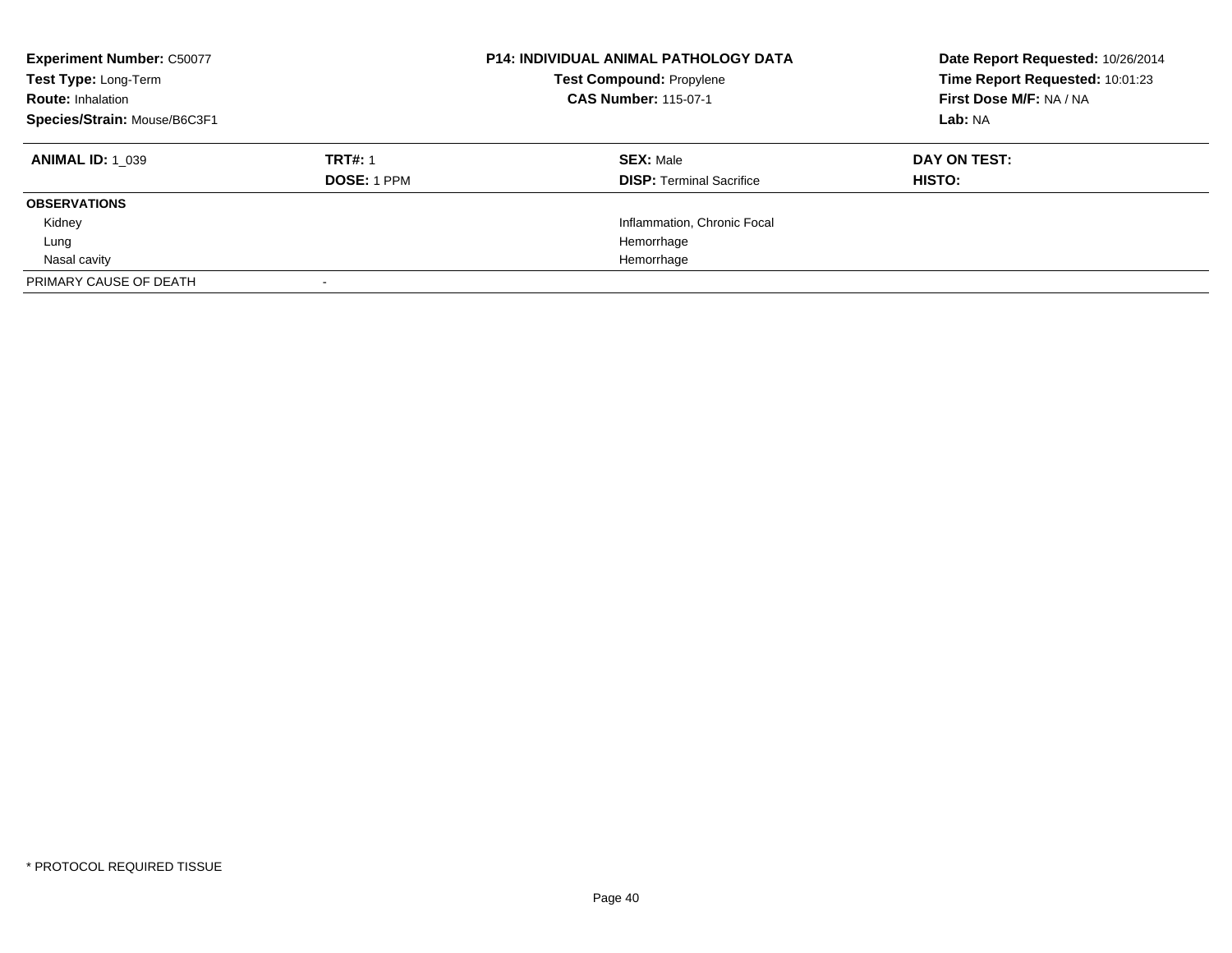| <b>Experiment Number: C50077</b> |                    | <b>P14: INDIVIDUAL ANIMAL PATHOLOGY DATA</b> | Date Report Requested: 10/26/2014 |
|----------------------------------|--------------------|----------------------------------------------|-----------------------------------|
| <b>Test Type: Long-Term</b>      |                    | <b>Test Compound: Propylene</b>              | Time Report Requested: 10:01:23   |
| <b>Route: Inhalation</b>         |                    | <b>CAS Number: 115-07-1</b>                  | First Dose M/F: NA / NA           |
| Species/Strain: Mouse/B6C3F1     |                    |                                              | Lab: NA                           |
| <b>ANIMAL ID:</b> 1 040          | <b>TRT#: 1</b>     | <b>SEX: Male</b>                             | DAY ON TEST:                      |
|                                  | <b>DOSE: 1 PPM</b> | <b>DISP:</b> Terminal Sacrifice              | HISTO:                            |
| <b>OBSERVATIONS</b>              |                    |                                              |                                   |
| Brain                            |                    | Corpora Amylacea                             |                                   |
| Nasal cavity                     |                    | Hemorrhage                                   |                                   |
| PRIMARY CAUSE OF DEATH           |                    |                                              |                                   |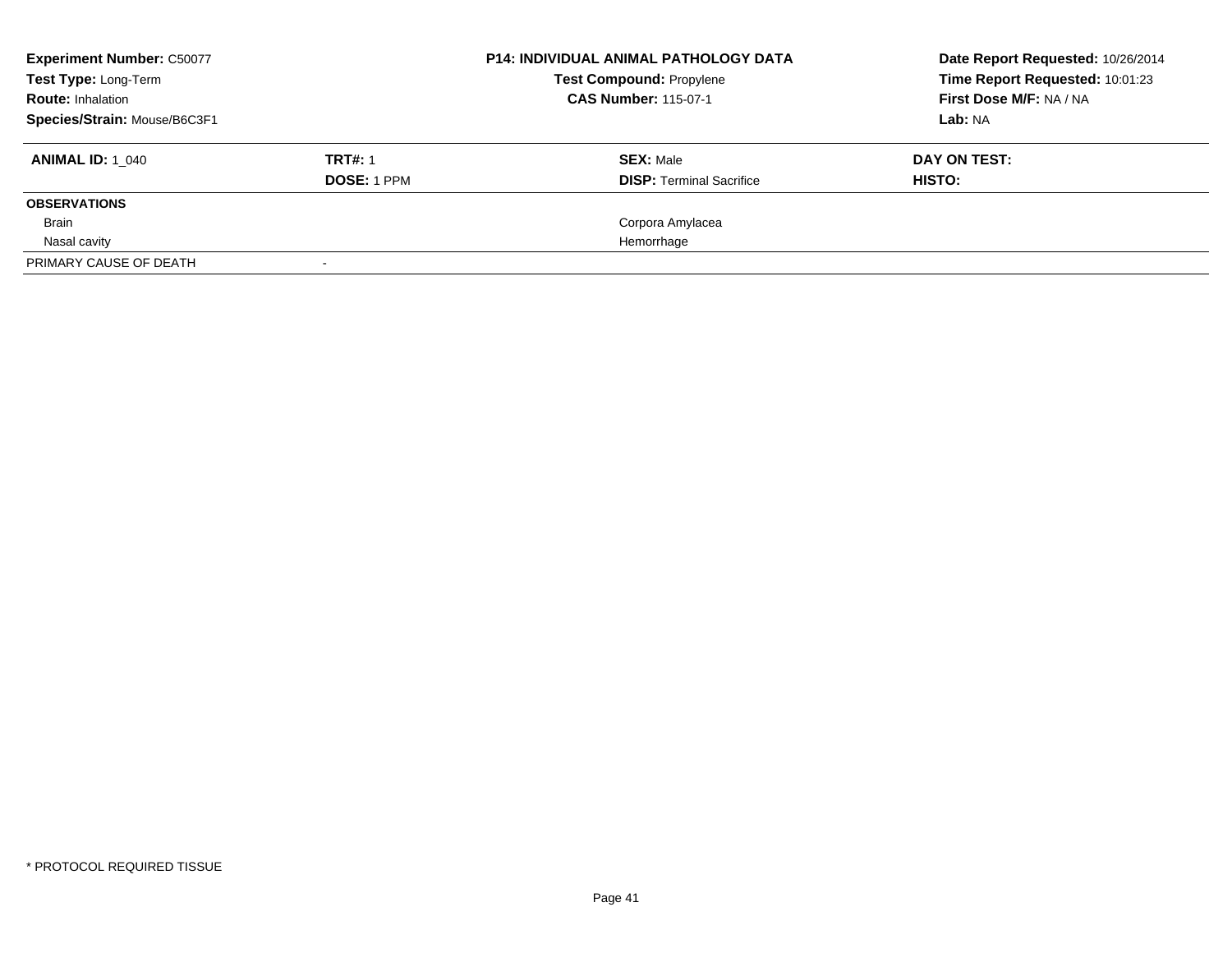| <b>Experiment Number: C50077</b><br>Test Type: Long-Term<br><b>Route: Inhalation</b><br>Species/Strain: Mouse/B6C3F1 |                    | <b>P14: INDIVIDUAL ANIMAL PATHOLOGY DATA</b><br>Test Compound: Propylene<br><b>CAS Number: 115-07-1</b> | Date Report Requested: 10/26/2014<br>Time Report Requested: 10:01:23<br>First Dose M/F: NA / NA<br>Lab: NA |
|----------------------------------------------------------------------------------------------------------------------|--------------------|---------------------------------------------------------------------------------------------------------|------------------------------------------------------------------------------------------------------------|
| <b>ANIMAL ID: 1 041</b>                                                                                              | <b>TRT#: 1</b>     | <b>SEX: Male</b>                                                                                        | DAY ON TEST:                                                                                               |
|                                                                                                                      | <b>DOSE: 1 PPM</b> | <b>DISP:</b> Natural Death                                                                              | <b>HISTO:</b>                                                                                              |
| <b>OBSERVATIONS</b>                                                                                                  |                    |                                                                                                         |                                                                                                            |
| <b>Brain</b>                                                                                                         |                    | Corpora Amylacea                                                                                        |                                                                                                            |
| Liver                                                                                                                |                    | Hepatocellular Carcinoma                                                                                |                                                                                                            |
| Spleen                                                                                                               |                    | Hematopoiesis                                                                                           |                                                                                                            |
| PRIMARY CAUSE OF DEATH                                                                                               |                    |                                                                                                         |                                                                                                            |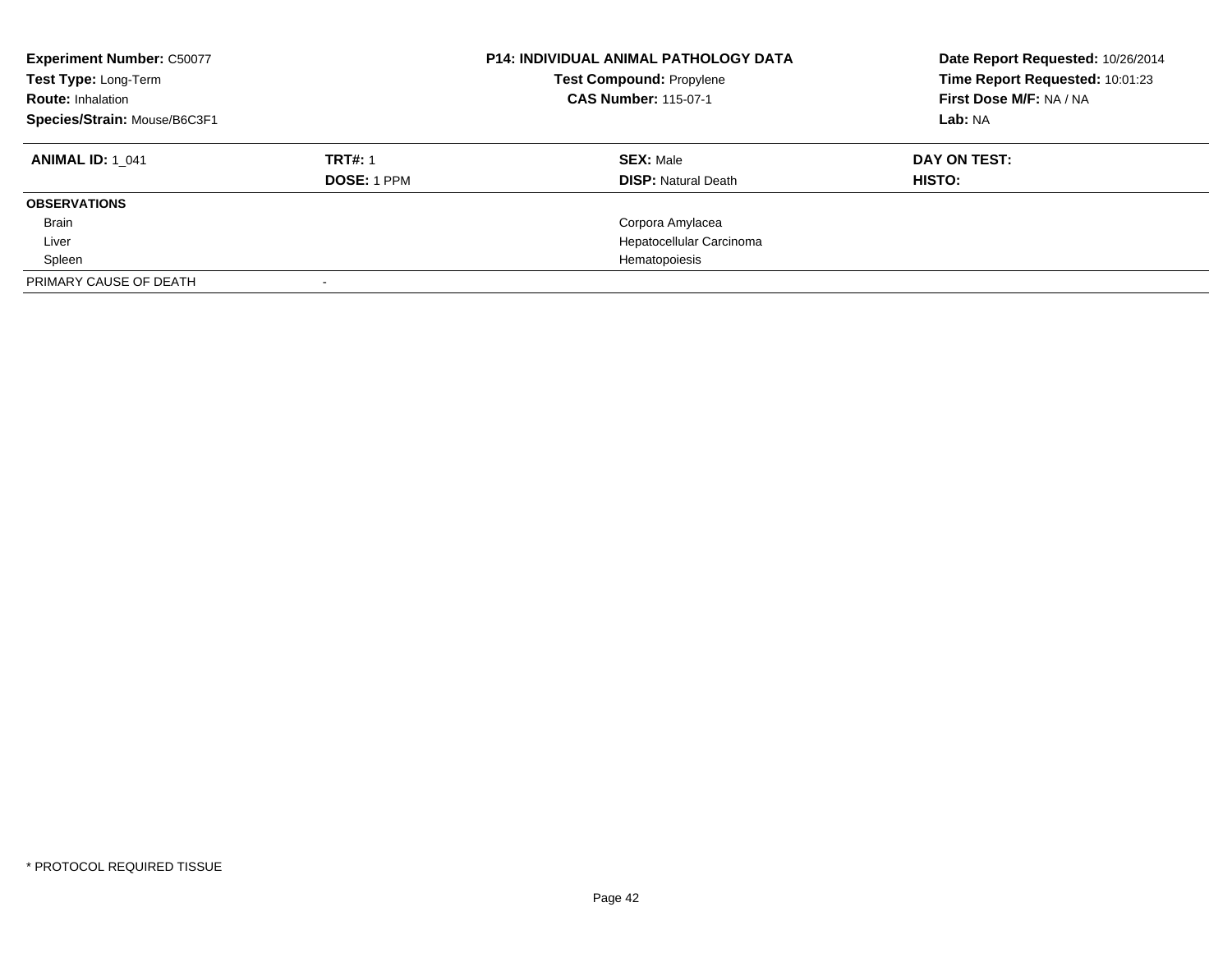| <b>Experiment Number: C50077</b><br>Test Type: Long-Term<br><b>Route: Inhalation</b><br>Species/Strain: Mouse/B6C3F1 |                                      | <b>P14: INDIVIDUAL ANIMAL PATHOLOGY DATA</b><br><b>Test Compound: Propylene</b><br><b>CAS Number: 115-07-1</b> | Date Report Requested: 10/26/2014<br>Time Report Requested: 10:01:23<br>First Dose M/F: NA / NA<br>Lab: NA |
|----------------------------------------------------------------------------------------------------------------------|--------------------------------------|----------------------------------------------------------------------------------------------------------------|------------------------------------------------------------------------------------------------------------|
| <b>ANIMAL ID: 1 042</b>                                                                                              | <b>TRT#: 1</b><br><b>DOSE: 1 PPM</b> | <b>SEX: Male</b><br><b>DISP:</b> Terminal Sacrifice                                                            | DAY ON TEST:<br>HISTO:                                                                                     |
| <b>OBSERVATIONS</b>                                                                                                  |                                      |                                                                                                                |                                                                                                            |
| <b>Brain</b>                                                                                                         |                                      | Corpora Amylacea                                                                                               |                                                                                                            |
| Intestine Small                                                                                                      | <b>Ileum</b>                         | Lymphoma, Histiocytic-Malignant Type                                                                           |                                                                                                            |
| Kidney                                                                                                               |                                      | Cyst, Nos                                                                                                      |                                                                                                            |
| Thyroid                                                                                                              |                                      | Follicular-Cell Carcinoma                                                                                      |                                                                                                            |
| PRIMARY CAUSE OF DEATH                                                                                               | -                                    |                                                                                                                |                                                                                                            |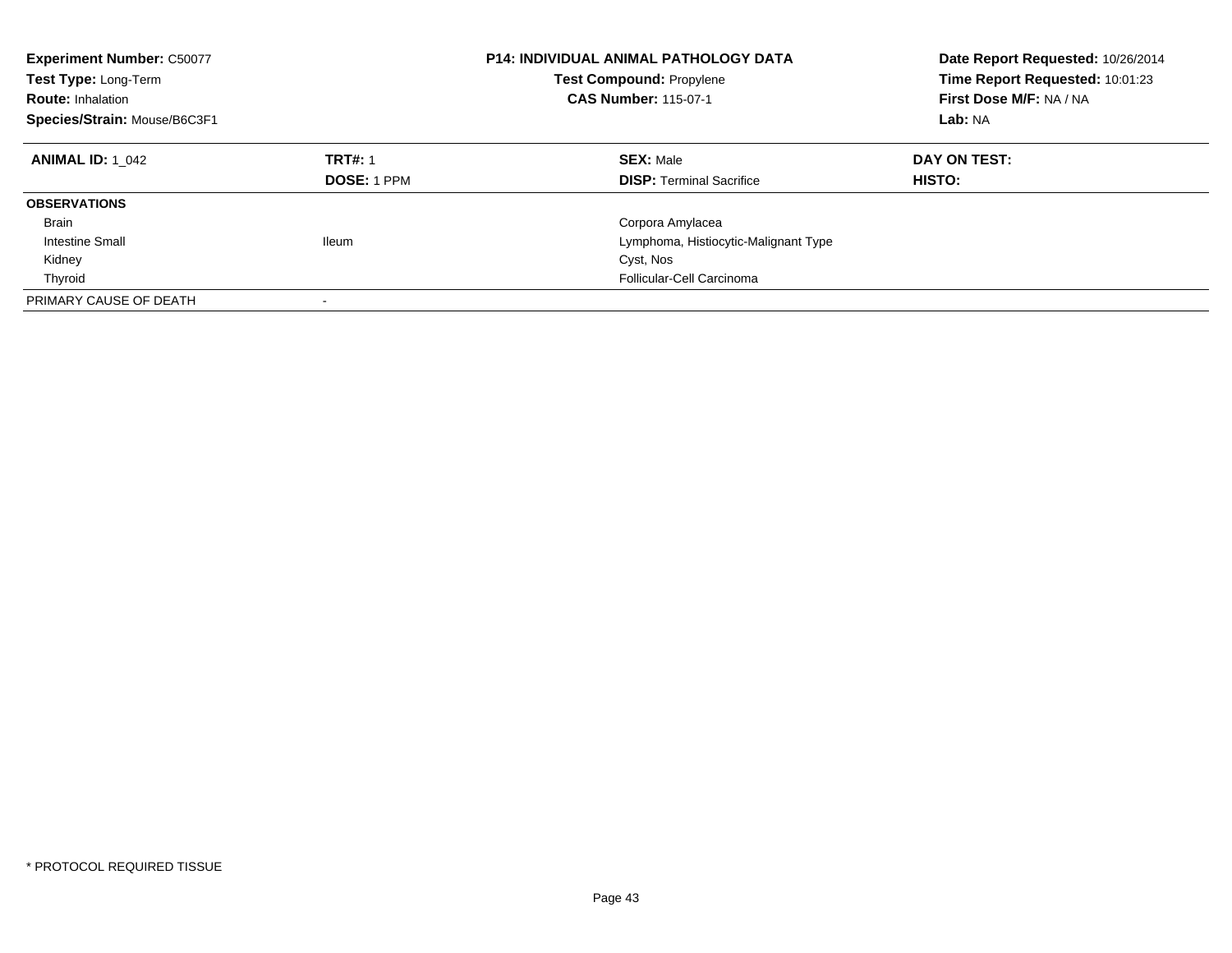| <b>Experiment Number: C50077</b><br>Test Type: Long-Term<br><b>Route: Inhalation</b><br>Species/Strain: Mouse/B6C3F1 |                    | <b>P14: INDIVIDUAL ANIMAL PATHOLOGY DATA</b><br>Test Compound: Propylene<br><b>CAS Number: 115-07-1</b> | Date Report Requested: 10/26/2014<br>Time Report Requested: 10:01:23<br>First Dose M/F: NA / NA<br>Lab: NA |
|----------------------------------------------------------------------------------------------------------------------|--------------------|---------------------------------------------------------------------------------------------------------|------------------------------------------------------------------------------------------------------------|
| <b>ANIMAL ID: 1 043</b>                                                                                              | <b>TRT#: 1</b>     | <b>SEX: Male</b>                                                                                        | DAY ON TEST:                                                                                               |
|                                                                                                                      | <b>DOSE: 1 PPM</b> | <b>DISP:</b> Natural Death                                                                              | HISTO:                                                                                                     |
| <b>OBSERVATIONS</b>                                                                                                  |                    |                                                                                                         |                                                                                                            |
| Liver                                                                                                                |                    | Leukemoid Reaction                                                                                      |                                                                                                            |
|                                                                                                                      |                    | Necrosis, Focal                                                                                         |                                                                                                            |
| Lymph node                                                                                                           | Renal Lymph Node   | Congestion, Nos                                                                                         |                                                                                                            |
| Spleen                                                                                                               |                    | Hematopoiesis                                                                                           |                                                                                                            |
|                                                                                                                      |                    | Hemorrhage                                                                                              |                                                                                                            |
|                                                                                                                      |                    | Lymphoma, Histiocytic-Malignant Type                                                                    |                                                                                                            |
| PRIMARY CAUSE OF DEATH                                                                                               |                    |                                                                                                         |                                                                                                            |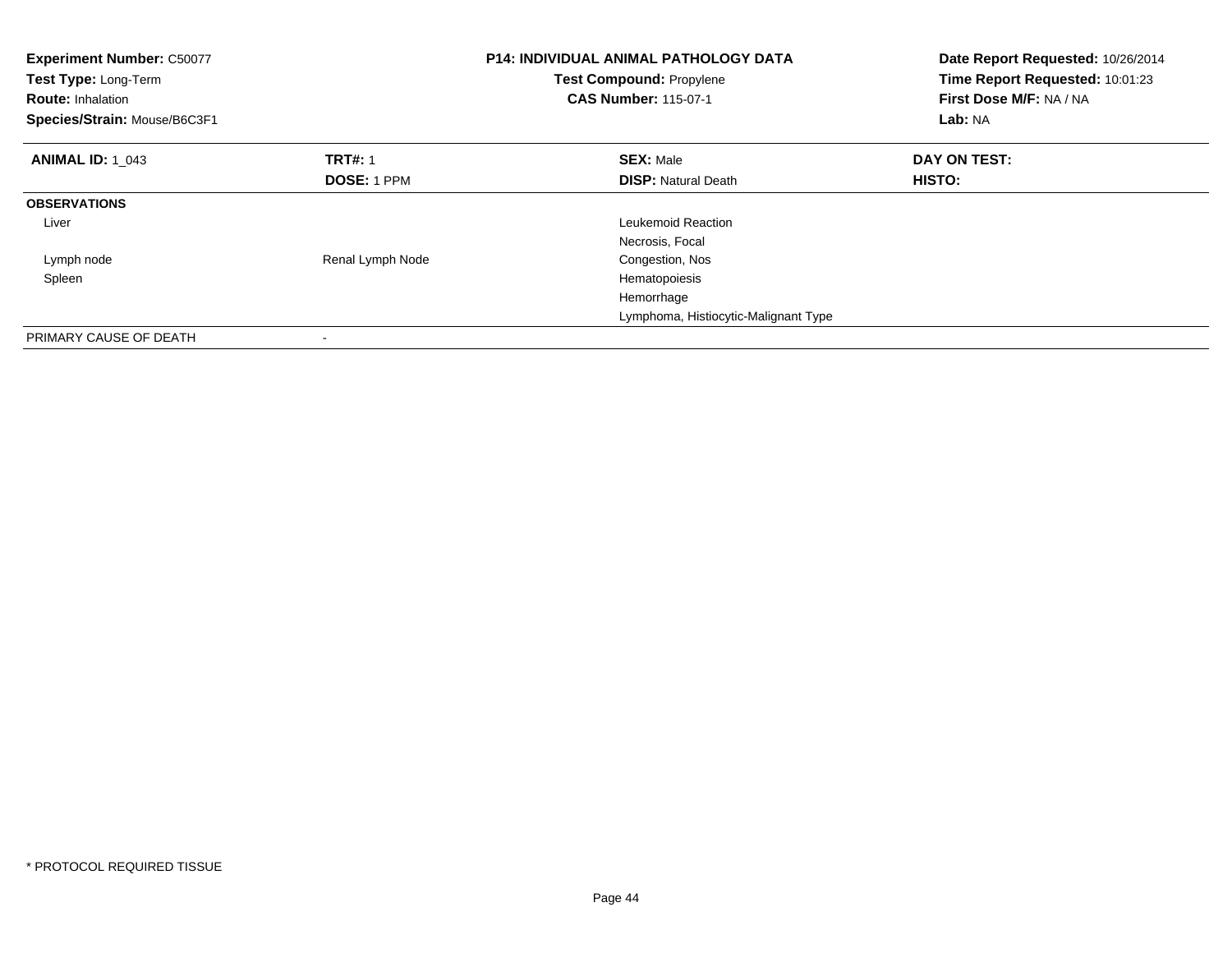| <b>Experiment Number: C50077</b><br>Test Type: Long-Term<br><b>Route: Inhalation</b><br>Species/Strain: Mouse/B6C3F1 |                               | <b>P14: INDIVIDUAL ANIMAL PATHOLOGY DATA</b><br><b>Test Compound: Propylene</b><br><b>CAS Number: 115-07-1</b> | Date Report Requested: 10/26/2014<br>Time Report Requested: 10:01:23<br>First Dose M/F: NA / NA<br>Lab: NA |
|----------------------------------------------------------------------------------------------------------------------|-------------------------------|----------------------------------------------------------------------------------------------------------------|------------------------------------------------------------------------------------------------------------|
| <b>ANIMAL ID: 1 044</b>                                                                                              | <b>TRT#: 1</b><br>DOSE: 1 PPM | <b>SEX: Male</b><br><b>DISP: Natural Death</b>                                                                 | DAY ON TEST:<br><b>HISTO:</b>                                                                              |
| <b>OBSERVATIONS</b>                                                                                                  |                               |                                                                                                                |                                                                                                            |
| Brain                                                                                                                |                               | Corpora Amylacea                                                                                               |                                                                                                            |
| PRIMARY CAUSE OF DEATH                                                                                               |                               |                                                                                                                |                                                                                                            |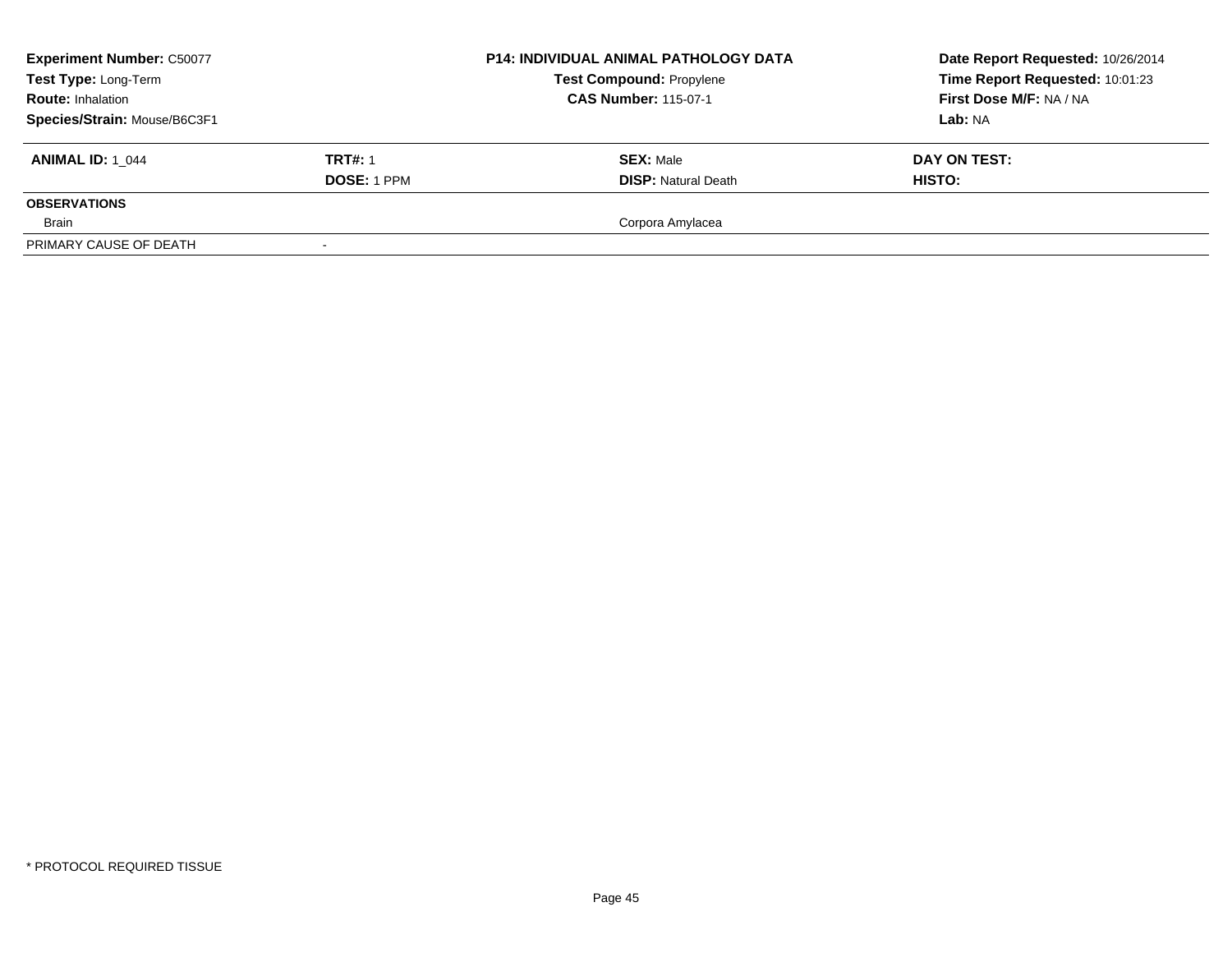| <b>Experiment Number: C50077</b><br>Test Type: Long-Term<br><b>Route: Inhalation</b> |                    | <b>P14: INDIVIDUAL ANIMAL PATHOLOGY DATA</b><br><b>Test Compound: Propylene</b><br><b>CAS Number: 115-07-1</b> | Date Report Requested: 10/26/2014<br>Time Report Requested: 10:01:23<br>First Dose M/F: NA / NA |
|--------------------------------------------------------------------------------------|--------------------|----------------------------------------------------------------------------------------------------------------|-------------------------------------------------------------------------------------------------|
| Species/Strain: Mouse/B6C3F1                                                         |                    |                                                                                                                | Lab: NA                                                                                         |
| <b>ANIMAL ID: 1 045</b>                                                              | <b>TRT#: 1</b>     | <b>SEX: Male</b>                                                                                               | DAY ON TEST:                                                                                    |
|                                                                                      | <b>DOSE: 1 PPM</b> | <b>DISP: Terminal Sacrifice</b>                                                                                | HISTO:                                                                                          |
| <b>OBSERVATIONS</b>                                                                  |                    |                                                                                                                |                                                                                                 |
| Nasal cavity                                                                         |                    | Hemorrhage                                                                                                     |                                                                                                 |
| PRIMARY CAUSE OF DEATH                                                               |                    |                                                                                                                |                                                                                                 |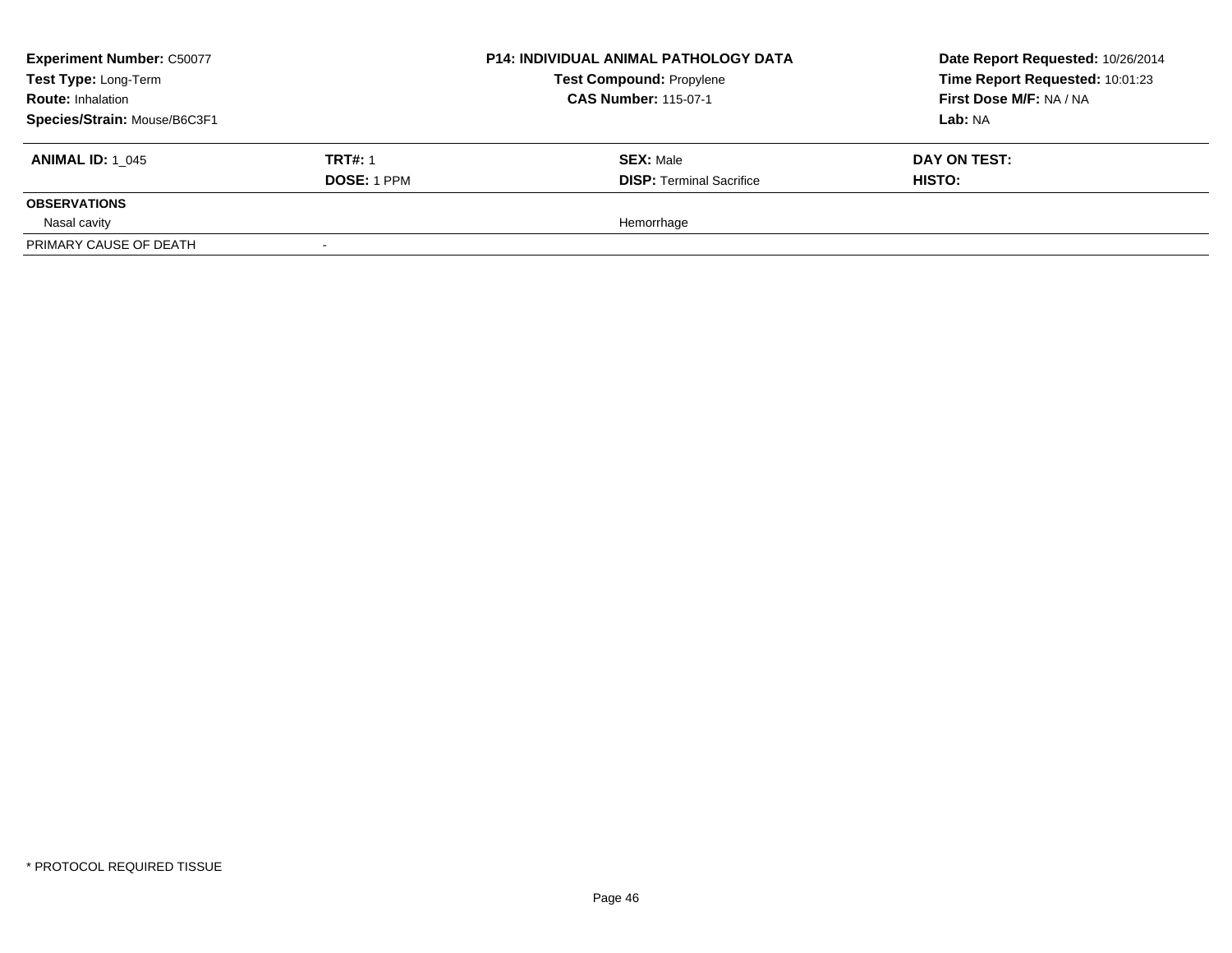**Experiment Number:** C50077**Test Type:** Long-Term**Route:** Inhalation **Species/Strain:** Mouse/B6C3F1**P14: INDIVIDUAL ANIMAL PATHOLOGY DATATest Compound:** Propylene**CAS Number:** 115-07-1**Date Report Requested:** 10/26/2014**Time Report Requested:** 10:01:23**First Dose M/F:** NA / NA**Lab:** NA**ANIMAL ID: 1\_046 6 DAY ON TRT#:** 1 **SEX:** Male **SEX:** Male **DAY ON TEST: DOSE:** 1 PPM**DISP:** Natural Death **HISTO: OBSERVATIONS** Heart Inflammation, AcuteThrombus, Mural Kidney Inflammation, Acute Focal Inflammation, Chronic Focal Liver Leukemoid Reactiong and the state of the state of the state of the state of the state of the state of the state of the state of the state of the state of the state of the state of the state of the state of the state of the state of the stat Lung Lymph nodeBronchial Lymph Node Inflammation, Chronic<br>Hematopoiesis Spleenn and the control of the control of the control of the control of the control of the control of the control of the control of the control of the control of the control of the control of the control of the control of the co PRIMARY CAUSE OF DEATH-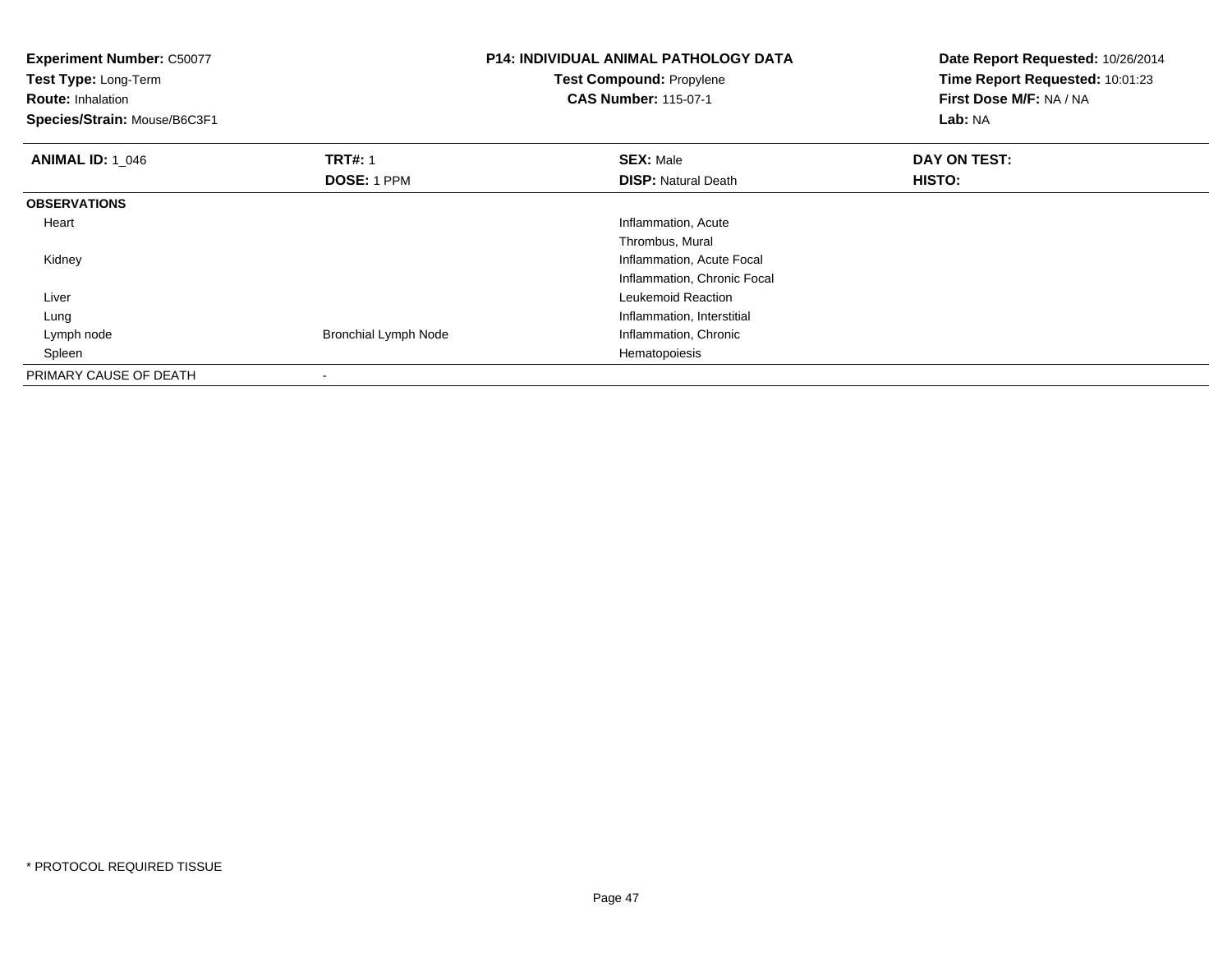| <b>Experiment Number: C50077</b><br>Test Type: Long-Term<br><b>Route: Inhalation</b><br>Species/Strain: Mouse/B6C3F1 |                    | <b>P14: INDIVIDUAL ANIMAL PATHOLOGY DATA</b><br><b>Test Compound: Propylene</b><br><b>CAS Number: 115-07-1</b> | Date Report Requested: 10/26/2014<br>Time Report Requested: 10:01:23<br>First Dose M/F: NA / NA<br>Lab: NA |
|----------------------------------------------------------------------------------------------------------------------|--------------------|----------------------------------------------------------------------------------------------------------------|------------------------------------------------------------------------------------------------------------|
| <b>ANIMAL ID: 1 047</b>                                                                                              | <b>TRT#: 1</b>     | <b>SEX: Male</b>                                                                                               | DAY ON TEST:                                                                                               |
|                                                                                                                      | <b>DOSE: 1 PPM</b> | <b>DISP:</b> Terminal Sacrifice                                                                                | HISTO:                                                                                                     |
| <b>OBSERVATIONS</b>                                                                                                  |                    |                                                                                                                |                                                                                                            |
| <b>Brain</b>                                                                                                         |                    | Corpora Amylacea                                                                                               |                                                                                                            |
| Kidney                                                                                                               |                    | Inflammation, Chronic Focal                                                                                    |                                                                                                            |
| Lung                                                                                                                 |                    | Alveolar/Bronchiolar Adenoma                                                                                   |                                                                                                            |
| Nasal cavity                                                                                                         |                    | Inflammation, Acute Serous                                                                                     |                                                                                                            |
| Parathyroid gland                                                                                                    |                    | Cyst, Nos                                                                                                      |                                                                                                            |
| PRIMARY CAUSE OF DEATH                                                                                               |                    |                                                                                                                |                                                                                                            |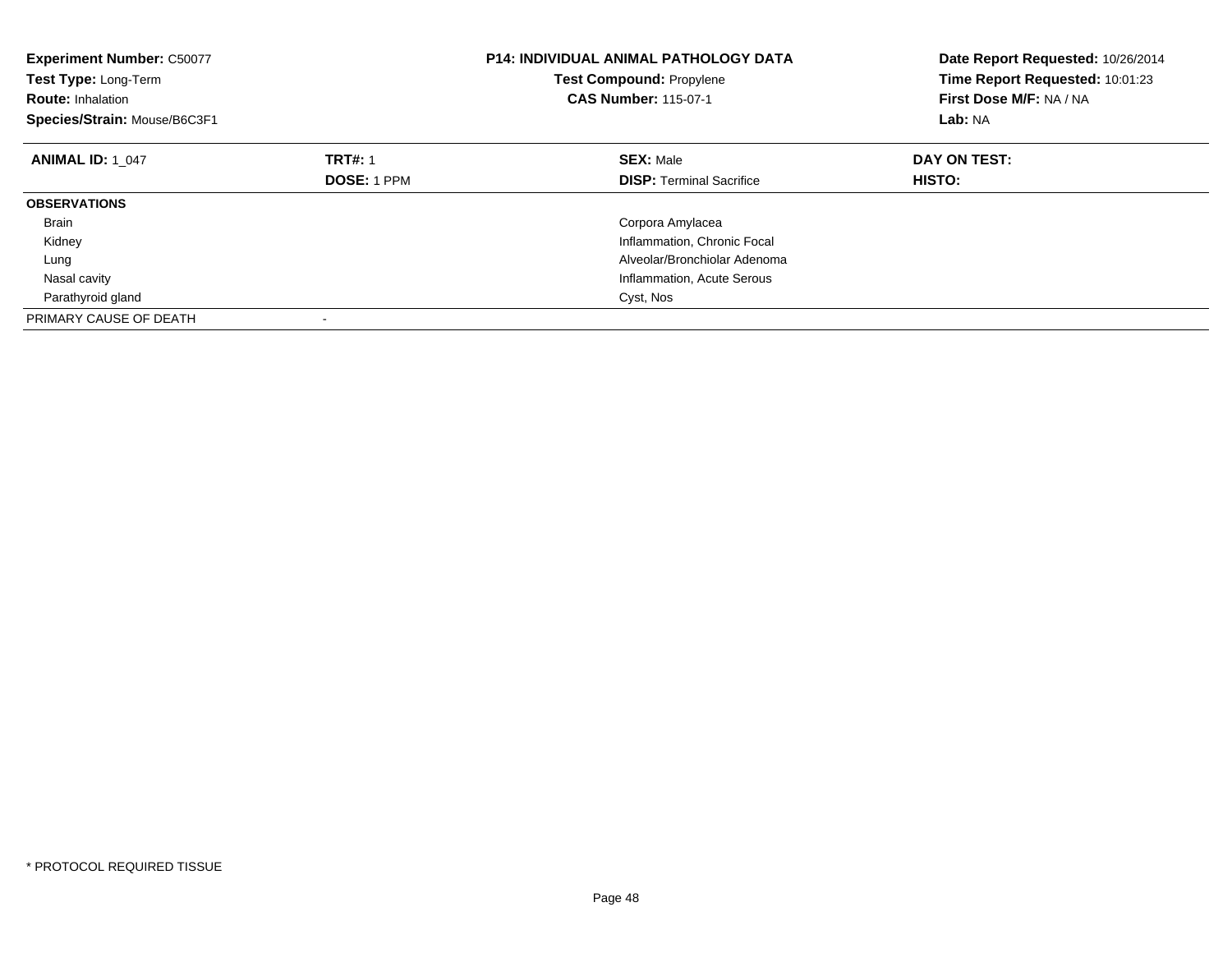| <b>Experiment Number: C50077</b> | <b>P14: INDIVIDUAL ANIMAL PATHOLOGY DATA</b> | Date Report Requested: 10/26/2014 |                                 |
|----------------------------------|----------------------------------------------|-----------------------------------|---------------------------------|
| Test Type: Long-Term             |                                              | <b>Test Compound: Propylene</b>   | Time Report Requested: 10:01:23 |
| <b>Route: Inhalation</b>         |                                              | <b>CAS Number: 115-07-1</b>       | First Dose M/F: NA / NA         |
| Species/Strain: Mouse/B6C3F1     |                                              |                                   | Lab: NA                         |
| <b>ANIMAL ID: 1 048</b>          | <b>TRT#: 1</b>                               | <b>SEX: Male</b>                  | DAY ON TEST:                    |
|                                  | <b>DOSE: 1 PPM</b>                           | <b>DISP:</b> Natural Death        | HISTO:                          |
| <b>OBSERVATIONS</b>              |                                              |                                   |                                 |
| Spleen                           |                                              | Atrophy, Nos                      |                                 |
| PRIMARY CAUSE OF DEATH           |                                              |                                   |                                 |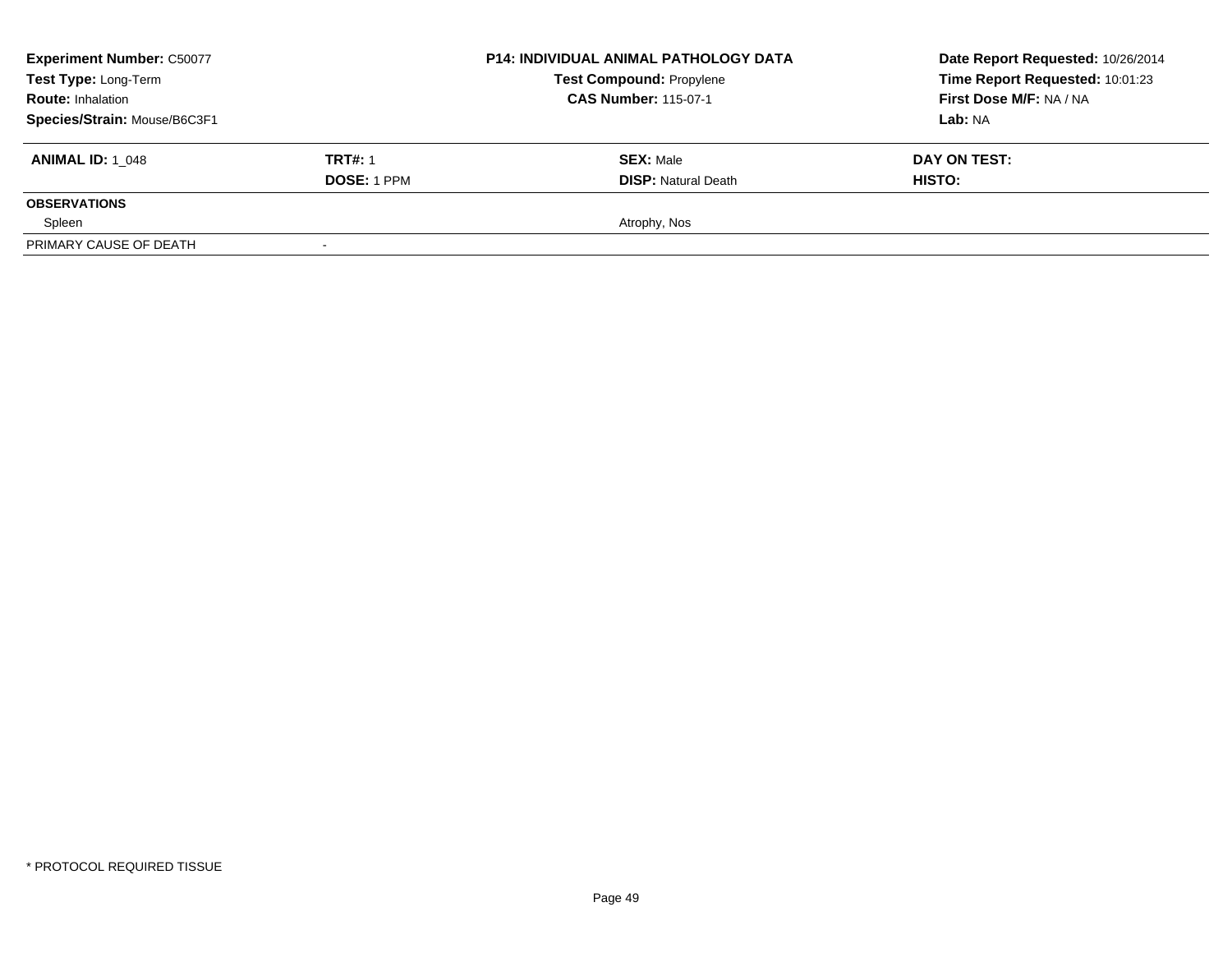| <b>Experiment Number: C50077</b><br>Test Type: Long-Term<br><b>Route: Inhalation</b><br>Species/Strain: Mouse/B6C3F1 |                               | <b>P14: INDIVIDUAL ANIMAL PATHOLOGY DATA</b><br><b>Test Compound: Propylene</b><br><b>CAS Number: 115-07-1</b> | Date Report Requested: 10/26/2014<br>Time Report Requested: 10:01:23<br>First Dose M/F: NA / NA<br>Lab: NA |
|----------------------------------------------------------------------------------------------------------------------|-------------------------------|----------------------------------------------------------------------------------------------------------------|------------------------------------------------------------------------------------------------------------|
| <b>ANIMAL ID: 1 049</b>                                                                                              | <b>TRT#: 1</b><br>DOSE: 1 PPM | <b>SEX: Male</b><br><b>DISP:</b> Natural Death                                                                 | DAY ON TEST:<br>HISTO:                                                                                     |
| <b>OBSERVATIONS</b>                                                                                                  |                               |                                                                                                                |                                                                                                            |
| Brain                                                                                                                |                               | Hemorrhage                                                                                                     |                                                                                                            |
| Spleen                                                                                                               |                               | Atrophy, Nos                                                                                                   |                                                                                                            |
| PRIMARY CAUSE OF DEATH                                                                                               |                               |                                                                                                                |                                                                                                            |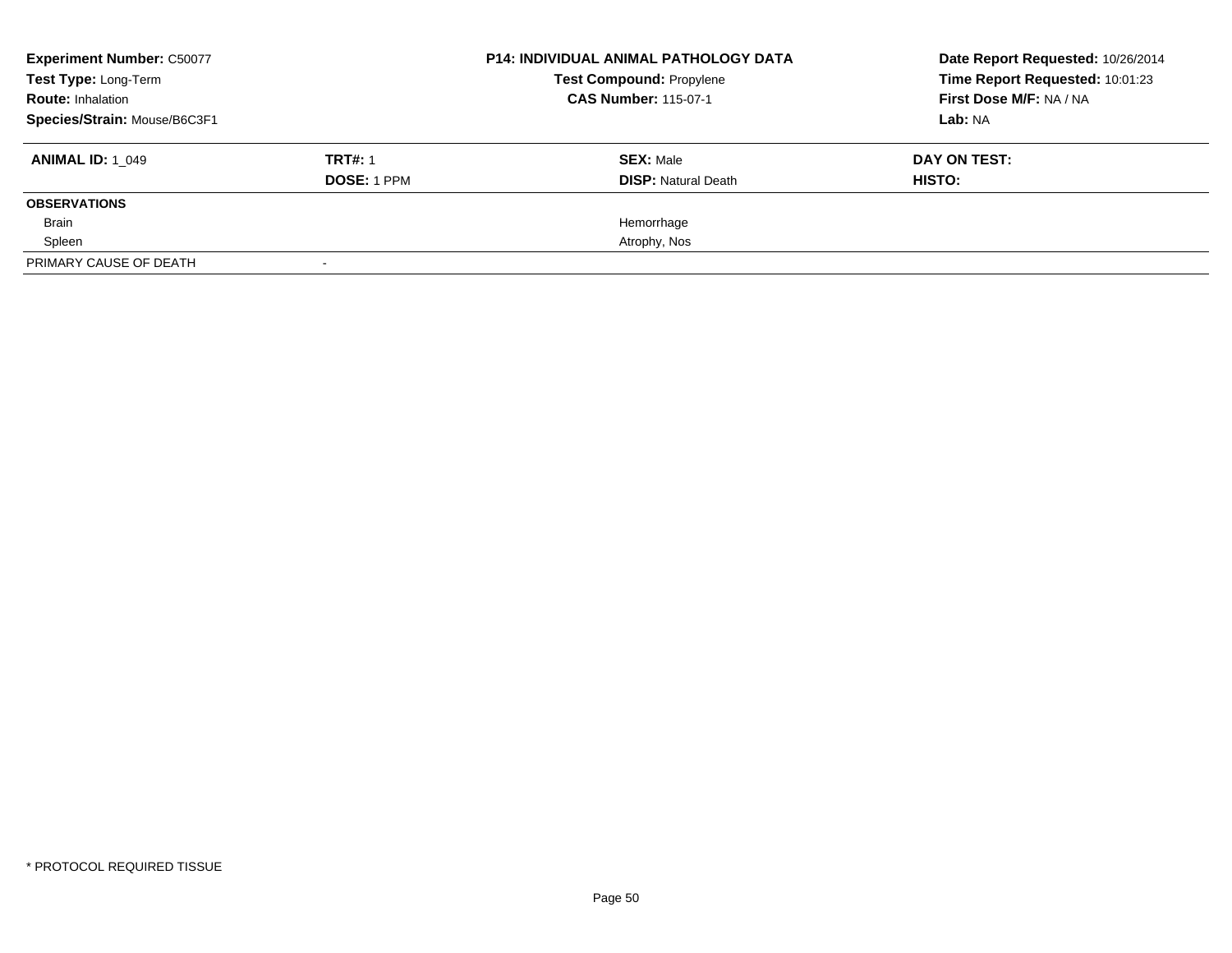| <b>Experiment Number: C50077</b> |                    | <b>P14: INDIVIDUAL ANIMAL PATHOLOGY DATA</b> | Date Report Requested: 10/26/2014 |
|----------------------------------|--------------------|----------------------------------------------|-----------------------------------|
| Test Type: Long-Term             |                    | <b>Test Compound: Propylene</b>              | Time Report Requested: 10:01:23   |
| <b>Route: Inhalation</b>         |                    | <b>CAS Number: 115-07-1</b>                  | First Dose M/F: NA / NA           |
| Species/Strain: Mouse/B6C3F1     |                    |                                              | Lab: NA                           |
| <b>ANIMAL ID: 1 050</b>          | <b>TRT#: 1</b>     | <b>SEX: Male</b>                             | DAY ON TEST:                      |
|                                  | <b>DOSE: 1 PPM</b> | <b>DISP:</b> Terminal Sacrifice              | HISTO:                            |
| <b>OBSERVATIONS</b>              |                    |                                              |                                   |
| Liver                            |                    | Hepatocellular Carcinoma                     |                                   |
| Nasal cavity                     |                    | Hemorrhage                                   |                                   |
| PRIMARY CAUSE OF DEATH           | $\sim$             |                                              |                                   |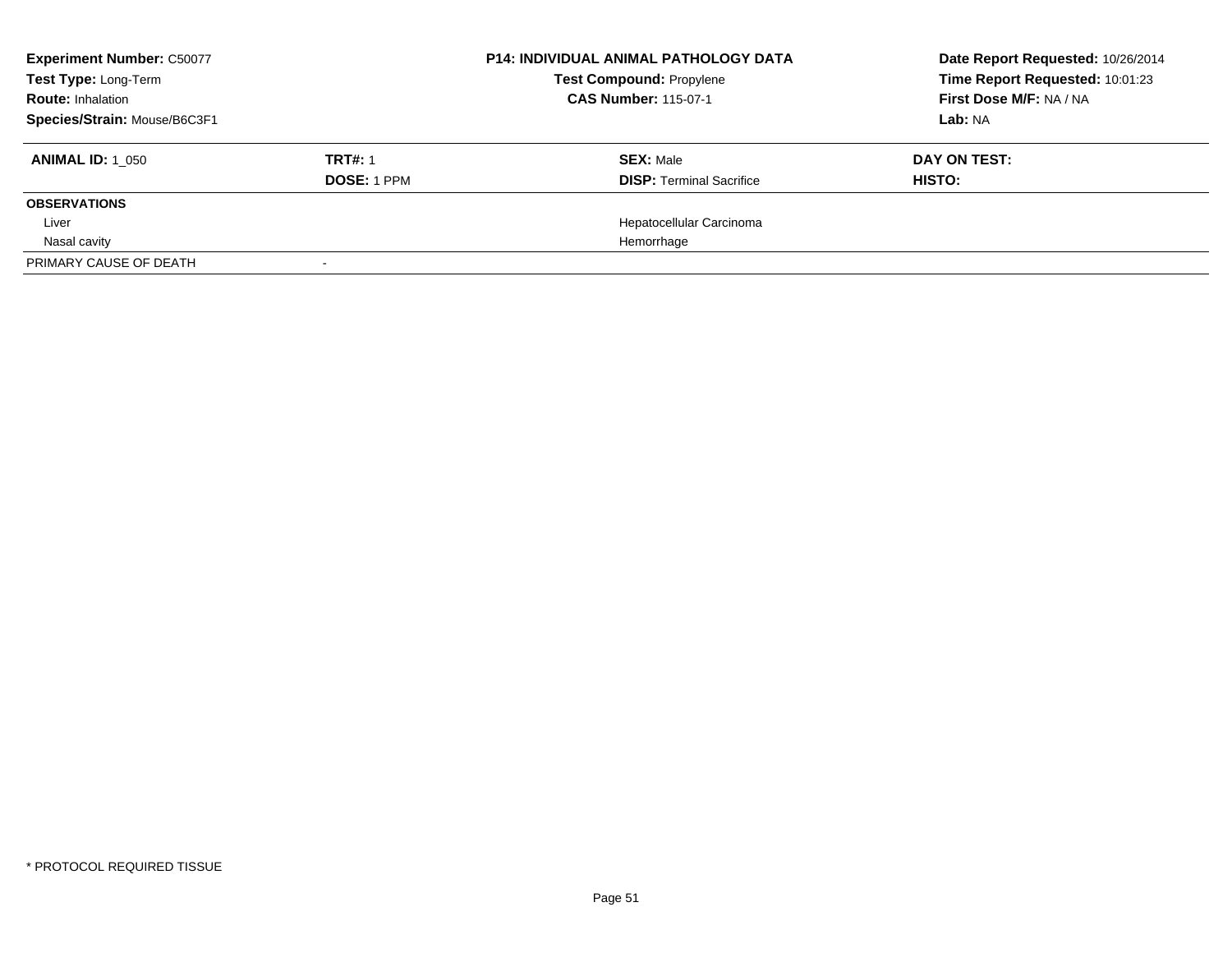| <b>Experiment Number: C50077</b><br>Test Type: Long-Term<br><b>Route: Inhalation</b><br>Species/Strain: Mouse/B6C3F1 |                         | <b>P14: INDIVIDUAL ANIMAL PATHOLOGY DATA</b><br><b>Test Compound: Propylene</b><br><b>CAS Number: 115-07-1</b> | Date Report Requested: 10/26/2014<br>Time Report Requested: 10:01:23<br>First Dose M/F: NA / NA<br>Lab: NA |
|----------------------------------------------------------------------------------------------------------------------|-------------------------|----------------------------------------------------------------------------------------------------------------|------------------------------------------------------------------------------------------------------------|
| <b>ANIMAL ID: 2 001</b>                                                                                              | TRT#: 2<br>DOSE: 50 PPM | <b>SEX: Male</b><br><b>DISP:</b> Terminal Sacrifice                                                            | DAY ON TEST:<br>HISTO:                                                                                     |
| <b>OBSERVATIONS</b>                                                                                                  |                         |                                                                                                                |                                                                                                            |
| Liver                                                                                                                |                         | Hepatocellular Carcinoma                                                                                       |                                                                                                            |
| Lung                                                                                                                 |                         | Alveolar/Bronchiolar Adenoma                                                                                   |                                                                                                            |
| PRIMARY CAUSE OF DEATH                                                                                               |                         |                                                                                                                |                                                                                                            |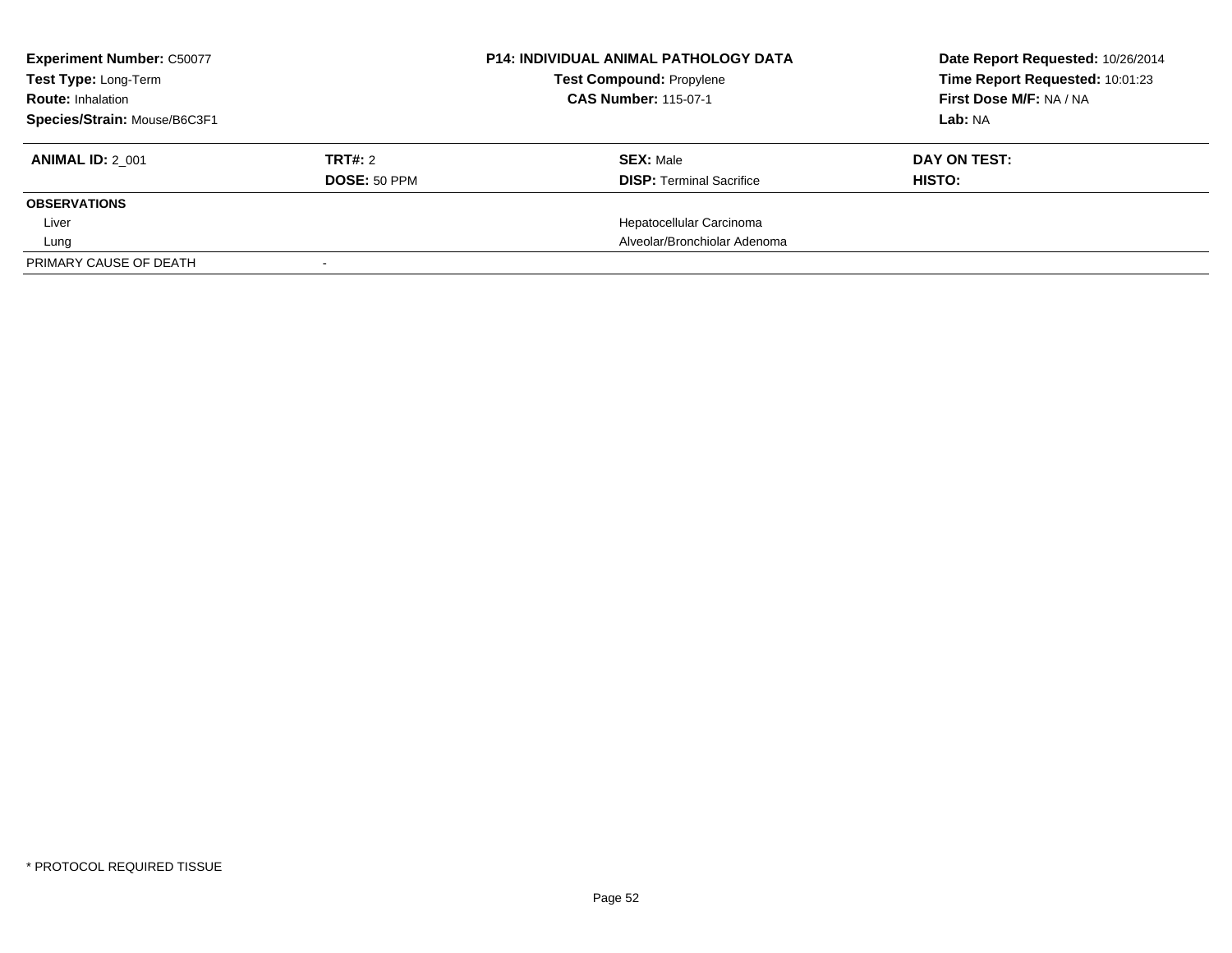| <b>Experiment Number: C50077</b><br>Test Type: Long-Term<br><b>Route: Inhalation</b><br>Species/Strain: Mouse/B6C3F1 |                     | <b>P14: INDIVIDUAL ANIMAL PATHOLOGY DATA</b><br><b>Test Compound: Propylene</b><br><b>CAS Number: 115-07-1</b> | Date Report Requested: 10/26/2014<br>Time Report Requested: 10:01:23<br>First Dose M/F: NA / NA<br>Lab: NA |
|----------------------------------------------------------------------------------------------------------------------|---------------------|----------------------------------------------------------------------------------------------------------------|------------------------------------------------------------------------------------------------------------|
| <b>ANIMAL ID: 2_002</b>                                                                                              | <b>TRT#:</b> 2      | <b>SEX: Male</b>                                                                                               | DAY ON TEST:                                                                                               |
|                                                                                                                      | DOSE: 50 PPM        | <b>DISP:</b> Terminal Sacrifice                                                                                | HISTO:                                                                                                     |
| <b>OBSERVATIONS</b>                                                                                                  |                     |                                                                                                                |                                                                                                            |
| Liver                                                                                                                |                     | Fibrosis, Focal                                                                                                |                                                                                                            |
|                                                                                                                      |                     | Hematopoiesis                                                                                                  |                                                                                                            |
|                                                                                                                      |                     | Hepatocellular Carcinoma                                                                                       |                                                                                                            |
|                                                                                                                      |                     | Infarct, Nos                                                                                                   |                                                                                                            |
| Lung                                                                                                                 |                     | Inflammation, Chronic Focal                                                                                    |                                                                                                            |
| Nasal cavity                                                                                                         |                     | Inflammation, Acute Serous                                                                                     |                                                                                                            |
| Unspecified                                                                                                          | Multiple Organs Nos | Lymphoma, Histiocytic-Malignant Type                                                                           |                                                                                                            |
| PRIMARY CAUSE OF DEATH                                                                                               |                     |                                                                                                                |                                                                                                            |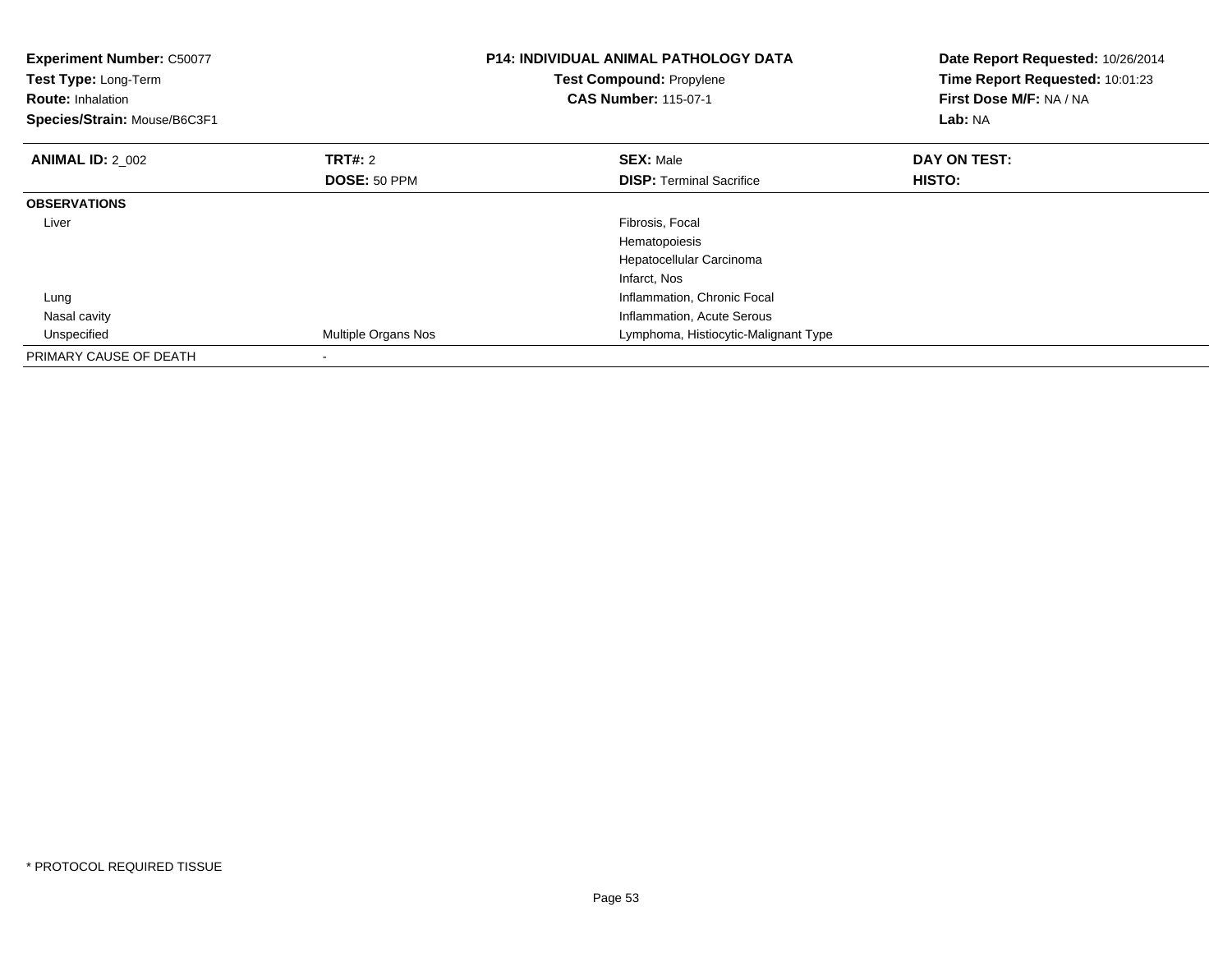| <b>Experiment Number: C50077</b><br>Test Type: Long-Term<br><b>Route: Inhalation</b><br>Species/Strain: Mouse/B6C3F1 |                     | <b>P14: INDIVIDUAL ANIMAL PATHOLOGY DATA</b><br>Test Compound: Propylene<br><b>CAS Number: 115-07-1</b> | Date Report Requested: 10/26/2014<br>Time Report Requested: 10:01:23<br>First Dose M/F: NA / NA<br>Lab: NA |
|----------------------------------------------------------------------------------------------------------------------|---------------------|---------------------------------------------------------------------------------------------------------|------------------------------------------------------------------------------------------------------------|
| <b>ANIMAL ID: 2 003</b>                                                                                              | TRT#: 2             | <b>SEX: Male</b>                                                                                        | DAY ON TEST:                                                                                               |
|                                                                                                                      | <b>DOSE: 50 PPM</b> | <b>DISP:</b> Terminal Sacrifice                                                                         | <b>HISTO:</b>                                                                                              |
| <b>OBSERVATIONS</b>                                                                                                  |                     |                                                                                                         |                                                                                                            |
| <b>Brain</b>                                                                                                         |                     | Corpora Amylacea                                                                                        |                                                                                                            |
| Lung                                                                                                                 |                     | Alveolar/Bronchiolar Adenoma                                                                            |                                                                                                            |
| Nasal cavity                                                                                                         |                     | Inflammation, Acute Serous                                                                              |                                                                                                            |
| PRIMARY CAUSE OF DEATH                                                                                               |                     |                                                                                                         |                                                                                                            |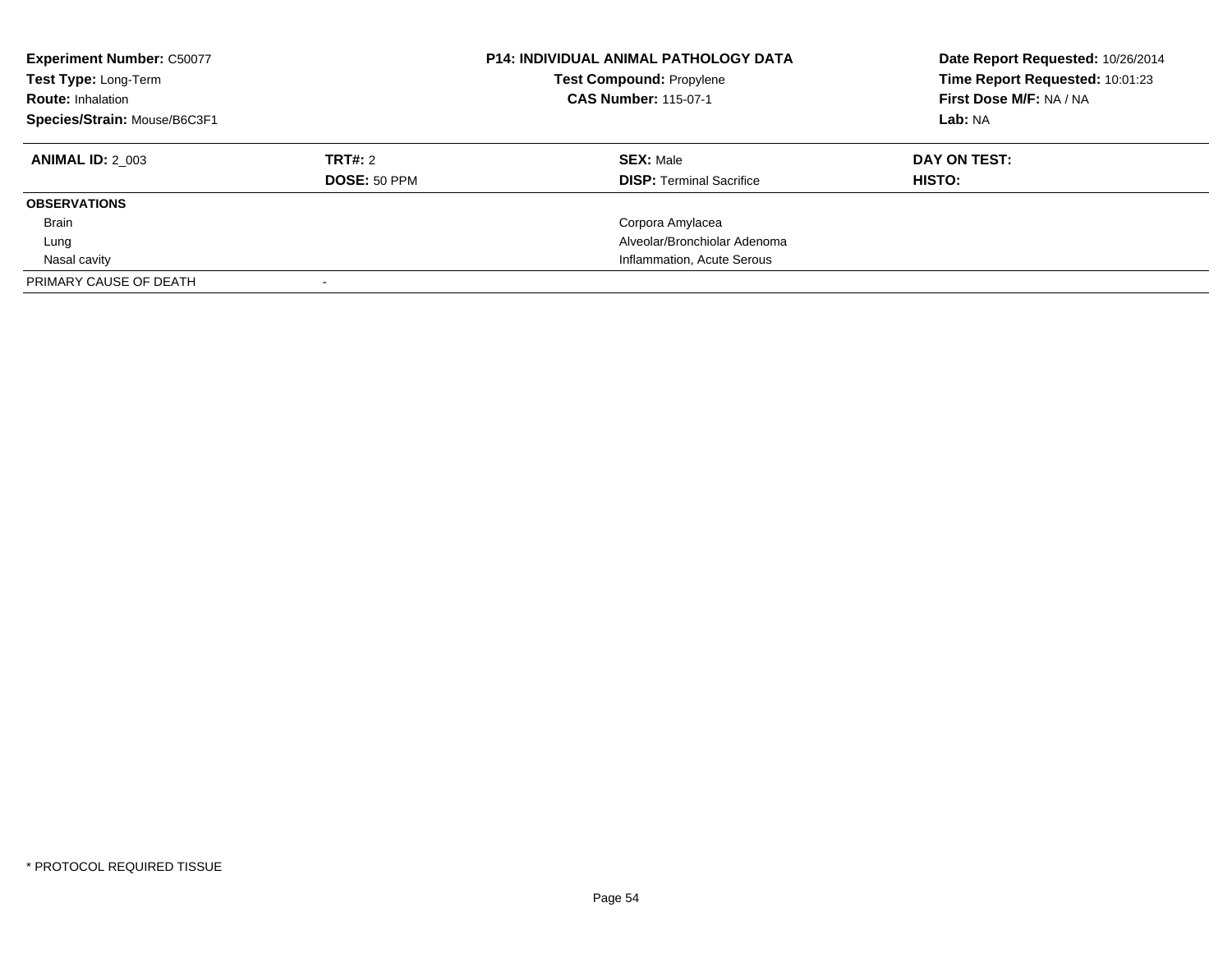| <b>Experiment Number: C50077</b><br>Test Type: Long-Term<br><b>Route: Inhalation</b><br>Species/Strain: Mouse/B6C3F1 |                                | P14: INDIVIDUAL ANIMAL PATHOLOGY DATA<br><b>Test Compound: Propylene</b><br><b>CAS Number: 115-07-1</b> | Date Report Requested: 10/26/2014<br>Time Report Requested: 10:01:23<br>First Dose M/F: NA / NA<br>Lab: NA |
|----------------------------------------------------------------------------------------------------------------------|--------------------------------|---------------------------------------------------------------------------------------------------------|------------------------------------------------------------------------------------------------------------|
| <b>ANIMAL ID: 2 004</b>                                                                                              | <b>TRT#: 2</b><br>DOSE: 50 PPM | <b>SEX: Male</b><br><b>DISP:</b> Terminal Sacrifice                                                     | DAY ON TEST:<br>HISTO:                                                                                     |
| <b>OBSERVATIONS</b>                                                                                                  |                                |                                                                                                         |                                                                                                            |
| <b>Brain</b>                                                                                                         |                                | Corpora Amylacea                                                                                        |                                                                                                            |
| Kidney                                                                                                               |                                | Inflammation, Chronic Focal                                                                             |                                                                                                            |
| Liver                                                                                                                |                                | Hepatocellular Carcinoma                                                                                |                                                                                                            |
| Nasal cavity                                                                                                         |                                | Hemorrhage                                                                                              |                                                                                                            |
| PRIMARY CAUSE OF DEATH                                                                                               |                                |                                                                                                         |                                                                                                            |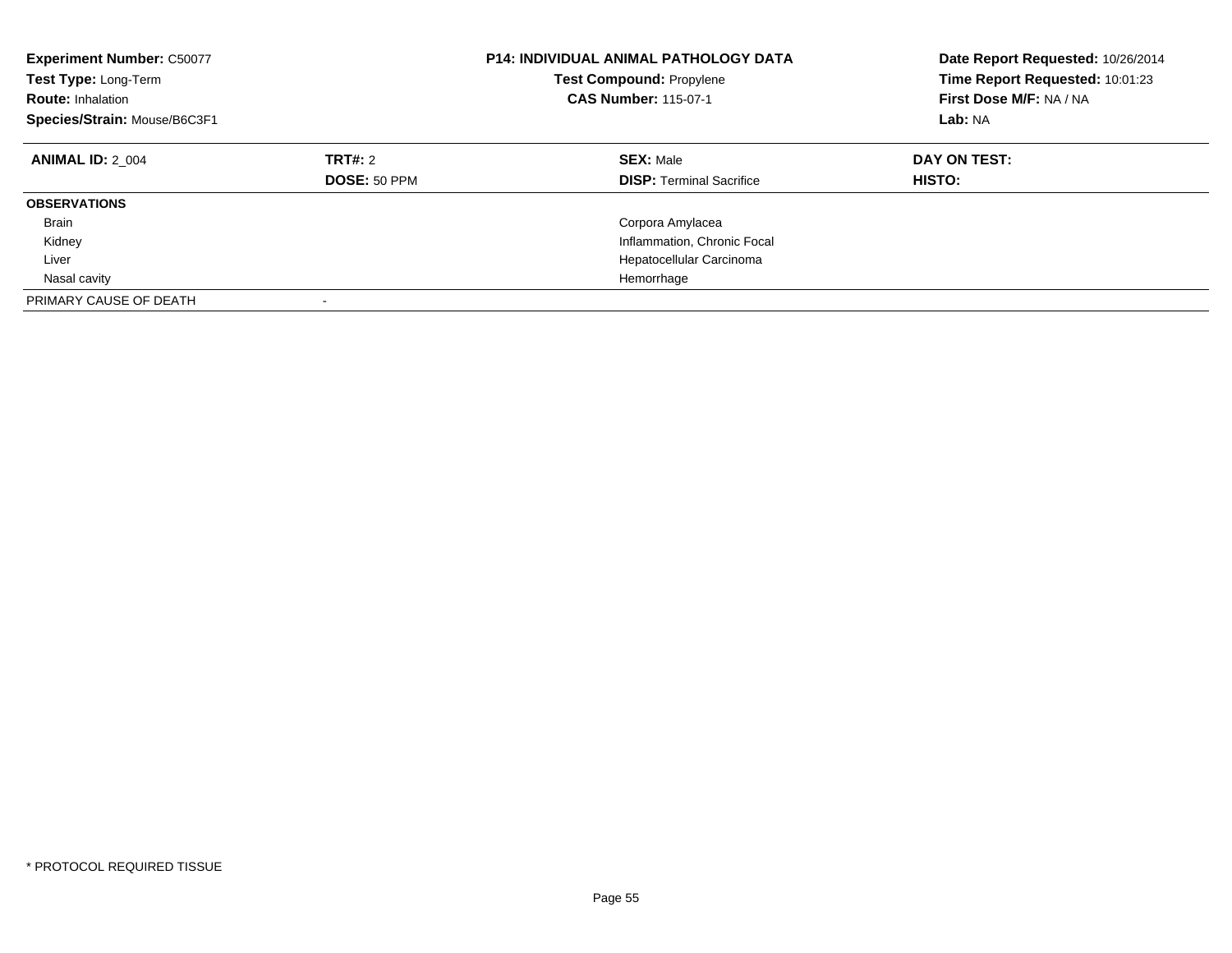| <b>Experiment Number: C50077</b><br>Test Type: Long-Term<br><b>Route: Inhalation</b><br>Species/Strain: Mouse/B6C3F1 |                         | <b>P14: INDIVIDUAL ANIMAL PATHOLOGY DATA</b><br>Test Compound: Propylene<br><b>CAS Number: 115-07-1</b> | Date Report Requested: 10/26/2014<br>Time Report Requested: 10:01:23<br>First Dose M/F: NA / NA<br>Lab: NA |
|----------------------------------------------------------------------------------------------------------------------|-------------------------|---------------------------------------------------------------------------------------------------------|------------------------------------------------------------------------------------------------------------|
| <b>ANIMAL ID: 2 005</b>                                                                                              | TRT#: 2<br>DOSE: 50 PPM | <b>SEX: Male</b><br><b>DISP: Natural Death</b>                                                          | DAY ON TEST:<br><b>HISTO:</b>                                                                              |
| <b>OBSERVATIONS</b>                                                                                                  |                         |                                                                                                         |                                                                                                            |
| <b>Brain</b>                                                                                                         |                         | Corpora Amylacea                                                                                        |                                                                                                            |
| Liver                                                                                                                |                         | Hemangiosarcoma                                                                                         |                                                                                                            |
| Spleen                                                                                                               |                         | Hematopoiesis                                                                                           |                                                                                                            |
| PRIMARY CAUSE OF DEATH                                                                                               |                         |                                                                                                         |                                                                                                            |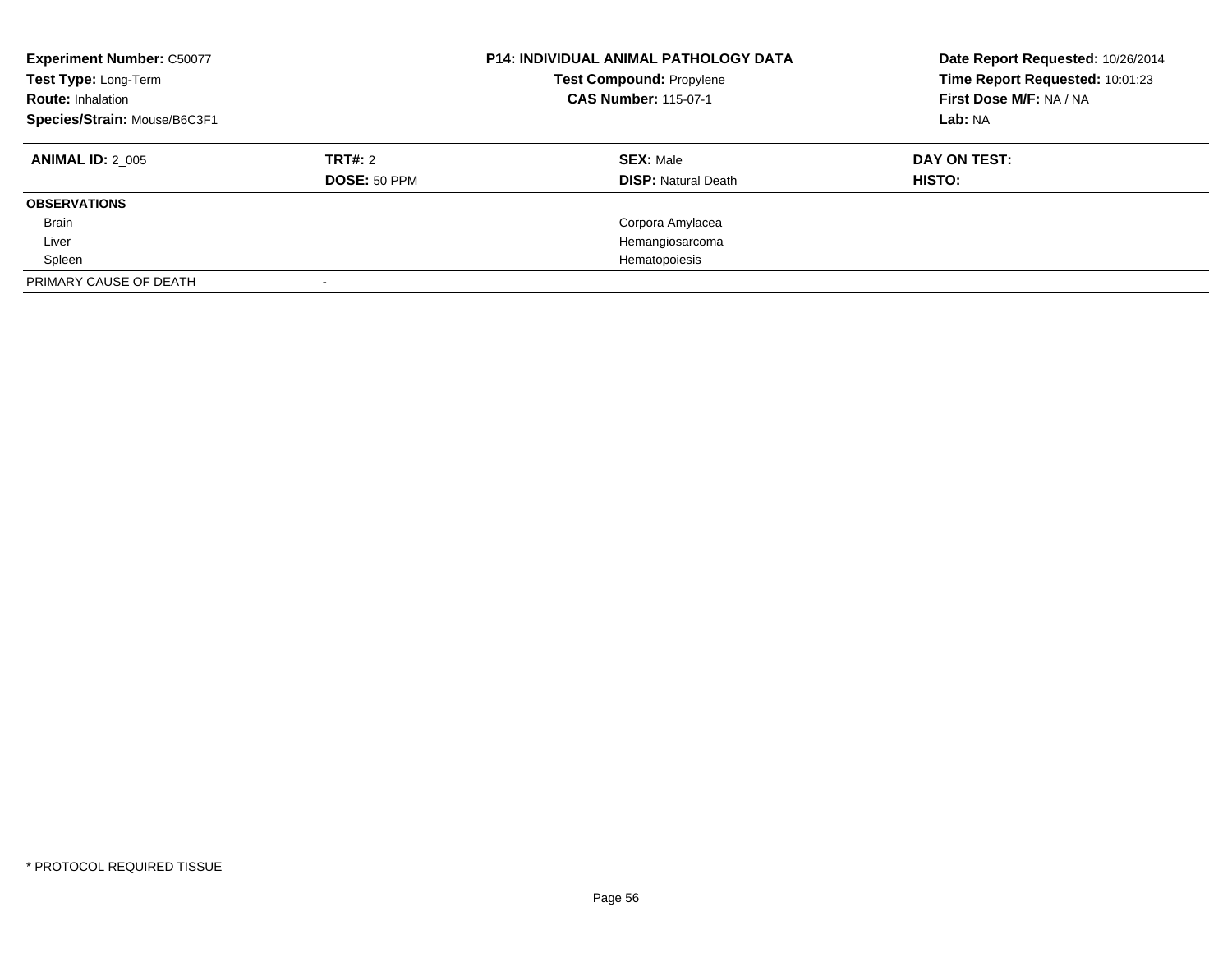| <b>Experiment Number: C50077</b> |                | <b>P14: INDIVIDUAL ANIMAL PATHOLOGY DATA</b> | Date Report Requested: 10/26/2014 |
|----------------------------------|----------------|----------------------------------------------|-----------------------------------|
| Test Type: Long-Term             |                | <b>Test Compound: Propylene</b>              | Time Report Requested: 10:01:23   |
| <b>Route: Inhalation</b>         |                | <b>CAS Number: 115-07-1</b>                  | First Dose M/F: NA / NA           |
| Species/Strain: Mouse/B6C3F1     |                |                                              | Lab: NA                           |
| <b>ANIMAL ID: 2 006</b>          | <b>TRT#: 2</b> | <b>SEX: Male</b>                             | DAY ON TEST:                      |
|                                  | DOSE: 50 PPM   | <b>DISP: Terminal Sacrifice</b>              | HISTO:                            |
| <b>OBSERVATIONS</b>              |                |                                              |                                   |
| Lung                             |                | Inflammation, Interstitial                   |                                   |
| PRIMARY CAUSE OF DEATH           |                |                                              |                                   |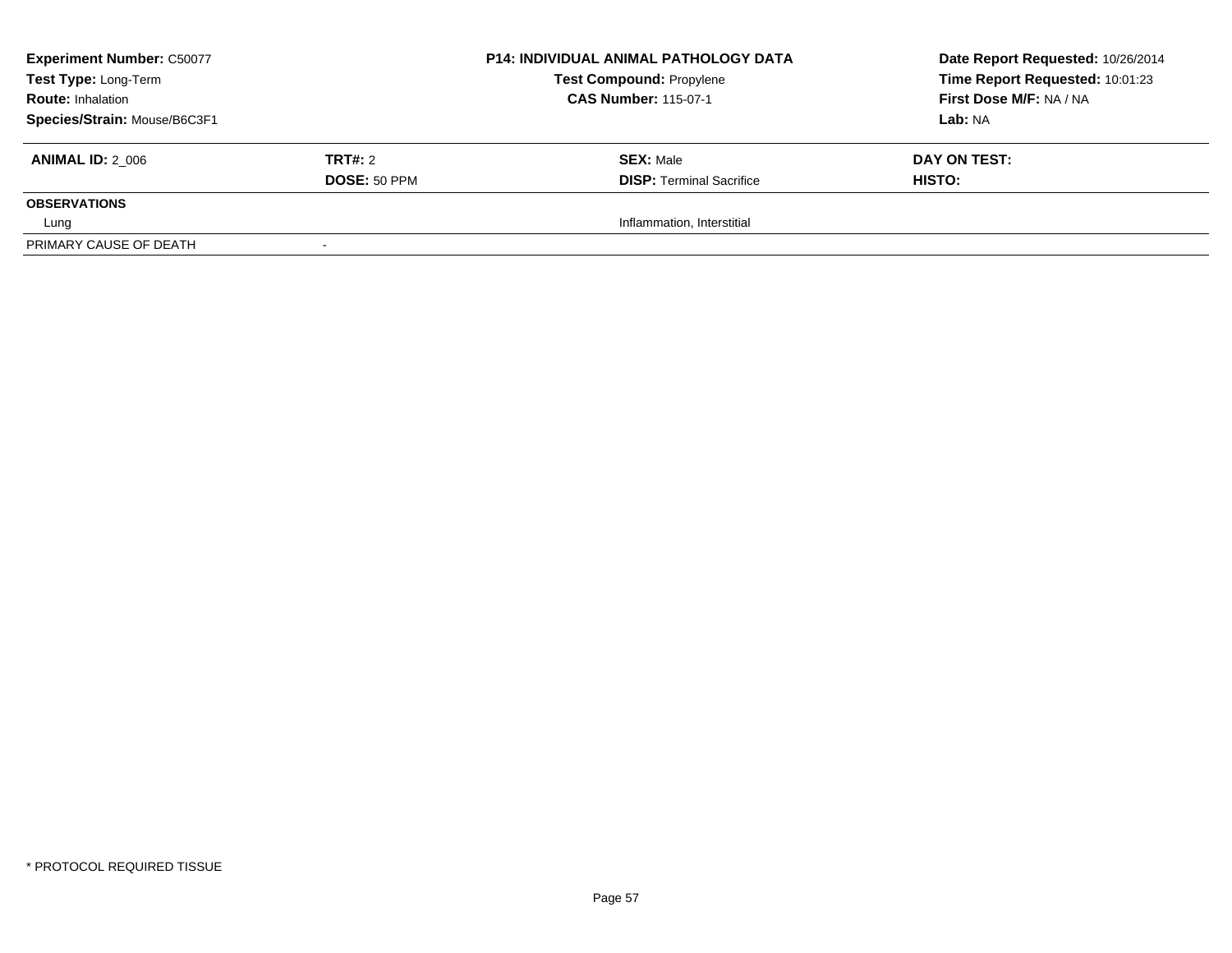| <b>Experiment Number: C50077</b><br>Test Type: Long-Term<br><b>Route: Inhalation</b><br>Species/Strain: Mouse/B6C3F1 |                         | <b>P14: INDIVIDUAL ANIMAL PATHOLOGY DATA</b><br><b>Test Compound: Propylene</b><br><b>CAS Number: 115-07-1</b> | Date Report Requested: 10/26/2014<br>Time Report Requested: 10:01:23<br>First Dose M/F: NA / NA<br>Lab: NA |
|----------------------------------------------------------------------------------------------------------------------|-------------------------|----------------------------------------------------------------------------------------------------------------|------------------------------------------------------------------------------------------------------------|
| <b>ANIMAL ID: 2 007</b>                                                                                              | TRT#: 2<br>DOSE: 50 PPM | <b>SEX: Male</b><br><b>DISP:</b> Terminal Sacrifice                                                            | DAY ON TEST:<br>HISTO:                                                                                     |
| <b>OBSERVATIONS</b>                                                                                                  |                         |                                                                                                                |                                                                                                            |
| <b>Brain</b>                                                                                                         |                         | Corpora Amylacea                                                                                               |                                                                                                            |
| Kidney                                                                                                               |                         | Inflammation, Chronic Focal                                                                                    |                                                                                                            |
| Preputial gland                                                                                                      |                         | Abscess, Nos                                                                                                   |                                                                                                            |
| PRIMARY CAUSE OF DEATH                                                                                               |                         |                                                                                                                |                                                                                                            |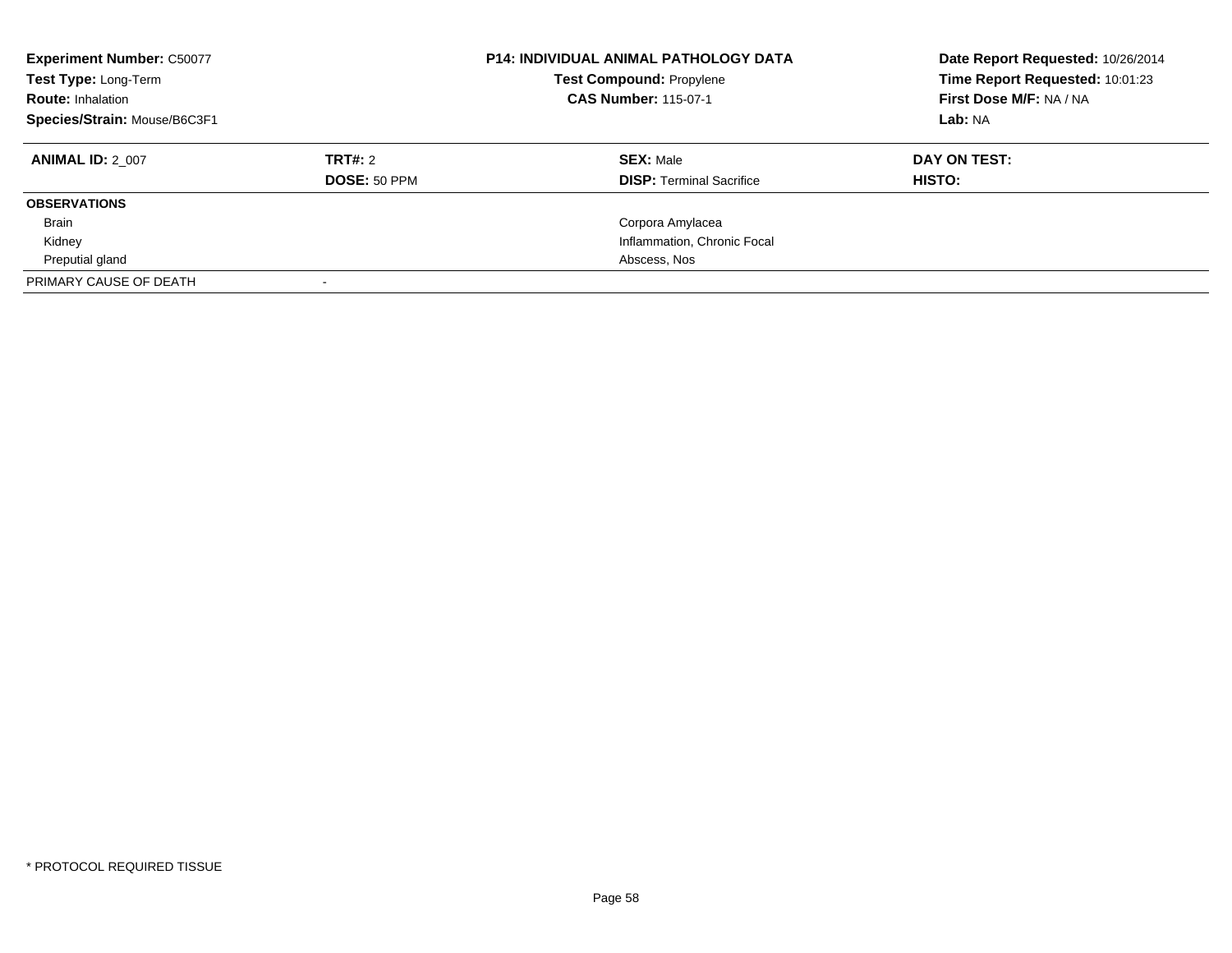| <b>Experiment Number: C50077</b><br><b>Test Type: Long-Term</b><br><b>Route: Inhalation</b> |                       | <b>P14: INDIVIDUAL ANIMAL PATHOLOGY DATA</b><br><b>Test Compound: Propylene</b><br><b>CAS Number: 115-07-1</b> | Date Report Requested: 10/26/2014<br>Time Report Requested: 10:01:23<br>First Dose M/F: NA / NA |
|---------------------------------------------------------------------------------------------|-----------------------|----------------------------------------------------------------------------------------------------------------|-------------------------------------------------------------------------------------------------|
| Species/Strain: Mouse/B6C3F1                                                                |                       |                                                                                                                | Lab: NA                                                                                         |
| <b>ANIMAL ID: 2 008</b>                                                                     | TRT#: 2               | <b>SEX: Male</b>                                                                                               | DAY ON TEST:                                                                                    |
|                                                                                             | DOSE: 50 PPM          | <b>DISP:</b> Terminal Sacrifice                                                                                | HISTO:                                                                                          |
| <b>OBSERVATIONS</b>                                                                         |                       |                                                                                                                |                                                                                                 |
| Brain                                                                                       |                       | Corpora Amylacea                                                                                               |                                                                                                 |
| Lymph node                                                                                  | Mesenteric Lymph Node | Congestion, Nos                                                                                                |                                                                                                 |
| PRIMARY CAUSE OF DEATH                                                                      |                       |                                                                                                                |                                                                                                 |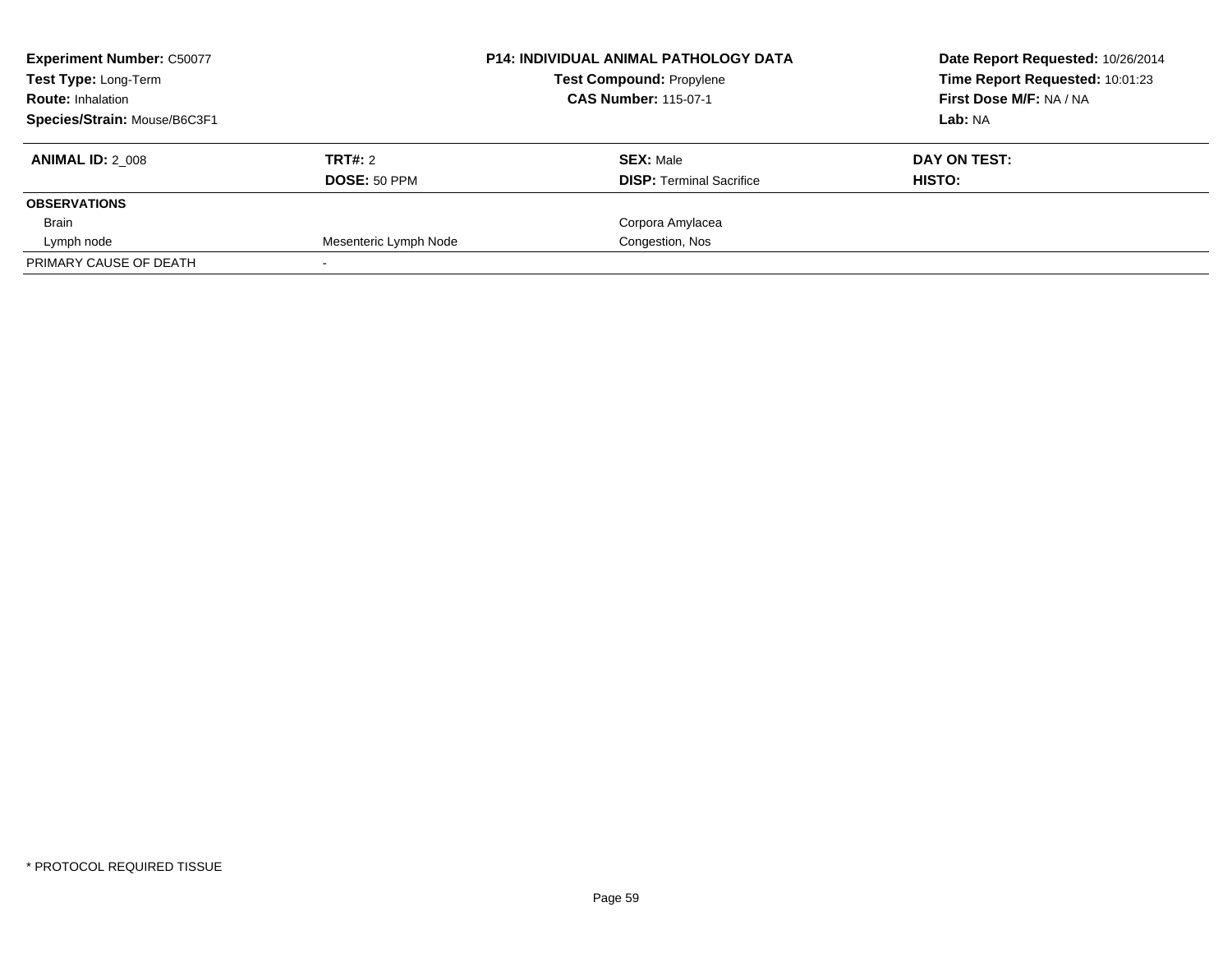| <b>Experiment Number: C50077</b><br>Test Type: Long-Term |              | <b>P14: INDIVIDUAL ANIMAL PATHOLOGY DATA</b><br><b>Test Compound: Propylene</b> | Date Report Requested: 10/26/2014<br>Time Report Requested: 10:01:23 |
|----------------------------------------------------------|--------------|---------------------------------------------------------------------------------|----------------------------------------------------------------------|
| <b>Route: Inhalation</b>                                 |              | <b>CAS Number: 115-07-1</b>                                                     | First Dose M/F: NA / NA                                              |
| Species/Strain: Mouse/B6C3F1                             |              |                                                                                 | Lab: NA                                                              |
| <b>ANIMAL ID: 2 009</b>                                  | TRT#: 2      | <b>SEX: Male</b>                                                                | DAY ON TEST:                                                         |
|                                                          | DOSE: 50 PPM | <b>DISP:</b> Terminal Sacrifice                                                 | HISTO:                                                               |
| <b>OBSERVATIONS</b>                                      |              |                                                                                 |                                                                      |
| <b>Brain</b>                                             |              | Corpora Amylacea                                                                |                                                                      |
| Lung                                                     |              | Congestion, Nos                                                                 |                                                                      |
| PRIMARY CAUSE OF DEATH                                   |              |                                                                                 |                                                                      |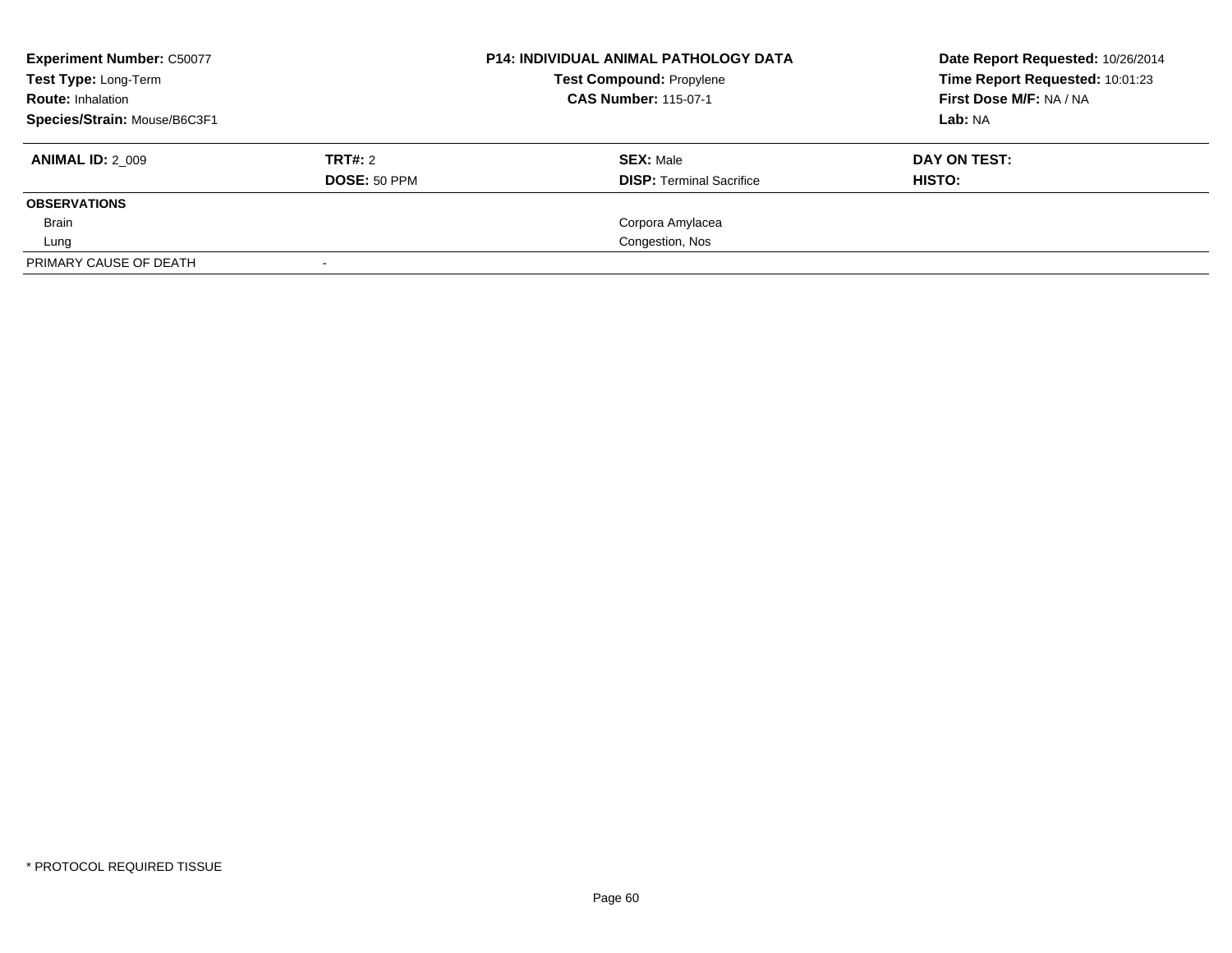| <b>Experiment Number: C50077</b><br>Test Type: Long-Term<br><b>Route: Inhalation</b><br>Species/Strain: Mouse/B6C3F1 |                                | <b>P14: INDIVIDUAL ANIMAL PATHOLOGY DATA</b><br><b>Test Compound: Propylene</b><br><b>CAS Number: 115-07-1</b> | Date Report Requested: 10/26/2014<br>Time Report Requested: 10:01:23<br>First Dose M/F: NA / NA<br>Lab: NA |
|----------------------------------------------------------------------------------------------------------------------|--------------------------------|----------------------------------------------------------------------------------------------------------------|------------------------------------------------------------------------------------------------------------|
| <b>ANIMAL ID: 2 010</b>                                                                                              | TRT#: 2<br><b>DOSE: 50 PPM</b> | <b>SEX: Male</b><br><b>DISP:</b> Terminal Sacrifice                                                            | DAY ON TEST:<br><b>HISTO:</b>                                                                              |
| <b>OBSERVATIONS</b>                                                                                                  |                                |                                                                                                                |                                                                                                            |
| <b>Brain</b>                                                                                                         |                                | Corpora Amylacea                                                                                               |                                                                                                            |
| Liver                                                                                                                |                                | Infarct, Nos                                                                                                   |                                                                                                            |
| Nasal cavity                                                                                                         |                                | Hemorrhage                                                                                                     |                                                                                                            |
|                                                                                                                      |                                | Inflammation, Acute Serous                                                                                     |                                                                                                            |
| PRIMARY CAUSE OF DEATH                                                                                               |                                |                                                                                                                |                                                                                                            |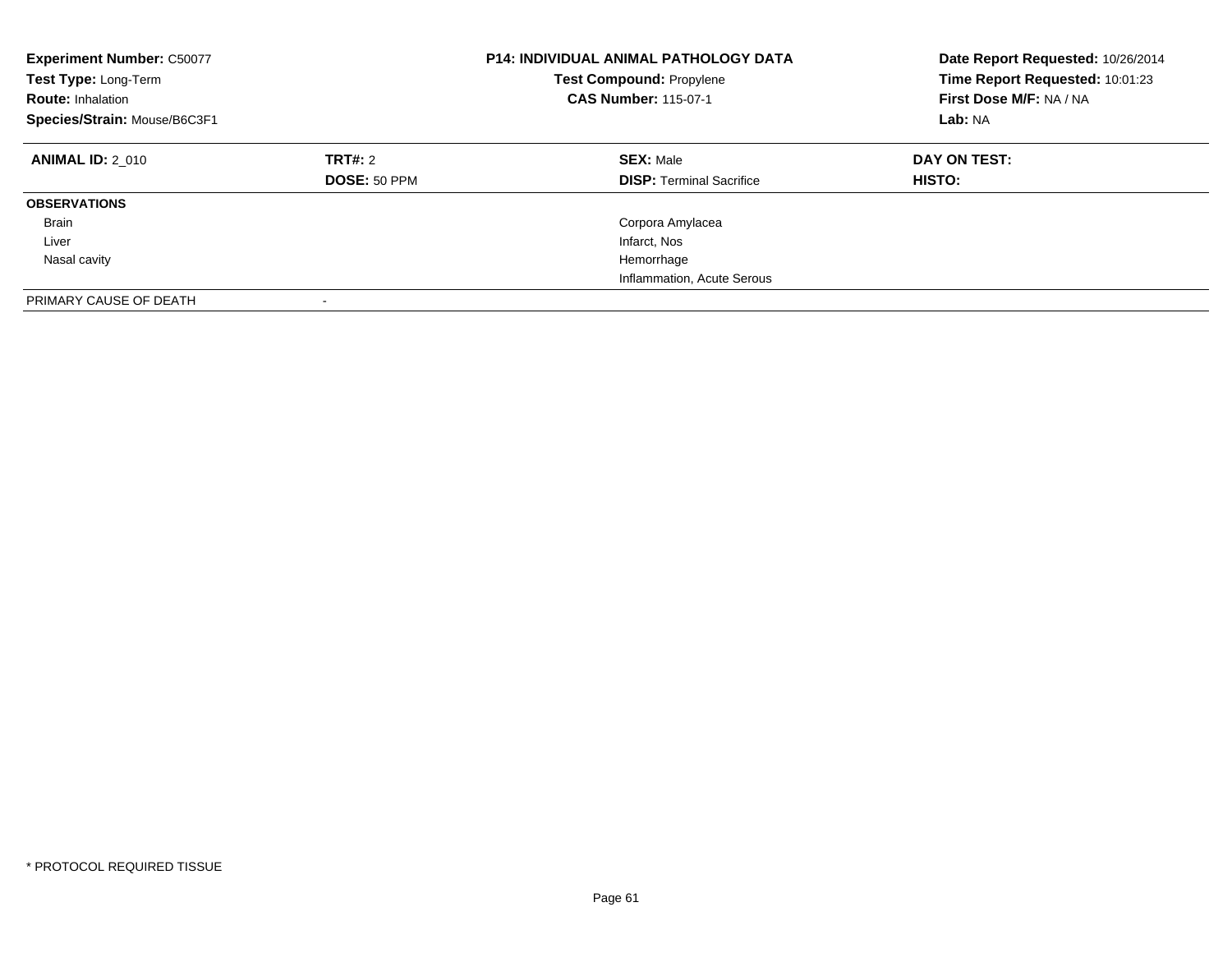| <b>Experiment Number: C50077</b><br>Test Type: Long-Term<br><b>Route: Inhalation</b><br>Species/Strain: Mouse/B6C3F1 |                                | <b>P14: INDIVIDUAL ANIMAL PATHOLOGY DATA</b><br><b>Test Compound: Propylene</b><br><b>CAS Number: 115-07-1</b> | Date Report Requested: 10/26/2014<br>Time Report Requested: 10:01:23<br>First Dose M/F: NA / NA<br>Lab: NA |
|----------------------------------------------------------------------------------------------------------------------|--------------------------------|----------------------------------------------------------------------------------------------------------------|------------------------------------------------------------------------------------------------------------|
| <b>ANIMAL ID: 2 011</b>                                                                                              | TRT#: 2<br><b>DOSE: 50 PPM</b> | <b>SEX: Male</b><br><b>DISP: Terminal Sacrifice</b>                                                            | DAY ON TEST:<br>HISTO:                                                                                     |
| <b>OBSERVATIONS</b>                                                                                                  |                                |                                                                                                                |                                                                                                            |
| Nasal cavity<br>PRIMARY CAUSE OF DEATH                                                                               |                                | Hemorrhage                                                                                                     |                                                                                                            |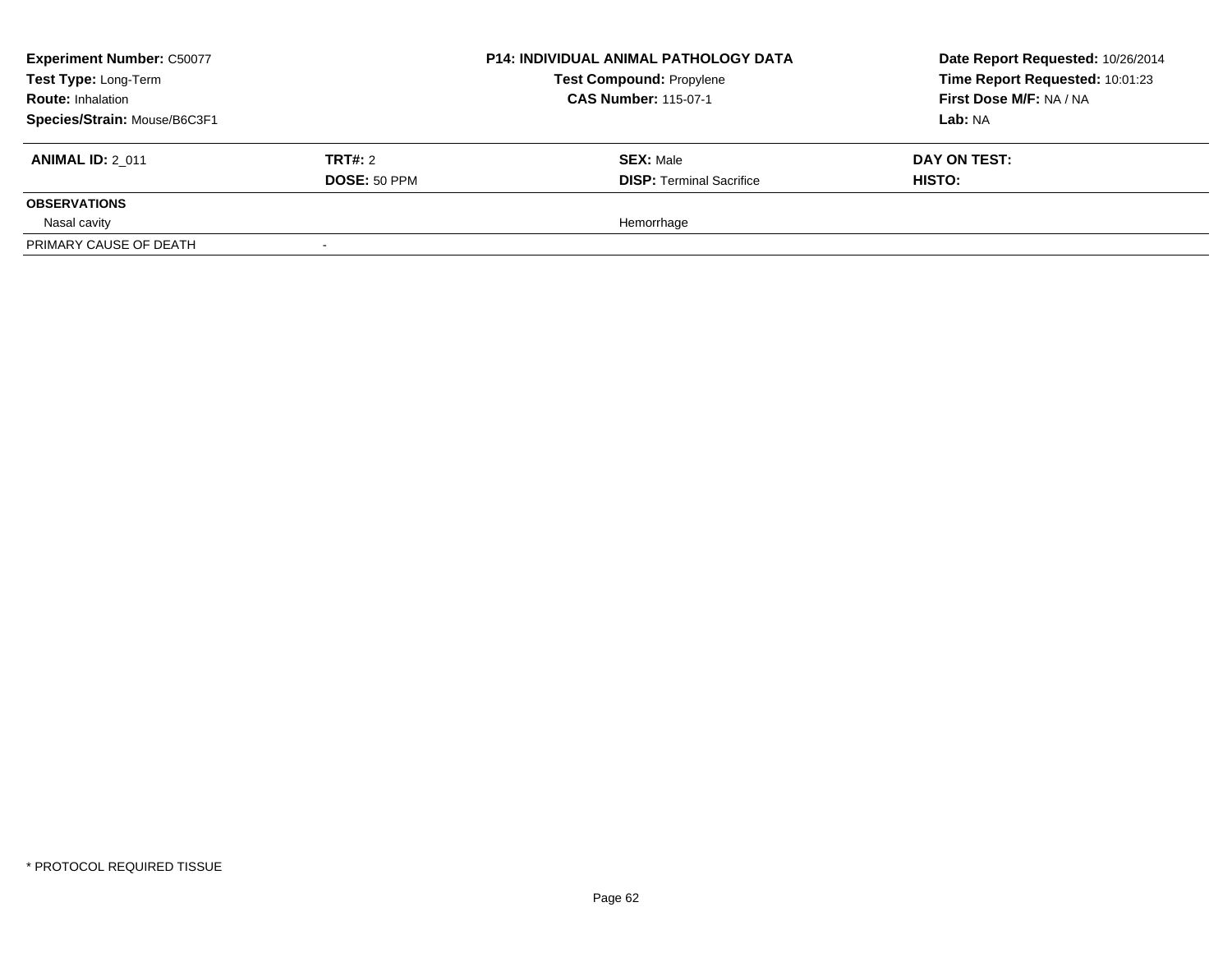| <b>Experiment Number: C50077</b> |              | <b>P14: INDIVIDUAL ANIMAL PATHOLOGY DATA</b> | Date Report Requested: 10/26/2014 |
|----------------------------------|--------------|----------------------------------------------|-----------------------------------|
| Test Type: Long-Term             |              | <b>Test Compound: Propylene</b>              | Time Report Requested: 10:01:23   |
| <b>Route: Inhalation</b>         |              | <b>CAS Number: 115-07-1</b>                  | First Dose M/F: NA / NA           |
| Species/Strain: Mouse/B6C3F1     |              |                                              | Lab: NA                           |
| <b>ANIMAL ID: 2 012</b>          | TRT#: 2      | <b>SEX: Male</b>                             | DAY ON TEST:                      |
|                                  | DOSE: 50 PPM | <b>DISP: Terminal Sacrifice</b>              | <b>HISTO:</b>                     |
| <b>OBSERVATIONS</b>              |              |                                              |                                   |
| Kidney                           |              | Inflammation, Chronic Focal                  |                                   |
| PRIMARY CAUSE OF DEATH           |              |                                              |                                   |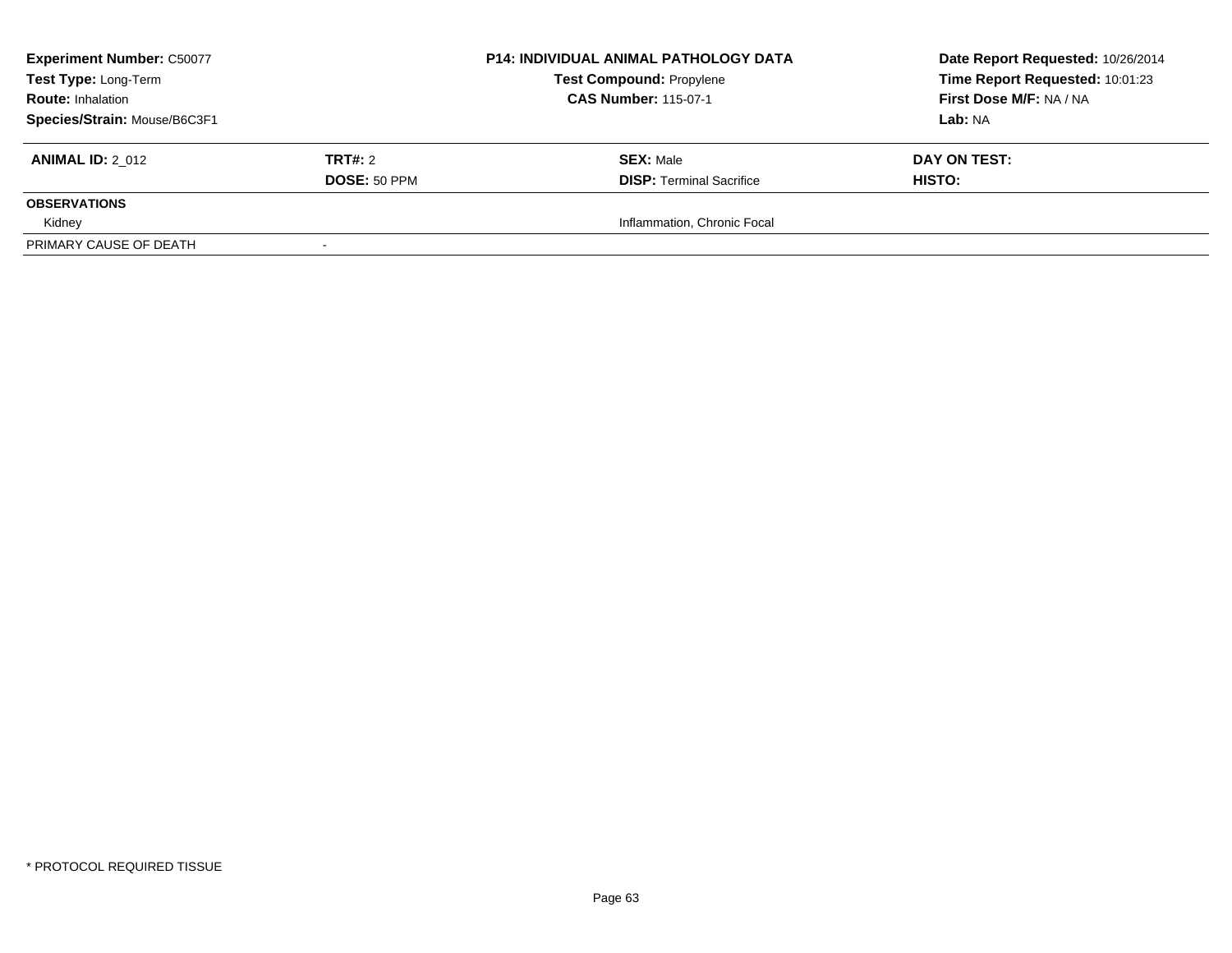| <b>Experiment Number: C50077</b><br>Test Type: Long-Term<br><b>Route: Inhalation</b><br>Species/Strain: Mouse/B6C3F1 |                 | <b>P14: INDIVIDUAL ANIMAL PATHOLOGY DATA</b><br><b>Test Compound: Propylene</b><br><b>CAS Number: 115-07-1</b> | Date Report Requested: 10/26/2014<br>Time Report Requested: 10:01:23<br>First Dose M/F: NA / NA<br>Lab: NA |
|----------------------------------------------------------------------------------------------------------------------|-----------------|----------------------------------------------------------------------------------------------------------------|------------------------------------------------------------------------------------------------------------|
| <b>ANIMAL ID: 2 013</b>                                                                                              | TRT#: 2         | <b>SEX: Male</b>                                                                                               | DAY ON TEST:                                                                                               |
| <b>OBSERVATIONS</b>                                                                                                  | DOSE: 50 PPM    | <b>DISP: Terminal Sacrifice</b>                                                                                | <b>HISTO:</b>                                                                                              |
| Harderian gland                                                                                                      | Hardarian Gland | Papillary Cystadenoma, Nos                                                                                     |                                                                                                            |
| PRIMARY CAUSE OF DEATH                                                                                               |                 |                                                                                                                |                                                                                                            |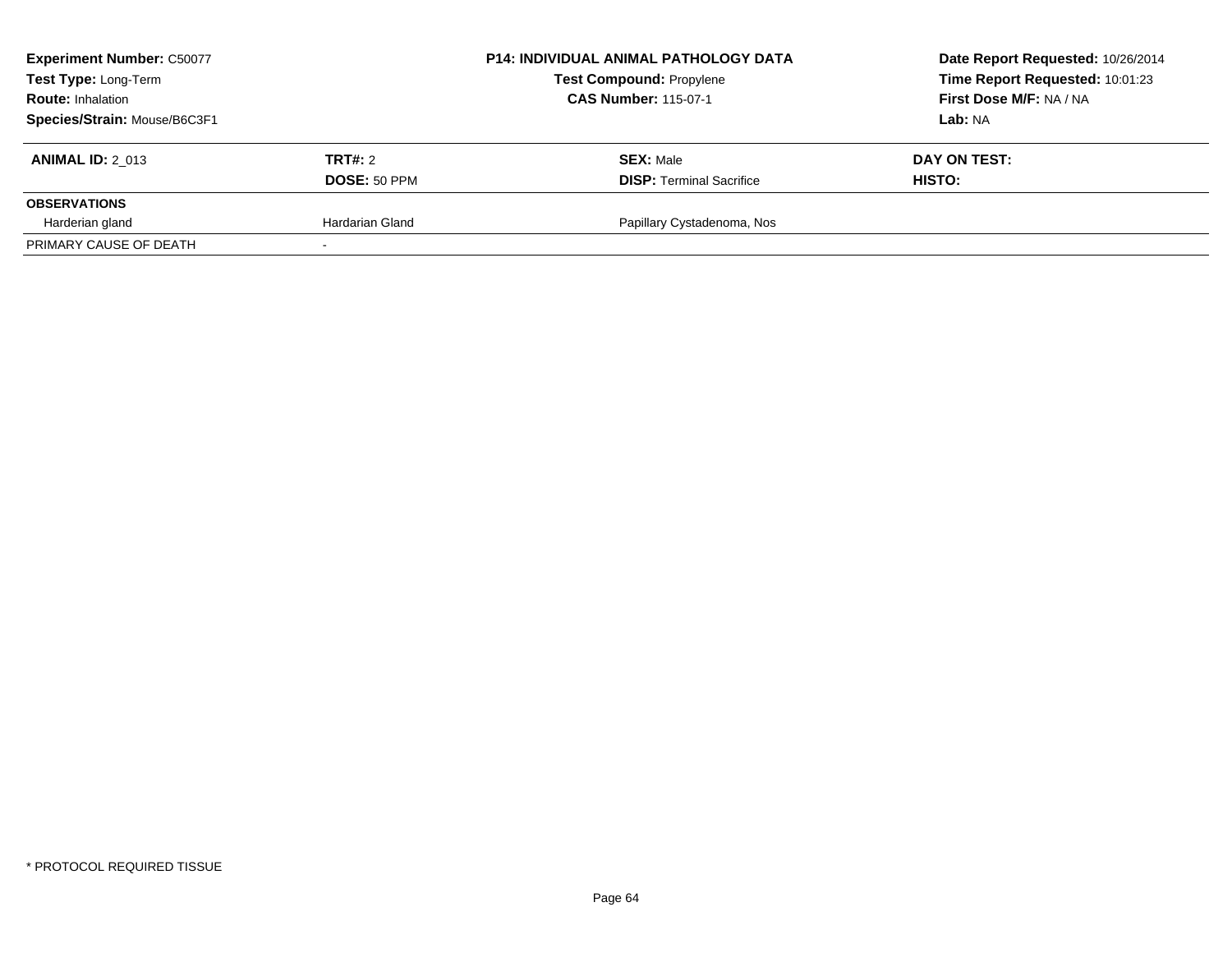| <b>Experiment Number: C50077</b><br>Test Type: Long-Term<br><b>Route: Inhalation</b><br>Species/Strain: Mouse/B6C3F1 |                         | <b>P14: INDIVIDUAL ANIMAL PATHOLOGY DATA</b><br><b>Test Compound: Propylene</b><br><b>CAS Number: 115-07-1</b> | Date Report Requested: 10/26/2014<br>Time Report Requested: 10:01:23<br>First Dose M/F: NA / NA<br>Lab: NA |
|----------------------------------------------------------------------------------------------------------------------|-------------------------|----------------------------------------------------------------------------------------------------------------|------------------------------------------------------------------------------------------------------------|
| <b>ANIMAL ID: 2 014</b>                                                                                              | TRT#: 2<br>DOSE: 50 PPM | <b>SEX: Male</b><br><b>DISP:</b> Terminal Sacrifice                                                            | DAY ON TEST:<br>HISTO:                                                                                     |
| <b>OBSERVATIONS</b>                                                                                                  |                         |                                                                                                                |                                                                                                            |
| Brain                                                                                                                |                         | Corpora Amylacea                                                                                               |                                                                                                            |
| Liver                                                                                                                |                         | Hepatocellular Carcinoma                                                                                       |                                                                                                            |
| PRIMARY CAUSE OF DEATH                                                                                               |                         |                                                                                                                |                                                                                                            |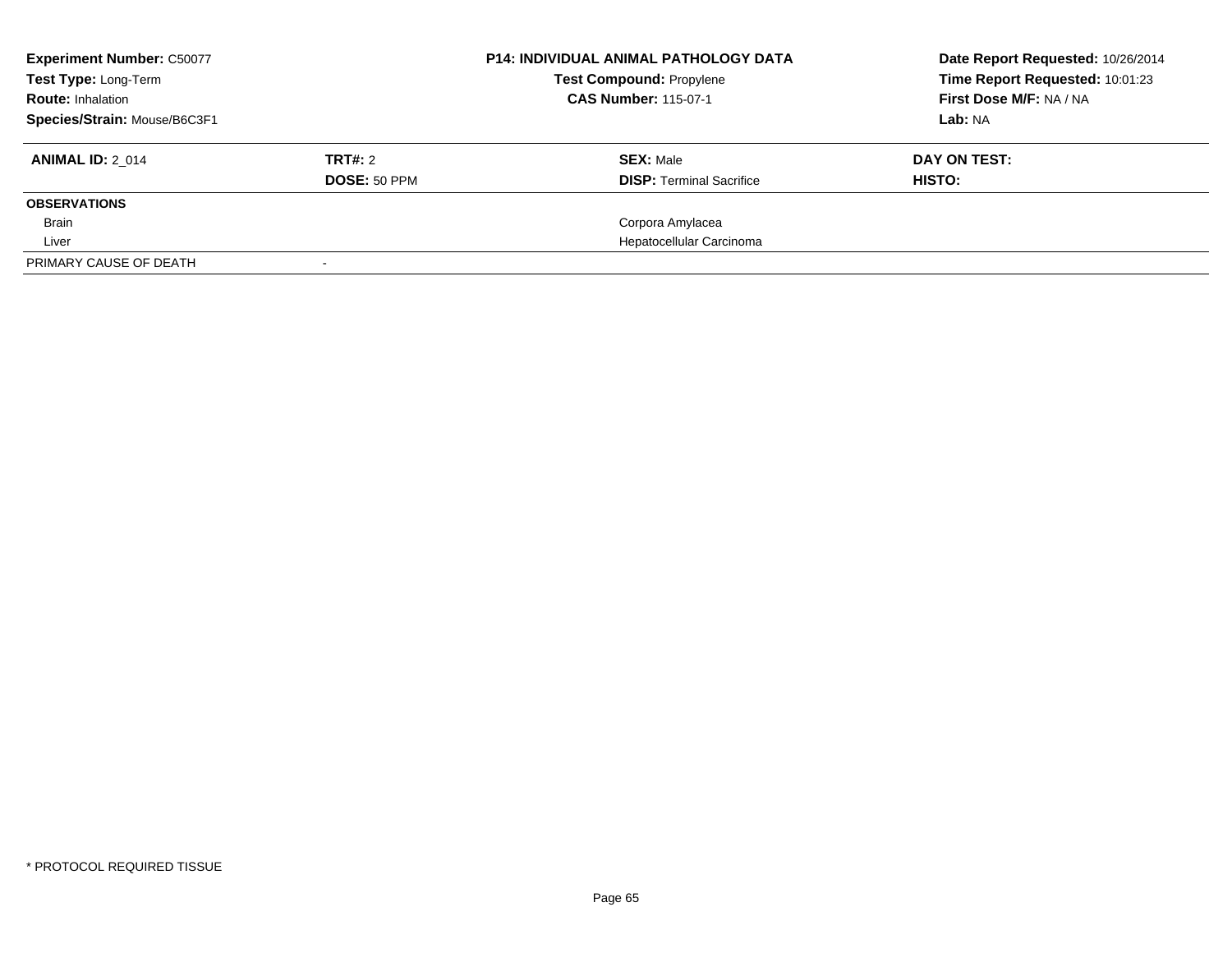| <b>Experiment Number: C50077</b><br><b>Test Type: Long-Term</b><br><b>Route: Inhalation</b><br>Species/Strain: Mouse/B6C3F1 |                                | <b>P14: INDIVIDUAL ANIMAL PATHOLOGY DATA</b><br><b>Test Compound: Propylene</b><br><b>CAS Number: 115-07-1</b> | Date Report Requested: 10/26/2014<br>Time Report Requested: 10:01:23<br>First Dose M/F: NA / NA<br>Lab: NA |
|-----------------------------------------------------------------------------------------------------------------------------|--------------------------------|----------------------------------------------------------------------------------------------------------------|------------------------------------------------------------------------------------------------------------|
| <b>ANIMAL ID: 2 015</b>                                                                                                     | TRT#: 2<br><b>DOSE: 50 PPM</b> | <b>SEX: Male</b><br><b>DISP:</b> Terminal Sacrifice                                                            | DAY ON TEST:<br>HISTO:                                                                                     |
| <b>OBSERVATIONS</b>                                                                                                         |                                |                                                                                                                |                                                                                                            |
| Brain                                                                                                                       |                                | Corpora Amylacea                                                                                               |                                                                                                            |
| Nasal cavity                                                                                                                |                                | Inflammation, Acute Serous                                                                                     |                                                                                                            |
| PRIMARY CAUSE OF DEATH                                                                                                      |                                |                                                                                                                |                                                                                                            |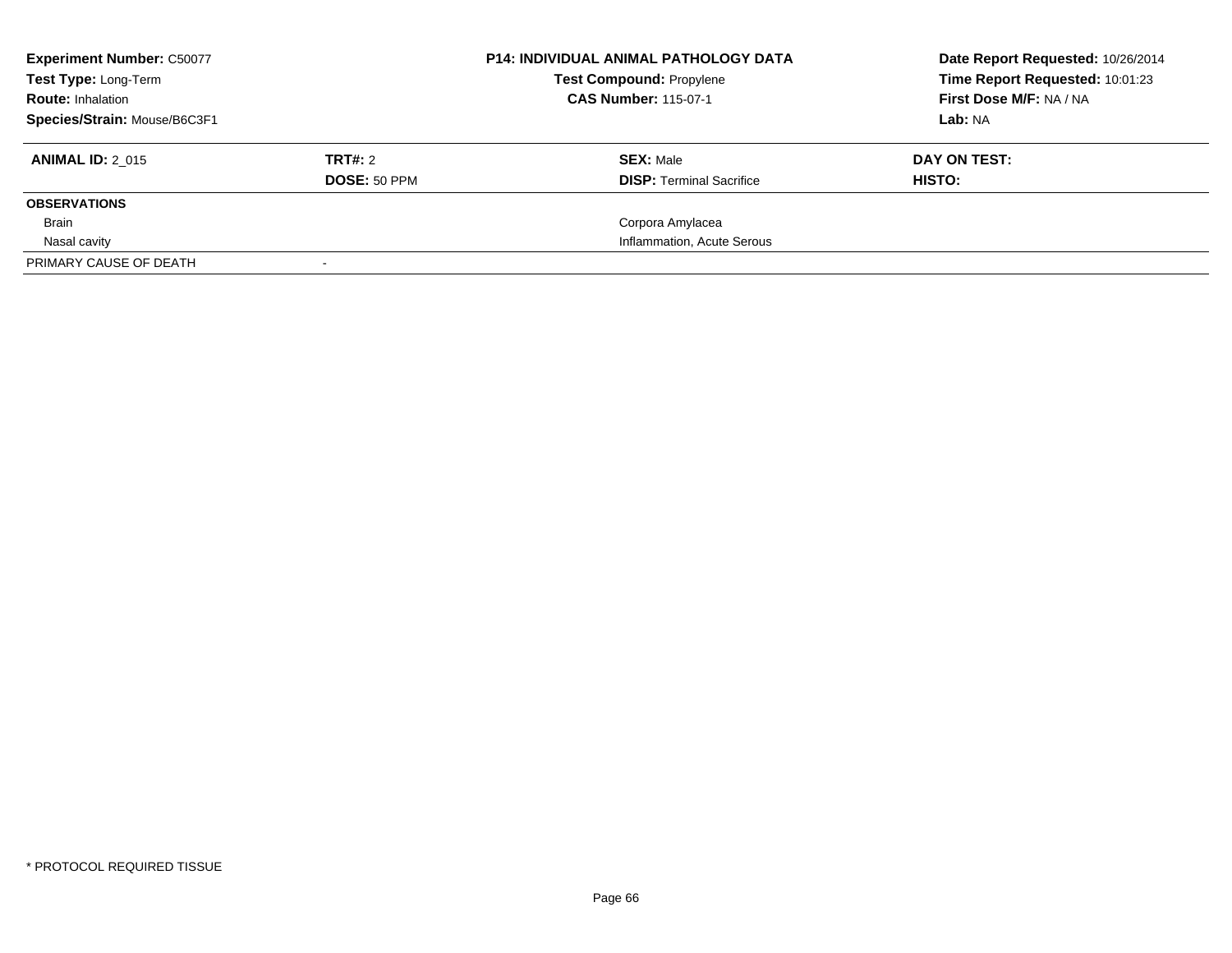| <b>Experiment Number: C50077</b><br>Test Type: Long-Term<br><b>Route: Inhalation</b><br>Species/Strain: Mouse/B6C3F1 |                     | <b>P14: INDIVIDUAL ANIMAL PATHOLOGY DATA</b><br><b>Test Compound: Propylene</b><br><b>CAS Number: 115-07-1</b> | Date Report Requested: 10/26/2014<br>Time Report Requested: 10:01:23<br>First Dose M/F: NA / NA<br>Lab: NA |
|----------------------------------------------------------------------------------------------------------------------|---------------------|----------------------------------------------------------------------------------------------------------------|------------------------------------------------------------------------------------------------------------|
| <b>ANIMAL ID: 2 016</b>                                                                                              | TRT#: 2             | <b>SEX: Male</b>                                                                                               | DAY ON TEST:                                                                                               |
|                                                                                                                      | <b>DOSE: 50 PPM</b> | <b>DISP:</b> Terminal Sacrifice                                                                                | <b>HISTO:</b>                                                                                              |
| <b>OBSERVATIONS</b>                                                                                                  |                     |                                                                                                                |                                                                                                            |
| Lung                                                                                                                 |                     | Congestion, Nos                                                                                                |                                                                                                            |
| Nasal cavity                                                                                                         |                     | Hemorrhage                                                                                                     |                                                                                                            |
|                                                                                                                      |                     | Inflammation, Acute Serous                                                                                     |                                                                                                            |
| PRIMARY CAUSE OF DEATH                                                                                               |                     |                                                                                                                |                                                                                                            |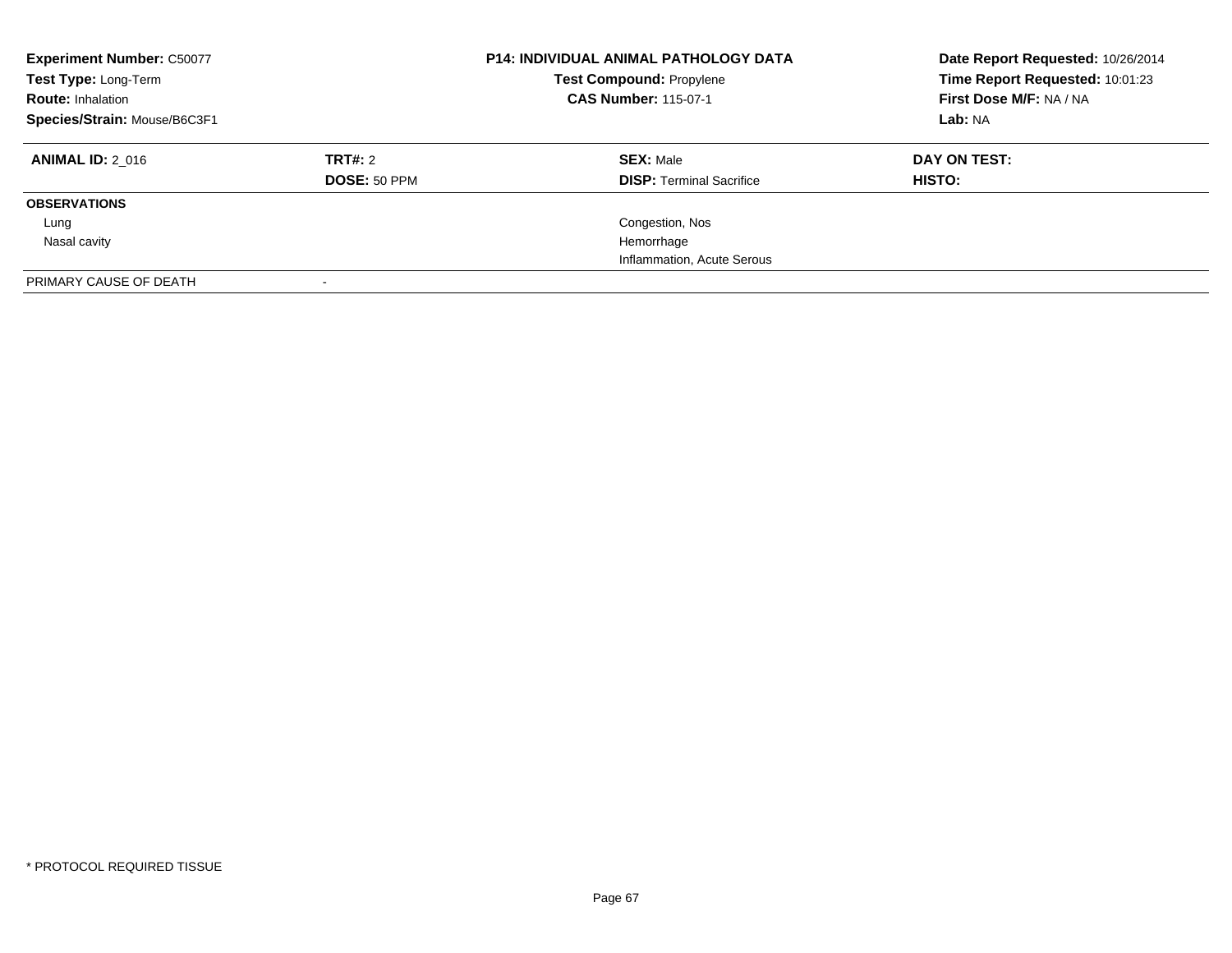| <b>Experiment Number: C50077</b><br>Test Type: Long-Term<br><b>Route: Inhalation</b><br>Species/Strain: Mouse/B6C3F1 |              | <b>P14: INDIVIDUAL ANIMAL PATHOLOGY DATA</b><br><b>Test Compound: Propylene</b><br><b>CAS Number: 115-07-1</b> | Date Report Requested: 10/26/2014<br>Time Report Requested: 10:01:23<br>First Dose M/F: NA / NA<br>Lab: NA |
|----------------------------------------------------------------------------------------------------------------------|--------------|----------------------------------------------------------------------------------------------------------------|------------------------------------------------------------------------------------------------------------|
|                                                                                                                      |              |                                                                                                                |                                                                                                            |
| <b>ANIMAL ID: 2 017</b>                                                                                              | TRT#: 2      | <b>SEX: Male</b>                                                                                               | DAY ON TEST:                                                                                               |
|                                                                                                                      | DOSE: 50 PPM | <b>DISP:</b> Terminal Sacrifice                                                                                | HISTO:                                                                                                     |
| <b>OBSERVATIONS</b>                                                                                                  |              |                                                                                                                |                                                                                                            |
| Brain                                                                                                                |              | Corpora Amylacea                                                                                               |                                                                                                            |
| Liver                                                                                                                |              | Hepatocellular Carcinoma                                                                                       |                                                                                                            |
| PRIMARY CAUSE OF DEATH                                                                                               |              |                                                                                                                |                                                                                                            |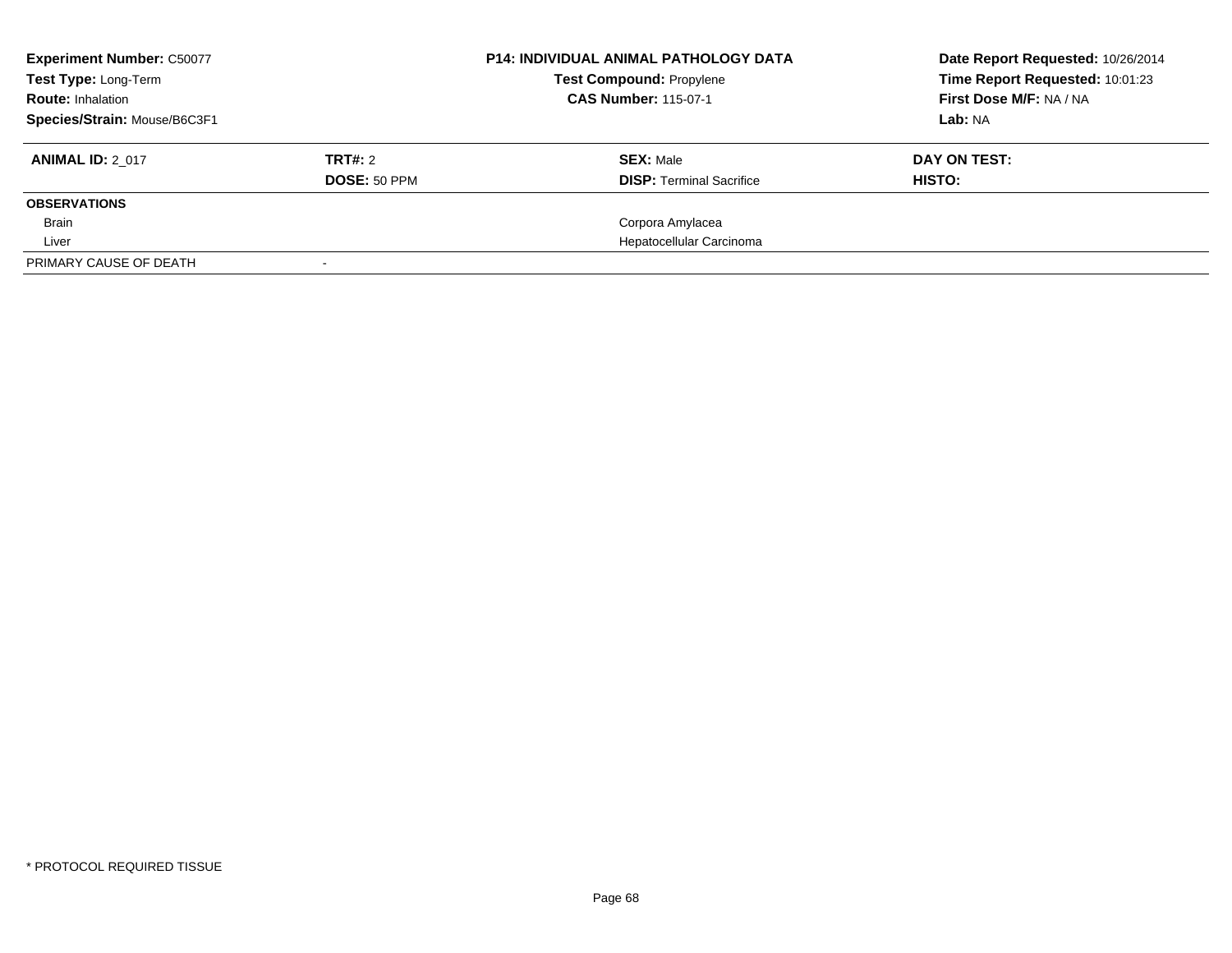| <b>Experiment Number: C50077</b> |              | <b>P14: INDIVIDUAL ANIMAL PATHOLOGY DATA</b> | Date Report Requested: 10/26/2014 |
|----------------------------------|--------------|----------------------------------------------|-----------------------------------|
| <b>Test Type: Long-Term</b>      |              | <b>Test Compound: Propylene</b>              | Time Report Requested: 10:01:23   |
| <b>Route: Inhalation</b>         |              | <b>CAS Number: 115-07-1</b>                  | First Dose M/F: NA / NA           |
| Species/Strain: Mouse/B6C3F1     |              |                                              | Lab: NA                           |
| <b>ANIMAL ID: 2 018</b>          | TRT#: 2      | <b>SEX: Male</b>                             | DAY ON TEST:                      |
|                                  | DOSE: 50 PPM | <b>DISP:</b> Terminal Sacrifice              | HISTO:                            |
| <b>OBSERVATIONS</b>              |              |                                              |                                   |
| Brain                            |              | Corpora Amylacea                             |                                   |
| Preputial gland                  |              | Abscess, Nos                                 |                                   |
| PRIMARY CAUSE OF DEATH           |              |                                              |                                   |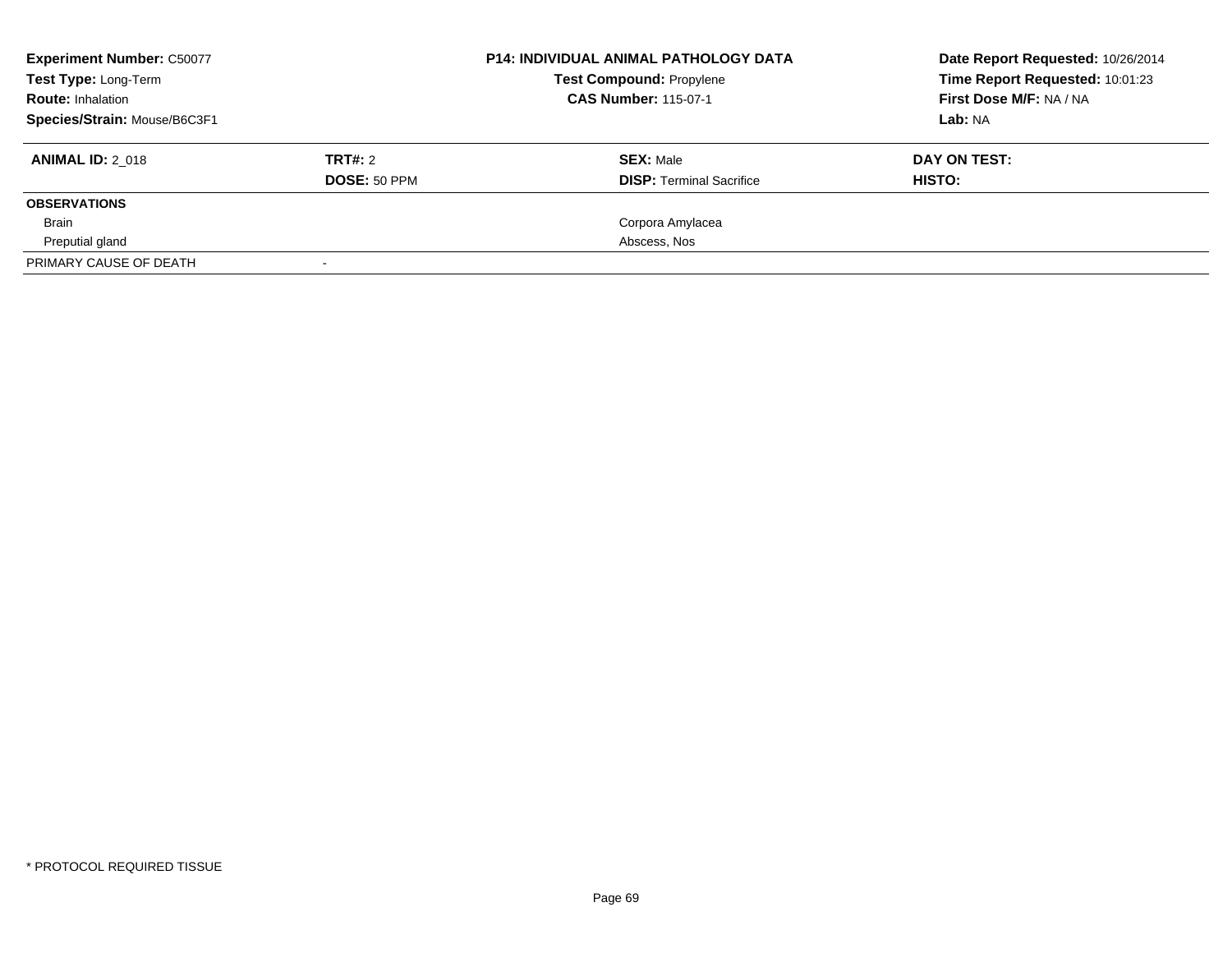| <b>Experiment Number: C50077</b><br>Test Type: Long-Term<br><b>Route: Inhalation</b><br>Species/Strain: Mouse/B6C3F1 |                       | <b>P14: INDIVIDUAL ANIMAL PATHOLOGY DATA</b><br><b>Test Compound: Propylene</b><br><b>CAS Number: 115-07-1</b> | Date Report Requested: 10/26/2014<br>Time Report Requested: 10:01:23<br>First Dose M/F: NA / NA<br>Lab: NA |
|----------------------------------------------------------------------------------------------------------------------|-----------------------|----------------------------------------------------------------------------------------------------------------|------------------------------------------------------------------------------------------------------------|
| <b>ANIMAL ID: 2 019</b>                                                                                              | TRT#: 2               | <b>SEX: Male</b>                                                                                               | DAY ON TEST:                                                                                               |
|                                                                                                                      | <b>DOSE: 50 PPM</b>   | <b>DISP: Terminal Sacrifice</b>                                                                                | HISTO:                                                                                                     |
| <b>OBSERVATIONS</b>                                                                                                  |                       |                                                                                                                |                                                                                                            |
| <b>Brain</b>                                                                                                         |                       | Corpora Amylacea                                                                                               |                                                                                                            |
| Kidney                                                                                                               |                       | Inflammation, Chronic Focal                                                                                    |                                                                                                            |
| Lymph node                                                                                                           | Mesenteric Lymph Node | Congestion, Nos                                                                                                |                                                                                                            |
| PRIMARY CAUSE OF DEATH                                                                                               |                       |                                                                                                                |                                                                                                            |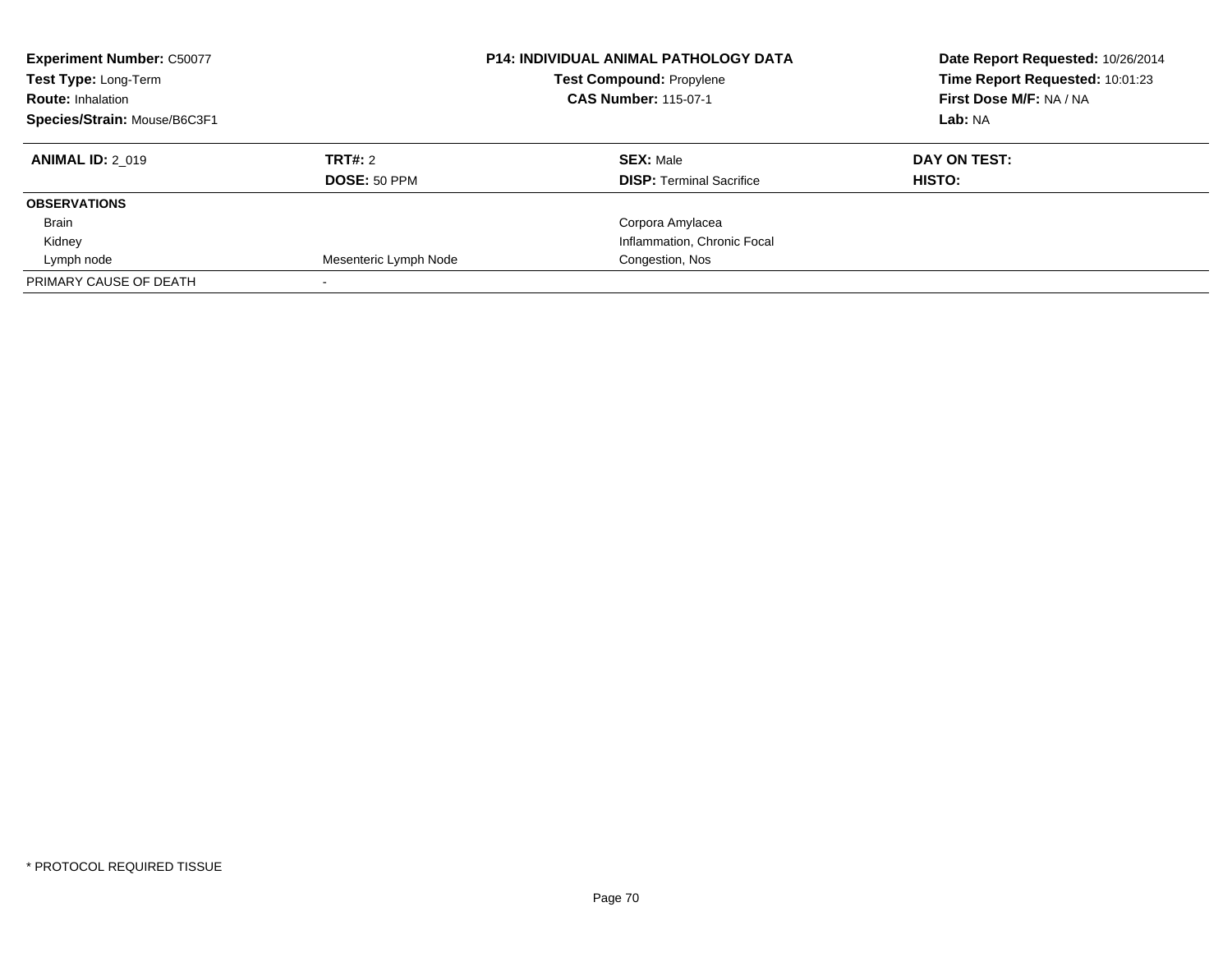| <b>Experiment Number: C50077</b><br>Test Type: Long-Term<br><b>Route: Inhalation</b><br>Species/Strain: Mouse/B6C3F1 |                     | <b>P14: INDIVIDUAL ANIMAL PATHOLOGY DATA</b><br>Test Compound: Propylene<br><b>CAS Number: 115-07-1</b> | Date Report Requested: 10/26/2014<br>Time Report Requested: 10:01:23<br>First Dose M/F: NA / NA<br>Lab: NA |
|----------------------------------------------------------------------------------------------------------------------|---------------------|---------------------------------------------------------------------------------------------------------|------------------------------------------------------------------------------------------------------------|
| <b>ANIMAL ID: 2 020</b>                                                                                              | TRT#: 2             | <b>SEX: Male</b>                                                                                        | DAY ON TEST:                                                                                               |
|                                                                                                                      | <b>DOSE: 50 PPM</b> | <b>DISP:</b> Terminal Sacrifice                                                                         | HISTO:                                                                                                     |
| <b>OBSERVATIONS</b>                                                                                                  |                     |                                                                                                         |                                                                                                            |
| <b>Brain</b>                                                                                                         |                     | Corpora Amylacea                                                                                        |                                                                                                            |
| Kidney                                                                                                               |                     | Inflammation, Chronic Focal                                                                             |                                                                                                            |
| Liver                                                                                                                |                     | Hepatocellular Carcinoma                                                                                |                                                                                                            |
|                                                                                                                      |                     | Infarct, Nos                                                                                            |                                                                                                            |
| Nasal cavity                                                                                                         |                     | Hemorrhage                                                                                              |                                                                                                            |
|                                                                                                                      |                     | Inflammation, Acute Serous                                                                              |                                                                                                            |
| PRIMARY CAUSE OF DEATH                                                                                               |                     |                                                                                                         |                                                                                                            |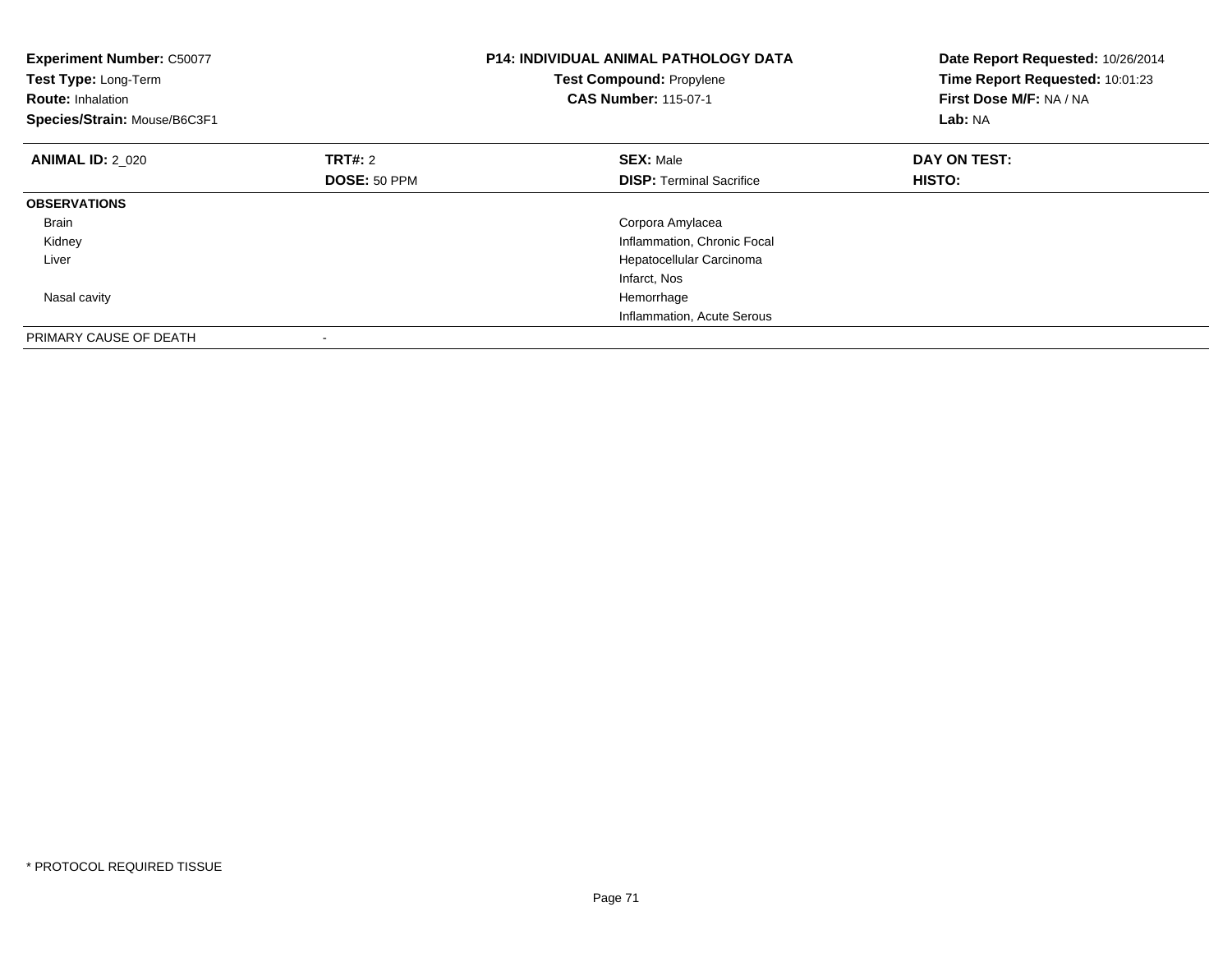| <b>Experiment Number: C50077</b><br>Test Type: Long-Term<br><b>Route: Inhalation</b><br>Species/Strain: Mouse/B6C3F1 |                      | <b>P14: INDIVIDUAL ANIMAL PATHOLOGY DATA</b><br><b>Test Compound: Propylene</b><br><b>CAS Number: 115-07-1</b> | Date Report Requested: 10/26/2014<br>Time Report Requested: 10:01:23<br>First Dose M/F: NA / NA<br>Lab: NA |
|----------------------------------------------------------------------------------------------------------------------|----------------------|----------------------------------------------------------------------------------------------------------------|------------------------------------------------------------------------------------------------------------|
| <b>ANIMAL ID: 2 021</b>                                                                                              | <b>TRT#: 2</b>       | <b>SEX: Male</b>                                                                                               | DAY ON TEST:                                                                                               |
|                                                                                                                      | <b>DOSE: 50 PPM</b>  | <b>DISP:</b> Terminal Sacrifice                                                                                | <b>HISTO:</b>                                                                                              |
| <b>OBSERVATIONS</b>                                                                                                  |                      |                                                                                                                |                                                                                                            |
| <b>Brain</b>                                                                                                         |                      | Corpora Amylacea                                                                                               |                                                                                                            |
| Intestine Small                                                                                                      | <b>Mesentery Nos</b> | Necrosis, Fat                                                                                                  |                                                                                                            |
| Lung                                                                                                                 |                      | Congestion, Nos                                                                                                |                                                                                                            |
| Peritoneum                                                                                                           |                      | Inflammation, Chronic                                                                                          |                                                                                                            |
| Spleen                                                                                                               |                      | Hematopoiesis                                                                                                  |                                                                                                            |
| Unspecified                                                                                                          |                      | Abscess, Nos                                                                                                   |                                                                                                            |
| PRIMARY CAUSE OF DEATH                                                                                               |                      |                                                                                                                |                                                                                                            |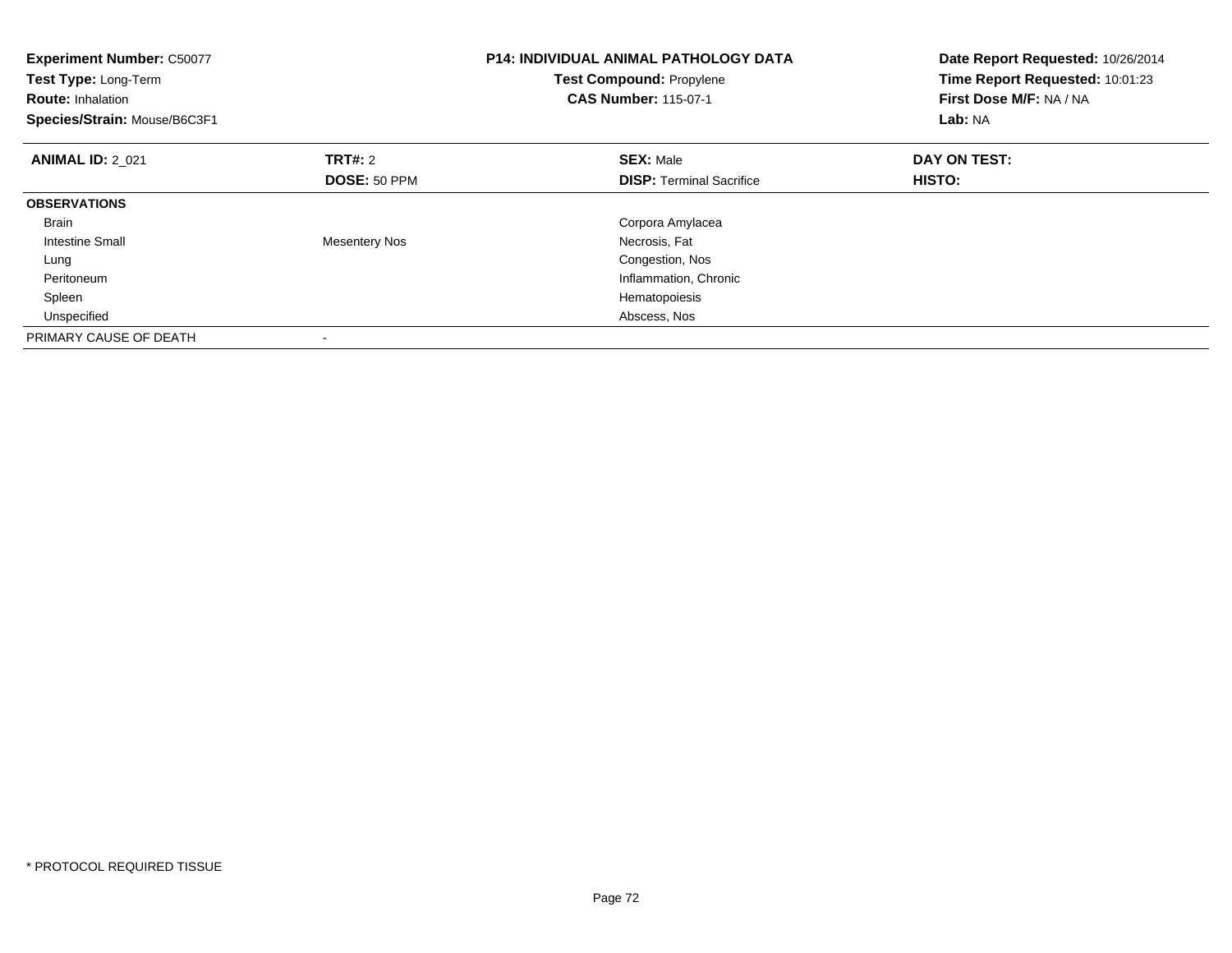| <b>Experiment Number: C50077</b><br>Test Type: Long-Term<br><b>Route: Inhalation</b><br>Species/Strain: Mouse/B6C3F1 |                       | <b>P14: INDIVIDUAL ANIMAL PATHOLOGY DATA</b><br><b>Test Compound: Propylene</b><br><b>CAS Number: 115-07-1</b> | Date Report Requested: 10/26/2014<br>Time Report Requested: 10:01:23<br>First Dose M/F: NA / NA<br><b>Lab: NA</b> |
|----------------------------------------------------------------------------------------------------------------------|-----------------------|----------------------------------------------------------------------------------------------------------------|-------------------------------------------------------------------------------------------------------------------|
| <b>ANIMAL ID: 2 022</b>                                                                                              | TRT#: 2               | <b>SEX: Male</b>                                                                                               | DAY ON TEST:                                                                                                      |
|                                                                                                                      | DOSE: 50 PPM          | <b>DISP:</b> Terminal Sacrifice                                                                                | HISTO:                                                                                                            |
| <b>OBSERVATIONS</b>                                                                                                  |                       |                                                                                                                |                                                                                                                   |
| Kidney                                                                                                               |                       | Inflammation, Chronic Focal                                                                                    |                                                                                                                   |
| Lymph node                                                                                                           | Mesenteric Lymph Node | Congestion, Nos                                                                                                |                                                                                                                   |
| Testis                                                                                                               |                       | Inflammation, Chronic Focal                                                                                    |                                                                                                                   |
| PRIMARY CAUSE OF DEATH                                                                                               |                       |                                                                                                                |                                                                                                                   |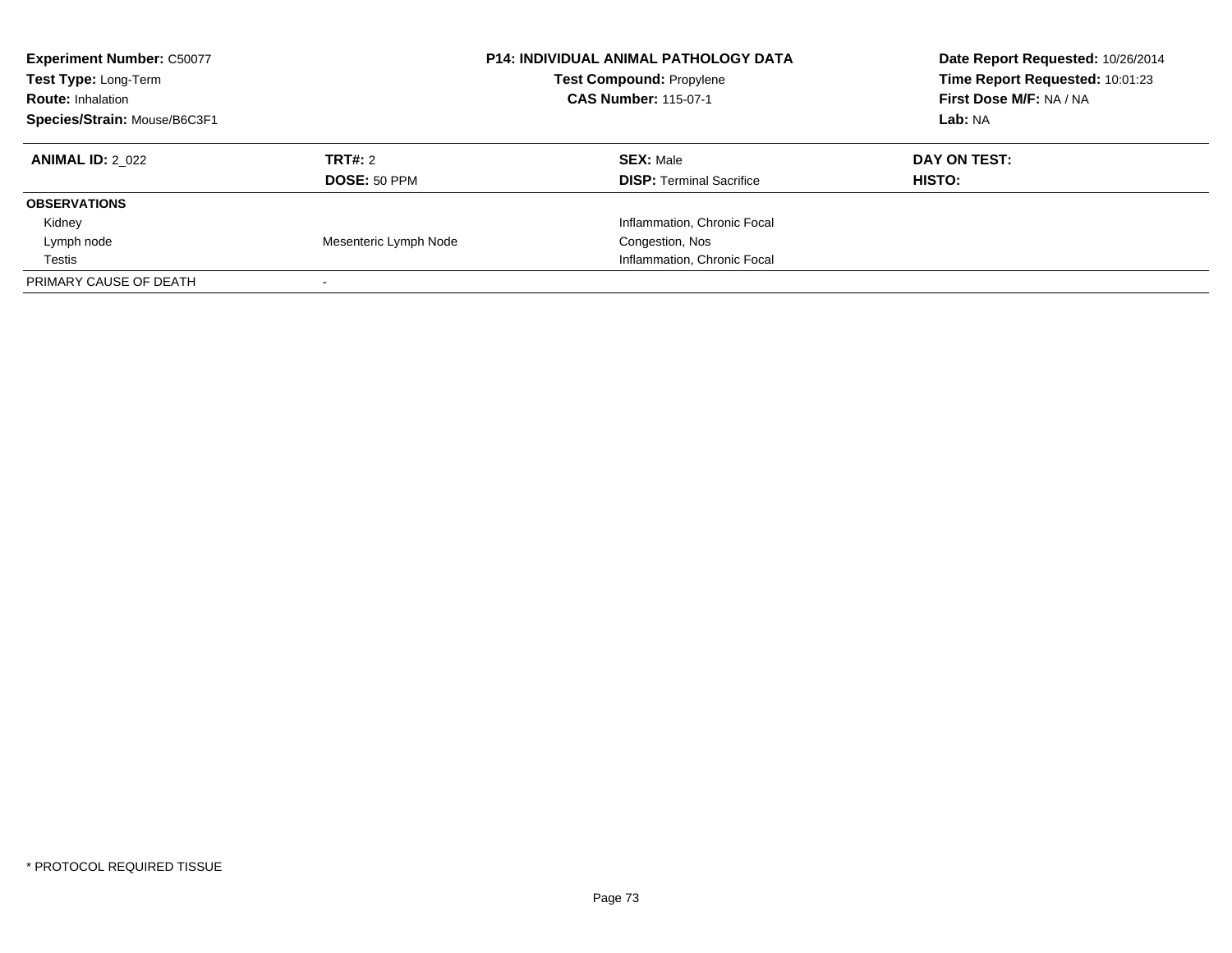| <b>Experiment Number: C50077</b><br>Test Type: Long-Term<br><b>Route: Inhalation</b><br>Species/Strain: Mouse/B6C3F1 |                       | <b>P14: INDIVIDUAL ANIMAL PATHOLOGY DATA</b><br><b>Test Compound: Propylene</b><br><b>CAS Number: 115-07-1</b> | Date Report Requested: 10/26/2014<br>Time Report Requested: 10:01:23<br>First Dose M/F: NA / NA<br>Lab: NA |
|----------------------------------------------------------------------------------------------------------------------|-----------------------|----------------------------------------------------------------------------------------------------------------|------------------------------------------------------------------------------------------------------------|
| <b>ANIMAL ID: 2 023</b>                                                                                              | TRT#: 2               | <b>SEX: Male</b>                                                                                               | DAY ON TEST:                                                                                               |
|                                                                                                                      | <b>DOSE: 50 PPM</b>   | <b>DISP:</b> Terminal Sacrifice                                                                                | HISTO:                                                                                                     |
| <b>OBSERVATIONS</b>                                                                                                  |                       |                                                                                                                |                                                                                                            |
| Lymph node                                                                                                           | Mesenteric Lymph Node | Congestion, Nos                                                                                                |                                                                                                            |
| Unspecified                                                                                                          | Multiple Organs Nos   | Lymphoma, Histiocytic-Malignant Type                                                                           |                                                                                                            |
| PRIMARY CAUSE OF DEATH                                                                                               |                       |                                                                                                                |                                                                                                            |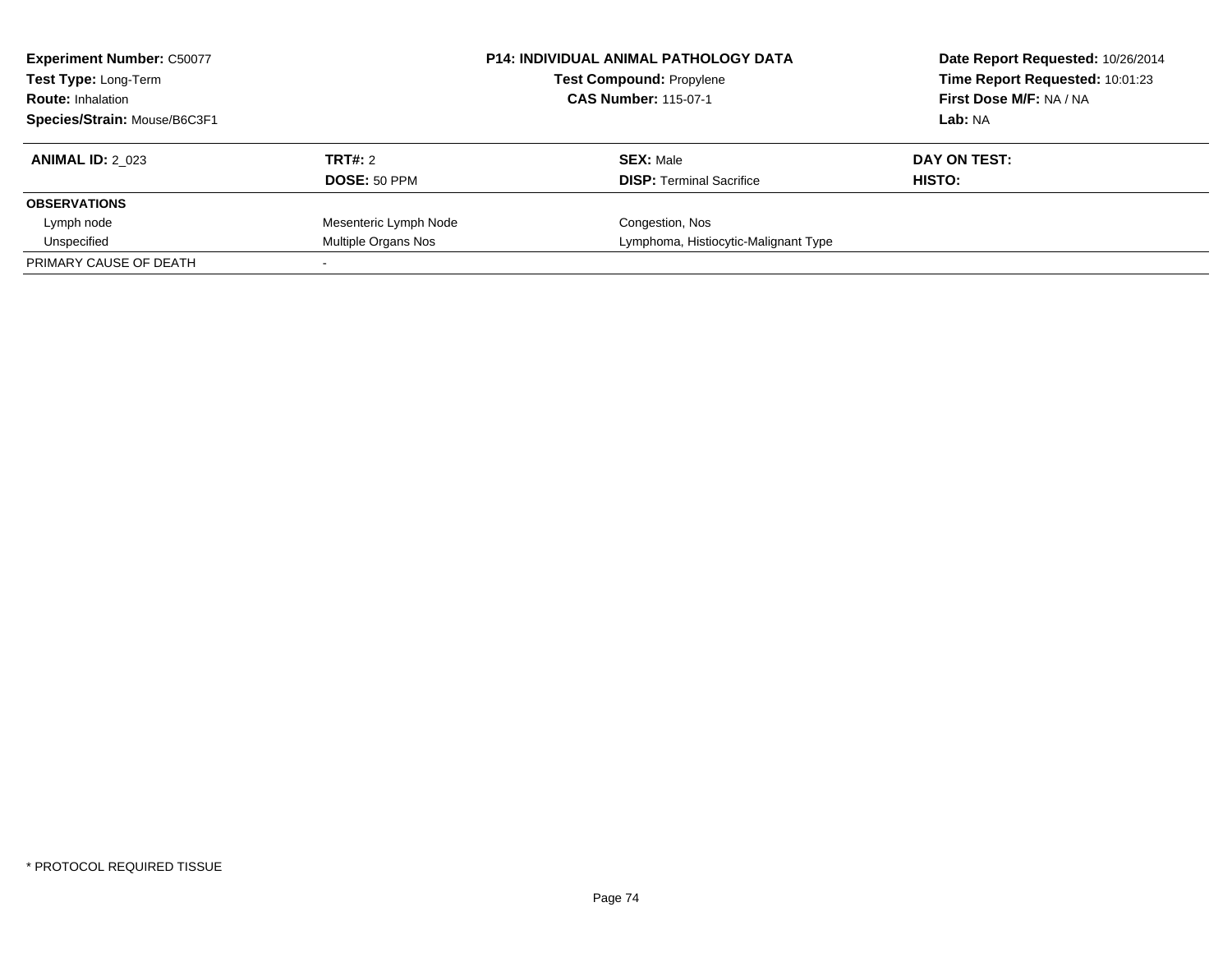| <b>Experiment Number: C50077</b><br>Test Type: Long-Term<br><b>Route: Inhalation</b><br>Species/Strain: Mouse/B6C3F1 |                                | <b>P14: INDIVIDUAL ANIMAL PATHOLOGY DATA</b><br><b>Test Compound: Propylene</b><br><b>CAS Number: 115-07-1</b> | Date Report Requested: 10/26/2014<br>Time Report Requested: 10:01:23<br>First Dose M/F: NA / NA<br>Lab: NA |
|----------------------------------------------------------------------------------------------------------------------|--------------------------------|----------------------------------------------------------------------------------------------------------------|------------------------------------------------------------------------------------------------------------|
| <b>ANIMAL ID: 2 024</b>                                                                                              | TRT#: 2<br><b>DOSE: 50 PPM</b> | <b>SEX: Male</b><br><b>DISP:</b> Terminal Sacrifice                                                            | DAY ON TEST:<br><b>HISTO:</b>                                                                              |
| <b>OBSERVATIONS</b>                                                                                                  |                                |                                                                                                                |                                                                                                            |
| Kidney                                                                                                               |                                | Inflammation, Chronic Focal                                                                                    |                                                                                                            |
| Liver                                                                                                                |                                | Hepatocellular Carcinoma                                                                                       |                                                                                                            |
| Lung                                                                                                                 |                                | Congestion, Nos                                                                                                |                                                                                                            |
| PRIMARY CAUSE OF DEATH                                                                                               |                                |                                                                                                                |                                                                                                            |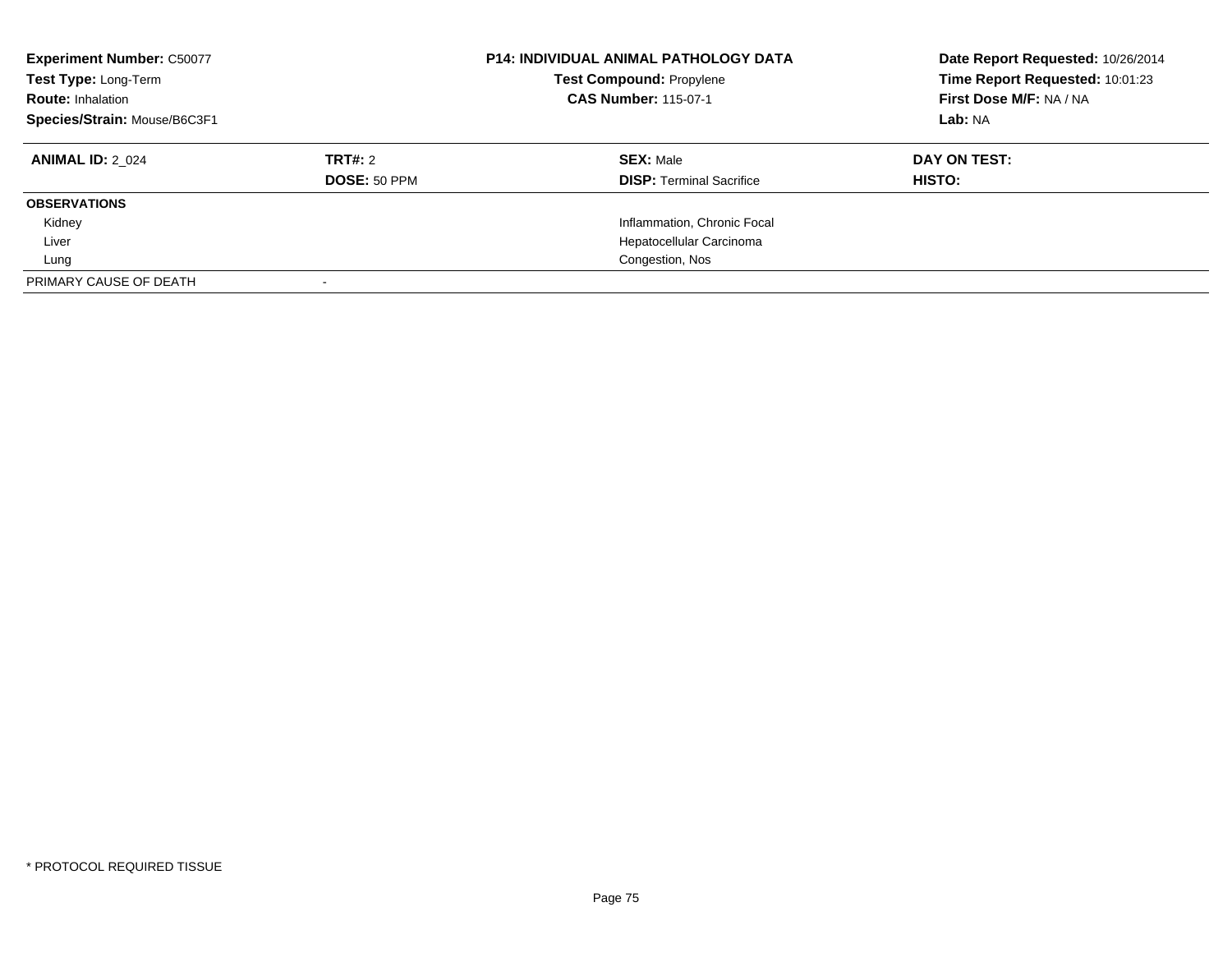| <b>Experiment Number: C50077</b><br>Test Type: Long-Term<br><b>Route: Inhalation</b><br>Species/Strain: Mouse/B6C3F1 |                         | <b>P14: INDIVIDUAL ANIMAL PATHOLOGY DATA</b><br><b>Test Compound: Propylene</b><br><b>CAS Number: 115-07-1</b> | Date Report Requested: 10/26/2014<br>Time Report Requested: 10:01:23<br>First Dose M/F: NA / NA<br>Lab: NA |
|----------------------------------------------------------------------------------------------------------------------|-------------------------|----------------------------------------------------------------------------------------------------------------|------------------------------------------------------------------------------------------------------------|
| <b>ANIMAL ID: 2 025</b>                                                                                              | TRT#: 2<br>DOSE: 50 PPM | <b>SEX: Male</b><br><b>DISP:</b> Terminal Sacrifice                                                            | DAY ON TEST:<br>HISTO:                                                                                     |
| <b>OBSERVATIONS</b>                                                                                                  |                         |                                                                                                                |                                                                                                            |
| <b>Brain</b>                                                                                                         |                         | Corpora Amylacea                                                                                               |                                                                                                            |
| Lung                                                                                                                 |                         | Alveolar/Bronchiolar Adenoma                                                                                   |                                                                                                            |
| Lymph node                                                                                                           | Renal Lymph Node        | Congestion, Nos                                                                                                |                                                                                                            |
| Thyroid                                                                                                              |                         | Follicular-Cell Adenoma                                                                                        |                                                                                                            |
| PRIMARY CAUSE OF DEATH                                                                                               |                         |                                                                                                                |                                                                                                            |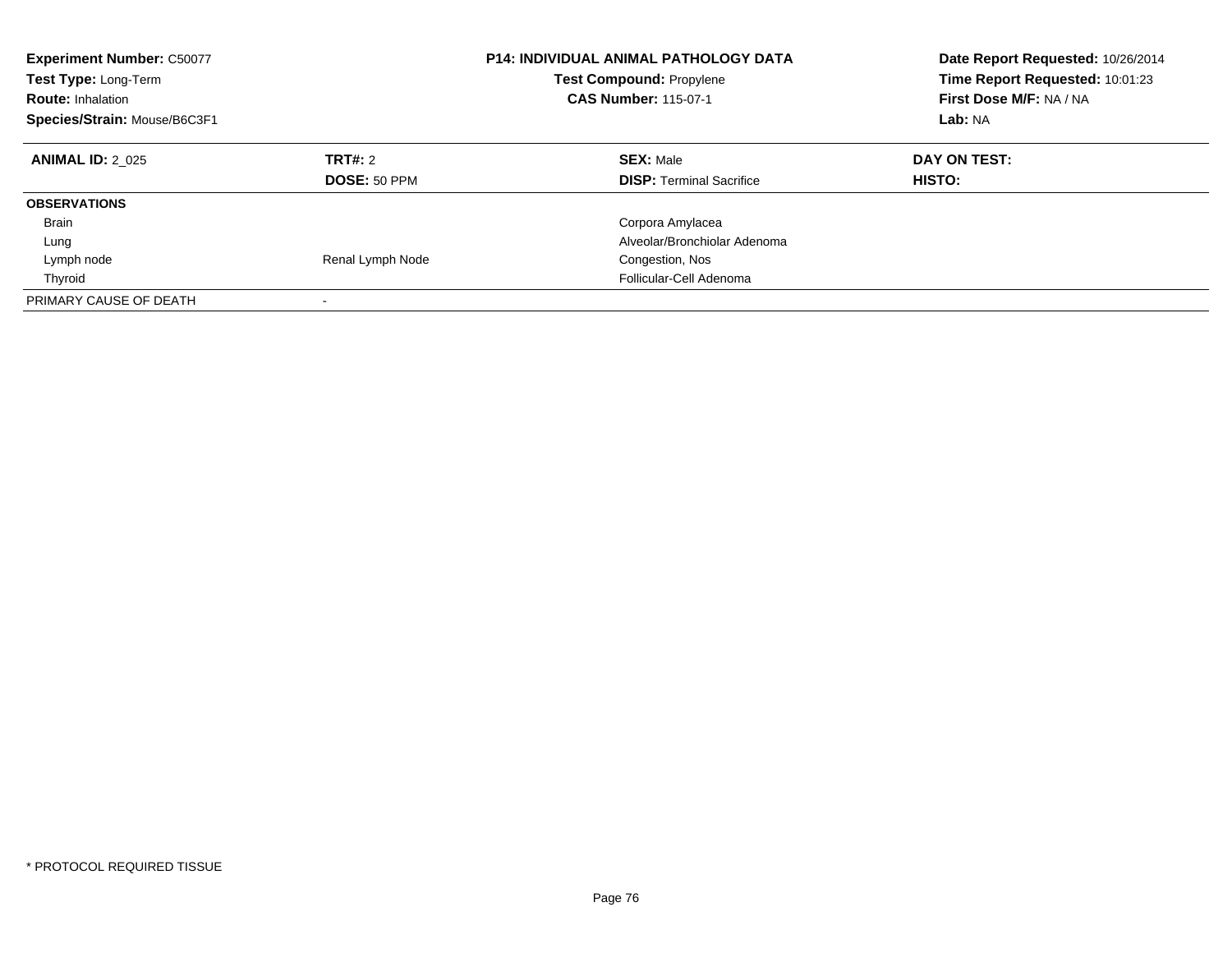| <b>Experiment Number: C50077</b><br><b>Test Type: Long-Term</b><br><b>Route: Inhalation</b><br>Species/Strain: Mouse/B6C3F1 |                       | <b>P14: INDIVIDUAL ANIMAL PATHOLOGY DATA</b><br><b>Test Compound: Propylene</b><br><b>CAS Number: 115-07-1</b> | Date Report Requested: 10/26/2014<br>Time Report Requested: 10:01:23<br>First Dose M/F: NA / NA<br>Lab: NA |
|-----------------------------------------------------------------------------------------------------------------------------|-----------------------|----------------------------------------------------------------------------------------------------------------|------------------------------------------------------------------------------------------------------------|
| <b>ANIMAL ID: 2 027</b>                                                                                                     | TRT#: 2               | <b>SEX: Male</b>                                                                                               | DAY ON TEST:                                                                                               |
|                                                                                                                             | <b>DOSE: 50 PPM</b>   | <b>DISP:</b> Terminal Sacrifice                                                                                | <b>HISTO:</b>                                                                                              |
| <b>OBSERVATIONS</b>                                                                                                         |                       |                                                                                                                |                                                                                                            |
| Brain                                                                                                                       |                       | Corpora Amylacea                                                                                               |                                                                                                            |
| Lymph node                                                                                                                  | Mesenteric Lymph Node | Congestion, Nos                                                                                                |                                                                                                            |
|                                                                                                                             | Mesenteric Lymph Node | Lymphoma, Histiocytic-Malignant Type                                                                           |                                                                                                            |
| PRIMARY CAUSE OF DEATH                                                                                                      |                       |                                                                                                                |                                                                                                            |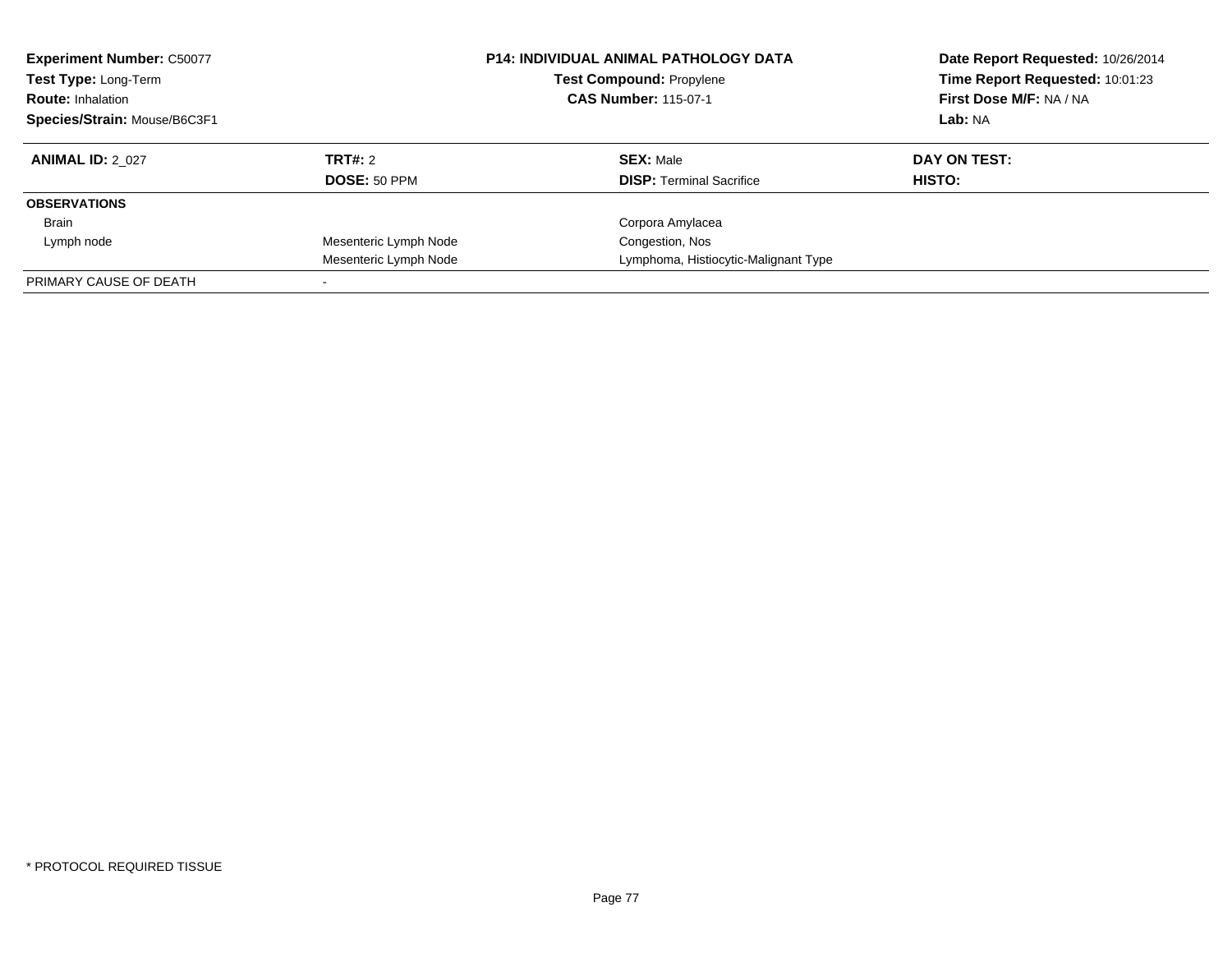| <b>Experiment Number: C50077</b><br>Test Type: Long-Term<br><b>Route: Inhalation</b><br>Species/Strain: Mouse/B6C3F1 |              | <b>P14: INDIVIDUAL ANIMAL PATHOLOGY DATA</b><br><b>Test Compound: Propylene</b><br><b>CAS Number: 115-07-1</b> | Date Report Requested: 10/26/2014<br>Time Report Requested: 10:01:23<br>First Dose M/F: NA / NA<br>Lab: NA |
|----------------------------------------------------------------------------------------------------------------------|--------------|----------------------------------------------------------------------------------------------------------------|------------------------------------------------------------------------------------------------------------|
| <b>ANIMAL ID: 2 028</b>                                                                                              | TRT#: 2      | <b>SEX: Male</b>                                                                                               | DAY ON TEST:                                                                                               |
|                                                                                                                      | DOSE: 50 PPM | <b>DISP: Terminal Sacrifice</b>                                                                                | <b>HISTO:</b>                                                                                              |
| <b>OBSERVATIONS</b>                                                                                                  |              |                                                                                                                |                                                                                                            |
| <b>Brain</b>                                                                                                         |              | Corpora Amylacea                                                                                               |                                                                                                            |
| Kidney                                                                                                               |              | Inflammation, Chronic Focal                                                                                    |                                                                                                            |
| Thyroid                                                                                                              |              | Follicular-Cell Carcinoma                                                                                      |                                                                                                            |
| PRIMARY CAUSE OF DEATH                                                                                               |              |                                                                                                                |                                                                                                            |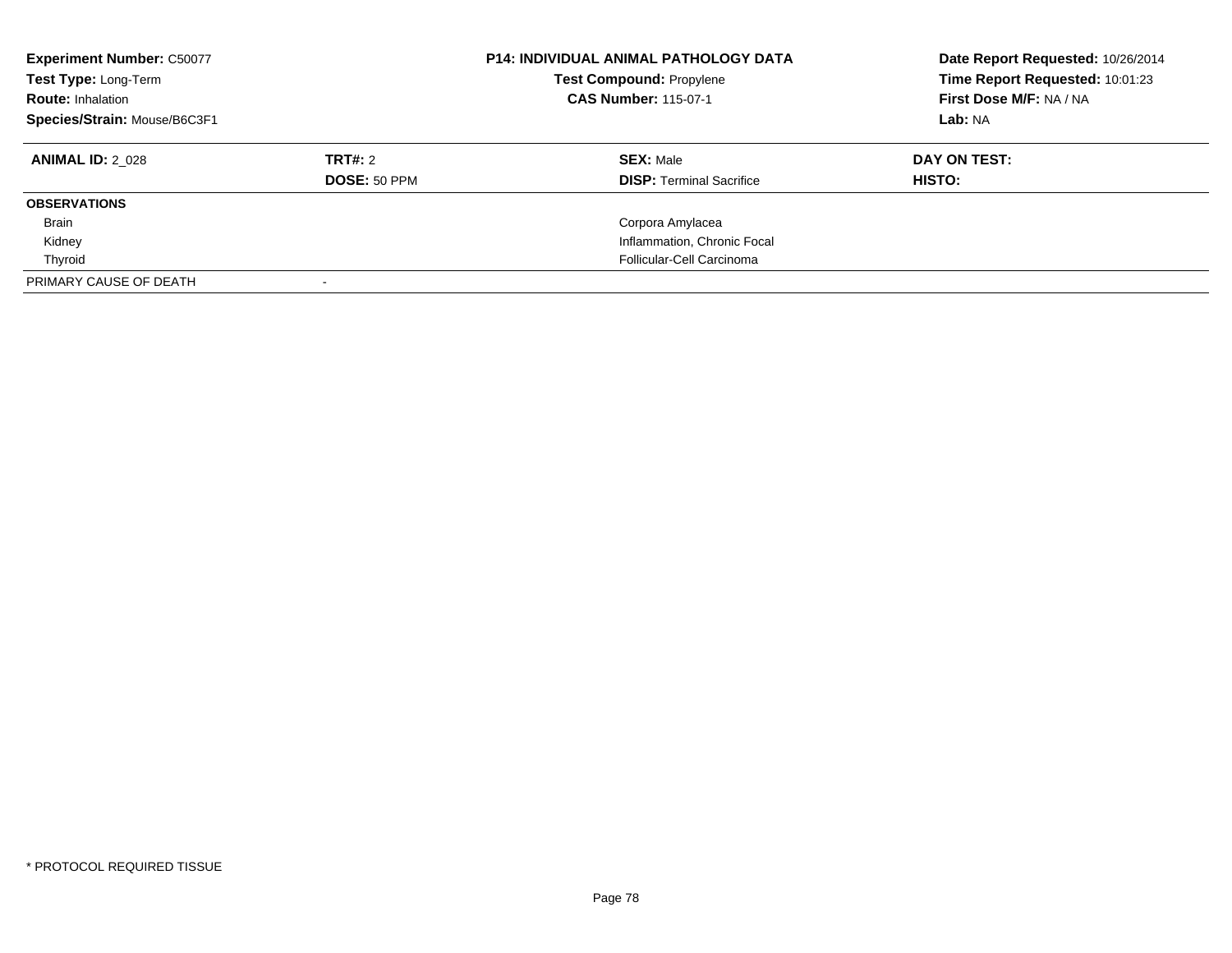| <b>Experiment Number: C50077</b><br><b>Test Type: Long-Term</b><br><b>Route: Inhalation</b><br>Species/Strain: Mouse/B6C3F1 |                                | <b>P14: INDIVIDUAL ANIMAL PATHOLOGY DATA</b><br><b>Test Compound: Propylene</b><br><b>CAS Number: 115-07-1</b> | Date Report Requested: 10/26/2014<br>Time Report Requested: 10:01:23<br>First Dose M/F: NA / NA<br>Lab: NA |
|-----------------------------------------------------------------------------------------------------------------------------|--------------------------------|----------------------------------------------------------------------------------------------------------------|------------------------------------------------------------------------------------------------------------|
| <b>ANIMAL ID: 2 029</b>                                                                                                     | TRT#: 2<br><b>DOSE: 50 PPM</b> | <b>SEX: Male</b><br><b>DISP:</b> Terminal Sacrifice                                                            | DAY ON TEST:<br>HISTO:                                                                                     |
| <b>OBSERVATIONS</b>                                                                                                         |                                |                                                                                                                |                                                                                                            |
| Brain                                                                                                                       |                                | Corpora Amylacea                                                                                               |                                                                                                            |
| Kidney                                                                                                                      |                                | Inflammation, Chronic Focal                                                                                    |                                                                                                            |
| PRIMARY CAUSE OF DEATH                                                                                                      |                                |                                                                                                                |                                                                                                            |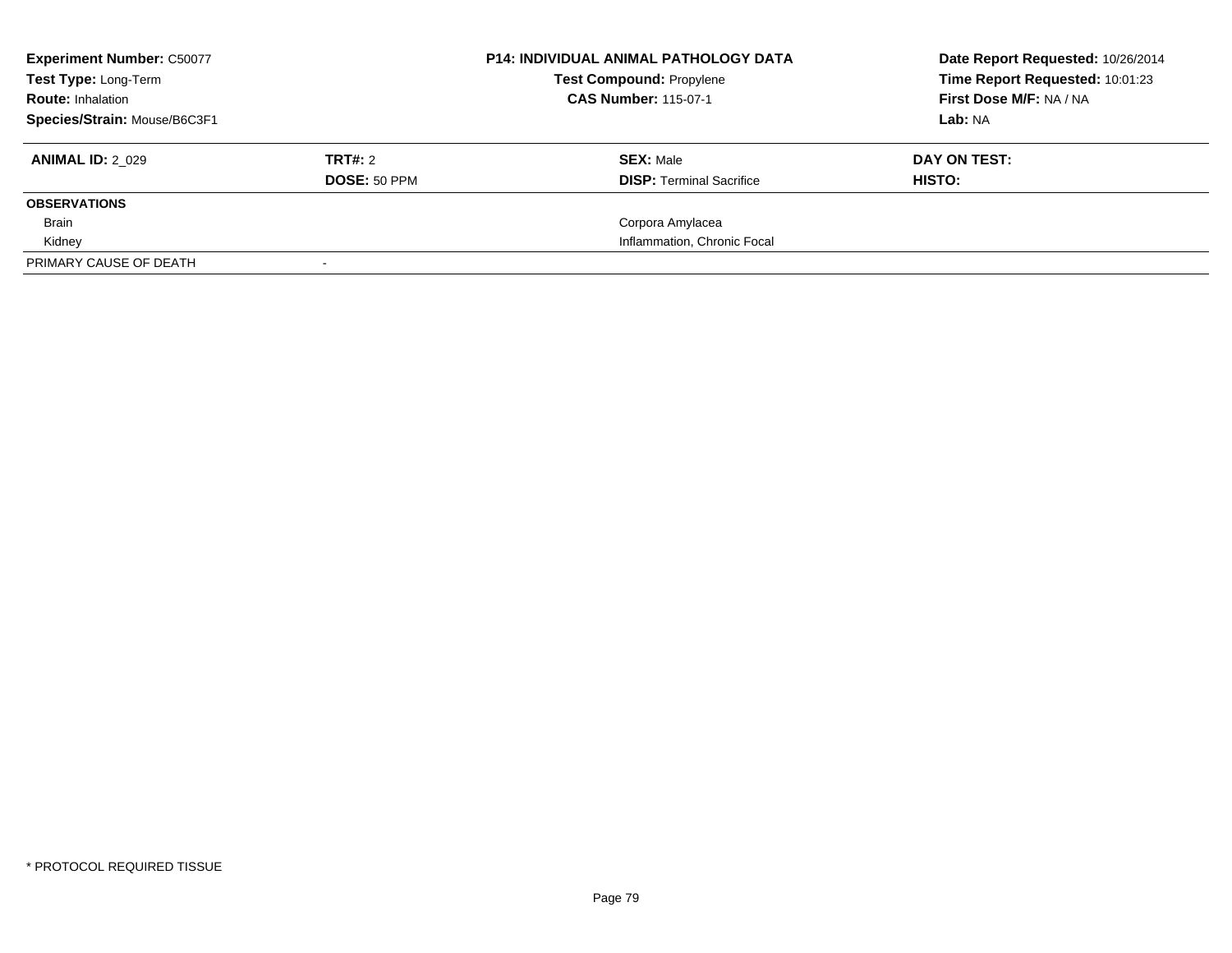| <b>Experiment Number: C50077</b><br>Test Type: Long-Term<br><b>Route: Inhalation</b><br>Species/Strain: Mouse/B6C3F1 |                                | <b>P14: INDIVIDUAL ANIMAL PATHOLOGY DATA</b><br><b>Test Compound: Propylene</b><br><b>CAS Number: 115-07-1</b> | Date Report Requested: 10/26/2014<br>Time Report Requested: 10:01:23<br>First Dose M/F: NA / NA<br>Lab: NA |
|----------------------------------------------------------------------------------------------------------------------|--------------------------------|----------------------------------------------------------------------------------------------------------------|------------------------------------------------------------------------------------------------------------|
| <b>ANIMAL ID: 2 030</b>                                                                                              | TRT#: 2<br><b>DOSE: 50 PPM</b> | <b>SEX: Male</b><br><b>DISP: Terminal Sacrifice</b>                                                            | DAY ON TEST:<br>HISTO:                                                                                     |
| <b>OBSERVATIONS</b>                                                                                                  |                                |                                                                                                                |                                                                                                            |
| Nasal cavity<br>PRIMARY CAUSE OF DEATH                                                                               |                                | Inflammation, Acute Serous                                                                                     |                                                                                                            |
|                                                                                                                      |                                |                                                                                                                |                                                                                                            |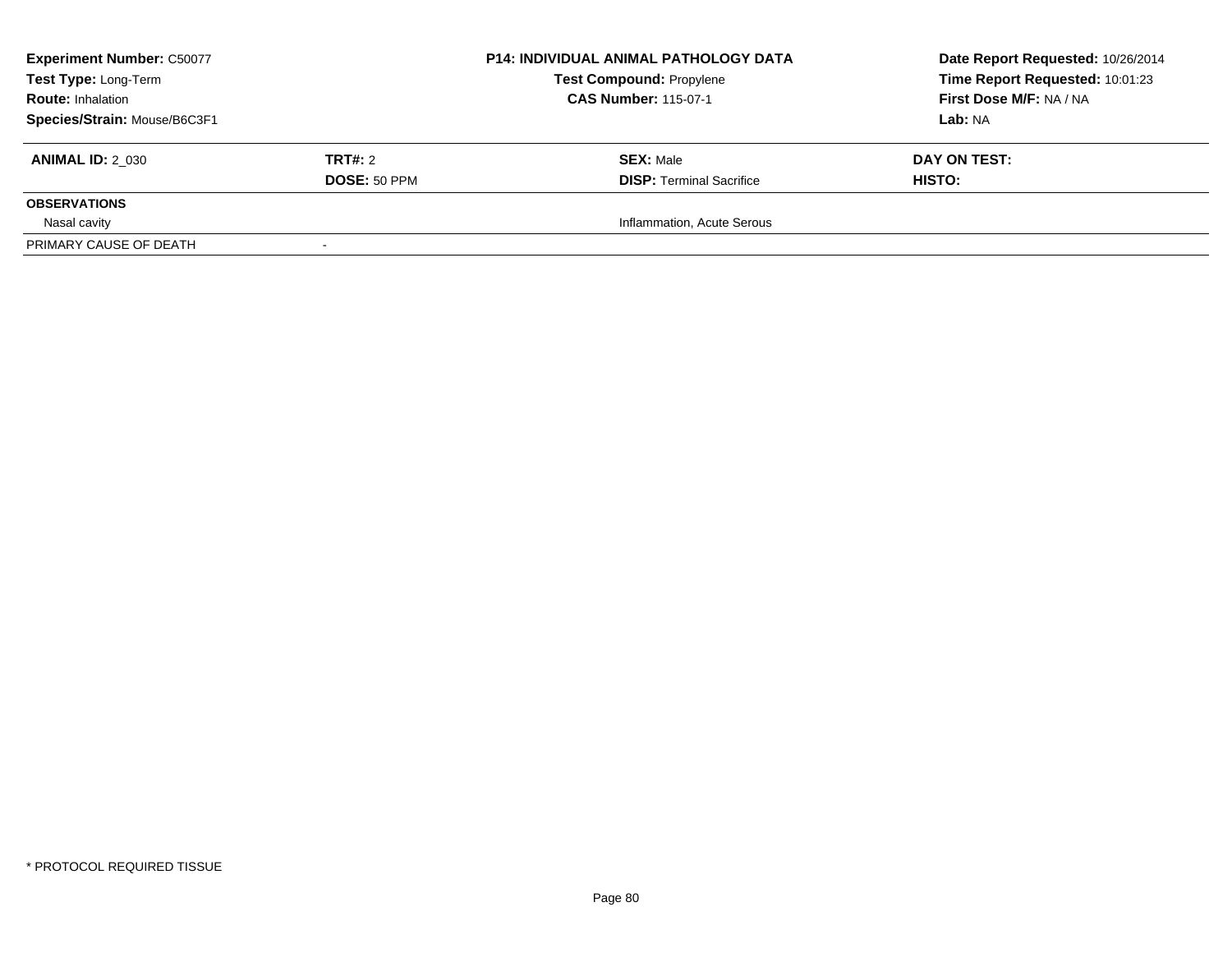| <b>Experiment Number: C50077</b><br>Test Type: Long-Term<br><b>Route: Inhalation</b><br>Species/Strain: Mouse/B6C3F1 |                                | <b>P14: INDIVIDUAL ANIMAL PATHOLOGY DATA</b><br><b>Test Compound: Propylene</b><br><b>CAS Number: 115-07-1</b> | Date Report Requested: 10/26/2014<br>Time Report Requested: 10:01:23<br>First Dose M/F: NA / NA<br>Lab: NA |
|----------------------------------------------------------------------------------------------------------------------|--------------------------------|----------------------------------------------------------------------------------------------------------------|------------------------------------------------------------------------------------------------------------|
| <b>ANIMAL ID: 2 031</b>                                                                                              | TRT#: 2<br><b>DOSE: 50 PPM</b> | <b>SEX: Male</b><br><b>DISP:</b> Natural Death                                                                 | DAY ON TEST:<br><b>HISTO:</b>                                                                              |
| <b>OBSERVATIONS</b>                                                                                                  |                                |                                                                                                                |                                                                                                            |
| Liver                                                                                                                |                                | Hepatocellular Carcinoma                                                                                       |                                                                                                            |
| Lung                                                                                                                 |                                | Hepatocellular Carcinoma, Metastatic                                                                           |                                                                                                            |
| Pancreas                                                                                                             |                                | Atrophy, Focal                                                                                                 |                                                                                                            |
| Spleen                                                                                                               |                                | Hematopoiesis                                                                                                  |                                                                                                            |
| PRIMARY CAUSE OF DEATH                                                                                               |                                |                                                                                                                |                                                                                                            |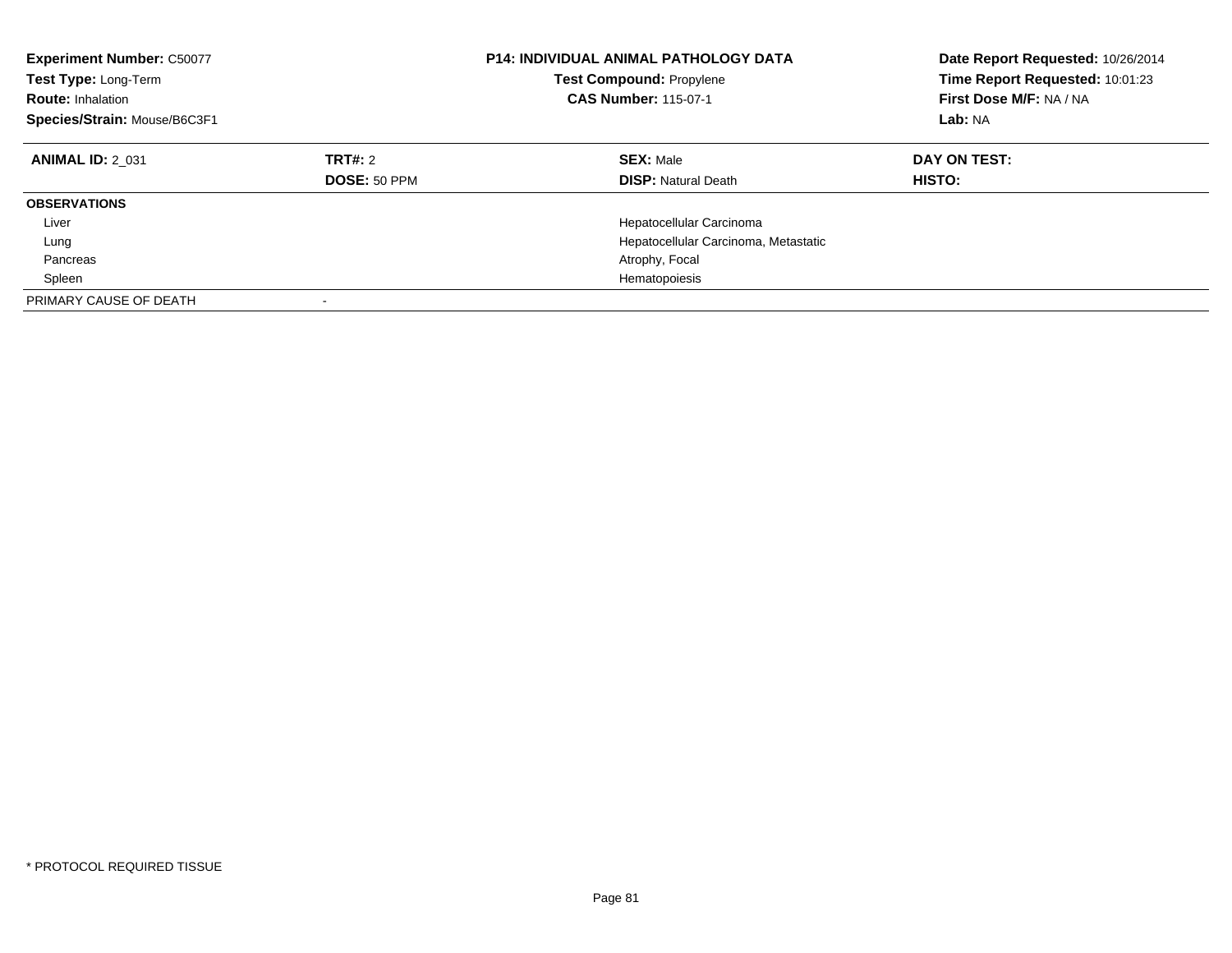| <b>Experiment Number: C50077</b><br>Test Type: Long-Term<br><b>Route: Inhalation</b><br>Species/Strain: Mouse/B6C3F1 |              | <b>P14: INDIVIDUAL ANIMAL PATHOLOGY DATA</b><br><b>Test Compound: Propylene</b><br><b>CAS Number: 115-07-1</b> | Date Report Requested: 10/26/2014<br>Time Report Requested: 10:01:23<br>First Dose M/F: NA / NA<br>Lab: NA |
|----------------------------------------------------------------------------------------------------------------------|--------------|----------------------------------------------------------------------------------------------------------------|------------------------------------------------------------------------------------------------------------|
| <b>ANIMAL ID: 2 032</b>                                                                                              | TRT#: 2      | <b>SEX: Male</b>                                                                                               | DAY ON TEST:                                                                                               |
|                                                                                                                      | DOSE: 50 PPM | <b>DISP: Terminal Sacrifice</b>                                                                                | HISTO:                                                                                                     |
| <b>OBSERVATIONS</b>                                                                                                  |              |                                                                                                                |                                                                                                            |
| <b>Brain</b>                                                                                                         |              | Corpora Amylacea                                                                                               |                                                                                                            |
| Kidney                                                                                                               |              | Inflammation, Chronic Focal                                                                                    |                                                                                                            |
| Nasal cavity                                                                                                         |              | Inflammation, Acute Serous                                                                                     |                                                                                                            |
| PRIMARY CAUSE OF DEATH                                                                                               |              |                                                                                                                |                                                                                                            |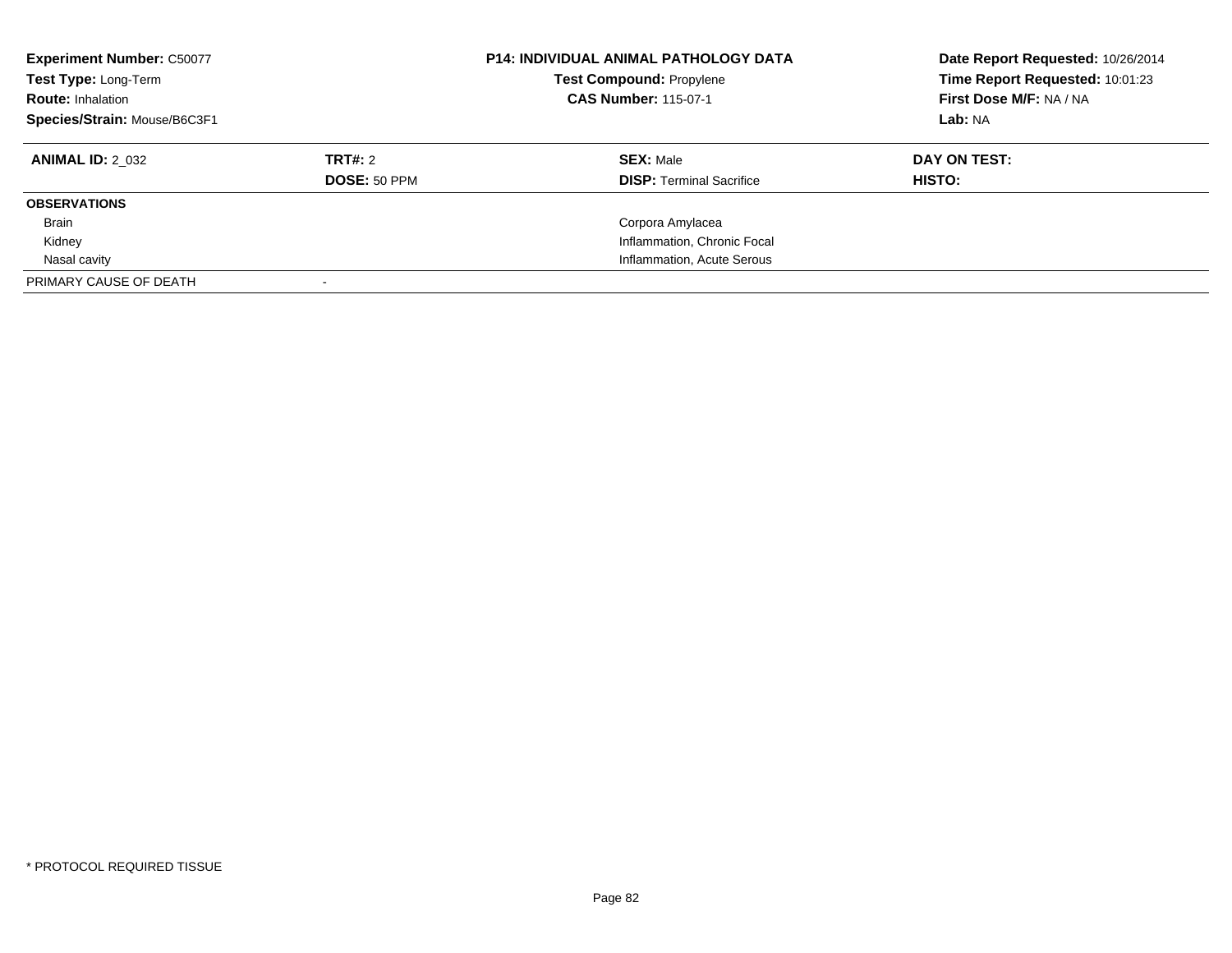| <b>Experiment Number: C50077</b><br>Test Type: Long-Term<br><b>Route: Inhalation</b><br>Species/Strain: Mouse/B6C3F1 |              | <b>P14: INDIVIDUAL ANIMAL PATHOLOGY DATA</b><br><b>Test Compound: Propylene</b><br><b>CAS Number: 115-07-1</b> | Date Report Requested: 10/26/2014<br>Time Report Requested: 10:01:23<br>First Dose M/F: NA / NA<br>Lab: NA |
|----------------------------------------------------------------------------------------------------------------------|--------------|----------------------------------------------------------------------------------------------------------------|------------------------------------------------------------------------------------------------------------|
| <b>ANIMAL ID: 2 033</b>                                                                                              | TRT#: 2      | <b>SEX: Male</b>                                                                                               | DAY ON TEST:                                                                                               |
|                                                                                                                      | DOSE: 50 PPM | <b>DISP:</b> Terminal Sacrifice                                                                                | <b>HISTO:</b>                                                                                              |
| <b>OBSERVATIONS</b>                                                                                                  |              |                                                                                                                |                                                                                                            |
| <b>Brain</b>                                                                                                         |              | Corpora Amylacea                                                                                               |                                                                                                            |
| Liver                                                                                                                |              | Hepatocellular Carcinoma                                                                                       |                                                                                                            |
| Lung                                                                                                                 |              | Congestion, Nos                                                                                                |                                                                                                            |
| Nasal cavity                                                                                                         |              | Hemorrhage                                                                                                     |                                                                                                            |
|                                                                                                                      |              | Inflammation, Acute Serous                                                                                     |                                                                                                            |
| PRIMARY CAUSE OF DEATH                                                                                               |              |                                                                                                                |                                                                                                            |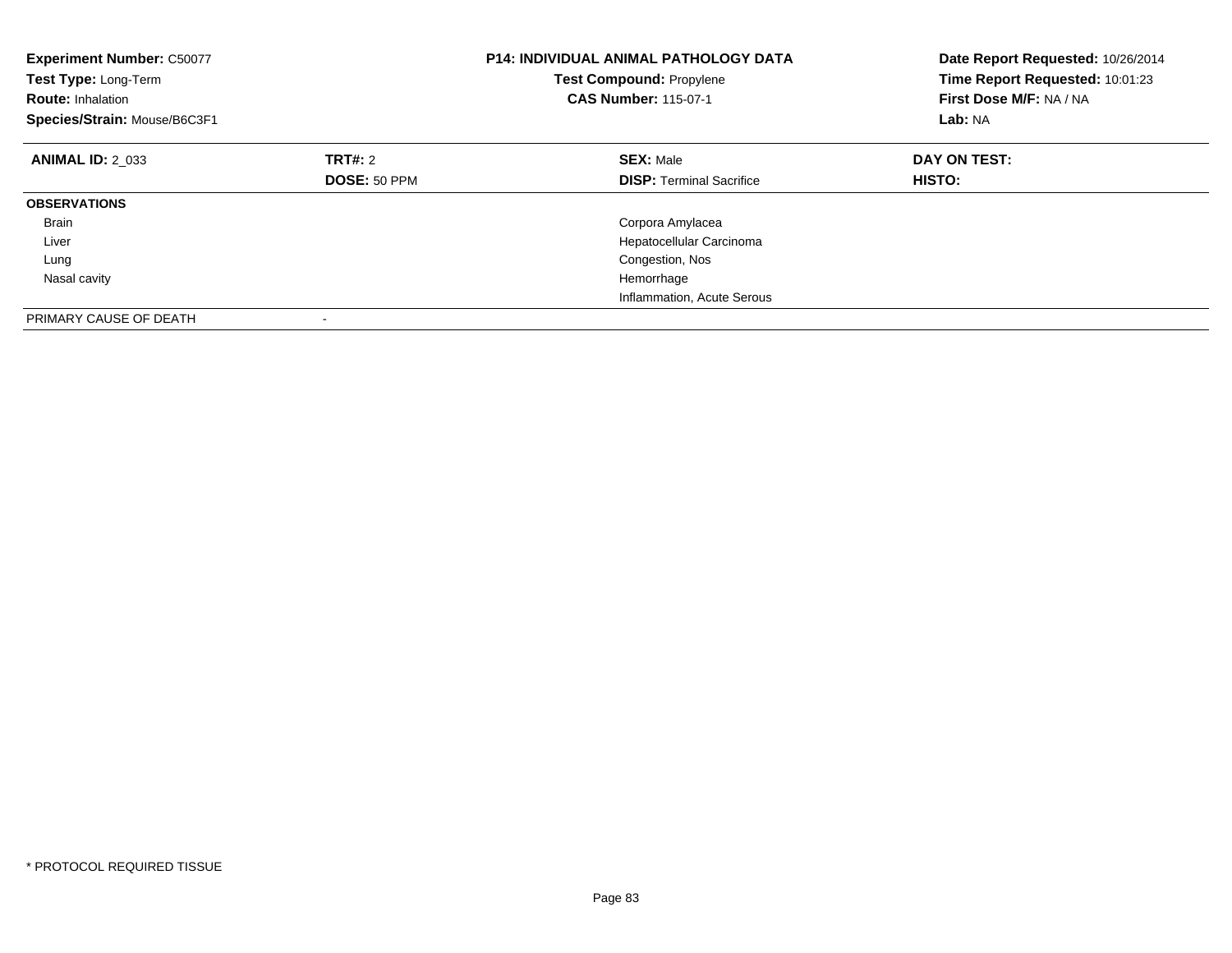| <b>Experiment Number: C50077</b><br>Test Type: Long-Term<br><b>Route: Inhalation</b> |                     | <b>P14: INDIVIDUAL ANIMAL PATHOLOGY DATA</b><br><b>Test Compound: Propylene</b><br><b>CAS Number: 115-07-1</b> | Date Report Requested: 10/26/2014<br>Time Report Requested: 10:01:23<br>First Dose M/F: NA / NA |
|--------------------------------------------------------------------------------------|---------------------|----------------------------------------------------------------------------------------------------------------|-------------------------------------------------------------------------------------------------|
| Species/Strain: Mouse/B6C3F1                                                         |                     |                                                                                                                | Lab: NA                                                                                         |
| <b>ANIMAL ID: 2 034</b>                                                              | TRT#: 2             | <b>SEX: Male</b>                                                                                               | DAY ON TEST:                                                                                    |
|                                                                                      | <b>DOSE: 50 PPM</b> | <b>DISP:</b> Terminal Sacrifice                                                                                | HISTO:                                                                                          |
| <b>OBSERVATIONS</b>                                                                  |                     |                                                                                                                |                                                                                                 |
| Brain                                                                                |                     | Corpora Amylacea                                                                                               |                                                                                                 |
| Kidney                                                                               |                     | Inflammation, Chronic Focal                                                                                    |                                                                                                 |
| PRIMARY CAUSE OF DEATH                                                               |                     |                                                                                                                |                                                                                                 |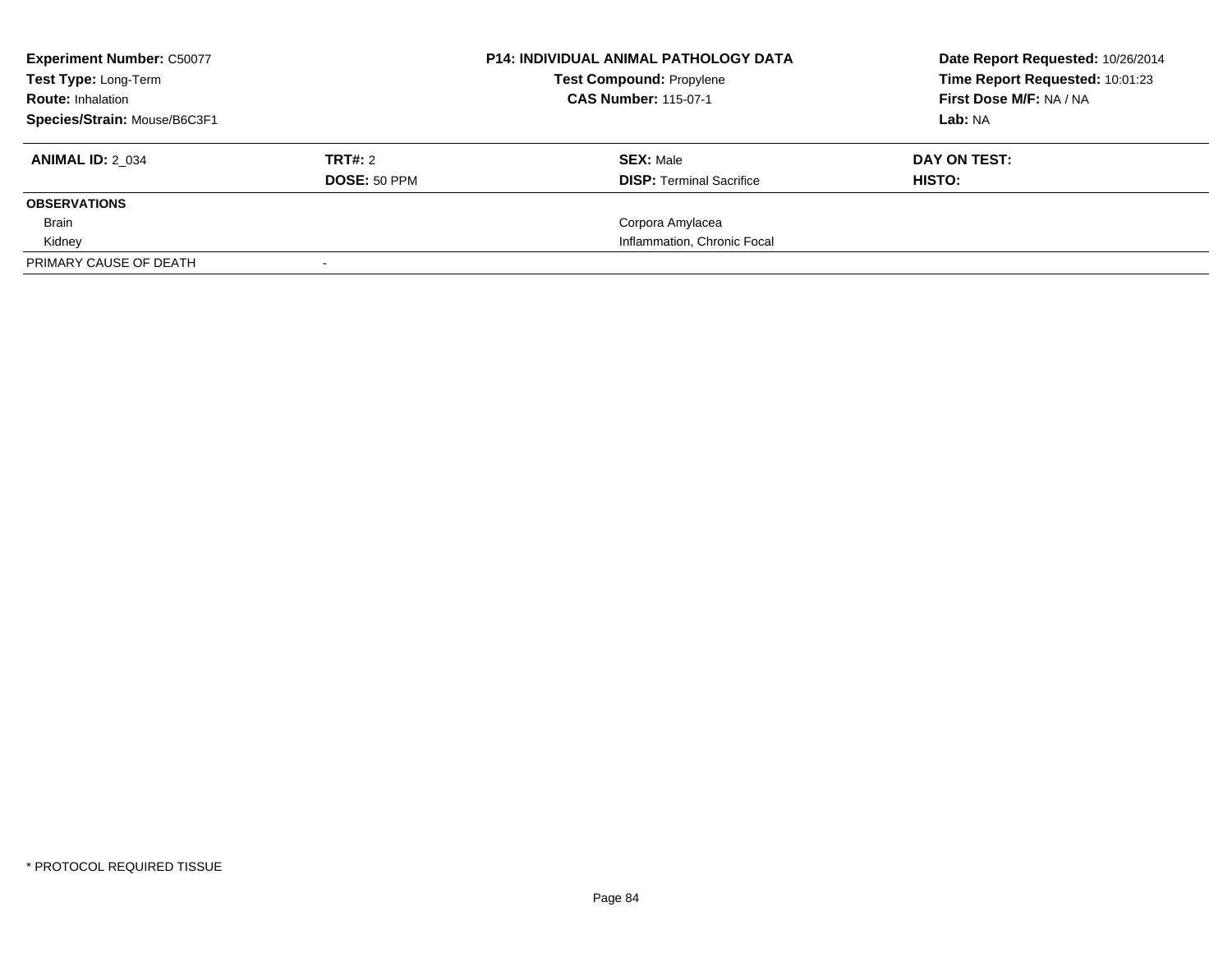| <b>Experiment Number: C50077</b><br><b>Test Type: Long-Term</b><br><b>Route: Inhalation</b><br>Species/Strain: Mouse/B6C3F1 |                                | <b>P14: INDIVIDUAL ANIMAL PATHOLOGY DATA</b><br><b>Test Compound: Propylene</b><br><b>CAS Number: 115-07-1</b> | Date Report Requested: 10/26/2014<br>Time Report Requested: 10:01:23<br>First Dose M/F: NA / NA<br>Lab: NA |
|-----------------------------------------------------------------------------------------------------------------------------|--------------------------------|----------------------------------------------------------------------------------------------------------------|------------------------------------------------------------------------------------------------------------|
| <b>ANIMAL ID: 2 035</b>                                                                                                     | TRT#: 2<br><b>DOSE: 50 PPM</b> | <b>SEX: Male</b><br><b>DISP:</b> Terminal Sacrifice                                                            | DAY ON TEST:<br>HISTO:                                                                                     |
| <b>OBSERVATIONS</b>                                                                                                         |                                |                                                                                                                |                                                                                                            |
| Brain                                                                                                                       |                                | Corpora Amylacea                                                                                               |                                                                                                            |
| Kidney                                                                                                                      |                                | Inflammation, Chronic Focal                                                                                    |                                                                                                            |
| PRIMARY CAUSE OF DEATH                                                                                                      |                                |                                                                                                                |                                                                                                            |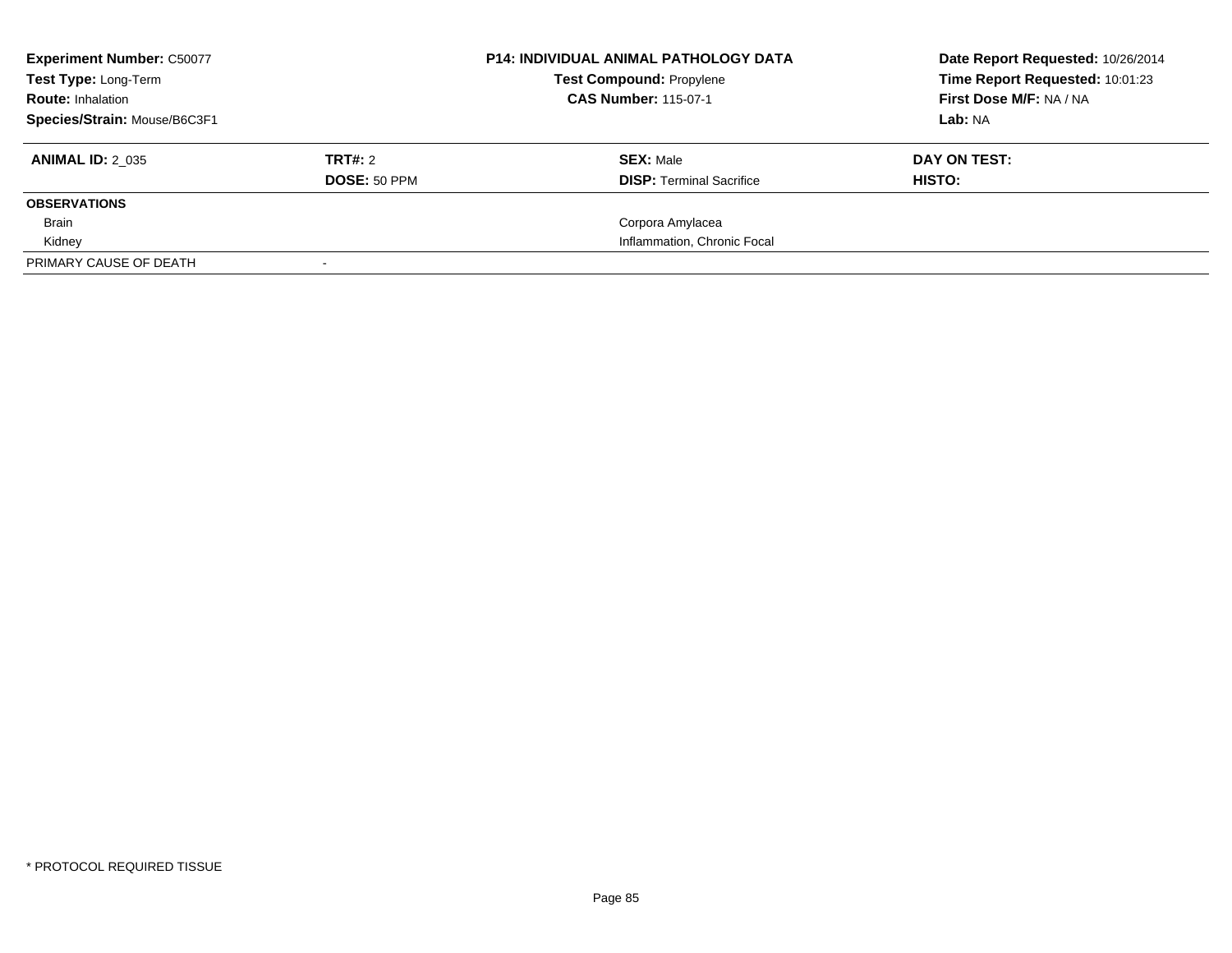| <b>Experiment Number: C50077</b><br>Test Type: Long-Term<br><b>Route: Inhalation</b><br>Species/Strain: Mouse/B6C3F1 |                | <b>P14: INDIVIDUAL ANIMAL PATHOLOGY DATA</b><br><b>Test Compound: Propylene</b><br><b>CAS Number: 115-07-1</b> | Date Report Requested: 10/26/2014<br>Time Report Requested: 10:01:23<br>First Dose M/F: NA / NA<br>Lab: NA |
|----------------------------------------------------------------------------------------------------------------------|----------------|----------------------------------------------------------------------------------------------------------------|------------------------------------------------------------------------------------------------------------|
| <b>ANIMAL ID: 2 036</b>                                                                                              | <b>TRT#:</b> 2 | <b>SEX: Male</b>                                                                                               | DAY ON TEST:                                                                                               |
|                                                                                                                      | DOSE: 50 PPM   | <b>DISP:</b> Natural Death                                                                                     | <b>HISTO:</b>                                                                                              |
| <b>OBSERVATIONS</b>                                                                                                  |                |                                                                                                                |                                                                                                            |
| <b>Brain</b>                                                                                                         |                | Corpora Amylacea                                                                                               |                                                                                                            |
| Liver                                                                                                                |                | Hepatocellular Carcinoma                                                                                       |                                                                                                            |
|                                                                                                                      |                | Infarct, Nos                                                                                                   |                                                                                                            |
| Lung                                                                                                                 |                | Atelectasis                                                                                                    |                                                                                                            |
| Nasal cavity                                                                                                         |                | Inflammation, Acute Serous                                                                                     |                                                                                                            |
| PRIMARY CAUSE OF DEATH                                                                                               |                |                                                                                                                |                                                                                                            |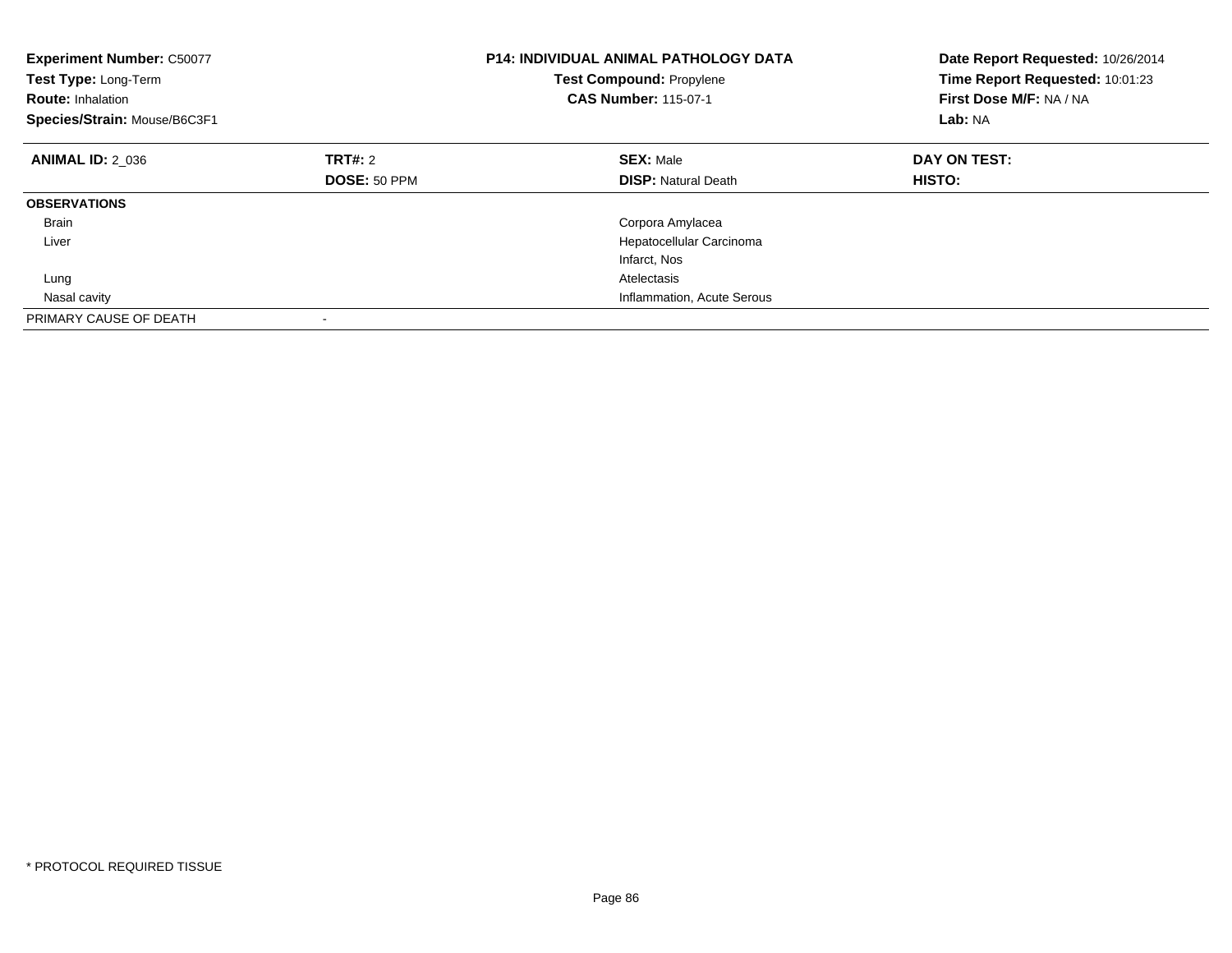| <b>Experiment Number: C50077</b><br>Test Type: Long-Term<br><b>Route: Inhalation</b><br>Species/Strain: Mouse/B6C3F1 |                       | P14: INDIVIDUAL ANIMAL PATHOLOGY DATA<br><b>Test Compound: Propylene</b><br><b>CAS Number: 115-07-1</b> | Date Report Requested: 10/26/2014<br>Time Report Requested: 10:01:23<br>First Dose M/F: NA / NA<br>Lab: NA |
|----------------------------------------------------------------------------------------------------------------------|-----------------------|---------------------------------------------------------------------------------------------------------|------------------------------------------------------------------------------------------------------------|
| <b>ANIMAL ID: 2_037</b>                                                                                              | TRT#: 2               | <b>SEX: Male</b>                                                                                        | DAY ON TEST:                                                                                               |
|                                                                                                                      | DOSE: 50 PPM          | <b>DISP:</b> Terminal Sacrifice                                                                         | HISTO:                                                                                                     |
| <b>OBSERVATIONS</b>                                                                                                  |                       |                                                                                                         |                                                                                                            |
| <b>Brain</b>                                                                                                         |                       | Corpora Amylacea                                                                                        |                                                                                                            |
| Lung                                                                                                                 |                       | Alveolar/Bronchiolar Carcinoma                                                                          |                                                                                                            |
| Lymph node                                                                                                           | Mesenteric Lymph Node | Congestion, Nos                                                                                         |                                                                                                            |
| Spleen                                                                                                               |                       | Hematopoiesis                                                                                           |                                                                                                            |
| Unspecified                                                                                                          | Multiple Organs Nos   | Lymphoma, Histiocytic-Malignant Type                                                                    |                                                                                                            |
| PRIMARY CAUSE OF DEATH                                                                                               |                       |                                                                                                         |                                                                                                            |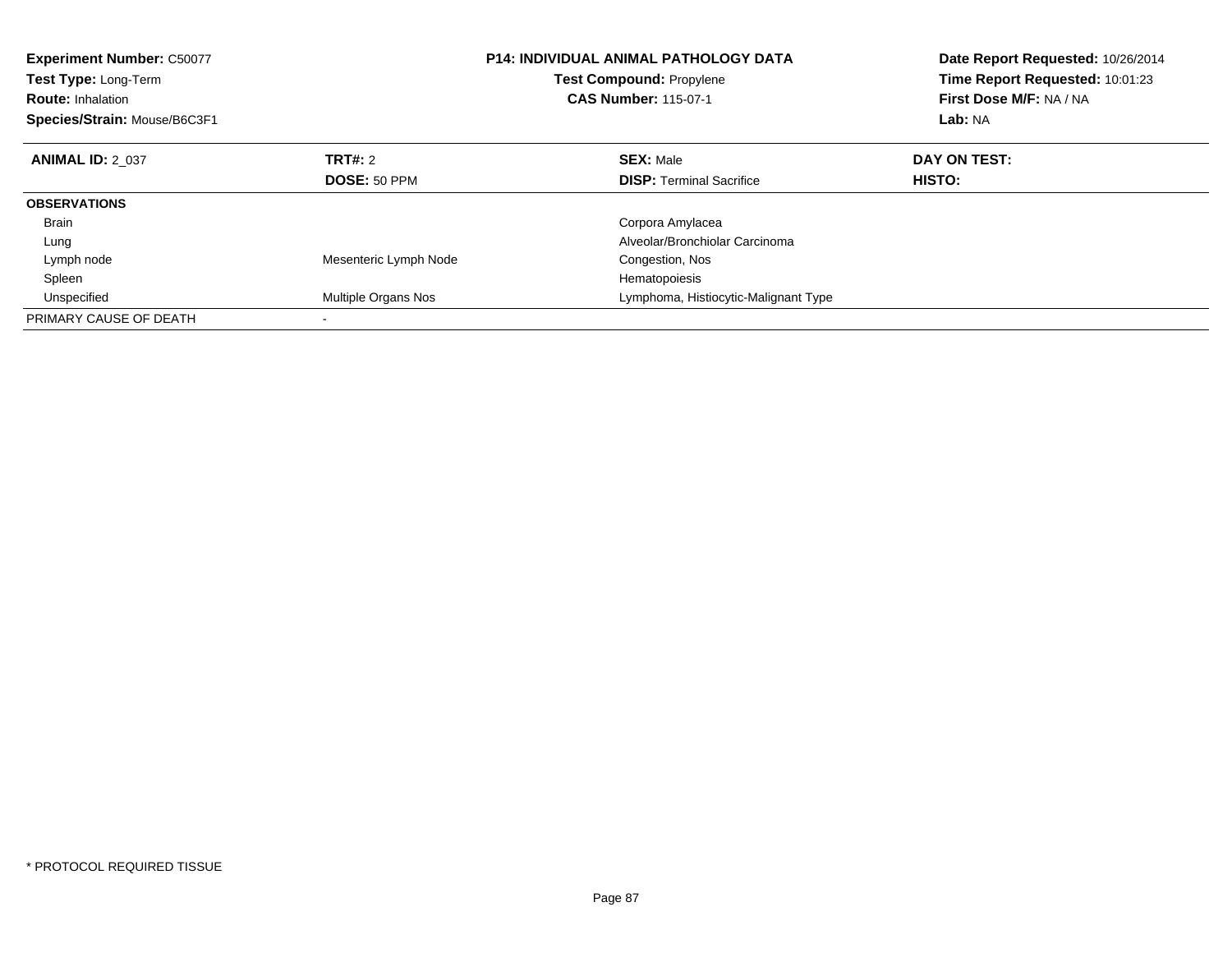| <b>Experiment Number: C50077</b><br>Test Type: Long-Term<br><b>Route: Inhalation</b><br>Species/Strain: Mouse/B6C3F1 |                          | <b>P14: INDIVIDUAL ANIMAL PATHOLOGY DATA</b><br><b>Test Compound: Propylene</b><br><b>CAS Number: 115-07-1</b> | Date Report Requested: 10/26/2014<br>Time Report Requested: 10:01:23<br>First Dose M/F: NA / NA<br>Lab: NA |
|----------------------------------------------------------------------------------------------------------------------|--------------------------|----------------------------------------------------------------------------------------------------------------|------------------------------------------------------------------------------------------------------------|
| <b>ANIMAL ID: 2 038</b>                                                                                              | TRT#: 2<br>DOSE: 50 PPM  | <b>SEX: Male</b><br><b>DISP:</b> Natural Death                                                                 | DAY ON TEST:<br><b>HISTO:</b>                                                                              |
| <b>OBSERVATIONS</b>                                                                                                  |                          |                                                                                                                |                                                                                                            |
| Lung                                                                                                                 |                          | Congestion, Nos                                                                                                |                                                                                                            |
| Nasal cavity                                                                                                         |                          | Hemorrhage                                                                                                     |                                                                                                            |
|                                                                                                                      |                          | Inflammation, Acute Serous                                                                                     |                                                                                                            |
| Unspecified                                                                                                          | Multiple Organs Nos      | Lymphoma, Histiocytic-Malignant Type                                                                           |                                                                                                            |
| PRIMARY CAUSE OF DEATH                                                                                               | $\overline{\phantom{a}}$ |                                                                                                                |                                                                                                            |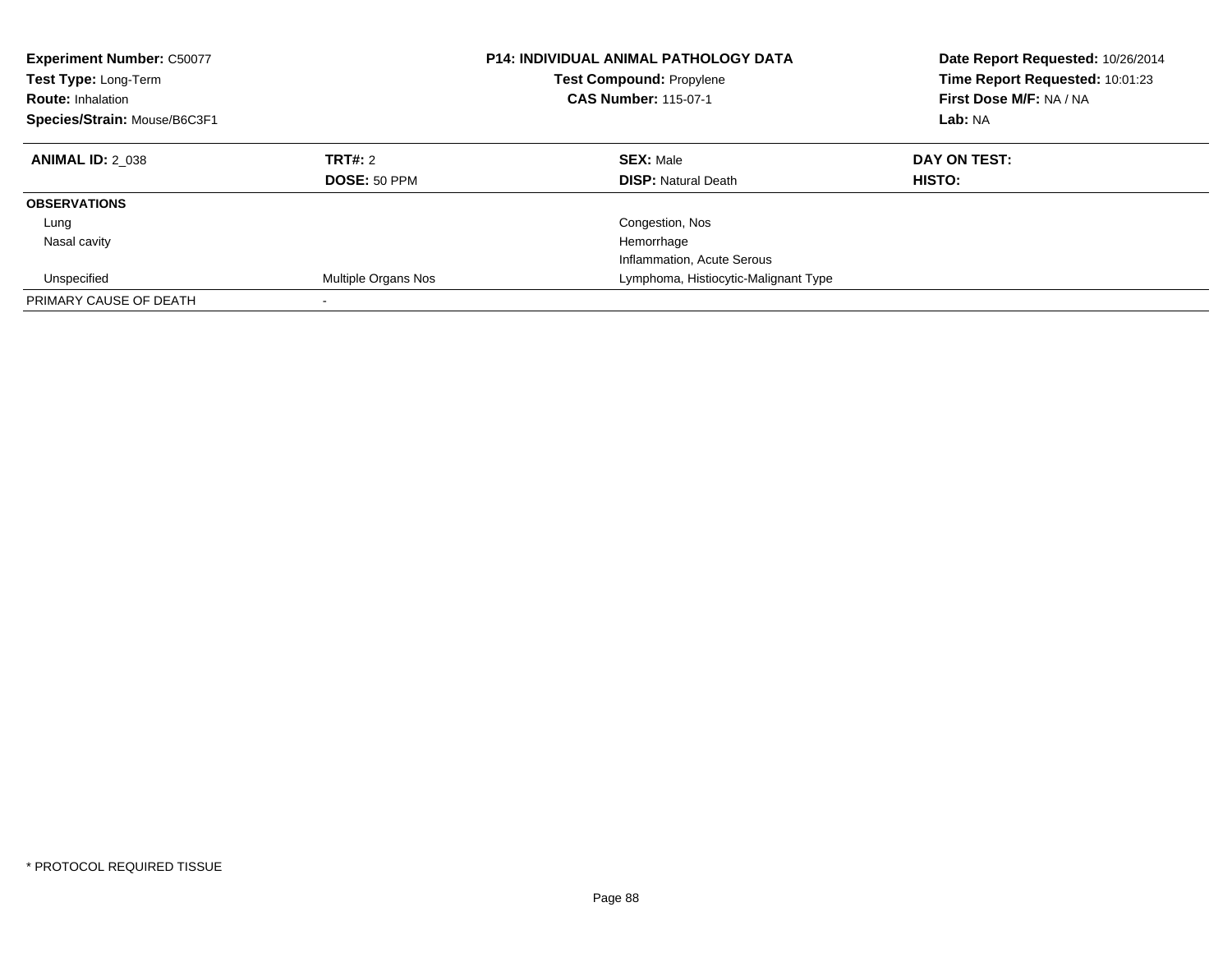| <b>Experiment Number: C50077</b><br>Test Type: Long-Term<br><b>Route: Inhalation</b><br>Species/Strain: Mouse/B6C3F1 |                         | <b>P14: INDIVIDUAL ANIMAL PATHOLOGY DATA</b><br><b>Test Compound: Propylene</b><br><b>CAS Number: 115-07-1</b> | Date Report Requested: 10/26/2014<br>Time Report Requested: 10:01:23<br>First Dose M/F: NA / NA<br>Lab: NA |
|----------------------------------------------------------------------------------------------------------------------|-------------------------|----------------------------------------------------------------------------------------------------------------|------------------------------------------------------------------------------------------------------------|
| <b>ANIMAL ID: 2 039</b>                                                                                              | TRT#: 2<br>DOSE: 50 PPM | <b>SEX: Male</b><br><b>DISP: Terminal Sacrifice</b>                                                            | DAY ON TEST:<br>HISTO:                                                                                     |
| <b>OBSERVATIONS</b><br>Kidney<br>Lymph node<br>Nasal cavity                                                          | Mesenteric Lymph Node   | Inflammation, Chronic Focal<br>Congestion, Nos<br>Hemorrhage<br>Inflammation, Acute Serous                     |                                                                                                            |
| PRIMARY CAUSE OF DEATH                                                                                               |                         |                                                                                                                |                                                                                                            |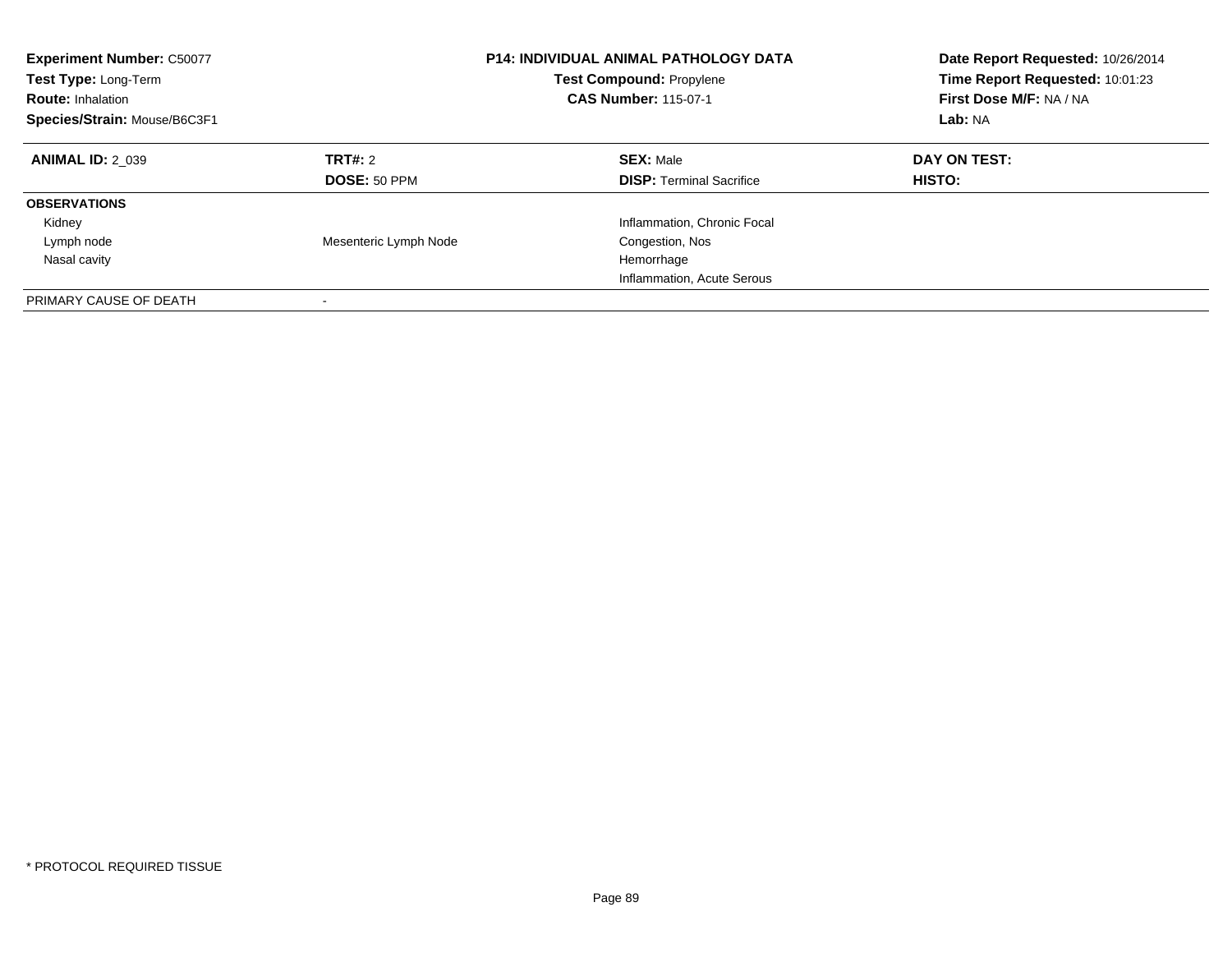| <b>Experiment Number: C50077</b><br>Test Type: Long-Term<br><b>Route: Inhalation</b> |                     | <b>P14: INDIVIDUAL ANIMAL PATHOLOGY DATA</b><br><b>Test Compound: Propylene</b><br><b>CAS Number: 115-07-1</b> | Date Report Requested: 10/26/2014<br>Time Report Requested: 10:01:23<br>First Dose M/F: NA / NA |
|--------------------------------------------------------------------------------------|---------------------|----------------------------------------------------------------------------------------------------------------|-------------------------------------------------------------------------------------------------|
| Species/Strain: Mouse/B6C3F1                                                         |                     |                                                                                                                | Lab: NA                                                                                         |
| <b>ANIMAL ID: 2 040</b>                                                              | <b>TRT#: 2</b>      | <b>SEX: Male</b>                                                                                               | DAY ON TEST:                                                                                    |
|                                                                                      | DOSE: 50 PPM        | <b>DISP:</b> Natural Death                                                                                     | HISTO:                                                                                          |
| <b>OBSERVATIONS</b>                                                                  |                     |                                                                                                                |                                                                                                 |
| Unspecified                                                                          | Multiple Organs Nos | Lymphoma, Lymphocytic-Malignant Type                                                                           |                                                                                                 |
| PRIMARY CAUSE OF DEATH                                                               |                     |                                                                                                                |                                                                                                 |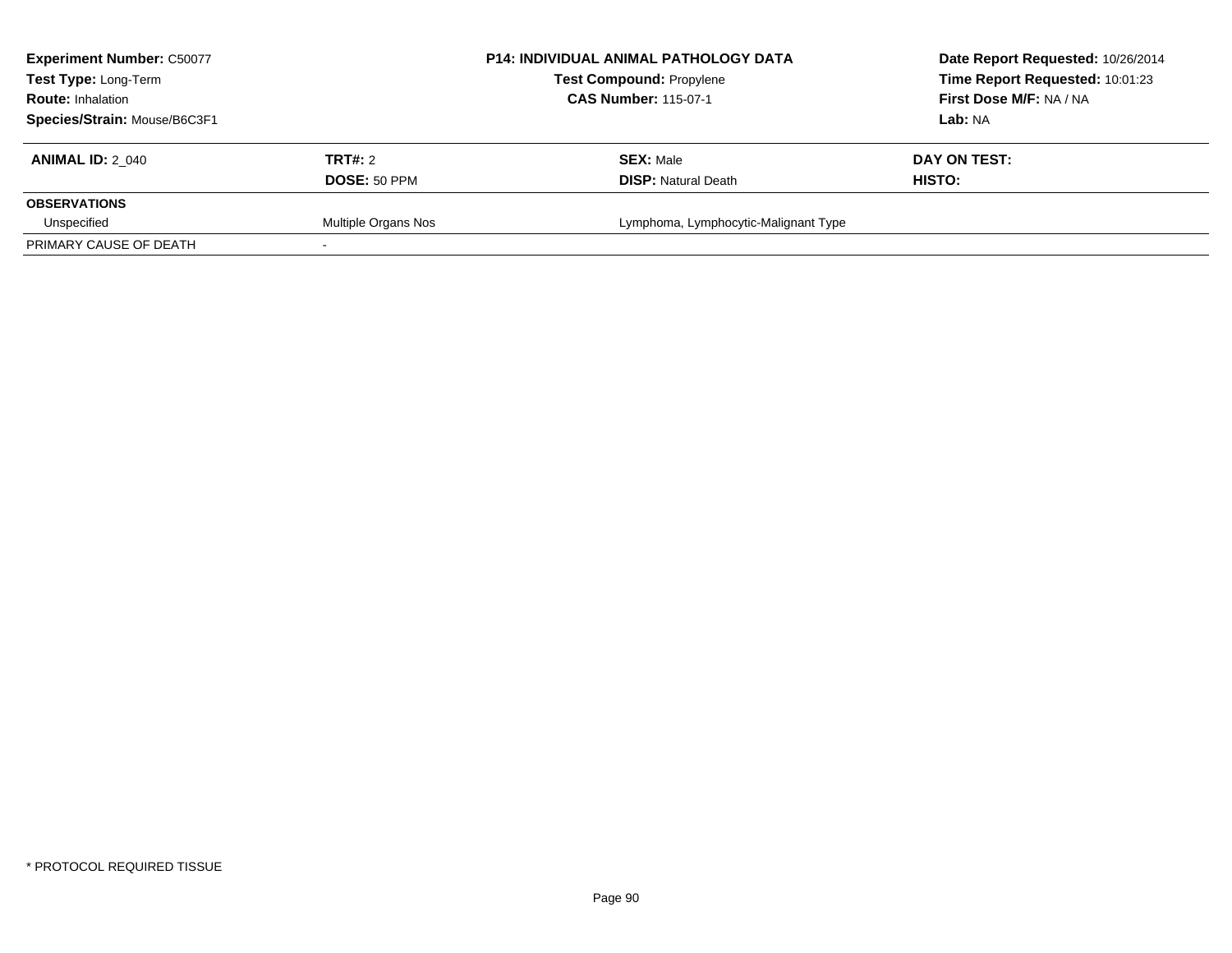| <b>Experiment Number: C50077</b><br>Test Type: Long-Term<br><b>Route: Inhalation</b><br>Species/Strain: Mouse/B6C3F1 |                     | <b>P14: INDIVIDUAL ANIMAL PATHOLOGY DATA</b><br><b>Test Compound: Propylene</b><br><b>CAS Number: 115-07-1</b> | Date Report Requested: 10/26/2014<br>Time Report Requested: 10:01:23<br>First Dose M/F: NA / NA<br>Lab: NA |
|----------------------------------------------------------------------------------------------------------------------|---------------------|----------------------------------------------------------------------------------------------------------------|------------------------------------------------------------------------------------------------------------|
| <b>ANIMAL ID: 2 041</b>                                                                                              | TRT#: 2             | <b>SEX: Male</b>                                                                                               | DAY ON TEST:                                                                                               |
|                                                                                                                      | <b>DOSE: 50 PPM</b> | <b>DISP:</b> Terminal Sacrifice                                                                                | <b>HISTO:</b>                                                                                              |
| <b>OBSERVATIONS</b>                                                                                                  |                     |                                                                                                                |                                                                                                            |
| <b>Brain</b>                                                                                                         |                     | Corpora Amylacea                                                                                               |                                                                                                            |
| Nasal cavity                                                                                                         |                     | Inflammation, Acute Serous                                                                                     |                                                                                                            |
| Spleen                                                                                                               |                     | Lymphoma, Histiocytic-Malignant Type                                                                           |                                                                                                            |
| PRIMARY CAUSE OF DEATH                                                                                               |                     |                                                                                                                |                                                                                                            |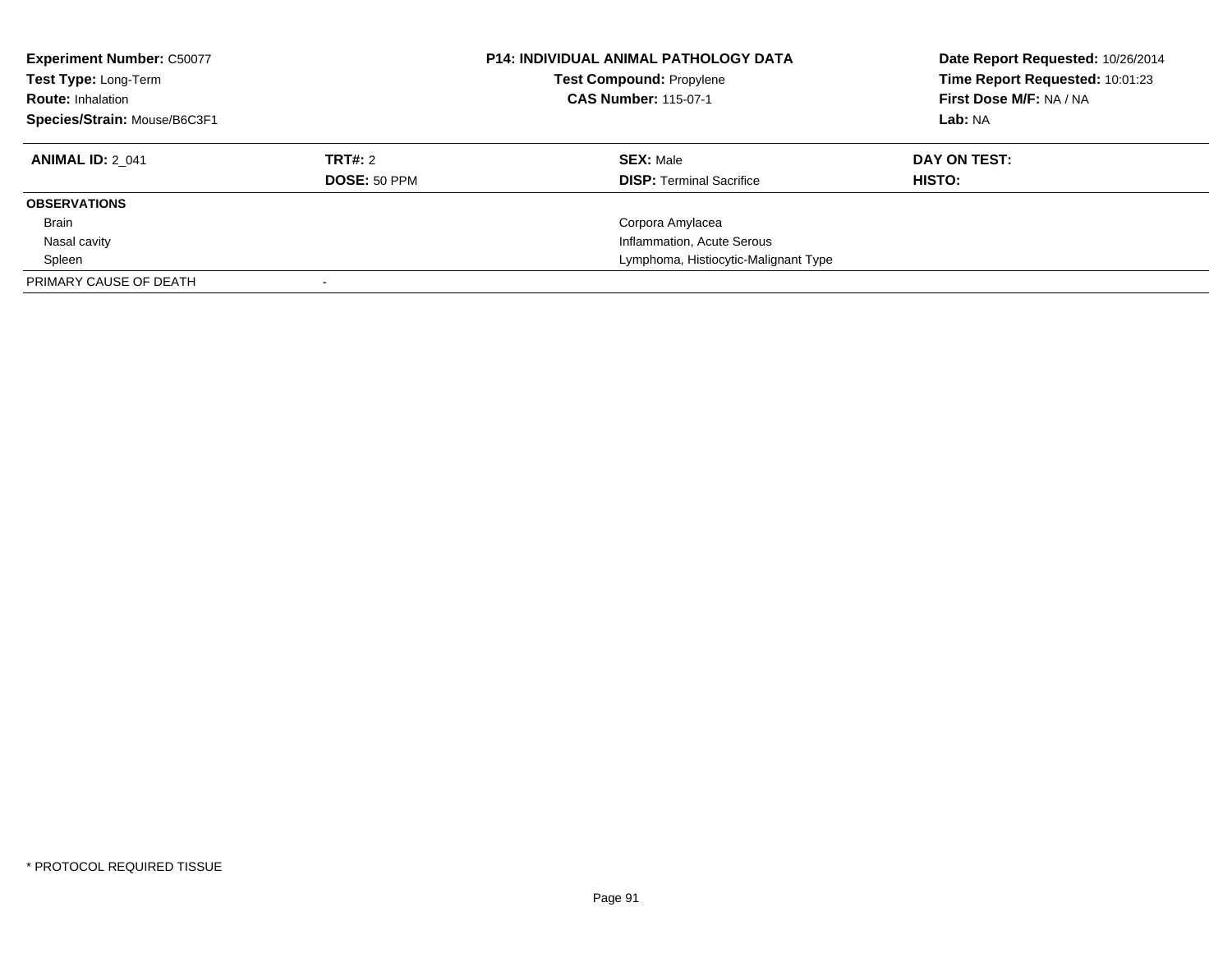| <b>Experiment Number: C50077</b><br>Test Type: Long-Term<br><b>Route: Inhalation</b><br>Species/Strain: Mouse/B6C3F1 |                       | <b>P14: INDIVIDUAL ANIMAL PATHOLOGY DATA</b><br><b>Test Compound: Propylene</b><br><b>CAS Number: 115-07-1</b> | Date Report Requested: 10/26/2014<br>Time Report Requested: 10:01:23<br>First Dose M/F: NA / NA<br>Lab: NA |
|----------------------------------------------------------------------------------------------------------------------|-----------------------|----------------------------------------------------------------------------------------------------------------|------------------------------------------------------------------------------------------------------------|
| <b>ANIMAL ID: 2 042</b>                                                                                              | TRT#: 2               | <b>SEX: Male</b>                                                                                               | DAY ON TEST:                                                                                               |
|                                                                                                                      | DOSE: 50 PPM          | <b>DISP: Terminal Sacrifice</b>                                                                                | HISTO:                                                                                                     |
| <b>OBSERVATIONS</b>                                                                                                  |                       |                                                                                                                |                                                                                                            |
| Adrenal gland                                                                                                        | Capsule               | Adenoma, Nos                                                                                                   |                                                                                                            |
|                                                                                                                      |                       | Cortical Adenoma                                                                                               |                                                                                                            |
| <b>Brain</b>                                                                                                         |                       | Corpora Amylacea                                                                                               |                                                                                                            |
| Lung                                                                                                                 |                       | Hemorrhage                                                                                                     |                                                                                                            |
| Lymph node                                                                                                           | Mesenteric Lymph Node | Congestion, Nos                                                                                                |                                                                                                            |
| PRIMARY CAUSE OF DEATH                                                                                               |                       |                                                                                                                |                                                                                                            |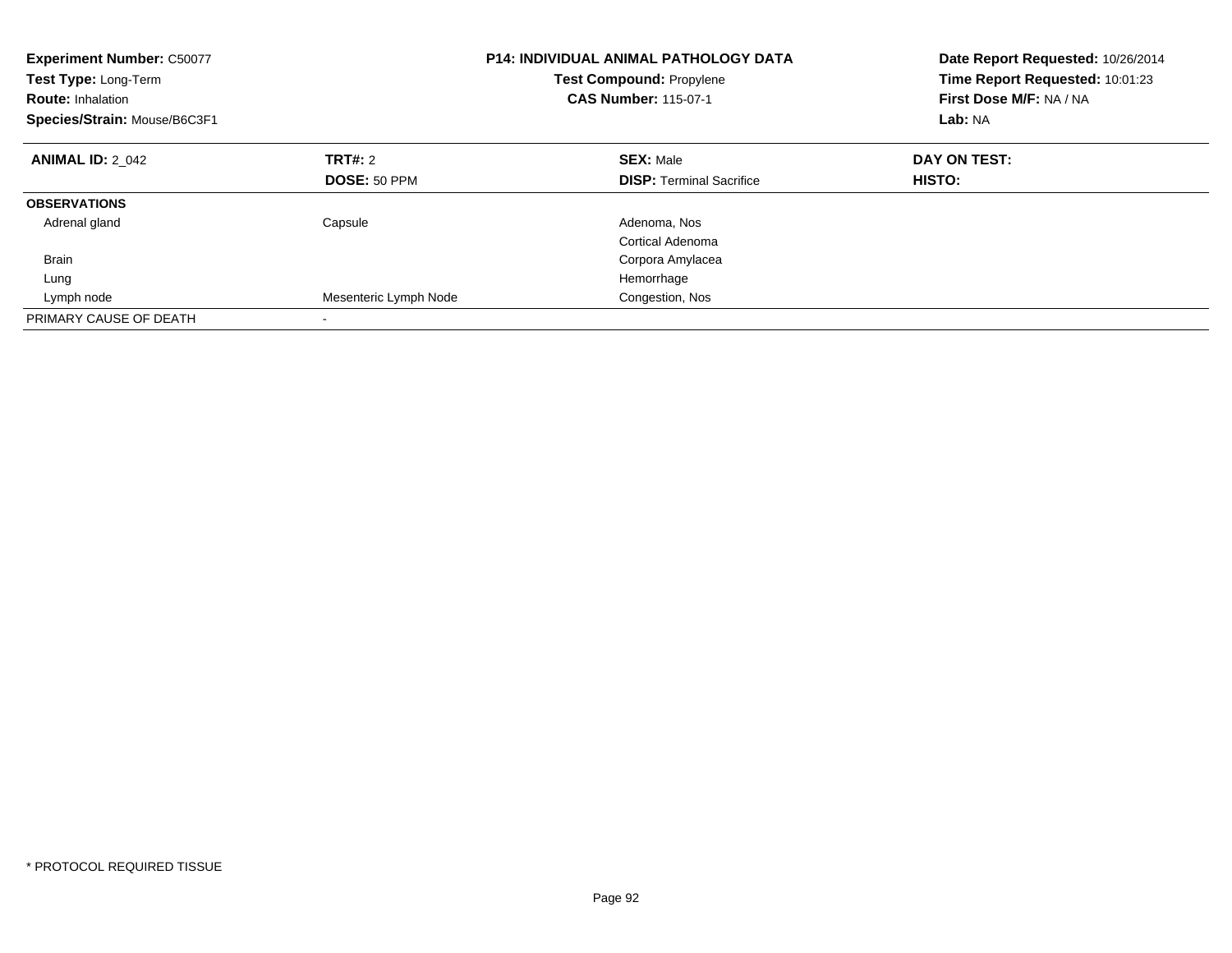| <b>Experiment Number: C50077</b><br>Test Type: Long-Term<br><b>Route: Inhalation</b><br>Species/Strain: Mouse/B6C3F1 |                       | <b>P14: INDIVIDUAL ANIMAL PATHOLOGY DATA</b><br><b>Test Compound: Propylene</b><br><b>CAS Number: 115-07-1</b> | Date Report Requested: 10/26/2014<br>Time Report Requested: 10:01:23<br>First Dose M/F: NA / NA<br>Lab: NA |
|----------------------------------------------------------------------------------------------------------------------|-----------------------|----------------------------------------------------------------------------------------------------------------|------------------------------------------------------------------------------------------------------------|
| <b>ANIMAL ID: 2 043</b>                                                                                              | TRT#: 2               | <b>SEX: Male</b>                                                                                               | DAY ON TEST:                                                                                               |
|                                                                                                                      | DOSE: 50 PPM          | <b>DISP:</b> Terminal Sacrifice                                                                                | HISTO:                                                                                                     |
| <b>OBSERVATIONS</b>                                                                                                  |                       |                                                                                                                |                                                                                                            |
| <b>Brain</b>                                                                                                         |                       | Corpora Amylacea                                                                                               |                                                                                                            |
| Kidney                                                                                                               |                       | Inflammation, Chronic Focal                                                                                    |                                                                                                            |
| Lymph node                                                                                                           | Mesenteric Lymph Node | Congestion, Nos                                                                                                |                                                                                                            |
| PRIMARY CAUSE OF DEATH                                                                                               |                       |                                                                                                                |                                                                                                            |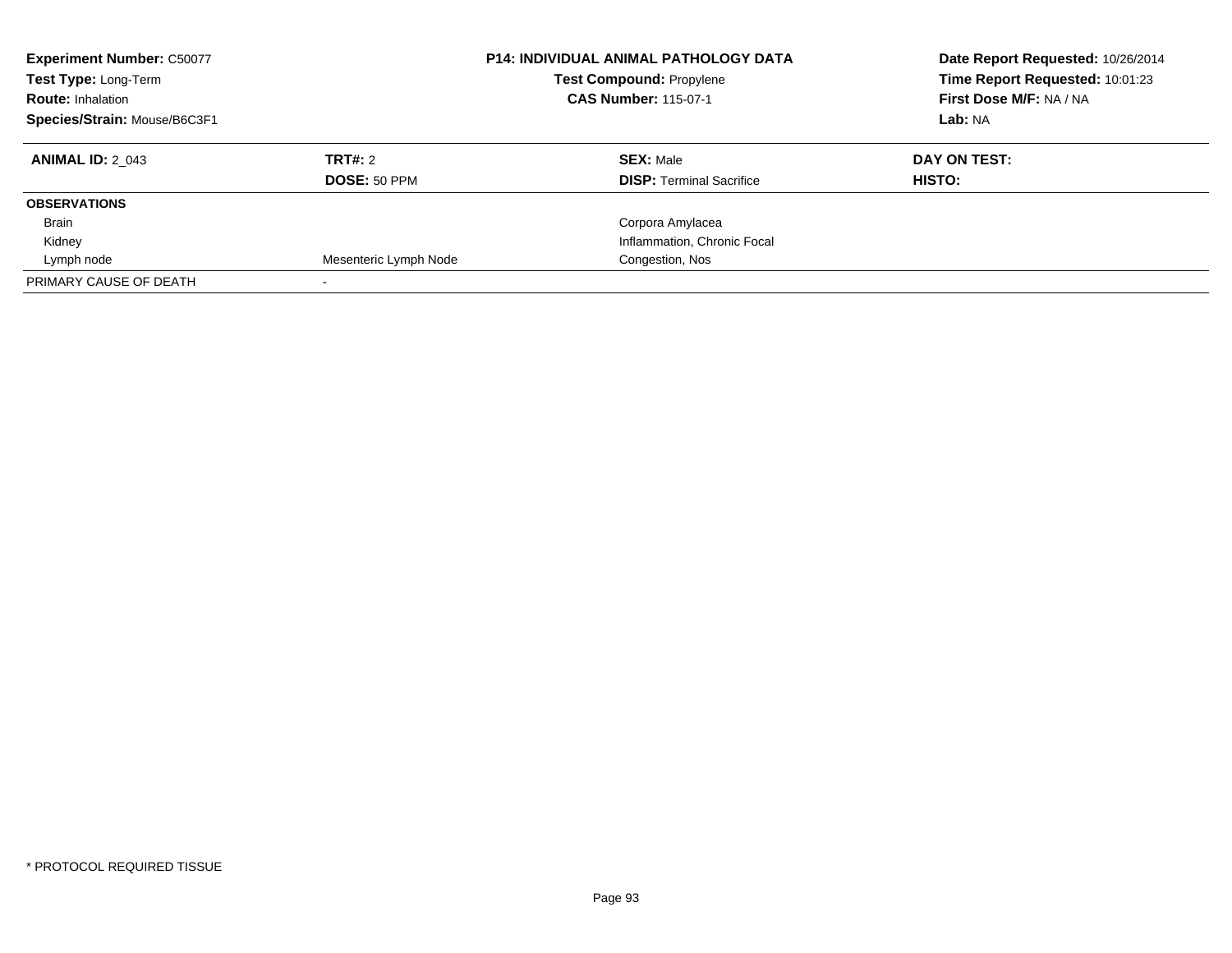| <b>Experiment Number: C50077</b><br>Test Type: Long-Term<br><b>Route: Inhalation</b><br>Species/Strain: Mouse/B6C3F1 |                     | <b>P14: INDIVIDUAL ANIMAL PATHOLOGY DATA</b><br><b>Test Compound: Propylene</b><br><b>CAS Number: 115-07-1</b> | Date Report Requested: 10/26/2014<br>Time Report Requested: 10:01:23<br>First Dose M/F: NA / NA<br>Lab: NA |
|----------------------------------------------------------------------------------------------------------------------|---------------------|----------------------------------------------------------------------------------------------------------------|------------------------------------------------------------------------------------------------------------|
| <b>ANIMAL ID: 2 044</b>                                                                                              | TRT#: 2             | <b>SEX: Male</b>                                                                                               | DAY ON TEST:                                                                                               |
|                                                                                                                      | <b>DOSE: 50 PPM</b> | <b>DISP:</b> Terminal Sacrifice                                                                                | <b>HISTO:</b>                                                                                              |
| <b>OBSERVATIONS</b>                                                                                                  |                     |                                                                                                                |                                                                                                            |
| <b>Brain</b>                                                                                                         |                     | Corpora Amylacea                                                                                               |                                                                                                            |
| Kidney                                                                                                               |                     | Inflammation, Chronic Focal                                                                                    |                                                                                                            |
| Nasal cavity                                                                                                         |                     | Hemorrhage                                                                                                     |                                                                                                            |
| PRIMARY CAUSE OF DEATH                                                                                               |                     |                                                                                                                |                                                                                                            |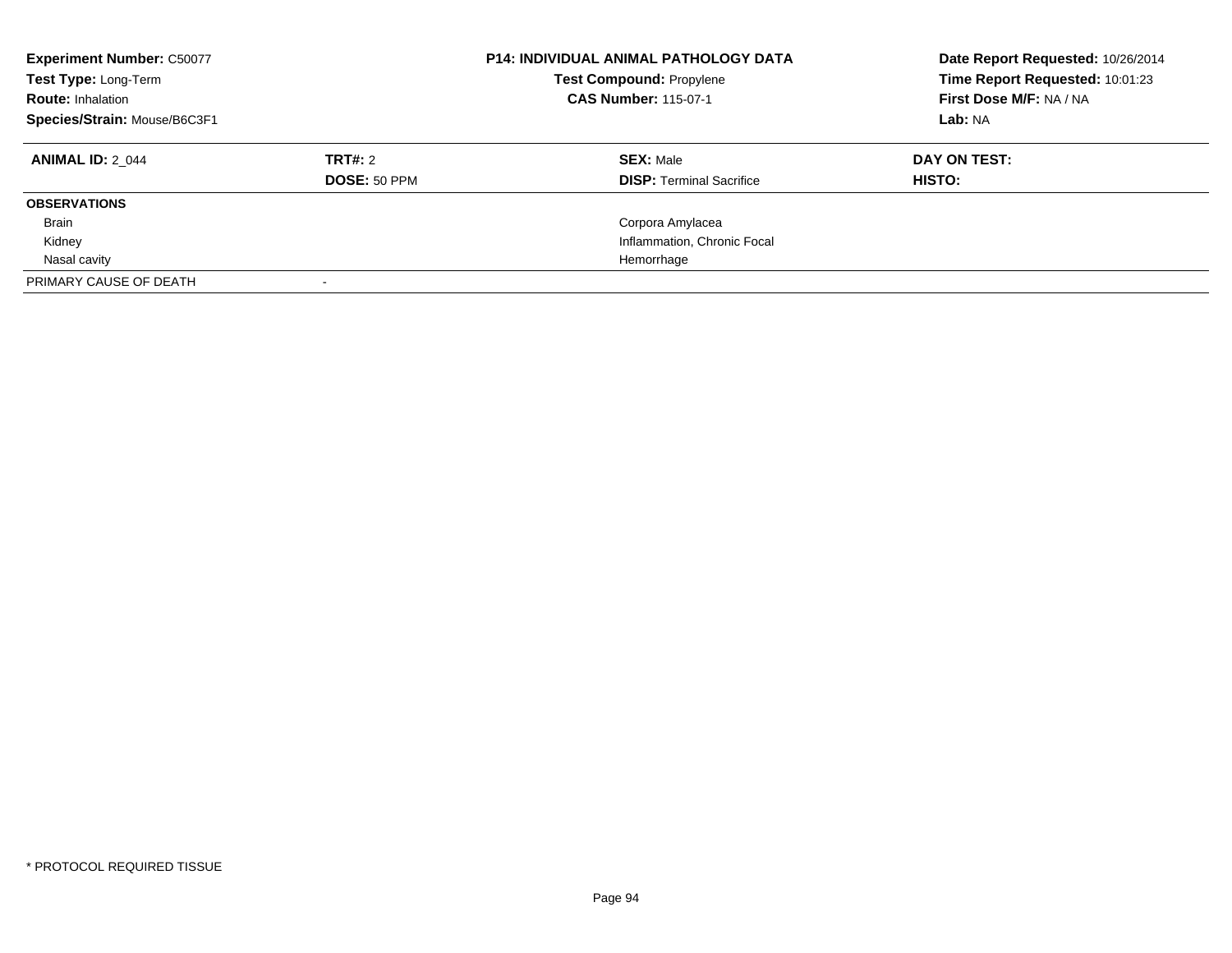| <b>Experiment Number: C50077</b><br>Test Type: Long-Term<br><b>Route: Inhalation</b><br>Species/Strain: Mouse/B6C3F1 |                                | <b>P14: INDIVIDUAL ANIMAL PATHOLOGY DATA</b><br><b>Test Compound: Propylene</b><br><b>CAS Number: 115-07-1</b> | Date Report Requested: 10/26/2014<br>Time Report Requested: 10:01:23<br>First Dose M/F: NA / NA<br>Lab: NA |
|----------------------------------------------------------------------------------------------------------------------|--------------------------------|----------------------------------------------------------------------------------------------------------------|------------------------------------------------------------------------------------------------------------|
| <b>ANIMAL ID: 2 045</b>                                                                                              | <b>TRT#: 2</b><br>DOSE: 50 PPM | <b>SEX: Male</b><br><b>DISP:</b> Natural Death                                                                 | DAY ON TEST:<br>HISTO:                                                                                     |
| <b>OBSERVATIONS</b>                                                                                                  |                                |                                                                                                                |                                                                                                            |
| <b>Brain</b>                                                                                                         |                                | Corpora Amylacea                                                                                               |                                                                                                            |
| Lung                                                                                                                 |                                | Atelectasis                                                                                                    |                                                                                                            |
|                                                                                                                      |                                | Fibrosarcoma, Metastatic                                                                                       |                                                                                                            |
| Unspecified                                                                                                          |                                | Fibrosarcoma                                                                                                   |                                                                                                            |
| PRIMARY CAUSE OF DEATH                                                                                               | $\overline{\phantom{a}}$       |                                                                                                                |                                                                                                            |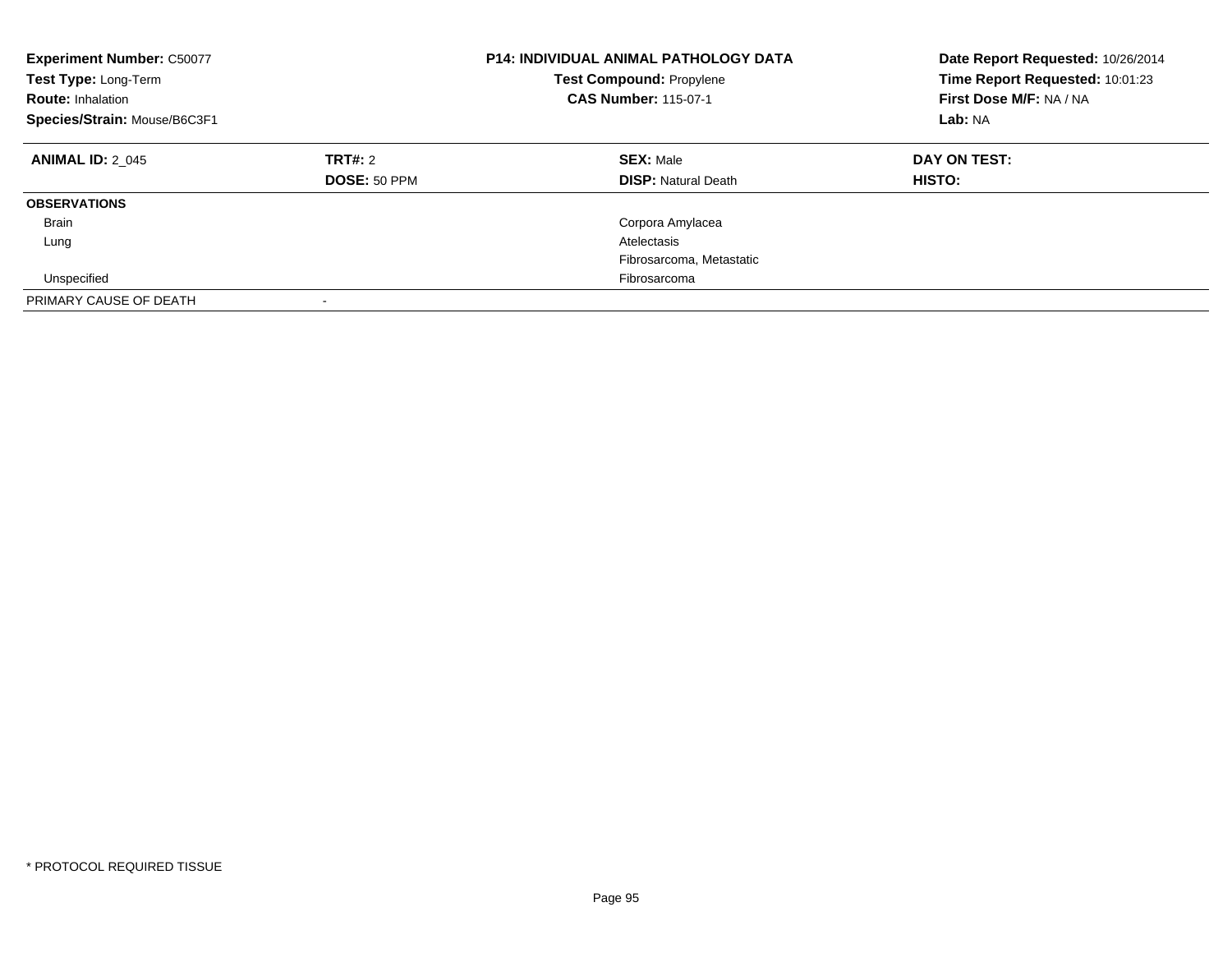| <b>Experiment Number: C50077</b><br>Test Type: Long-Term<br><b>Route: Inhalation</b><br>Species/Strain: Mouse/B6C3F1 |                         | <b>P14: INDIVIDUAL ANIMAL PATHOLOGY DATA</b><br><b>Test Compound: Propylene</b><br><b>CAS Number: 115-07-1</b> | Date Report Requested: 10/26/2014<br>Time Report Requested: 10:01:23<br>First Dose M/F: NA / NA<br>Lab: NA |
|----------------------------------------------------------------------------------------------------------------------|-------------------------|----------------------------------------------------------------------------------------------------------------|------------------------------------------------------------------------------------------------------------|
| <b>ANIMAL ID: 2 046</b>                                                                                              | TRT#: 2<br>DOSE: 50 PPM | <b>SEX: Male</b><br><b>DISP:</b> Terminal Sacrifice                                                            | DAY ON TEST:<br>HISTO:                                                                                     |
| <b>OBSERVATIONS</b>                                                                                                  |                         |                                                                                                                |                                                                                                            |
| <b>Brain</b>                                                                                                         |                         | Corpora Amylacea                                                                                               |                                                                                                            |
| Liver                                                                                                                |                         | Hepatocellular Carcinoma                                                                                       |                                                                                                            |
| Lung                                                                                                                 |                         | Inflammation, Chronic Focal                                                                                    |                                                                                                            |
| Lymph node                                                                                                           | Mesenteric Lymph Node   | Congestion, Nos                                                                                                |                                                                                                            |
| PRIMARY CAUSE OF DEATH                                                                                               |                         |                                                                                                                |                                                                                                            |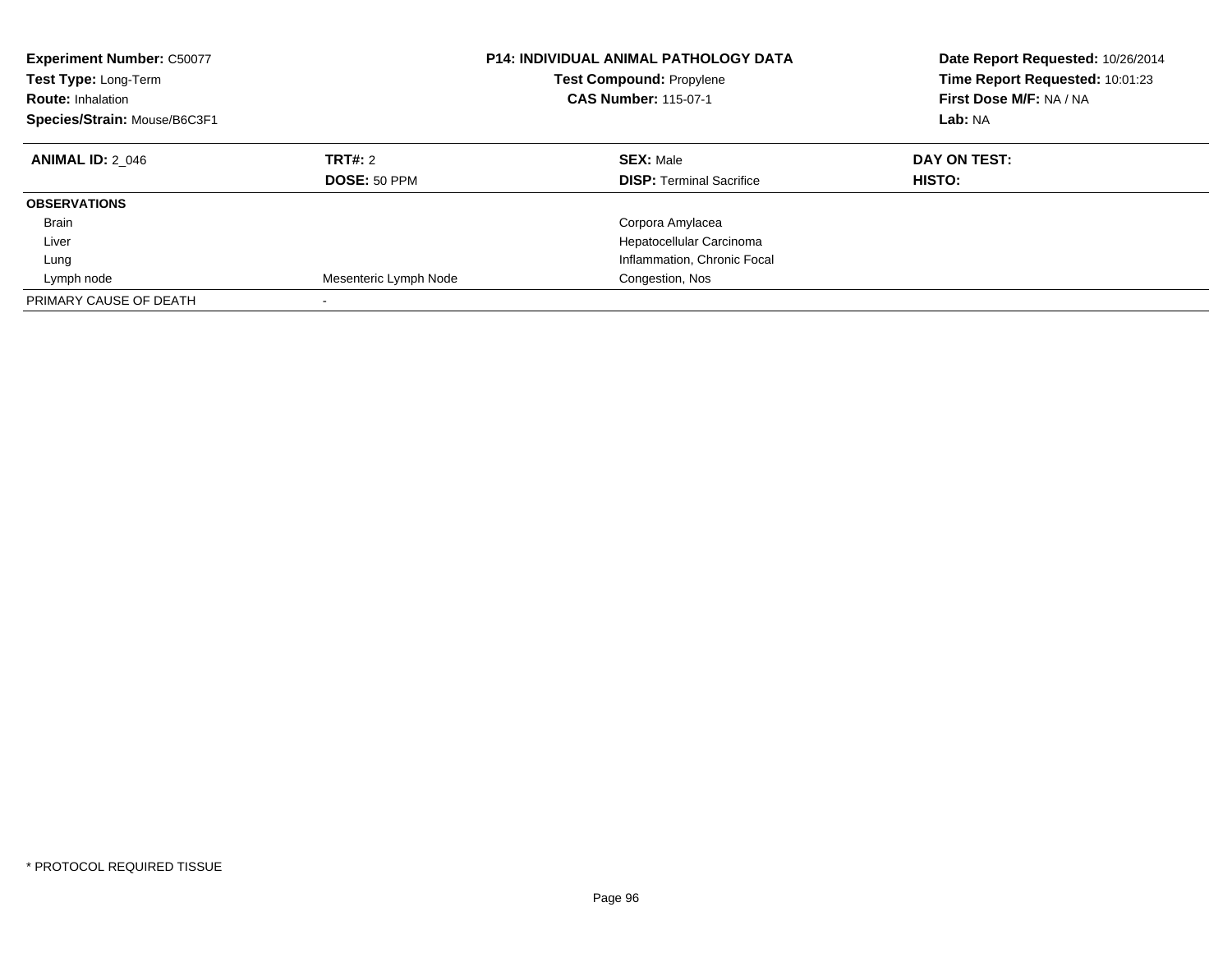| <b>Experiment Number: C50077</b><br>Test Type: Long-Term<br><b>Route: Inhalation</b> |                          | <b>P14: INDIVIDUAL ANIMAL PATHOLOGY DATA</b><br><b>Test Compound: Propylene</b><br><b>CAS Number: 115-07-1</b> | Date Report Requested: 10/26/2014<br>Time Report Requested: 10:01:23<br>First Dose M/F: NA / NA |
|--------------------------------------------------------------------------------------|--------------------------|----------------------------------------------------------------------------------------------------------------|-------------------------------------------------------------------------------------------------|
| Species/Strain: Mouse/B6C3F1                                                         |                          |                                                                                                                | Lab: NA                                                                                         |
| <b>ANIMAL ID: 2 047</b>                                                              | TRT#: 2                  | <b>SEX: Male</b>                                                                                               | DAY ON TEST:                                                                                    |
|                                                                                      | DOSE: 50 PPM             | <b>DISP: Terminal Sacrifice</b>                                                                                | <b>HISTO:</b>                                                                                   |
| <b>OBSERVATIONS</b>                                                                  |                          |                                                                                                                |                                                                                                 |
| Brain                                                                                |                          | Corpora Amylacea                                                                                               |                                                                                                 |
| PRIMARY CAUSE OF DEATH                                                               | $\overline{\phantom{a}}$ |                                                                                                                |                                                                                                 |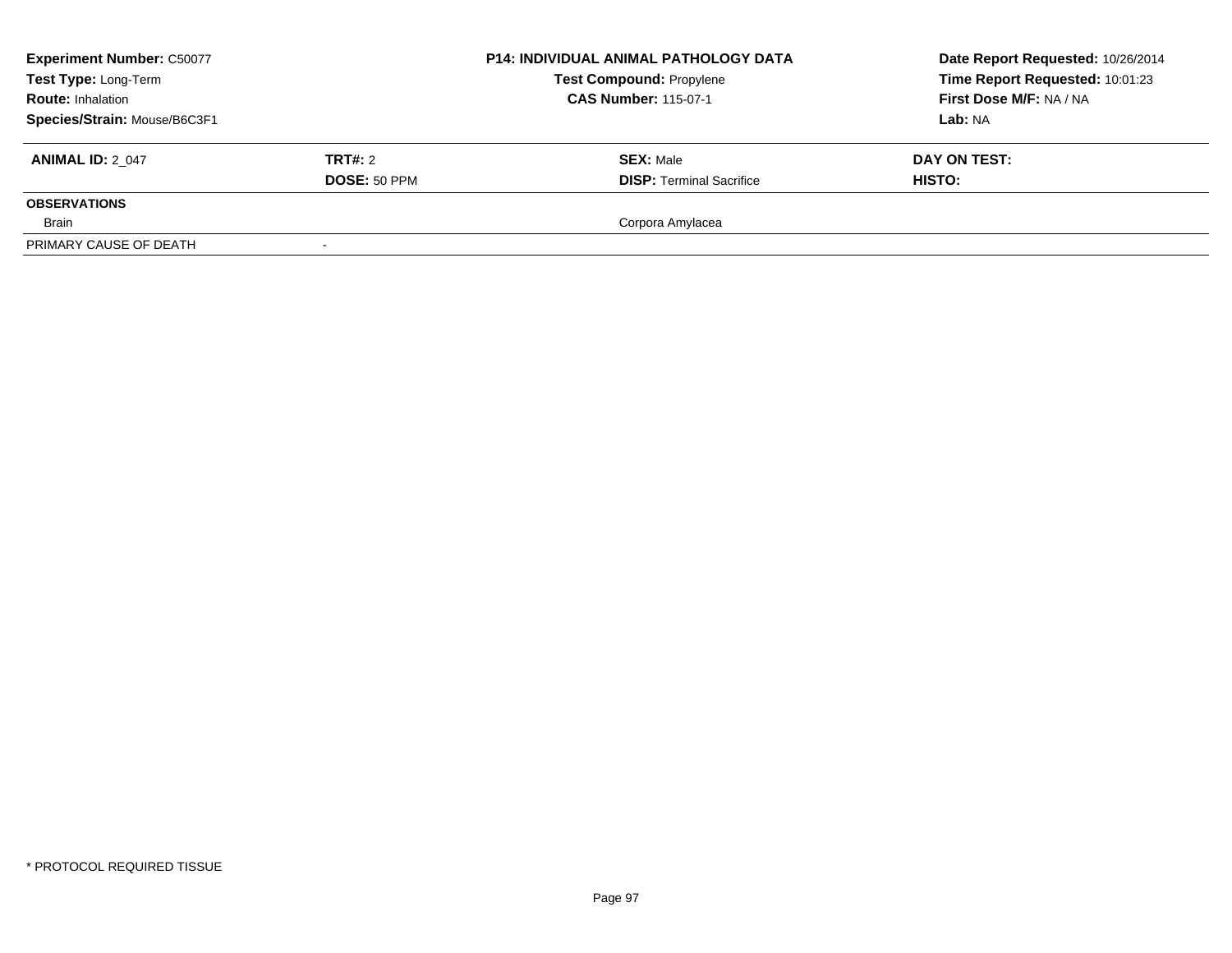| <b>Experiment Number: C50077</b><br>Test Type: Long-Term<br><b>Route: Inhalation</b><br>Species/Strain: Mouse/B6C3F1 |                                | <b>P14: INDIVIDUAL ANIMAL PATHOLOGY DATA</b><br><b>Test Compound: Propylene</b><br><b>CAS Number: 115-07-1</b> | Date Report Requested: 10/26/2014<br>Time Report Requested: 10:01:23<br>First Dose M/F: NA / NA<br>Lab: NA |
|----------------------------------------------------------------------------------------------------------------------|--------------------------------|----------------------------------------------------------------------------------------------------------------|------------------------------------------------------------------------------------------------------------|
| <b>ANIMAL ID: 2 048</b>                                                                                              | TRT#: 2<br><b>DOSE: 50 PPM</b> | <b>SEX: Male</b><br><b>DISP: Terminal Sacrifice</b>                                                            | DAY ON TEST:<br>HISTO:                                                                                     |
| <b>OBSERVATIONS</b>                                                                                                  |                                |                                                                                                                |                                                                                                            |
| Nasal cavity<br>PRIMARY CAUSE OF DEATH                                                                               |                                | Inflammation, Acute Serous                                                                                     |                                                                                                            |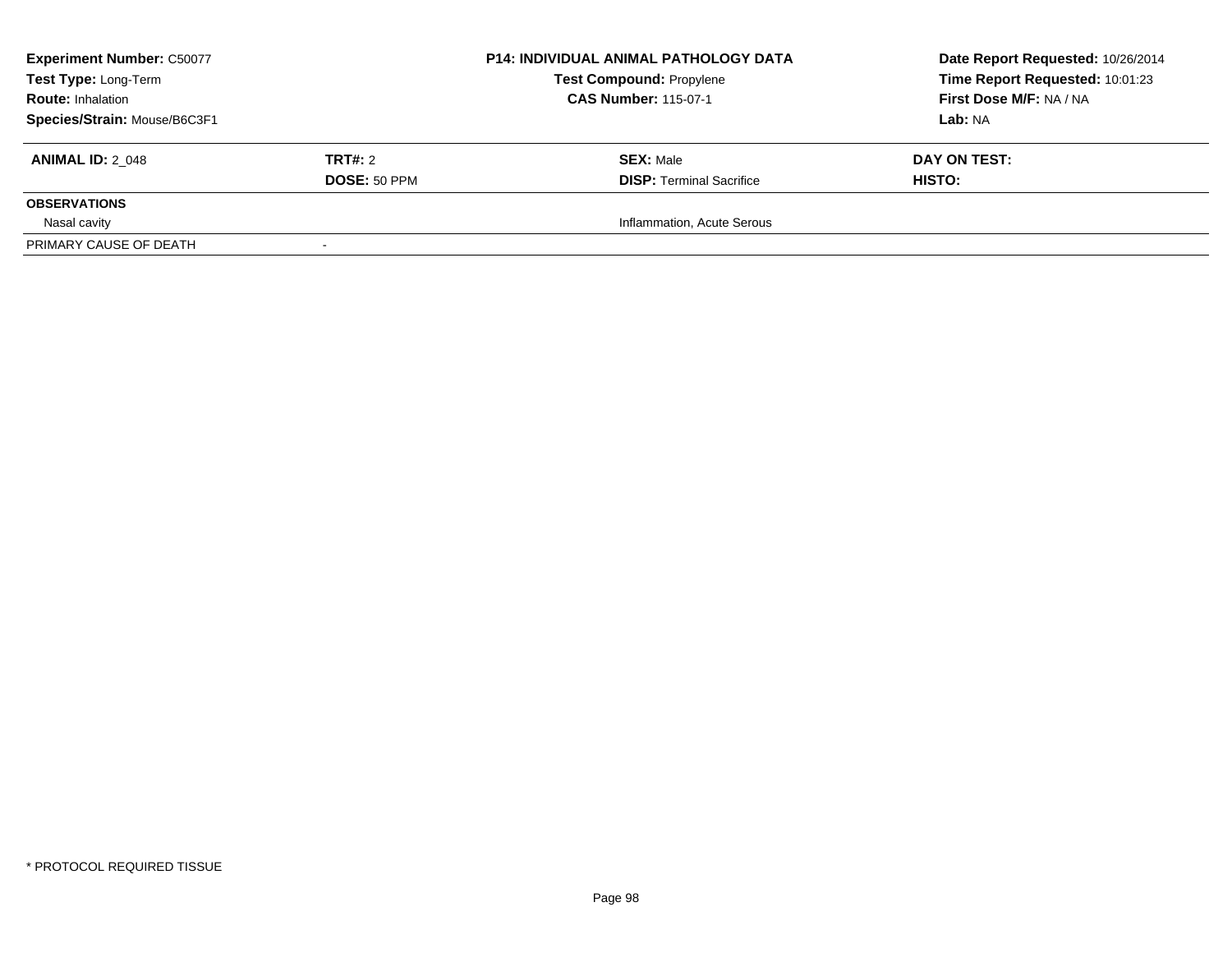| <b>Experiment Number: C50077</b><br>Test Type: Long-Term<br><b>Route: Inhalation</b><br>Species/Strain: Mouse/B6C3F1 |              | <b>P14: INDIVIDUAL ANIMAL PATHOLOGY DATA</b><br>Test Compound: Propylene<br><b>CAS Number: 115-07-1</b> | Date Report Requested: 10/26/2014<br>Time Report Requested: 10:01:23<br>First Dose M/F: NA / NA<br>Lab: NA |
|----------------------------------------------------------------------------------------------------------------------|--------------|---------------------------------------------------------------------------------------------------------|------------------------------------------------------------------------------------------------------------|
| <b>ANIMAL ID: 2 049</b>                                                                                              | TRT#: 2      | <b>SEX: Male</b>                                                                                        | DAY ON TEST:                                                                                               |
|                                                                                                                      | DOSE: 50 PPM | <b>DISP:</b> Moribund Sacrifice                                                                         | HISTO:                                                                                                     |
| <b>OBSERVATIONS</b>                                                                                                  |              |                                                                                                         |                                                                                                            |
| Eye                                                                                                                  |              | Microphthalmia                                                                                          |                                                                                                            |
| Kidney                                                                                                               |              | Inflammation, Chronic Focal                                                                             |                                                                                                            |
| Liver                                                                                                                |              | Necrosis, Focal                                                                                         |                                                                                                            |
| Preputial gland                                                                                                      |              | Abscess, Nos                                                                                            |                                                                                                            |
| Spleen                                                                                                               |              | Hematopoiesis                                                                                           |                                                                                                            |
| Unspecified                                                                                                          |              | Myxosarcoma                                                                                             |                                                                                                            |
| PRIMARY CAUSE OF DEATH                                                                                               |              |                                                                                                         |                                                                                                            |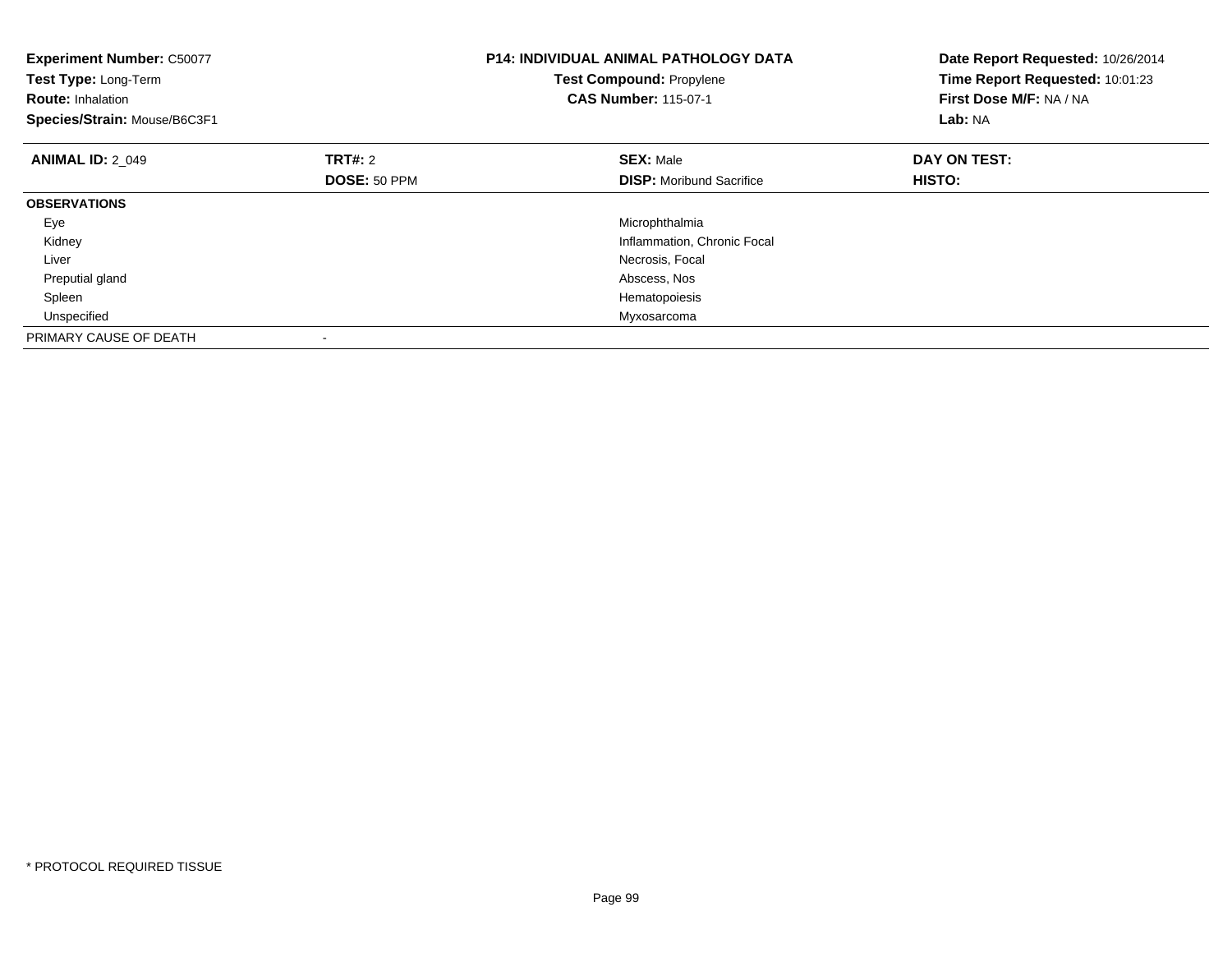| <b>Experiment Number: C50077</b><br><b>Test Type: Long-Term</b> |              | <b>P14: INDIVIDUAL ANIMAL PATHOLOGY DATA</b><br><b>Test Compound: Propylene</b> | Date Report Requested: 10/26/2014<br>Time Report Requested: 10:01:23 |
|-----------------------------------------------------------------|--------------|---------------------------------------------------------------------------------|----------------------------------------------------------------------|
| <b>Route: Inhalation</b>                                        |              | <b>CAS Number: 115-07-1</b>                                                     | First Dose M/F: NA / NA                                              |
| Species/Strain: Mouse/B6C3F1                                    |              |                                                                                 | Lab: NA                                                              |
| <b>ANIMAL ID: 2 050</b>                                         | TRT#: 2      | <b>SEX: Male</b>                                                                | DAY ON TEST:                                                         |
|                                                                 | DOSE: 50 PPM | <b>DISP:</b> Terminal Sacrifice                                                 | HISTO:                                                               |
| <b>OBSERVATIONS</b>                                             |              |                                                                                 |                                                                      |
| Brain                                                           |              | Corpora Amylacea                                                                |                                                                      |
| Kidney                                                          |              | Inflammation, Chronic Focal                                                     |                                                                      |
| PRIMARY CAUSE OF DEATH                                          |              |                                                                                 |                                                                      |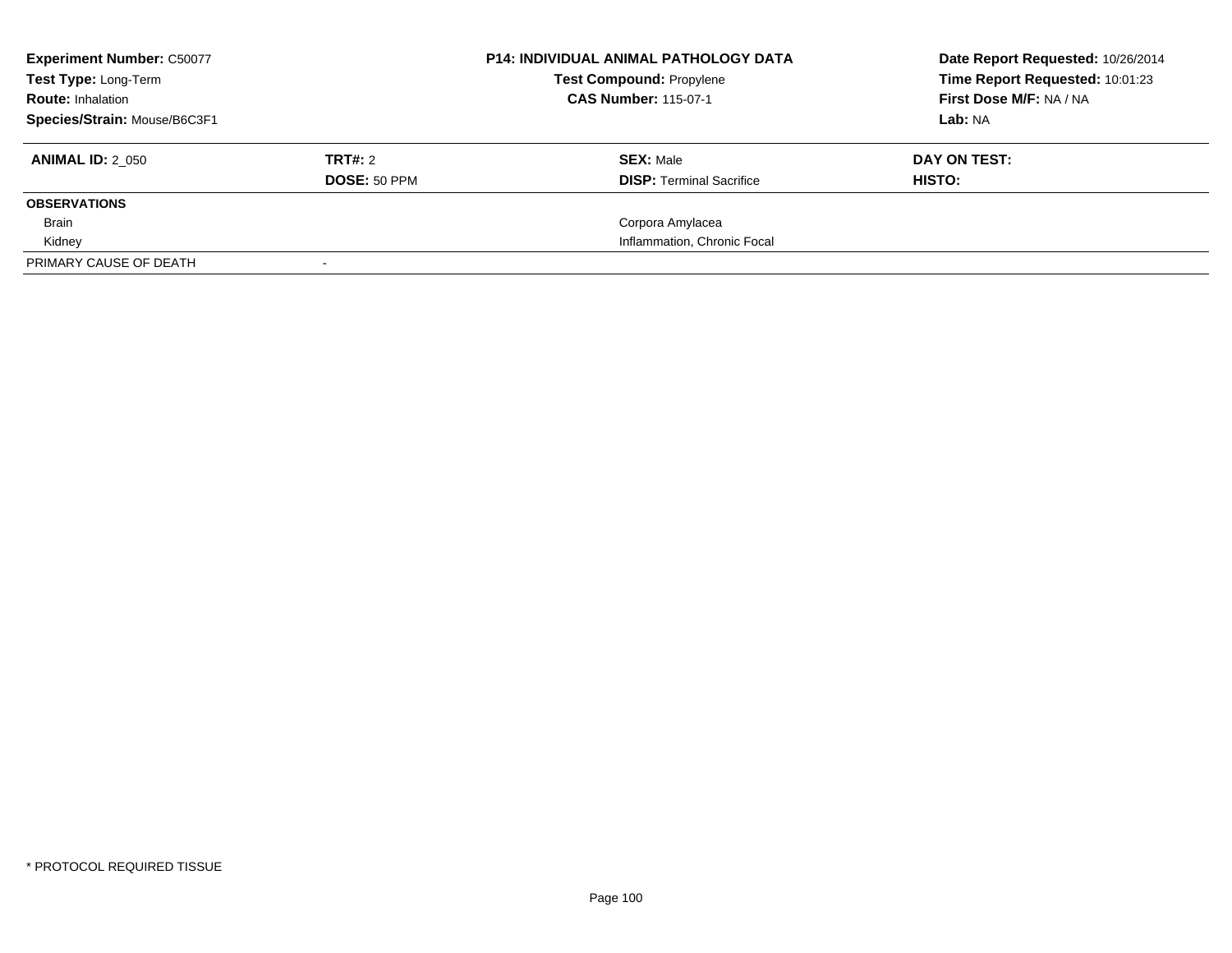| <b>Experiment Number: C50077</b><br><b>Test Type: Long-Term</b><br><b>Route: Inhalation</b><br>Species/Strain: Mouse/B6C3F1 |                     | <b>P14: INDIVIDUAL ANIMAL PATHOLOGY DATA</b><br><b>Test Compound: Propylene</b><br><b>CAS Number: 115-07-1</b> | Date Report Requested: 10/26/2014<br>Time Report Requested: 10:01:23<br>First Dose M/F: NA / NA<br>Lab: NA |
|-----------------------------------------------------------------------------------------------------------------------------|---------------------|----------------------------------------------------------------------------------------------------------------|------------------------------------------------------------------------------------------------------------|
| <b>ANIMAL ID: 3 001</b>                                                                                                     | TRT#: 3             | <b>SEX: Male</b>                                                                                               | DAY ON TEST:                                                                                               |
|                                                                                                                             | DOSE: 0             | <b>DISP:</b> Terminal Sacrifice                                                                                | <b>HISTO:</b>                                                                                              |
| <b>OBSERVATIONS</b>                                                                                                         |                     |                                                                                                                |                                                                                                            |
| Lung                                                                                                                        |                     | Alveolar/Bronchiolar Adenoma                                                                                   |                                                                                                            |
|                                                                                                                             |                     | Inflammation, Interstitial                                                                                     |                                                                                                            |
| Nasal cavity                                                                                                                |                     | Hemorrhage                                                                                                     |                                                                                                            |
| Testis                                                                                                                      |                     | Inflammation, Acute Focal                                                                                      |                                                                                                            |
| Unspecified                                                                                                                 | Multiple Organs Nos | Lymphoma, Histiocytic-Malignant Type                                                                           |                                                                                                            |
| PRIMARY CAUSE OF DEATH                                                                                                      |                     |                                                                                                                |                                                                                                            |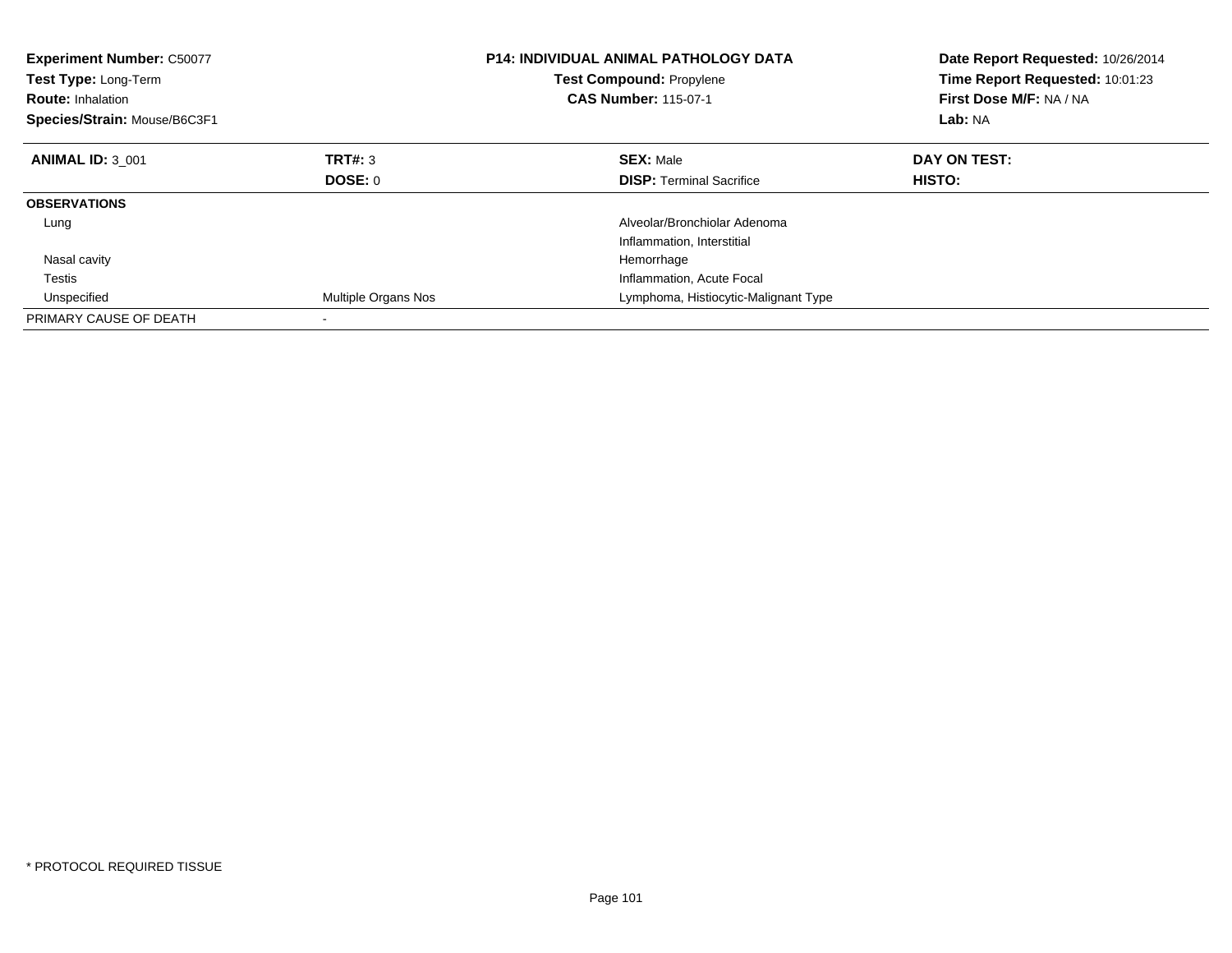| <b>Experiment Number: C50077</b><br>Test Type: Long-Term<br><b>Route: Inhalation</b><br>Species/Strain: Mouse/B6C3F1 |                     | <b>P14: INDIVIDUAL ANIMAL PATHOLOGY DATA</b><br><b>Test Compound: Propylene</b><br><b>CAS Number: 115-07-1</b> | Date Report Requested: 10/26/2014<br>Time Report Requested: 10:01:23<br>First Dose M/F: NA / NA<br>Lab: NA |
|----------------------------------------------------------------------------------------------------------------------|---------------------|----------------------------------------------------------------------------------------------------------------|------------------------------------------------------------------------------------------------------------|
| <b>ANIMAL ID: 3 002</b>                                                                                              | TRT#: 3             | <b>SEX: Male</b>                                                                                               | DAY ON TEST:                                                                                               |
|                                                                                                                      | DOSE: 0             | <b>DISP:</b> Natural Death                                                                                     | HISTO:                                                                                                     |
| <b>OBSERVATIONS</b>                                                                                                  |                     |                                                                                                                |                                                                                                            |
| Lymph node                                                                                                           | Renal Lymph Node    | Edema, Nos                                                                                                     |                                                                                                            |
|                                                                                                                      | Renal Lymph Node    | Hemorrhage                                                                                                     |                                                                                                            |
| Nasal cavity                                                                                                         |                     | Inflammation, Acute                                                                                            |                                                                                                            |
| Pancreas                                                                                                             |                     | Atrophy, Nos                                                                                                   |                                                                                                            |
| Unspecified                                                                                                          | Multiple Organs Nos | Sarcoma, Nos                                                                                                   |                                                                                                            |
| PRIMARY CAUSE OF DEATH                                                                                               |                     |                                                                                                                |                                                                                                            |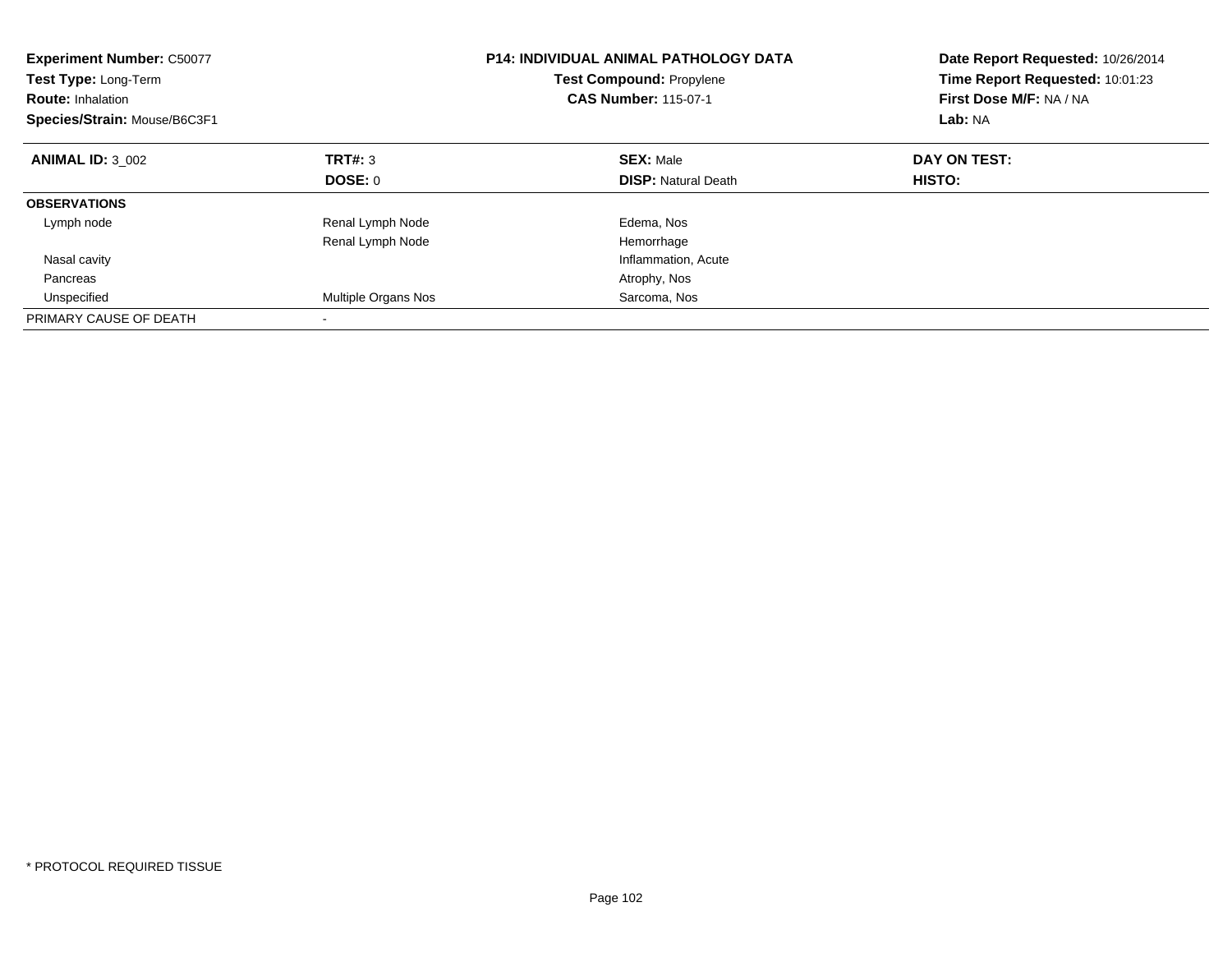| <b>Experiment Number: C50077</b><br>Test Type: Long-Term<br><b>Route: Inhalation</b><br>Species/Strain: Mouse/B6C3F1 |         | <b>P14: INDIVIDUAL ANIMAL PATHOLOGY DATA</b><br><b>Test Compound: Propylene</b><br><b>CAS Number: 115-07-1</b> | Date Report Requested: 10/26/2014<br>Time Report Requested: 10:01:23<br>First Dose M/F: NA / NA<br>Lab: NA |
|----------------------------------------------------------------------------------------------------------------------|---------|----------------------------------------------------------------------------------------------------------------|------------------------------------------------------------------------------------------------------------|
| <b>ANIMAL ID: 3 003</b>                                                                                              | TRT#: 3 | <b>SEX: Male</b>                                                                                               | DAY ON TEST:                                                                                               |
|                                                                                                                      | DOSE: 0 | <b>DISP:</b> Terminal Sacrifice                                                                                | <b>HISTO:</b>                                                                                              |
| <b>OBSERVATIONS</b>                                                                                                  |         |                                                                                                                |                                                                                                            |
| Brain                                                                                                                |         | Corpora Amylacea                                                                                               |                                                                                                            |
| Nasal cavity                                                                                                         |         | Inflammation, Acute Serous                                                                                     |                                                                                                            |
| Thyroid                                                                                                              |         | Follicular-Cell Carcinoma                                                                                      |                                                                                                            |
| PRIMARY CAUSE OF DEATH                                                                                               |         |                                                                                                                |                                                                                                            |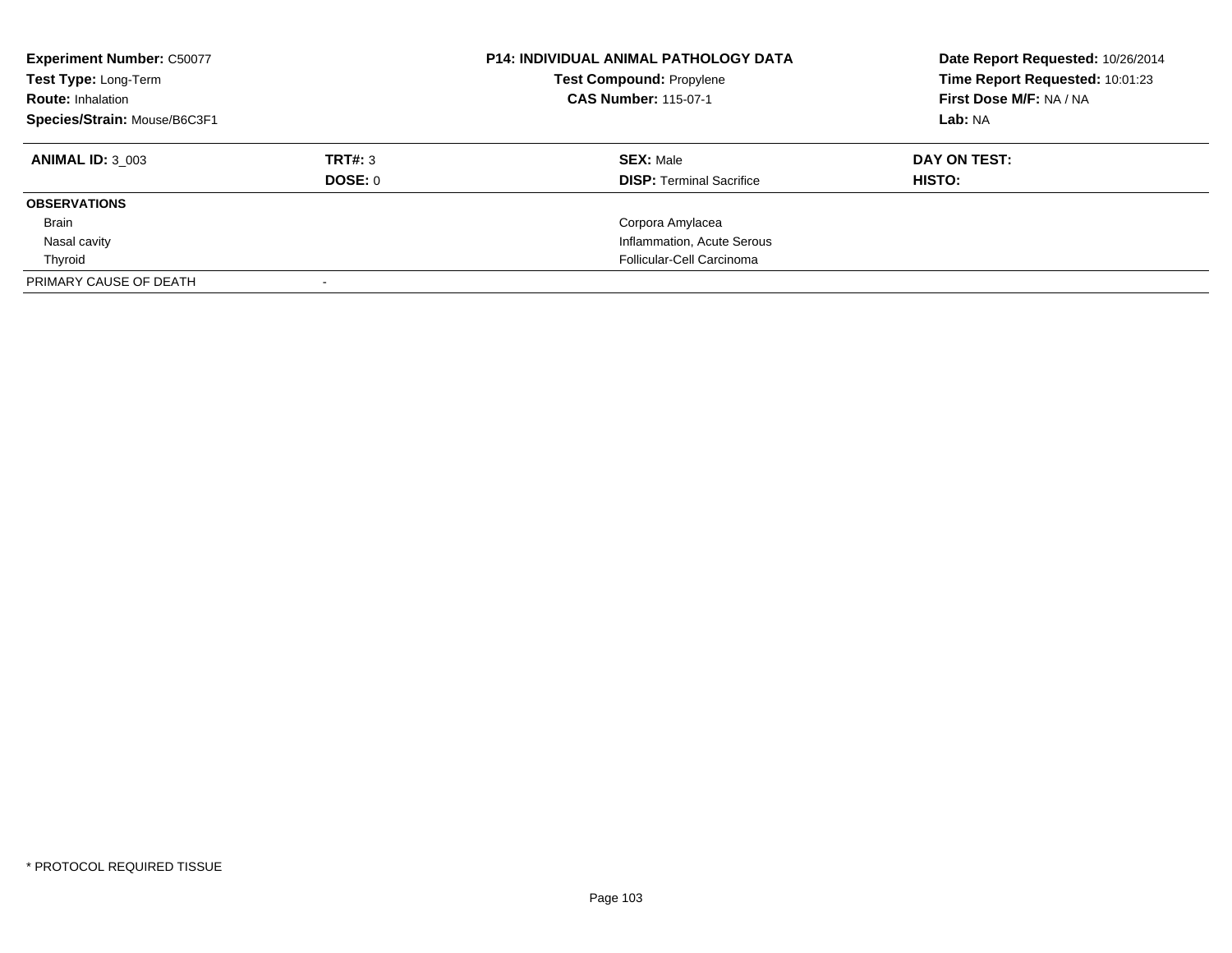| <b>Experiment Number: C50077</b><br>Test Type: Long-Term<br><b>Route: Inhalation</b><br>Species/Strain: Mouse/B6C3F1 |                    | <b>P14: INDIVIDUAL ANIMAL PATHOLOGY DATA</b><br><b>Test Compound: Propylene</b><br><b>CAS Number: 115-07-1</b> | Date Report Requested: 10/26/2014<br>Time Report Requested: 10:01:23<br>First Dose M/F: NA / NA<br>Lab: NA |
|----------------------------------------------------------------------------------------------------------------------|--------------------|----------------------------------------------------------------------------------------------------------------|------------------------------------------------------------------------------------------------------------|
| <b>ANIMAL ID: 3 004</b>                                                                                              | TRT#: 3<br>DOSE: 0 | <b>SEX: Male</b><br><b>DISP:</b> Terminal Sacrifice                                                            | DAY ON TEST:<br><b>HISTO:</b>                                                                              |
| <b>OBSERVATIONS</b>                                                                                                  |                    |                                                                                                                |                                                                                                            |
| <b>Brain</b>                                                                                                         |                    | Corpora Amylacea                                                                                               |                                                                                                            |
| Liver                                                                                                                |                    | Hepatocellular Carcinoma                                                                                       |                                                                                                            |
| Nasal cavity                                                                                                         |                    | Hemorrhage                                                                                                     |                                                                                                            |
| Preputial gland                                                                                                      |                    | Inflammation, Chronic                                                                                          |                                                                                                            |
| PRIMARY CAUSE OF DEATH                                                                                               |                    |                                                                                                                |                                                                                                            |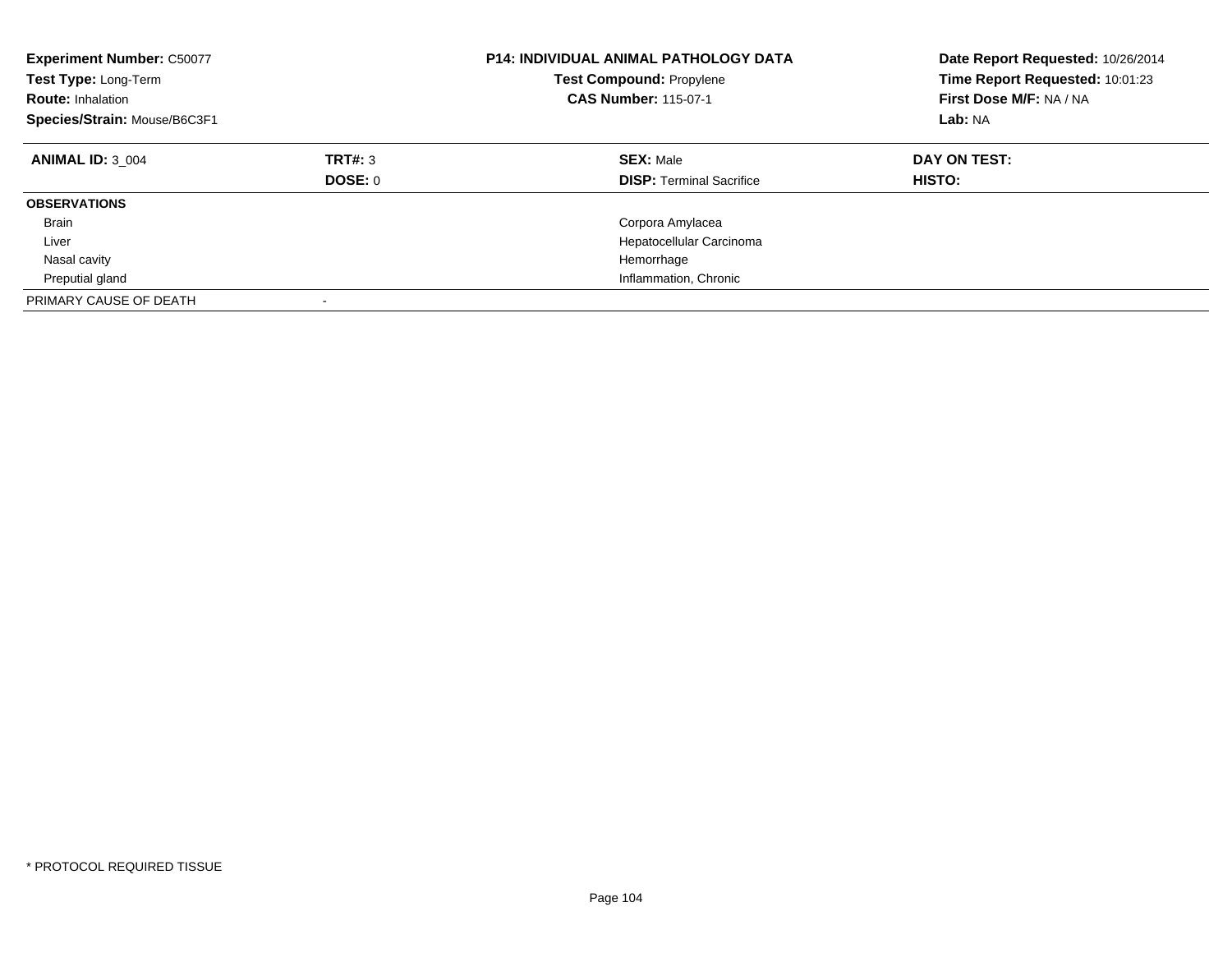| <b>Experiment Number: C50077</b><br>Test Type: Long-Term<br><b>Route: Inhalation</b><br>Species/Strain: Mouse/B6C3F1 |                    | <b>P14: INDIVIDUAL ANIMAL PATHOLOGY DATA</b><br><b>Test Compound: Propylene</b><br><b>CAS Number: 115-07-1</b> | Date Report Requested: 10/26/2014<br>Time Report Requested: 10:01:23<br>First Dose M/F: NA / NA<br>Lab: NA |
|----------------------------------------------------------------------------------------------------------------------|--------------------|----------------------------------------------------------------------------------------------------------------|------------------------------------------------------------------------------------------------------------|
| <b>ANIMAL ID: 3 005</b>                                                                                              | TRT#: 3<br>DOSE: 0 | <b>SEX: Male</b><br><b>DISP: Terminal Sacrifice</b>                                                            | DAY ON TEST:<br>HISTO:                                                                                     |
| <b>OBSERVATIONS</b>                                                                                                  |                    |                                                                                                                |                                                                                                            |
| Brain                                                                                                                |                    | Corpora Amylacea                                                                                               |                                                                                                            |
| Eye                                                                                                                  |                    | Cataract                                                                                                       |                                                                                                            |
|                                                                                                                      |                    | Inflammation, Acute                                                                                            |                                                                                                            |
| Harderian gland                                                                                                      | Hardarian Gland    | Papillary Cystadenoma, Nos                                                                                     |                                                                                                            |
| PRIMARY CAUSE OF DEATH                                                                                               |                    |                                                                                                                |                                                                                                            |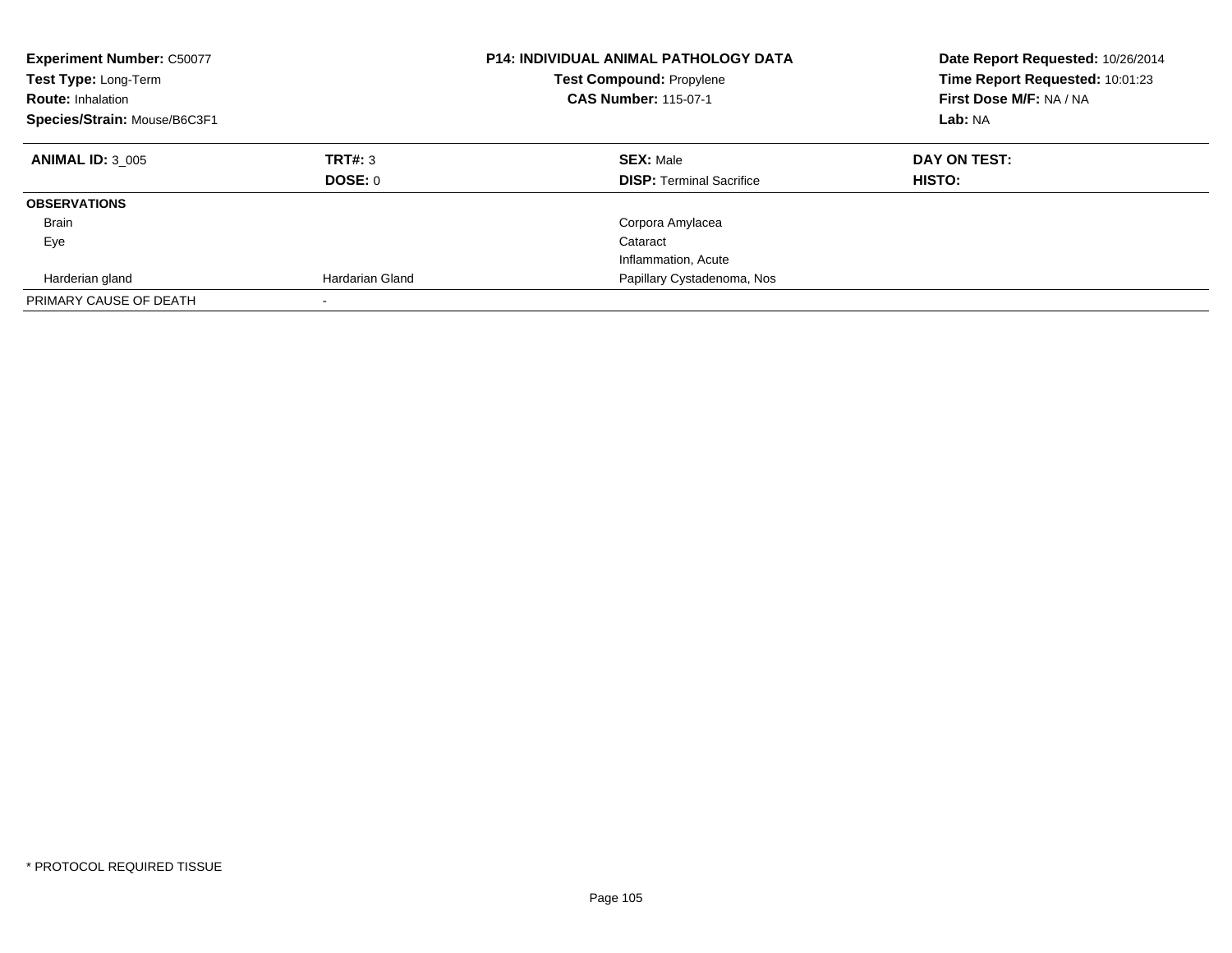| <b>Experiment Number: C50077</b><br>Test Type: Long-Term<br><b>Route: Inhalation</b><br>Species/Strain: Mouse/B6C3F1 |                    | <b>P14: INDIVIDUAL ANIMAL PATHOLOGY DATA</b><br><b>Test Compound: Propylene</b><br><b>CAS Number: 115-07-1</b> | Date Report Requested: 10/26/2014<br>Time Report Requested: 10:01:23<br>First Dose M/F: NA / NA<br>Lab: NA |
|----------------------------------------------------------------------------------------------------------------------|--------------------|----------------------------------------------------------------------------------------------------------------|------------------------------------------------------------------------------------------------------------|
| <b>ANIMAL ID: 3 006</b>                                                                                              | TRT#: 3<br>DOSE: 0 | <b>SEX: Male</b><br><b>DISP:</b> Terminal Sacrifice                                                            | DAY ON TEST:<br><b>HISTO:</b>                                                                              |
| <b>OBSERVATIONS</b>                                                                                                  |                    |                                                                                                                |                                                                                                            |
| <b>Brain</b>                                                                                                         |                    | Corpora Amylacea                                                                                               |                                                                                                            |
| Lung                                                                                                                 |                    | Alveolar/Bronchiolar Carcinoma                                                                                 |                                                                                                            |
| Lymph node                                                                                                           |                    | Hemosiderosis                                                                                                  |                                                                                                            |
| Nasal cavity                                                                                                         |                    | Hemorrhage                                                                                                     |                                                                                                            |
| PRIMARY CAUSE OF DEATH                                                                                               |                    |                                                                                                                |                                                                                                            |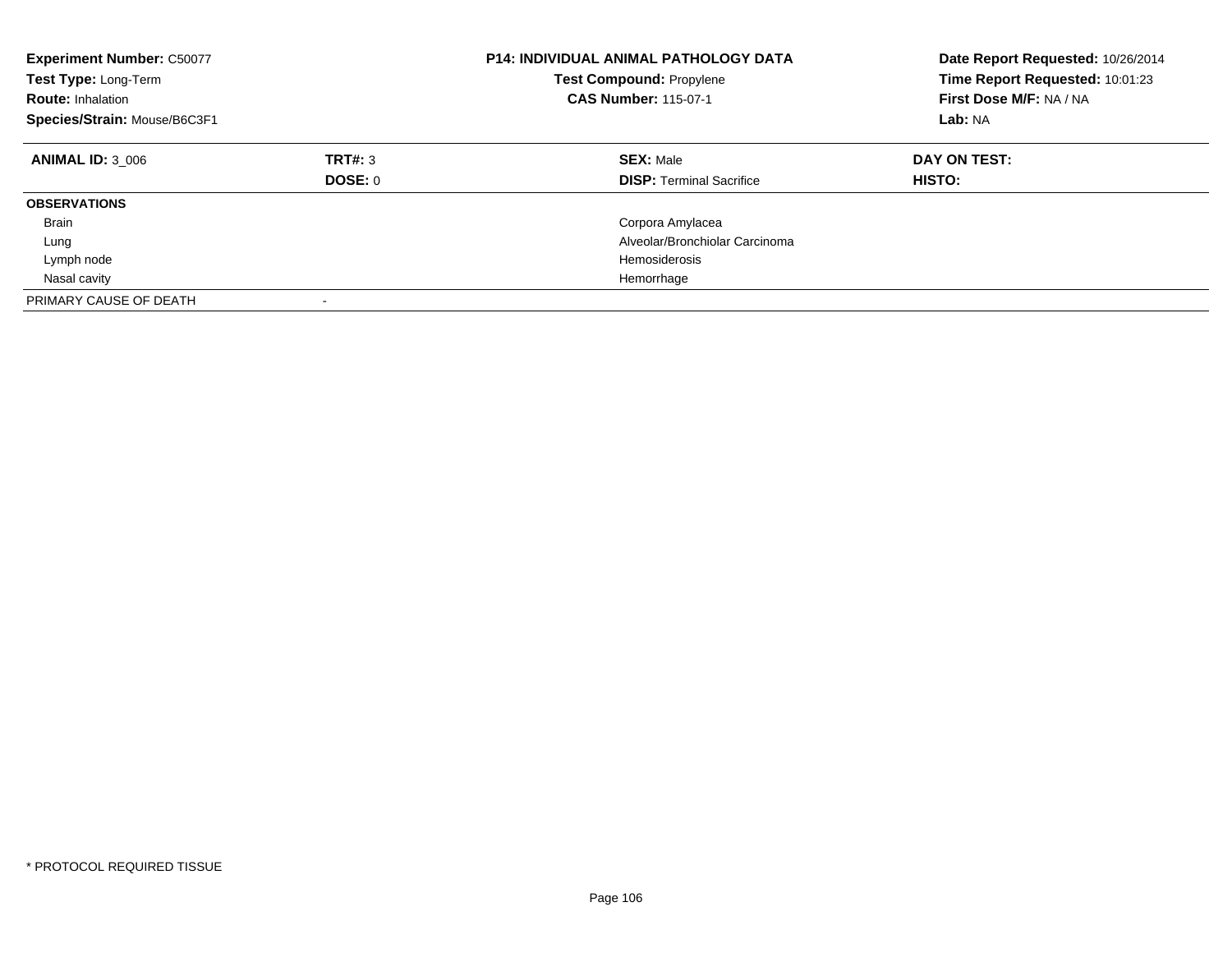| <b>Experiment Number: C50077</b> |         | <b>P14: INDIVIDUAL ANIMAL PATHOLOGY DATA</b><br><b>Test Compound: Propylene</b><br><b>CAS Number: 115-07-1</b> | Date Report Requested: 10/26/2014 |  |
|----------------------------------|---------|----------------------------------------------------------------------------------------------------------------|-----------------------------------|--|
| Test Type: Long-Term             |         |                                                                                                                | Time Report Requested: 10:01:23   |  |
| <b>Route: Inhalation</b>         |         |                                                                                                                | First Dose M/F: NA / NA           |  |
| Species/Strain: Mouse/B6C3F1     |         |                                                                                                                | <b>Lab:</b> NA                    |  |
| <b>ANIMAL ID: 3 007</b>          | TRT#: 3 | <b>SEX: Male</b>                                                                                               | DAY ON TEST:                      |  |
|                                  | DOSE: 0 | <b>DISP: Terminal Sacrifice</b>                                                                                | HISTO:                            |  |
| <b>OBSERVATIONS</b>              |         |                                                                                                                |                                   |  |
| Thyroid                          |         | Hyperplasia, Follicular Cell                                                                                   |                                   |  |
| PRIMARY CAUSE OF DEATH           |         |                                                                                                                |                                   |  |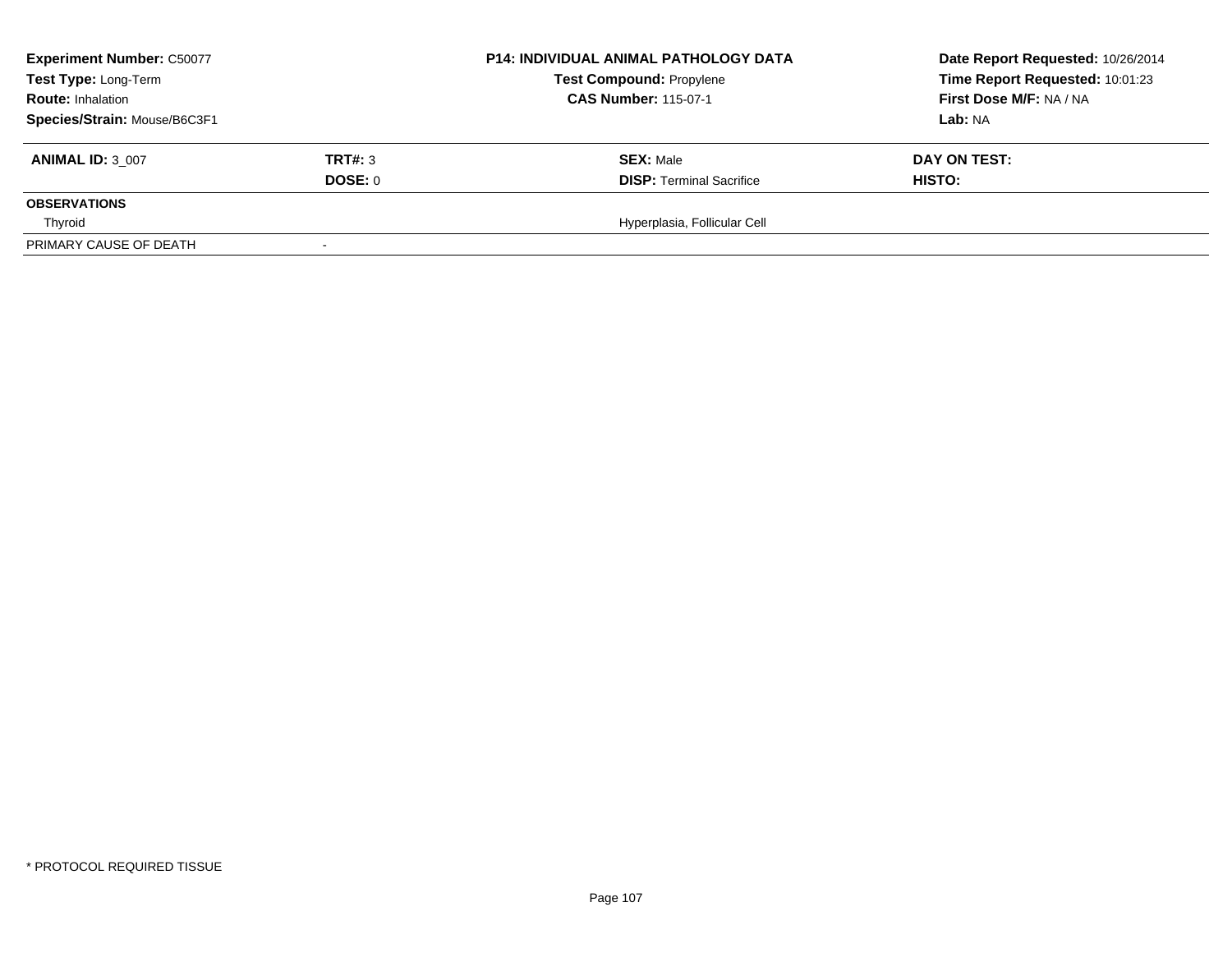| <b>Experiment Number: C50077</b><br>Test Type: Long-Term<br><b>Route: Inhalation</b><br>Species/Strain: Mouse/B6C3F1 |                           | <b>P14: INDIVIDUAL ANIMAL PATHOLOGY DATA</b><br><b>Test Compound: Propylene</b><br><b>CAS Number: 115-07-1</b> | Date Report Requested: 10/26/2014<br>Time Report Requested: 10:01:23<br>First Dose M/F: NA / NA<br>Lab: NA |
|----------------------------------------------------------------------------------------------------------------------|---------------------------|----------------------------------------------------------------------------------------------------------------|------------------------------------------------------------------------------------------------------------|
| <b>ANIMAL ID: 3 008</b>                                                                                              | TRT#: 3<br><b>DOSE: 0</b> | <b>SEX: Male</b><br><b>DISP: Terminal Sacrifice</b>                                                            | DAY ON TEST:<br>HISTO:                                                                                     |
| <b>OBSERVATIONS</b>                                                                                                  |                           |                                                                                                                |                                                                                                            |
| <b>Brain</b>                                                                                                         |                           | Corpora Amylacea                                                                                               |                                                                                                            |
| Liver                                                                                                                |                           | Metamorphosis, Fatty                                                                                           |                                                                                                            |
| Lung                                                                                                                 |                           | Alveolar/Bronchiolar Adenoma                                                                                   |                                                                                                            |
| Nasal cavity                                                                                                         |                           | Hemorrhage                                                                                                     |                                                                                                            |
| PRIMARY CAUSE OF DEATH                                                                                               | $\overline{\phantom{a}}$  |                                                                                                                |                                                                                                            |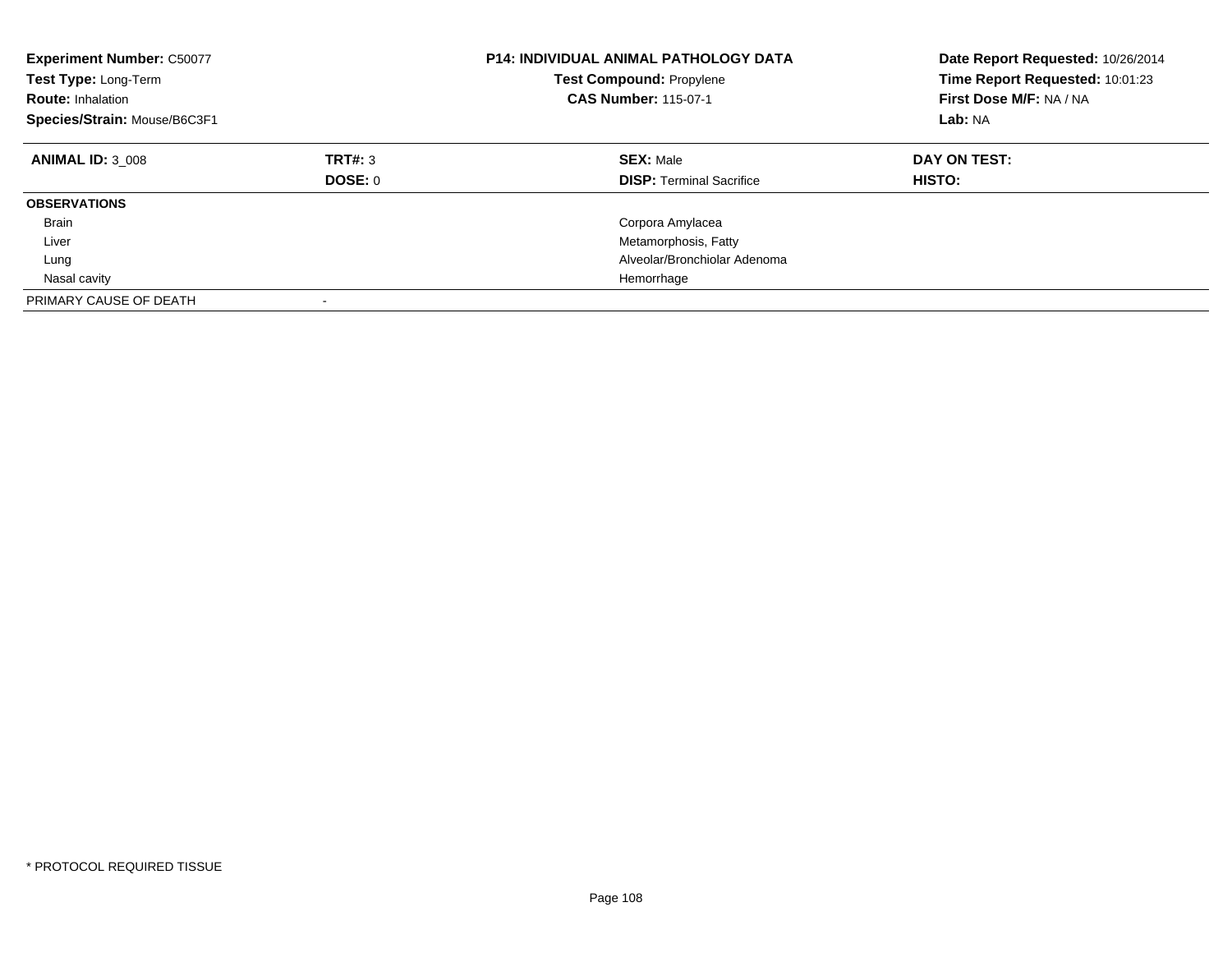| <b>Experiment Number: C50077</b><br>Test Type: Long-Term<br><b>Route: Inhalation</b><br>Species/Strain: Mouse/B6C3F1 |                | <b>P14: INDIVIDUAL ANIMAL PATHOLOGY DATA</b><br><b>Test Compound: Propylene</b><br><b>CAS Number: 115-07-1</b> | Date Report Requested: 10/26/2014<br>Time Report Requested: 10:01:23<br>First Dose M/F: NA / NA<br>Lab: NA |
|----------------------------------------------------------------------------------------------------------------------|----------------|----------------------------------------------------------------------------------------------------------------|------------------------------------------------------------------------------------------------------------|
| <b>ANIMAL ID: 3 009</b>                                                                                              | TRT#: 3        | <b>SEX: Male</b>                                                                                               | DAY ON TEST:                                                                                               |
|                                                                                                                      | <b>DOSE: 0</b> | <b>DISP:</b> Terminal Sacrifice                                                                                | HISTO:                                                                                                     |
| <b>OBSERVATIONS</b>                                                                                                  |                |                                                                                                                |                                                                                                            |
| <b>Brain</b>                                                                                                         |                | Corpora Amylacea                                                                                               |                                                                                                            |
| Liver                                                                                                                |                | Hepatocellular Carcinoma                                                                                       |                                                                                                            |
| Lung                                                                                                                 |                | Alveolar/Bronchiolar Adenoma                                                                                   |                                                                                                            |
| Nasal cavity                                                                                                         |                | Hemorrhage                                                                                                     |                                                                                                            |
| Spleen                                                                                                               |                | Hematopoiesis                                                                                                  |                                                                                                            |
| Testis                                                                                                               |                | Interstitial-Cell Tumor                                                                                        |                                                                                                            |
| PRIMARY CAUSE OF DEATH                                                                                               |                |                                                                                                                |                                                                                                            |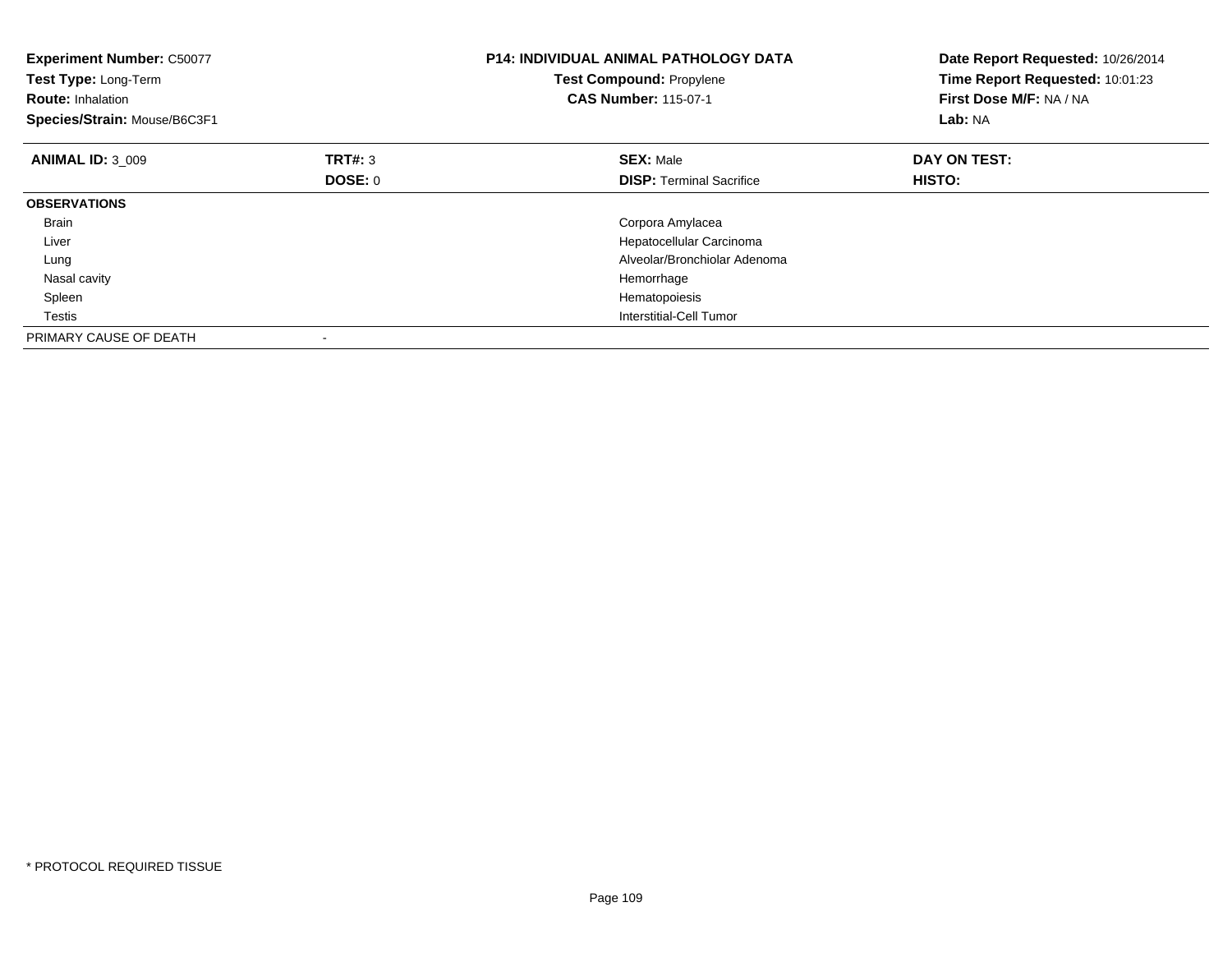| <b>Experiment Number: C50077</b><br>Test Type: Long-Term<br><b>Route: Inhalation</b><br>Species/Strain: Mouse/B6C3F1 |                    | <b>P14: INDIVIDUAL ANIMAL PATHOLOGY DATA</b><br><b>Test Compound: Propylene</b><br><b>CAS Number: 115-07-1</b> | Date Report Requested: 10/26/2014<br>Time Report Requested: 10:01:23<br>First Dose M/F: NA / NA<br>Lab: NA |
|----------------------------------------------------------------------------------------------------------------------|--------------------|----------------------------------------------------------------------------------------------------------------|------------------------------------------------------------------------------------------------------------|
| <b>ANIMAL ID: 3 010</b>                                                                                              | TRT#: 3<br>DOSE: 0 | <b>SEX: Male</b><br><b>DISP: Natural Death</b>                                                                 | DAY ON TEST:<br><b>HISTO:</b>                                                                              |
| <b>OBSERVATIONS</b>                                                                                                  |                    |                                                                                                                |                                                                                                            |
| Liver                                                                                                                |                    | Necrosis, Focal                                                                                                |                                                                                                            |
| Lung                                                                                                                 |                    | Hemorrhage                                                                                                     |                                                                                                            |
| Spleen                                                                                                               |                    | Hematopoiesis                                                                                                  |                                                                                                            |
| Stomach                                                                                                              |                    | Leiomyosarcoma                                                                                                 |                                                                                                            |
| PRIMARY CAUSE OF DEATH                                                                                               | -                  |                                                                                                                |                                                                                                            |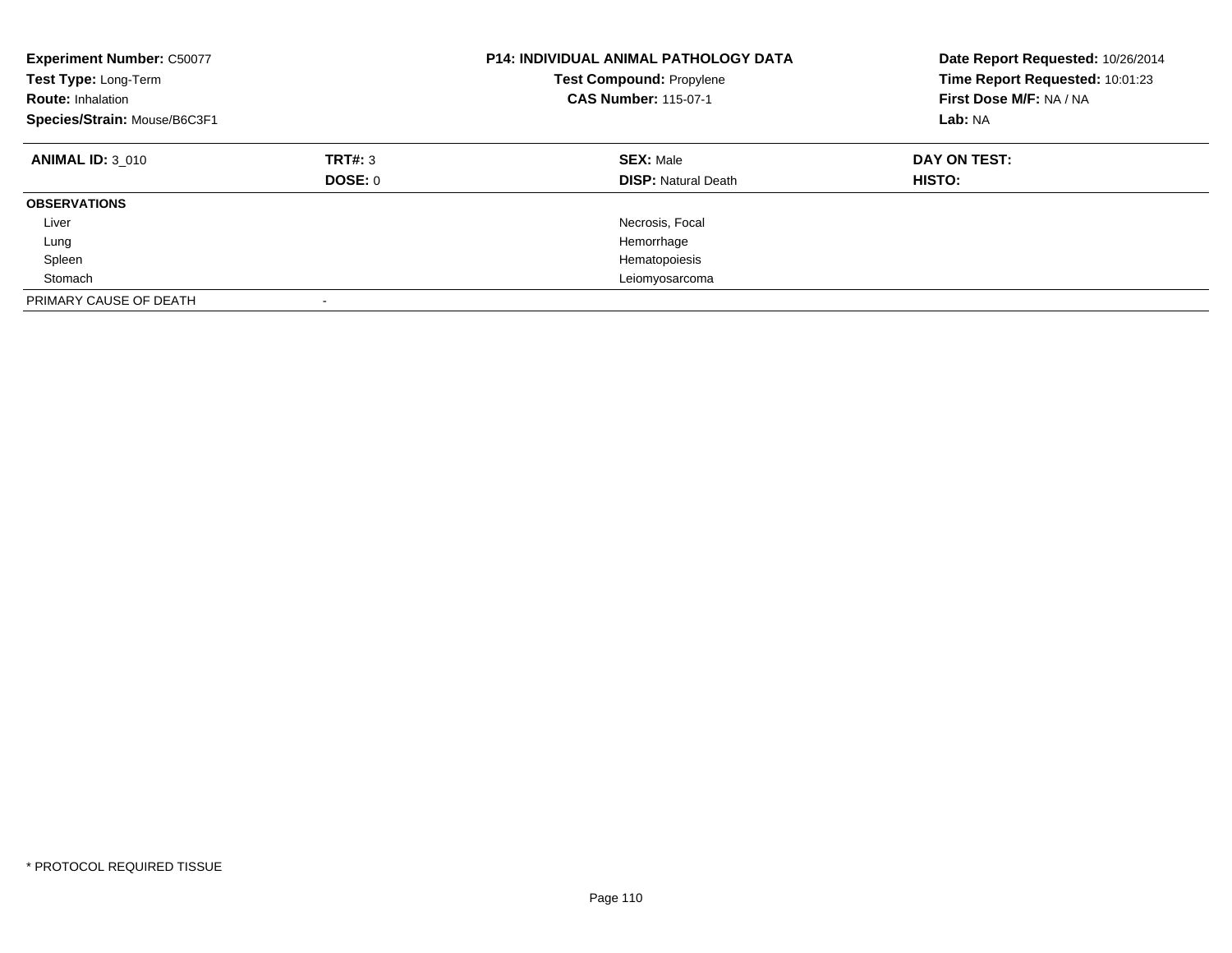| <b>Experiment Number: C50077</b> |         | <b>P14: INDIVIDUAL ANIMAL PATHOLOGY DATA</b><br><b>Test Compound: Propylene</b> | Date Report Requested: 10/26/2014 |
|----------------------------------|---------|---------------------------------------------------------------------------------|-----------------------------------|
| Test Type: Long-Term             |         |                                                                                 | Time Report Requested: 10:01:23   |
| <b>Route: Inhalation</b>         |         | <b>CAS Number: 115-07-1</b>                                                     | <b>First Dose M/F: NA / NA</b>    |
| Species/Strain: Mouse/B6C3F1     |         |                                                                                 | Lab: NA                           |
| <b>ANIMAL ID: 3 011</b>          | TRT#: 3 | <b>SEX: Male</b>                                                                | DAY ON TEST:                      |
|                                  | DOSE: 0 | <b>DISP:</b> Terminal Sacrifice                                                 | HISTO:                            |
| <b>OBSERVATIONS</b>              |         |                                                                                 |                                   |
| Kidney                           |         | Cyst, Nos                                                                       |                                   |
| Nasal cavity                     |         | Inflammation, Acute Serous                                                      |                                   |
| PRIMARY CAUSE OF DEATH           |         |                                                                                 |                                   |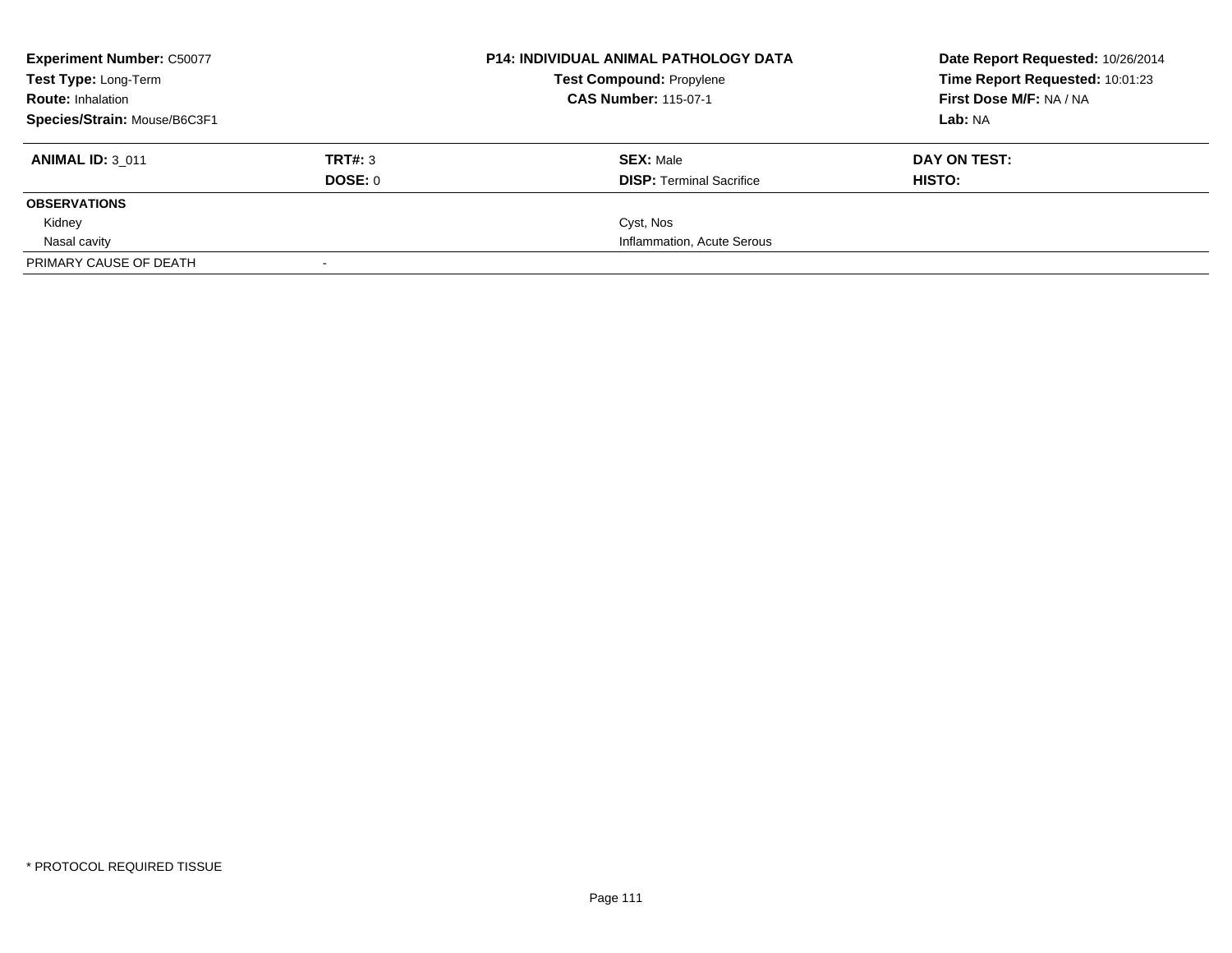| <b>Experiment Number: C50077</b> |         | <b>P14: INDIVIDUAL ANIMAL PATHOLOGY DATA</b> | Date Report Requested: 10/26/2014 |
|----------------------------------|---------|----------------------------------------------|-----------------------------------|
| Test Type: Long-Term             |         | <b>Test Compound: Propylene</b>              | Time Report Requested: 10:01:23   |
| <b>Route: Inhalation</b>         |         | <b>CAS Number: 115-07-1</b>                  | First Dose M/F: NA / NA           |
| Species/Strain: Mouse/B6C3F1     |         |                                              | Lab: NA                           |
| <b>ANIMAL ID: 3 012</b>          | TRT#: 3 | <b>SEX: Male</b>                             | DAY ON TEST:                      |
|                                  | DOSE: 0 | <b>DISP:</b> Terminal Sacrifice              | HISTO:                            |
| <b>OBSERVATIONS</b>              |         |                                              |                                   |
| <b>Brain</b>                     |         | Corpora Amylacea                             |                                   |
| Liver                            |         | Hepatocellular Adenoma                       |                                   |
| PRIMARY CAUSE OF DEATH           |         |                                              |                                   |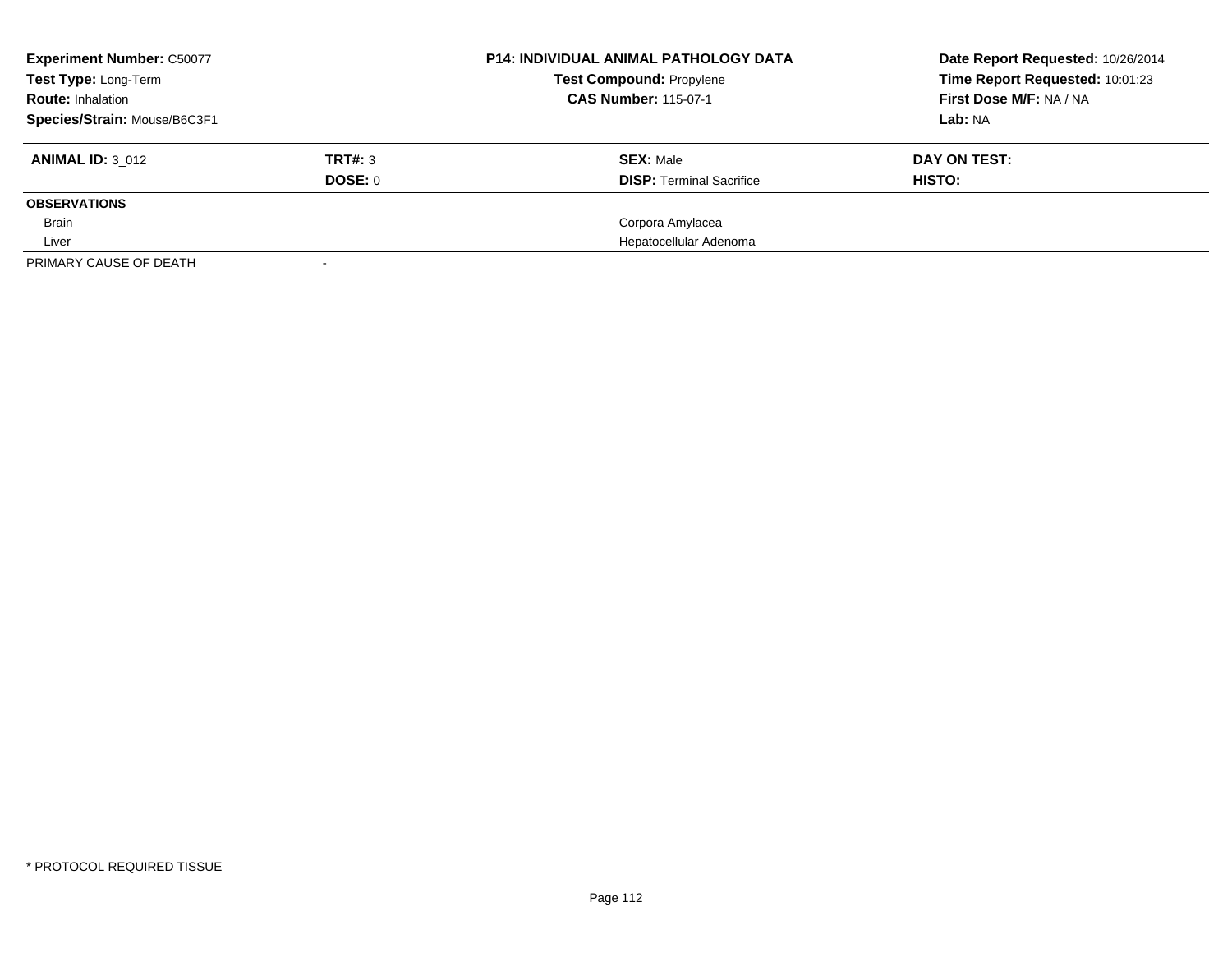| <b>Experiment Number: C50077</b><br>Test Type: Long-Term<br><b>Route: Inhalation</b><br>Species/Strain: Mouse/B6C3F1 |                     | <b>P14: INDIVIDUAL ANIMAL PATHOLOGY DATA</b><br><b>Test Compound: Propylene</b><br><b>CAS Number: 115-07-1</b> | Date Report Requested: 10/26/2014<br>Time Report Requested: 10:01:23<br>First Dose M/F: NA / NA<br>Lab: NA |
|----------------------------------------------------------------------------------------------------------------------|---------------------|----------------------------------------------------------------------------------------------------------------|------------------------------------------------------------------------------------------------------------|
| <b>ANIMAL ID: 3 013</b>                                                                                              | TRT#: 3<br>DOSE: 0  | <b>SEX: Male</b><br><b>DISP: Accidently Killed</b>                                                             | DAY ON TEST:<br>HISTO:                                                                                     |
| <b>OBSERVATIONS</b>                                                                                                  |                     |                                                                                                                |                                                                                                            |
| Bone                                                                                                                 |                     | Fibrous Osteodystrophy                                                                                         |                                                                                                            |
| <b>Brain</b>                                                                                                         |                     | Corpora Amylacea                                                                                               |                                                                                                            |
| Liver                                                                                                                |                     | Hepatocellular Carcinoma                                                                                       |                                                                                                            |
| Unspecified                                                                                                          | Multiple Organs Nos | Hemorrhage                                                                                                     |                                                                                                            |
| PRIMARY CAUSE OF DEATH                                                                                               |                     |                                                                                                                |                                                                                                            |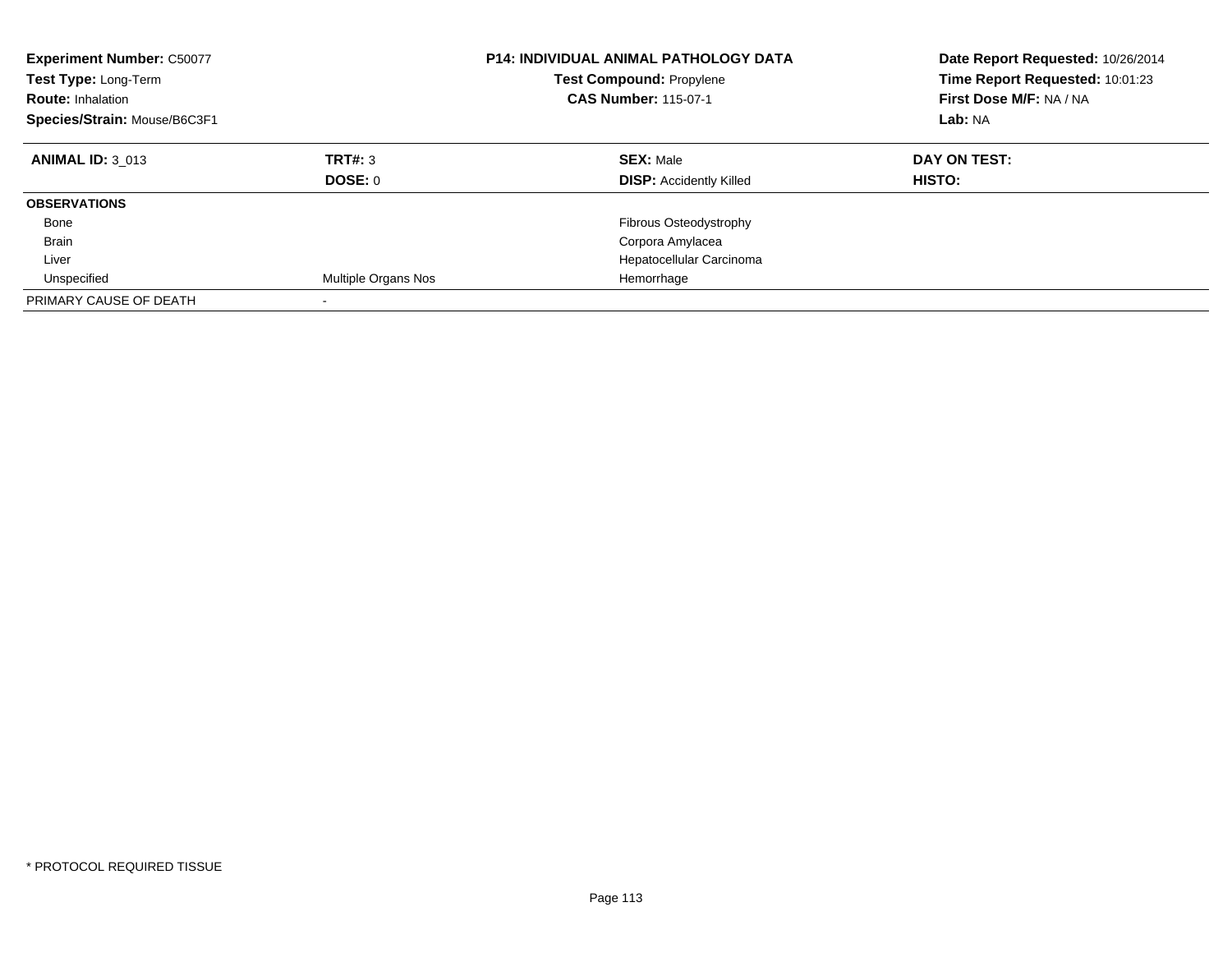| <b>Experiment Number: C50077</b><br>Test Type: Long-Term<br><b>Route: Inhalation</b><br>Species/Strain: Mouse/B6C3F1 |         | <b>P14: INDIVIDUAL ANIMAL PATHOLOGY DATA</b><br><b>Test Compound: Propylene</b><br><b>CAS Number: 115-07-1</b> | Date Report Requested: 10/26/2014<br>Time Report Requested: 10:01:23<br>First Dose M/F: NA / NA<br>Lab: NA |
|----------------------------------------------------------------------------------------------------------------------|---------|----------------------------------------------------------------------------------------------------------------|------------------------------------------------------------------------------------------------------------|
| <b>ANIMAL ID: 3 014</b>                                                                                              | TRT#: 3 | <b>SEX: Male</b>                                                                                               | DAY ON TEST:                                                                                               |
|                                                                                                                      | DOSE: 0 | <b>DISP:</b> Terminal Sacrifice                                                                                | HISTO:                                                                                                     |
| <b>OBSERVATIONS</b>                                                                                                  |         |                                                                                                                |                                                                                                            |
| Brain                                                                                                                |         | Corpora Amylacea                                                                                               |                                                                                                            |
| Liver                                                                                                                |         | Metamorphosis, Fatty                                                                                           |                                                                                                            |
| Lung                                                                                                                 |         | Hyperplasia, Alveolar Epithelium                                                                               |                                                                                                            |
| PRIMARY CAUSE OF DEATH                                                                                               |         |                                                                                                                |                                                                                                            |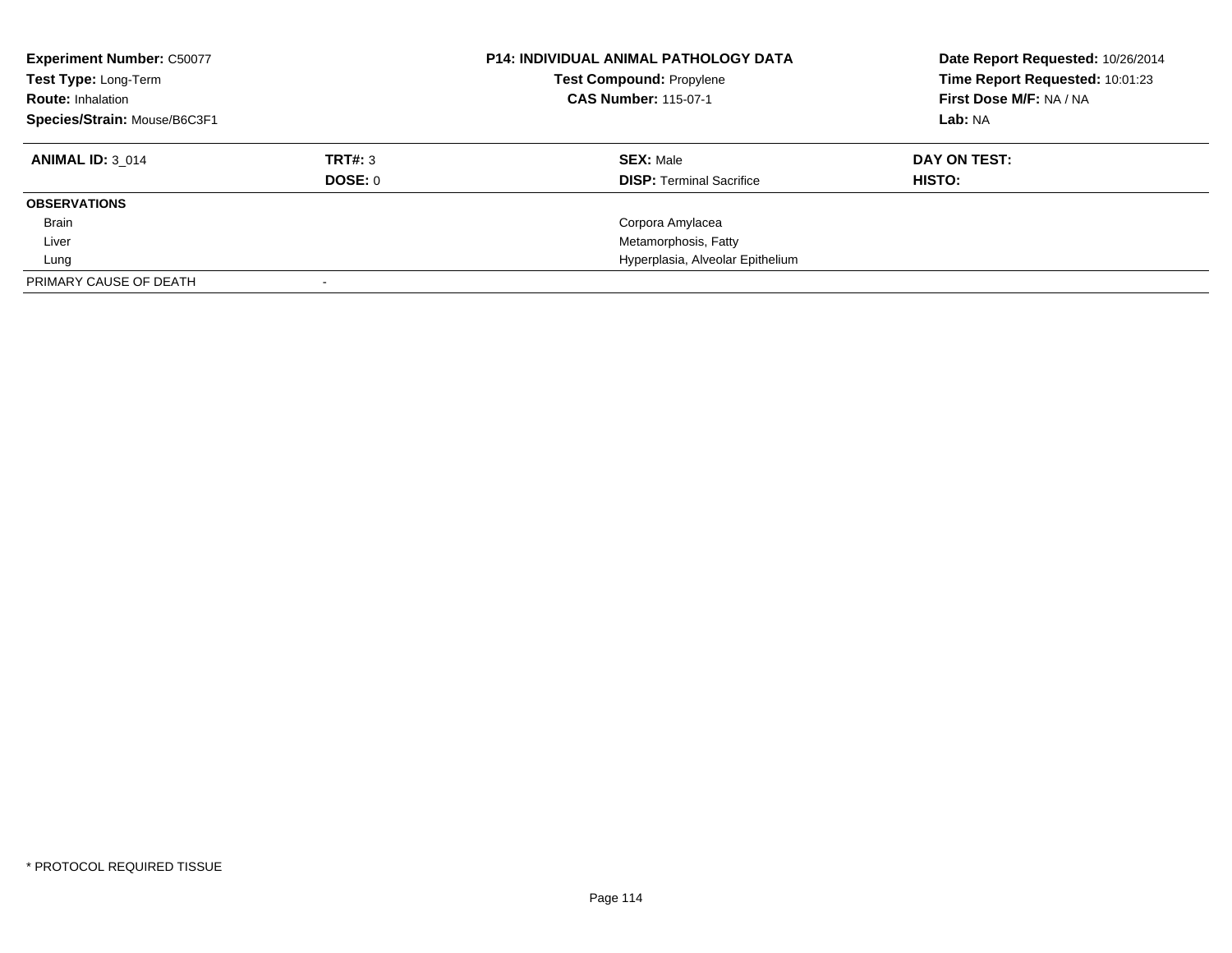| <b>Experiment Number: C50077</b><br><b>Test Type: Long-Term</b><br><b>Route: Inhalation</b><br>Species/Strain: Mouse/B6C3F1 |                            | <b>P14: INDIVIDUAL ANIMAL PATHOLOGY DATA</b><br><b>Test Compound: Propylene</b><br><b>CAS Number: 115-07-1</b> | Date Report Requested: 10/26/2014<br>Time Report Requested: 10:01:23<br>First Dose M/F: NA / NA<br>Lab: NA |
|-----------------------------------------------------------------------------------------------------------------------------|----------------------------|----------------------------------------------------------------------------------------------------------------|------------------------------------------------------------------------------------------------------------|
| <b>ANIMAL ID: 3 015</b>                                                                                                     | TRT#: 3<br>DOSE: 0         | <b>SEX: Male</b><br><b>DISP:</b> Terminal Sacrifice                                                            | DAY ON TEST:<br>HISTO:                                                                                     |
| <b>OBSERVATIONS</b>                                                                                                         |                            |                                                                                                                |                                                                                                            |
| Lung                                                                                                                        |                            | Alveolar/Bronchiolar Carcinoma<br>Inflammation, Interstitial                                                   |                                                                                                            |
| Nasal cavity                                                                                                                |                            | Hemorrhage                                                                                                     |                                                                                                            |
| Unspecified                                                                                                                 | <b>Multiple Organs Nos</b> | Lymphoma, Lymphocytic-Malignant Type                                                                           |                                                                                                            |
| PRIMARY CAUSE OF DEATH                                                                                                      |                            |                                                                                                                |                                                                                                            |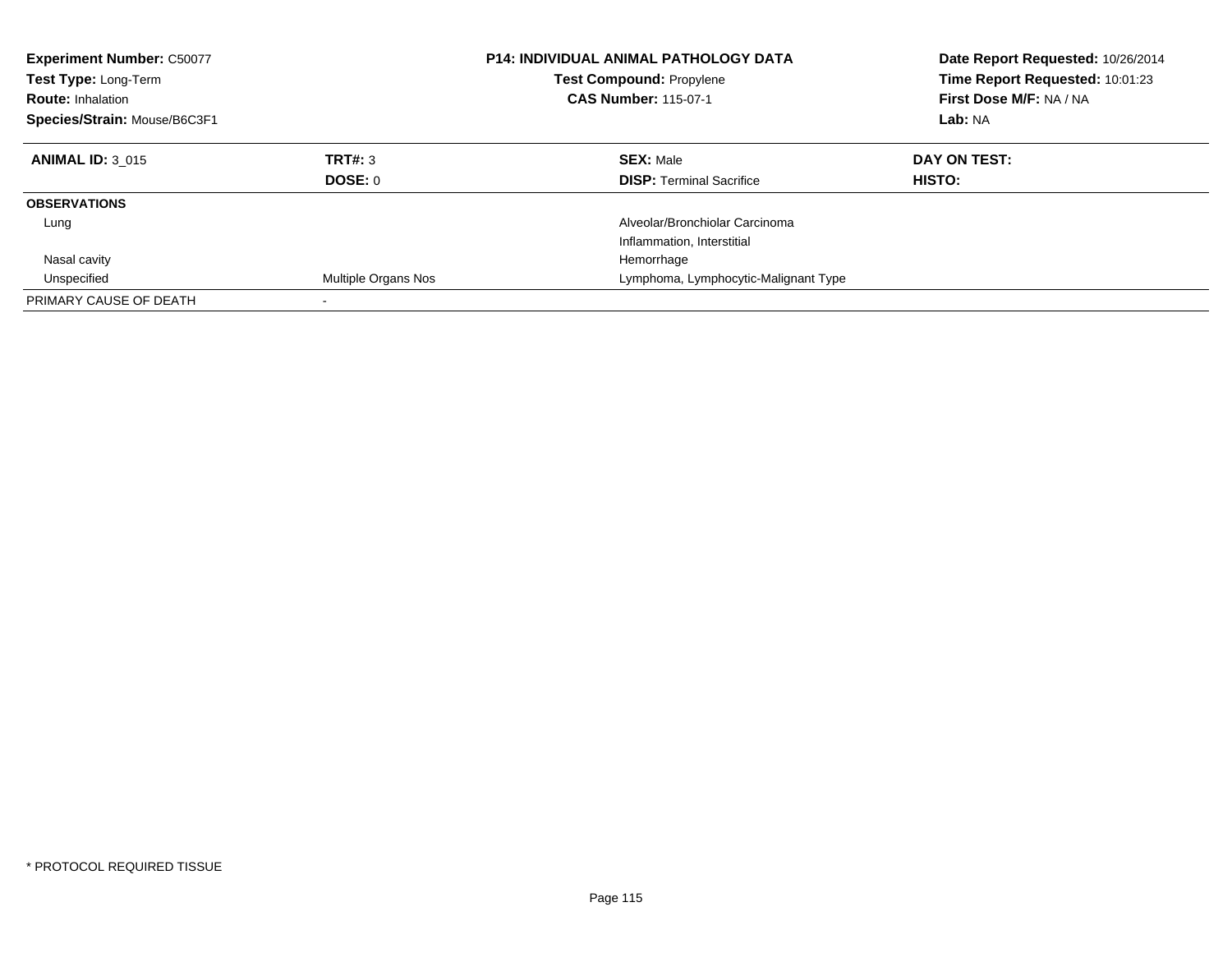| <b>Experiment Number: C50077</b><br>Test Type: Long-Term<br><b>Route: Inhalation</b><br>Species/Strain: Mouse/B6C3F1 |                             | <b>P14: INDIVIDUAL ANIMAL PATHOLOGY DATA</b><br><b>Test Compound: Propylene</b><br><b>CAS Number: 115-07-1</b> | Date Report Requested: 10/26/2014<br>Time Report Requested: 10:01:23<br>First Dose M/F: NA / NA<br>Lab: NA |
|----------------------------------------------------------------------------------------------------------------------|-----------------------------|----------------------------------------------------------------------------------------------------------------|------------------------------------------------------------------------------------------------------------|
| <b>ANIMAL ID: 3 016</b>                                                                                              | TRT#: 3                     | <b>SEX: Male</b>                                                                                               | DAY ON TEST:                                                                                               |
|                                                                                                                      | DOSE: 0                     | <b>DISP:</b> Terminal Sacrifice                                                                                | <b>HISTO:</b>                                                                                              |
| <b>OBSERVATIONS</b>                                                                                                  |                             |                                                                                                                |                                                                                                            |
| <b>Brain</b>                                                                                                         |                             | Corpora Amylacea                                                                                               |                                                                                                            |
| Lung                                                                                                                 |                             | Alveolar/Bronchiolar Carcinoma                                                                                 |                                                                                                            |
|                                                                                                                      |                             | Inflammation, Interstitial                                                                                     |                                                                                                            |
| Lymph node                                                                                                           | <b>Bronchial Lymph Node</b> | Hyperplasia, Nos                                                                                               |                                                                                                            |
| Nasal cavity                                                                                                         |                             | Hemorrhage                                                                                                     |                                                                                                            |
| PRIMARY CAUSE OF DEATH                                                                                               |                             |                                                                                                                |                                                                                                            |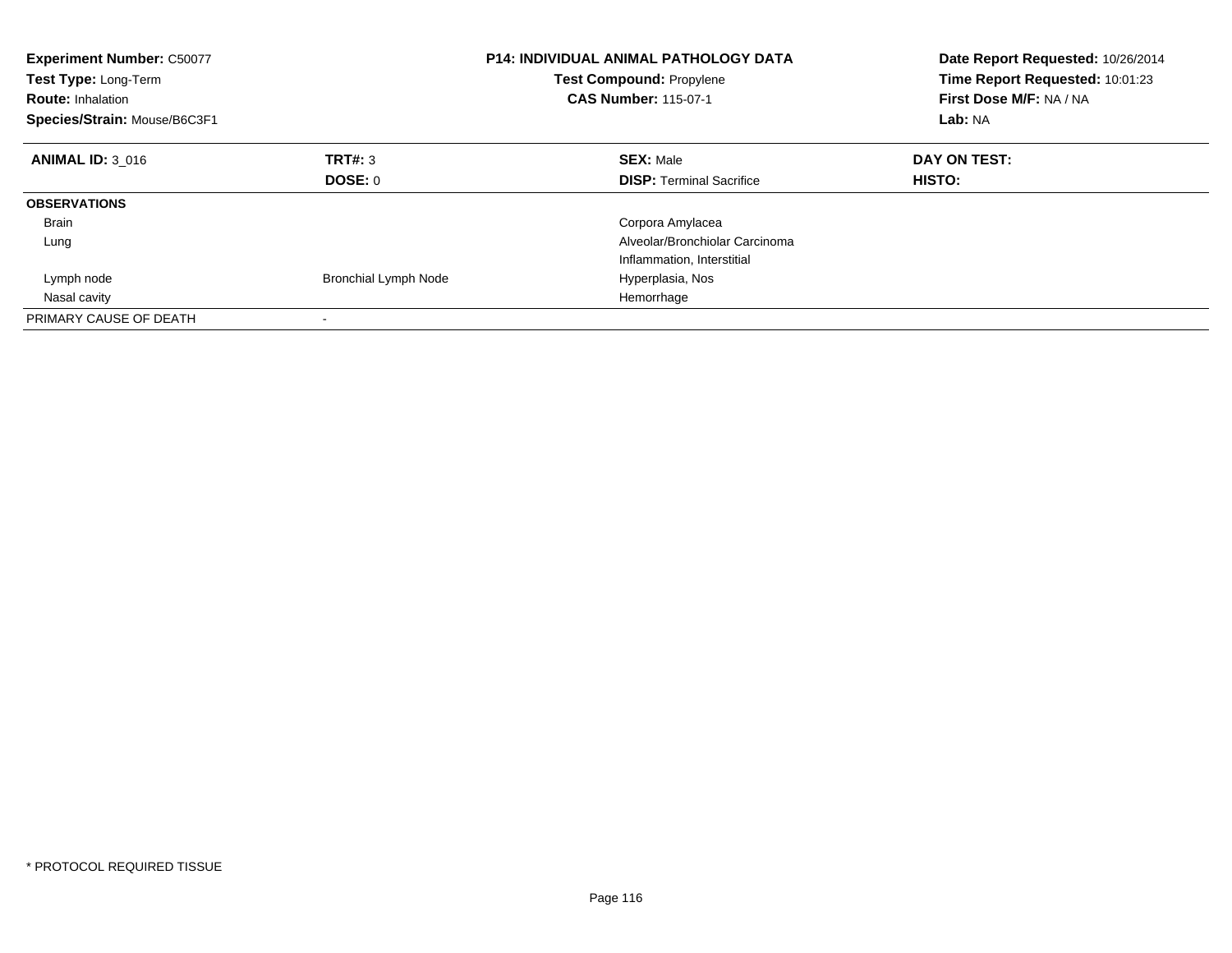| <b>Experiment Number: C50077</b><br>Test Type: Long-Term<br><b>Route: Inhalation</b><br>Species/Strain: Mouse/B6C3F1 |         | <b>P14: INDIVIDUAL ANIMAL PATHOLOGY DATA</b><br><b>Test Compound: Propylene</b><br><b>CAS Number: 115-07-1</b> | Date Report Requested: 10/26/2014<br>Time Report Requested: 10:01:23<br>First Dose M/F: NA / NA<br>Lab: NA |
|----------------------------------------------------------------------------------------------------------------------|---------|----------------------------------------------------------------------------------------------------------------|------------------------------------------------------------------------------------------------------------|
| <b>ANIMAL ID: 3 017</b>                                                                                              | TRT#: 3 | <b>SEX: Male</b>                                                                                               | DAY ON TEST:                                                                                               |
|                                                                                                                      | DOSE: 0 | <b>DISP:</b> Terminal Sacrifice                                                                                | HISTO:                                                                                                     |
| <b>OBSERVATIONS</b>                                                                                                  |         |                                                                                                                |                                                                                                            |
| <b>Brain</b>                                                                                                         |         | Corpora Amylacea                                                                                               |                                                                                                            |
| Kidney                                                                                                               |         | Inflammation, Chronic                                                                                          |                                                                                                            |
| Liver                                                                                                                |         | Metamorphosis, Fatty                                                                                           |                                                                                                            |
| Nasal cavity                                                                                                         |         | Hemorrhage                                                                                                     |                                                                                                            |
| Spleen                                                                                                               |         | Lymphoma, Histiocytic-Malignant Type                                                                           |                                                                                                            |
| PRIMARY CAUSE OF DEATH                                                                                               |         |                                                                                                                |                                                                                                            |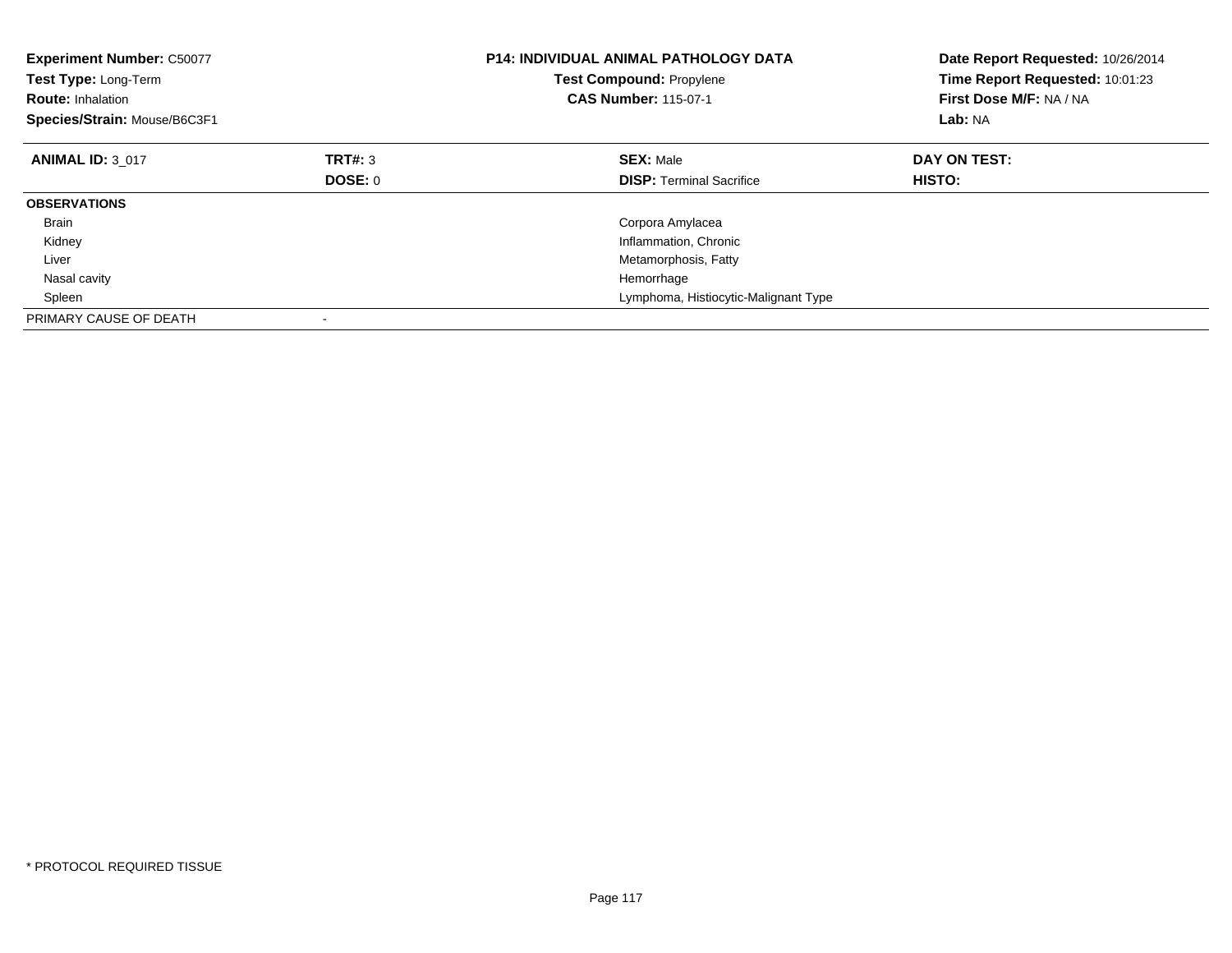| <b>Experiment Number: C50077</b><br>Test Type: Long-Term<br><b>Route: Inhalation</b><br>Species/Strain: Mouse/B6C3F1 |         | <b>P14: INDIVIDUAL ANIMAL PATHOLOGY DATA</b><br>Test Compound: Propylene<br><b>CAS Number: 115-07-1</b> | Date Report Requested: 10/26/2014<br>Time Report Requested: 10:01:23<br>First Dose M/F: NA / NA<br>Lab: NA |
|----------------------------------------------------------------------------------------------------------------------|---------|---------------------------------------------------------------------------------------------------------|------------------------------------------------------------------------------------------------------------|
| <b>ANIMAL ID: 3 018</b>                                                                                              | TRT#: 3 | <b>SEX: Male</b>                                                                                        | DAY ON TEST:                                                                                               |
|                                                                                                                      | DOSE: 0 | <b>DISP:</b> Terminal Sacrifice                                                                         | HISTO:                                                                                                     |
| <b>OBSERVATIONS</b>                                                                                                  |         |                                                                                                         |                                                                                                            |
| <b>Brain</b>                                                                                                         |         | Corpora Amylacea                                                                                        |                                                                                                            |
| Liver                                                                                                                |         | Hepatocellular Adenoma                                                                                  |                                                                                                            |
|                                                                                                                      |         | Metamorphosis, Fatty                                                                                    |                                                                                                            |
| Nasal cavity                                                                                                         |         | Hemorrhage                                                                                              |                                                                                                            |
|                                                                                                                      |         | Inflammation, Acute Serous                                                                              |                                                                                                            |
| Peritoneum                                                                                                           |         | Necrosis, Fat                                                                                           |                                                                                                            |
| PRIMARY CAUSE OF DEATH                                                                                               |         |                                                                                                         |                                                                                                            |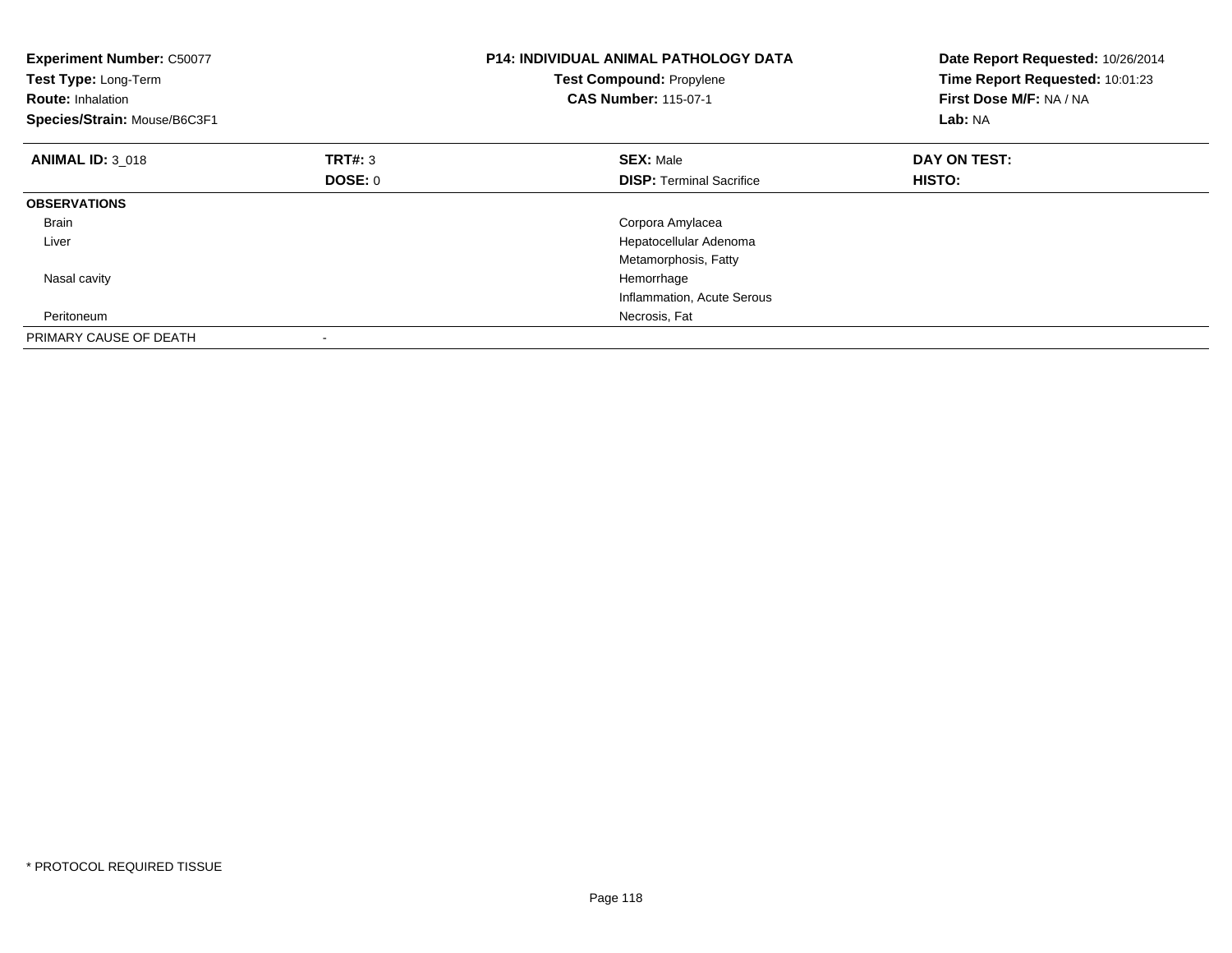| <b>Experiment Number: C50077</b><br>Test Type: Long-Term<br><b>Route: Inhalation</b><br>Species/Strain: Mouse/B6C3F1 |                    | <b>P14: INDIVIDUAL ANIMAL PATHOLOGY DATA</b><br><b>Test Compound: Propylene</b><br><b>CAS Number: 115-07-1</b> | Date Report Requested: 10/26/2014<br>Time Report Requested: 10:01:23<br>First Dose M/F: NA / NA<br>Lab: NA |
|----------------------------------------------------------------------------------------------------------------------|--------------------|----------------------------------------------------------------------------------------------------------------|------------------------------------------------------------------------------------------------------------|
| <b>ANIMAL ID: 3 019</b>                                                                                              | TRT#: 3<br>DOSE: 0 | <b>SEX: Male</b><br><b>DISP:</b> Terminal Sacrifice                                                            | DAY ON TEST:<br>HISTO:                                                                                     |
| <b>OBSERVATIONS</b>                                                                                                  |                    |                                                                                                                |                                                                                                            |
| Brain                                                                                                                |                    | Corpora Amylacea                                                                                               |                                                                                                            |
| Nasal cavity                                                                                                         |                    | Hemorrhage                                                                                                     |                                                                                                            |
|                                                                                                                      |                    | Inflammation, Acute Serous                                                                                     |                                                                                                            |
| PRIMARY CAUSE OF DEATH                                                                                               |                    |                                                                                                                |                                                                                                            |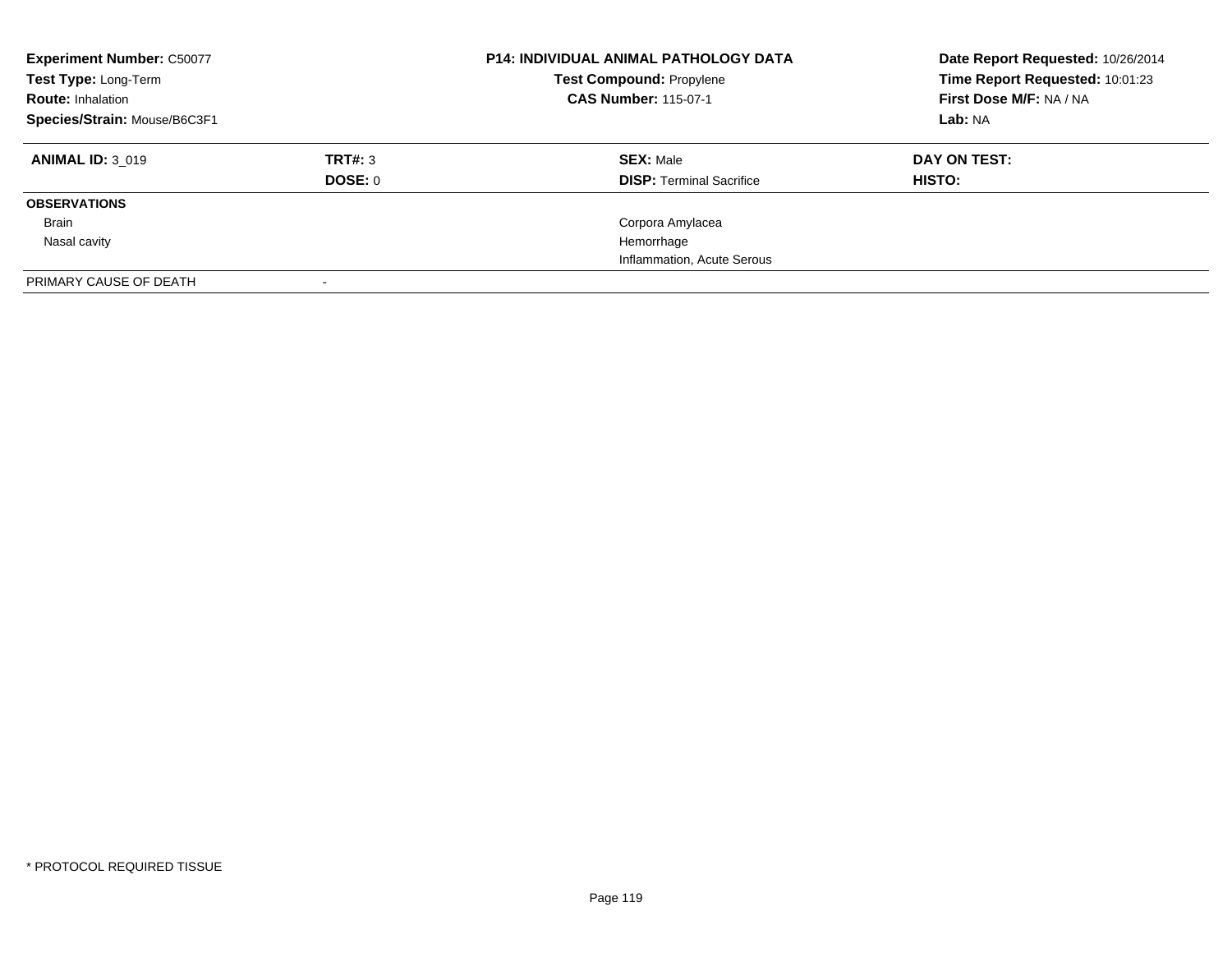| <b>Experiment Number: C50077</b><br><b>Test Type: Long-Term</b> |         | <b>P14: INDIVIDUAL ANIMAL PATHOLOGY DATA</b><br><b>Test Compound: Propylene</b> | Date Report Requested: 10/26/2014<br>Time Report Requested: 10:01:23 |
|-----------------------------------------------------------------|---------|---------------------------------------------------------------------------------|----------------------------------------------------------------------|
| <b>Route: Inhalation</b>                                        |         | <b>CAS Number: 115-07-1</b>                                                     | First Dose M/F: NA / NA                                              |
| Species/Strain: Mouse/B6C3F1                                    |         |                                                                                 | Lab: NA                                                              |
| <b>ANIMAL ID: 3 020</b>                                         | TRT#: 3 | <b>SEX: Male</b>                                                                | DAY ON TEST:                                                         |
|                                                                 | DOSE: 0 | <b>DISP:</b> Terminal Sacrifice                                                 | HISTO:                                                               |
| <b>OBSERVATIONS</b>                                             |         |                                                                                 |                                                                      |
| Nasal cavity                                                    |         | Inflammation, Acute Serous                                                      |                                                                      |
| Unspecified                                                     |         | Inflammation, Chronic                                                           |                                                                      |
| PRIMARY CAUSE OF DEATH                                          |         |                                                                                 |                                                                      |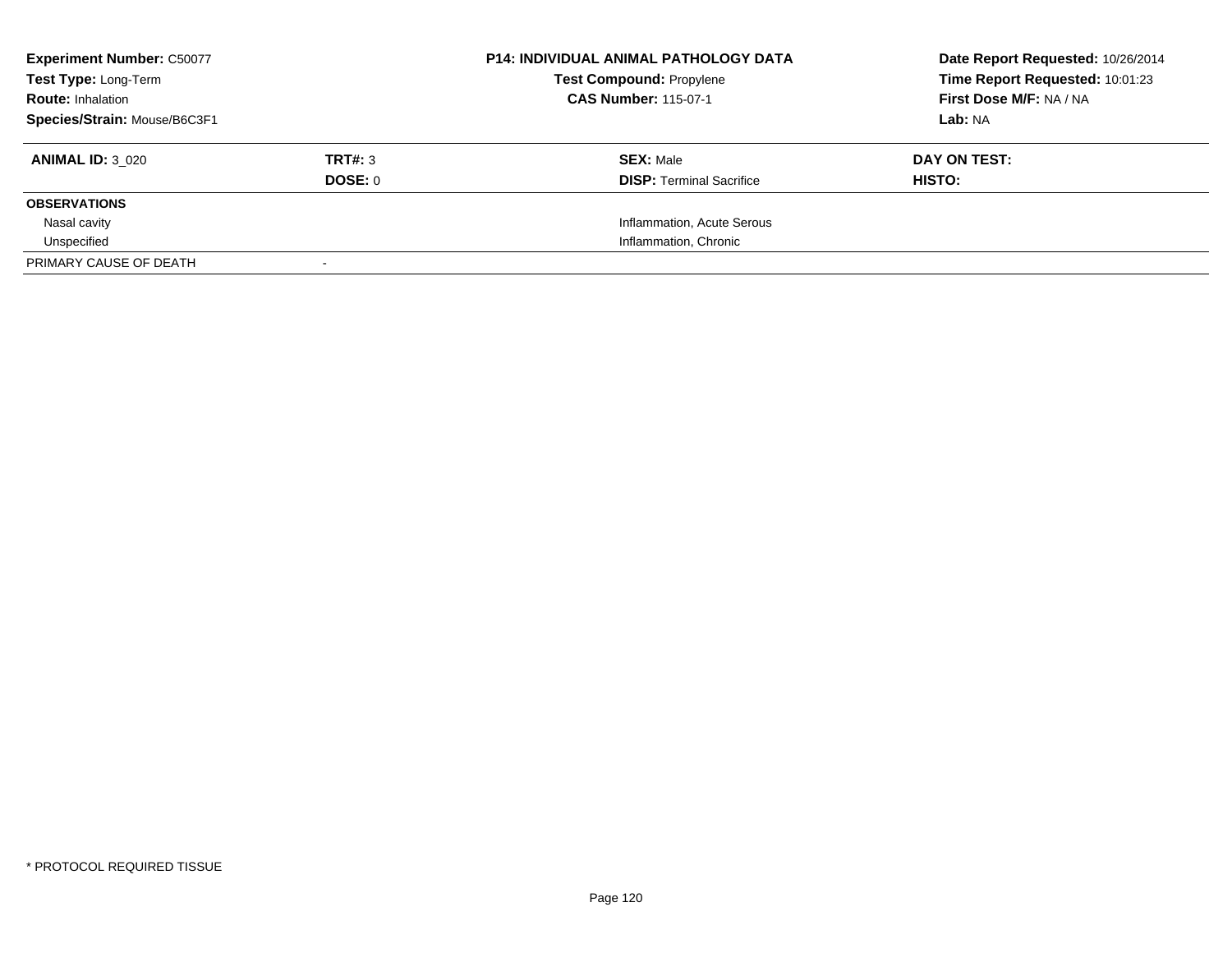| <b>Experiment Number: C50077</b>                 | <b>P14: INDIVIDUAL ANIMAL PATHOLOGY DATA</b> | Date Report Requested: 10/26/2014                              |                                                            |  |
|--------------------------------------------------|----------------------------------------------|----------------------------------------------------------------|------------------------------------------------------------|--|
| Test Type: Long-Term<br><b>Route: Inhalation</b> |                                              | <b>Test Compound: Propylene</b><br><b>CAS Number: 115-07-1</b> | Time Report Requested: 10:01:23<br>First Dose M/F: NA / NA |  |
| Species/Strain: Mouse/B6C3F1                     |                                              |                                                                | Lab: NA                                                    |  |
| <b>ANIMAL ID: 3 021</b>                          | TRT#: 3                                      | <b>SEX: Male</b>                                               | DAY ON TEST:                                               |  |
|                                                  | DOSE: 0                                      | <b>DISP: Accidently Killed</b>                                 | <b>HISTO:</b>                                              |  |
| <b>OBSERVATIONS</b>                              |                                              |                                                                |                                                            |  |
| Liver                                            |                                              | Necrosis, Focal                                                |                                                            |  |
| PRIMARY CAUSE OF DEATH                           |                                              |                                                                |                                                            |  |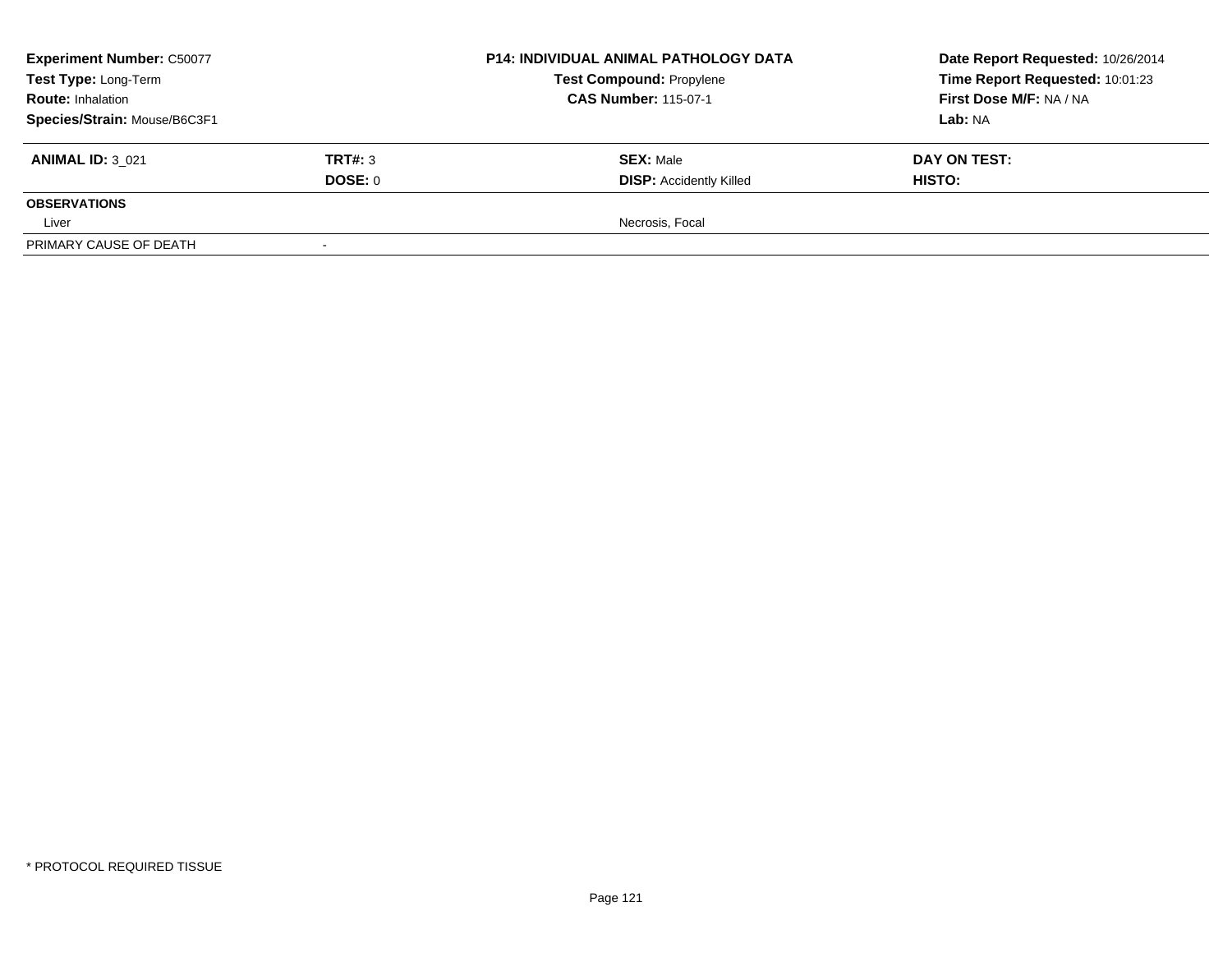| <b>Experiment Number: C50077</b> |         | <b>P14: INDIVIDUAL ANIMAL PATHOLOGY DATA</b> | Date Report Requested: 10/26/2014 |
|----------------------------------|---------|----------------------------------------------|-----------------------------------|
| Test Type: Long-Term             |         | <b>Test Compound: Propylene</b>              | Time Report Requested: 10:01:23   |
| <b>Route: Inhalation</b>         |         | <b>CAS Number: 115-07-1</b>                  | First Dose M/F: NA / NA           |
| Species/Strain: Mouse/B6C3F1     |         |                                              | Lab: NA                           |
| <b>ANIMAL ID: 3 022</b>          | TRT#: 3 | <b>SEX: Male</b>                             | DAY ON TEST:                      |
|                                  | DOSE: 0 | <b>DISP:</b> Terminal Sacrifice              | <b>HISTO:</b>                     |
| <b>OBSERVATIONS</b>              |         |                                              |                                   |
| Brain                            |         | Corpora Amylacea                             |                                   |
| Nasal cavity                     |         | Hemorrhage                                   |                                   |
| PRIMARY CAUSE OF DEATH           |         |                                              |                                   |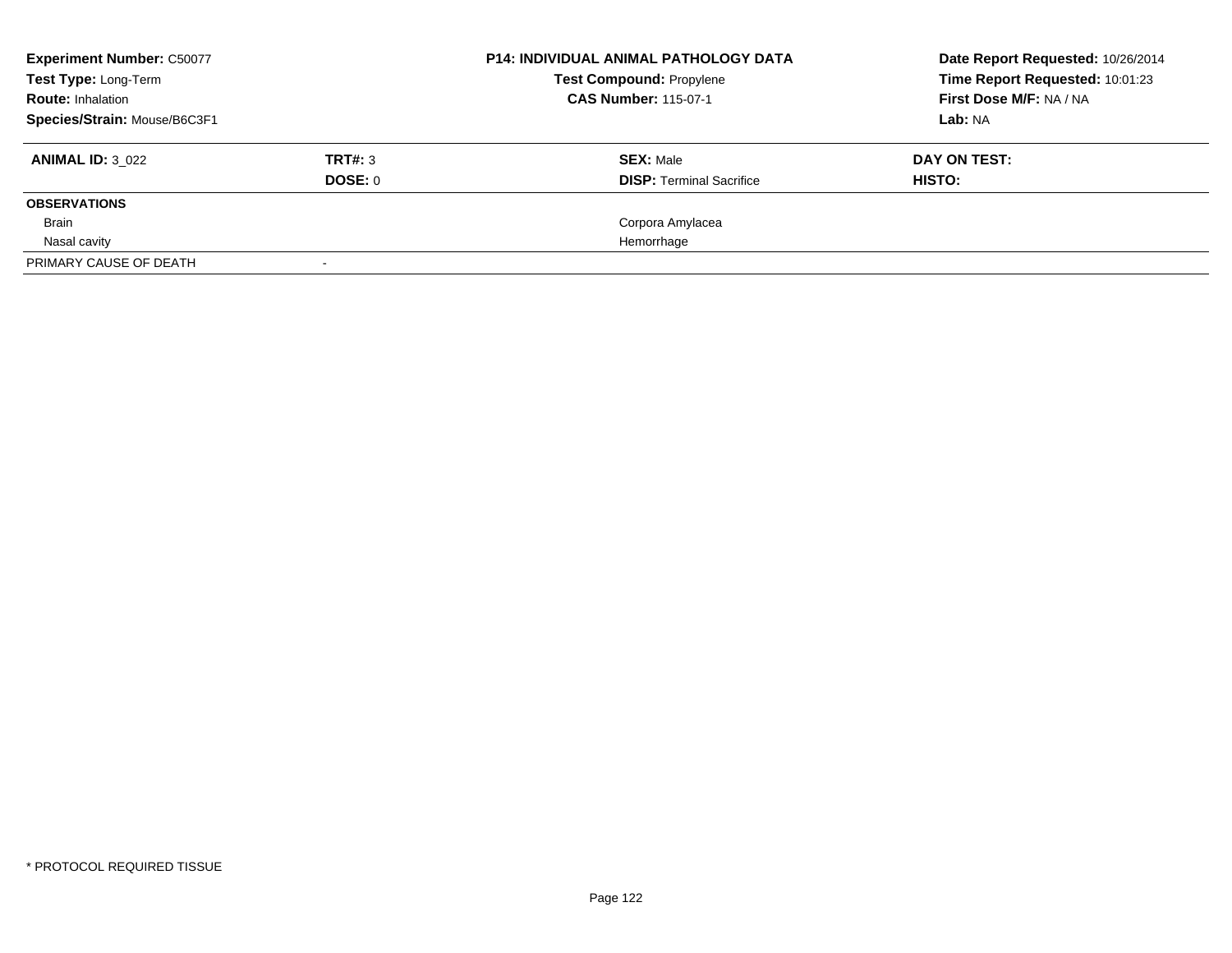| <b>Experiment Number: C50077</b><br>Test Type: Long-Term<br><b>Route: Inhalation</b><br>Species/Strain: Mouse/B6C3F1 |                | <b>P14: INDIVIDUAL ANIMAL PATHOLOGY DATA</b><br><b>Test Compound: Propylene</b><br><b>CAS Number: 115-07-1</b> | Date Report Requested: 10/26/2014<br>Time Report Requested: 10:01:23<br>First Dose M/F: NA / NA<br>Lab: NA |
|----------------------------------------------------------------------------------------------------------------------|----------------|----------------------------------------------------------------------------------------------------------------|------------------------------------------------------------------------------------------------------------|
| <b>ANIMAL ID: 3 023</b>                                                                                              | TRT#: 3        | <b>SEX: Male</b>                                                                                               | DAY ON TEST:                                                                                               |
|                                                                                                                      | <b>DOSE: 0</b> | <b>DISP:</b> Terminal Sacrifice                                                                                | <b>HISTO:</b>                                                                                              |
| <b>OBSERVATIONS</b>                                                                                                  |                |                                                                                                                |                                                                                                            |
| Liver                                                                                                                |                | Hepatocellular Carcinoma                                                                                       |                                                                                                            |
| Lung                                                                                                                 |                | Alveolar/Bronchiolar Carcinoma                                                                                 |                                                                                                            |
| Nasal cavity                                                                                                         |                | Hemorrhage                                                                                                     |                                                                                                            |
| PRIMARY CAUSE OF DEATH                                                                                               |                |                                                                                                                |                                                                                                            |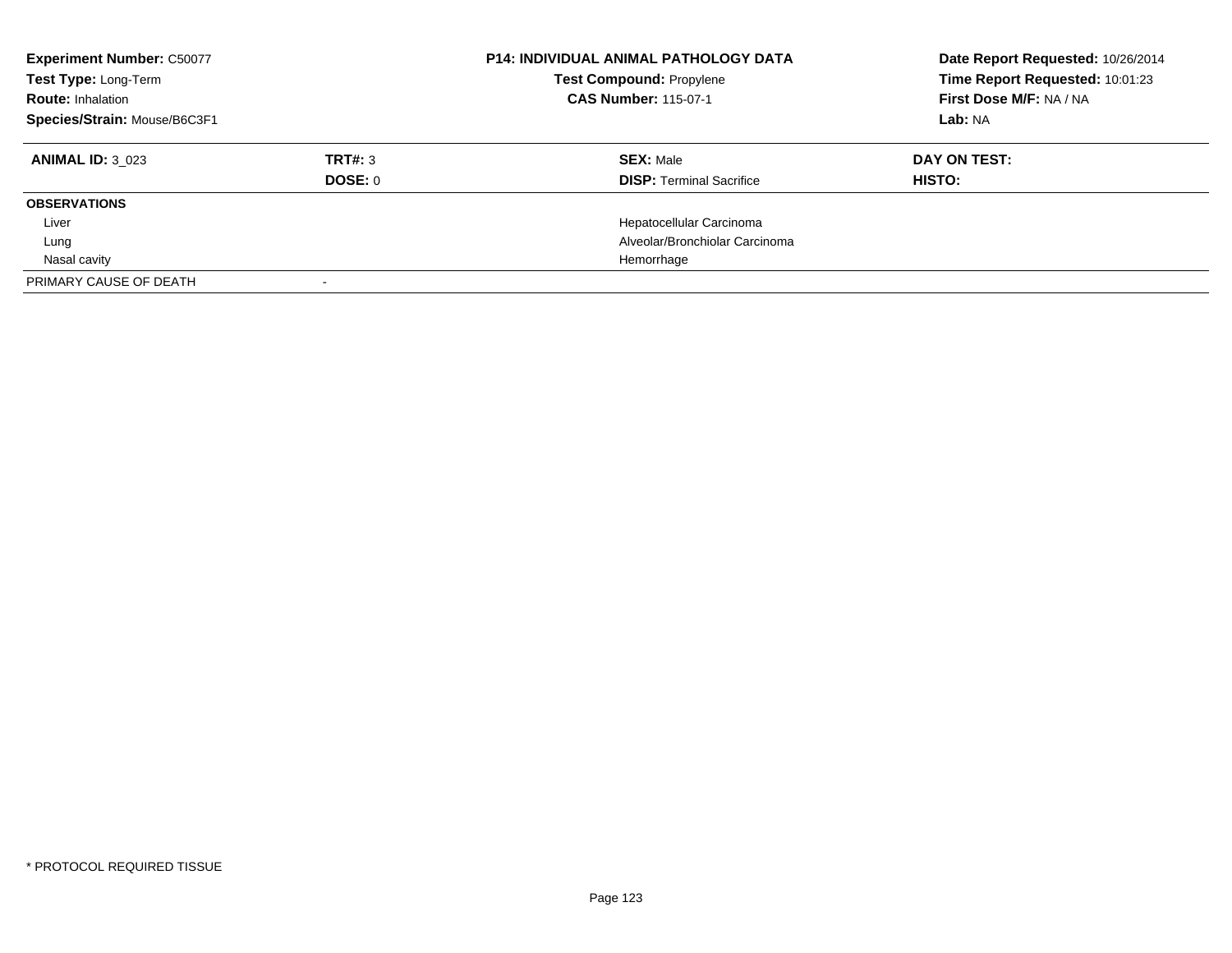| <b>Experiment Number: C50077</b><br>Test Type: Long-Term<br><b>Route: Inhalation</b><br>Species/Strain: Mouse/B6C3F1 |                             | <b>P14: INDIVIDUAL ANIMAL PATHOLOGY DATA</b><br><b>Test Compound: Propylene</b><br><b>CAS Number: 115-07-1</b> | Date Report Requested: 10/26/2014<br>Time Report Requested: 10:01:23<br>First Dose M/F: NA / NA<br>Lab: NA |
|----------------------------------------------------------------------------------------------------------------------|-----------------------------|----------------------------------------------------------------------------------------------------------------|------------------------------------------------------------------------------------------------------------|
| <b>ANIMAL ID: 3 024</b>                                                                                              | <b>TRT#: 3</b>              | <b>SEX: Male</b>                                                                                               | DAY ON TEST:                                                                                               |
|                                                                                                                      | DOSE: 0                     | <b>DISP:</b> Terminal Sacrifice                                                                                | HISTO:                                                                                                     |
| <b>OBSERVATIONS</b>                                                                                                  |                             |                                                                                                                |                                                                                                            |
| <b>Brain</b>                                                                                                         |                             | Corpora Amylacea                                                                                               |                                                                                                            |
| Liver                                                                                                                |                             | Hepatocellular Carcinoma                                                                                       |                                                                                                            |
| Lung                                                                                                                 |                             | Hepatocellular Carcinoma, Metastatic                                                                           |                                                                                                            |
| Lymph node                                                                                                           | <b>Bronchial Lymph Node</b> | Congestion, Nos                                                                                                |                                                                                                            |
| Spleen                                                                                                               |                             | Hyperplasia, Nos                                                                                               |                                                                                                            |
| Unspecified                                                                                                          |                             | Inflammation, Chronic                                                                                          |                                                                                                            |
| PRIMARY CAUSE OF DEATH                                                                                               |                             |                                                                                                                |                                                                                                            |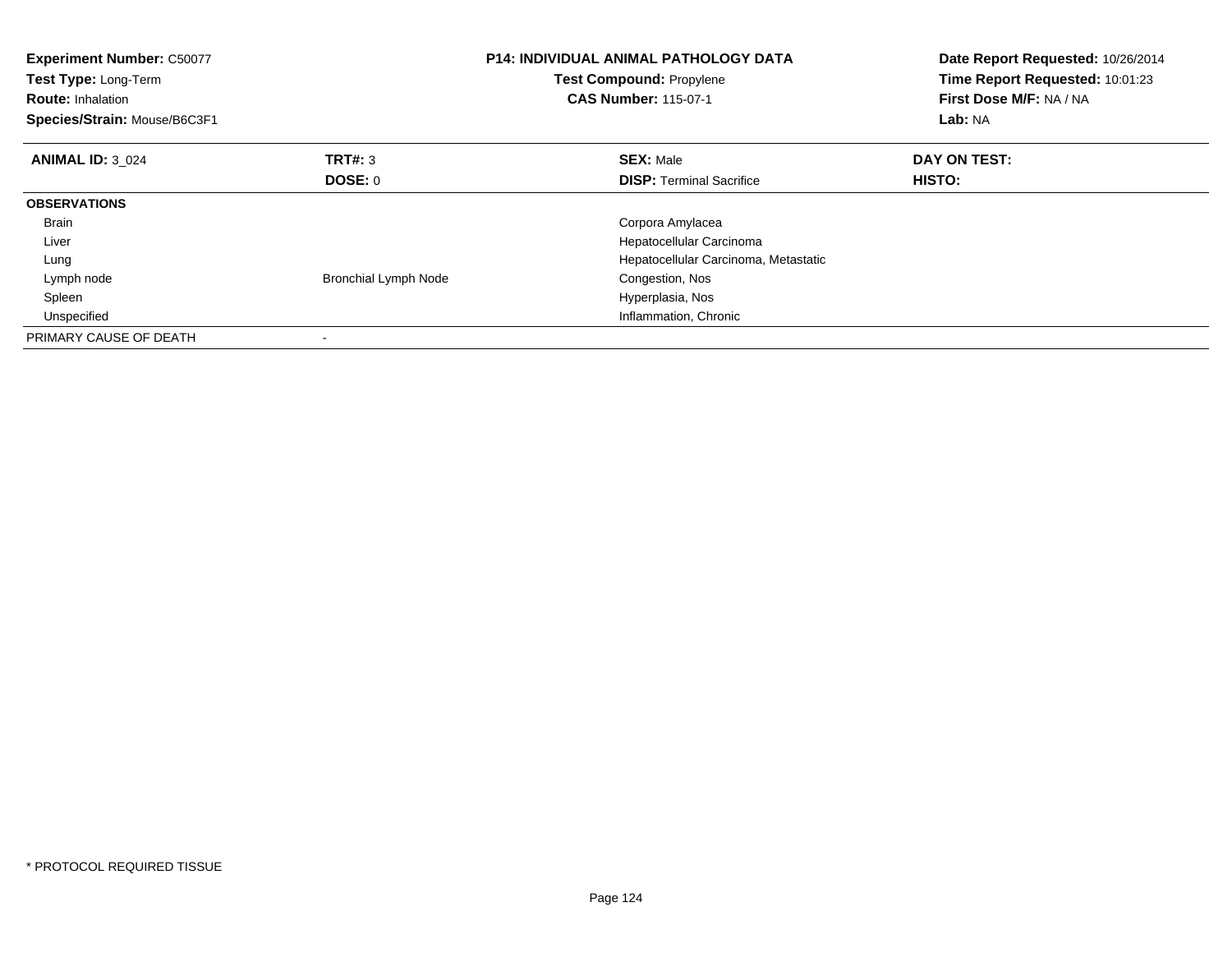| <b>Experiment Number: C50077</b><br>Test Type: Long-Term<br><b>Route: Inhalation</b><br>Species/Strain: Mouse/B6C3F1 |                          | <b>P14: INDIVIDUAL ANIMAL PATHOLOGY DATA</b><br><b>Test Compound: Propylene</b><br><b>CAS Number: 115-07-1</b> | Date Report Requested: 10/26/2014<br>Time Report Requested: 10:01:23<br>First Dose M/F: NA / NA<br>Lab: NA |
|----------------------------------------------------------------------------------------------------------------------|--------------------------|----------------------------------------------------------------------------------------------------------------|------------------------------------------------------------------------------------------------------------|
| <b>ANIMAL ID: 3 025</b>                                                                                              | TRT#: 3<br>DOSE: 0       | <b>SEX: Male</b><br><b>DISP: Terminal Sacrifice</b>                                                            | DAY ON TEST:<br>HISTO:                                                                                     |
| <b>OBSERVATIONS</b>                                                                                                  |                          |                                                                                                                |                                                                                                            |
| <b>Brain</b>                                                                                                         |                          | Corpora Amylacea                                                                                               |                                                                                                            |
| Liver                                                                                                                |                          | Hepatocellular Adenoma                                                                                         |                                                                                                            |
|                                                                                                                      |                          | Metamorphosis, Fatty                                                                                           |                                                                                                            |
| Nasal cavity                                                                                                         |                          | Hemorrhage                                                                                                     |                                                                                                            |
| PRIMARY CAUSE OF DEATH                                                                                               | $\overline{\phantom{a}}$ |                                                                                                                |                                                                                                            |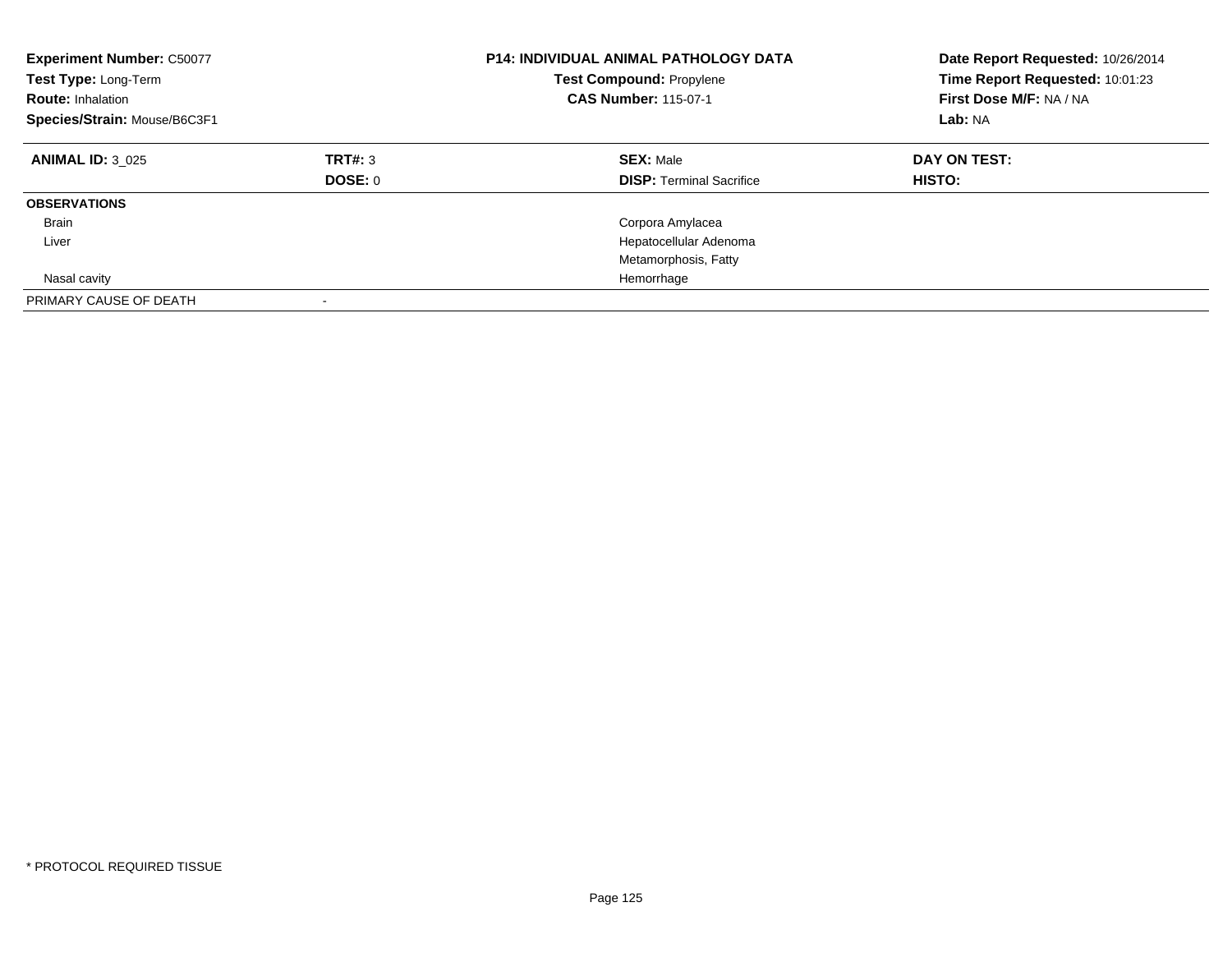| <b>Experiment Number: C50077</b><br>Test Type: Long-Term<br><b>Route: Inhalation</b><br>Species/Strain: Mouse/B6C3F1 |         | <b>P14: INDIVIDUAL ANIMAL PATHOLOGY DATA</b><br><b>Test Compound: Propylene</b><br><b>CAS Number: 115-07-1</b> | Date Report Requested: 10/26/2014<br>Time Report Requested: 10:01:23<br>First Dose M/F: NA / NA<br>Lab: NA |
|----------------------------------------------------------------------------------------------------------------------|---------|----------------------------------------------------------------------------------------------------------------|------------------------------------------------------------------------------------------------------------|
| <b>ANIMAL ID: 3 026</b>                                                                                              | TRT#: 3 | <b>SEX: Male</b>                                                                                               | DAY ON TEST:                                                                                               |
|                                                                                                                      | DOSE: 0 | <b>DISP:</b> Terminal Sacrifice                                                                                | <b>HISTO:</b>                                                                                              |
| <b>OBSERVATIONS</b>                                                                                                  |         |                                                                                                                |                                                                                                            |
| <b>Brain</b>                                                                                                         |         | Corpora Amylacea                                                                                               |                                                                                                            |
| Kidney                                                                                                               |         | Hemorrhage                                                                                                     |                                                                                                            |
| Liver                                                                                                                |         | Metamorphosis, Fatty                                                                                           |                                                                                                            |
| Nasal cavity                                                                                                         |         | Inflammation, Acute Serous                                                                                     |                                                                                                            |
| Testis                                                                                                               |         | Interstitial-Cell Tumor                                                                                        |                                                                                                            |
| PRIMARY CAUSE OF DEATH                                                                                               |         |                                                                                                                |                                                                                                            |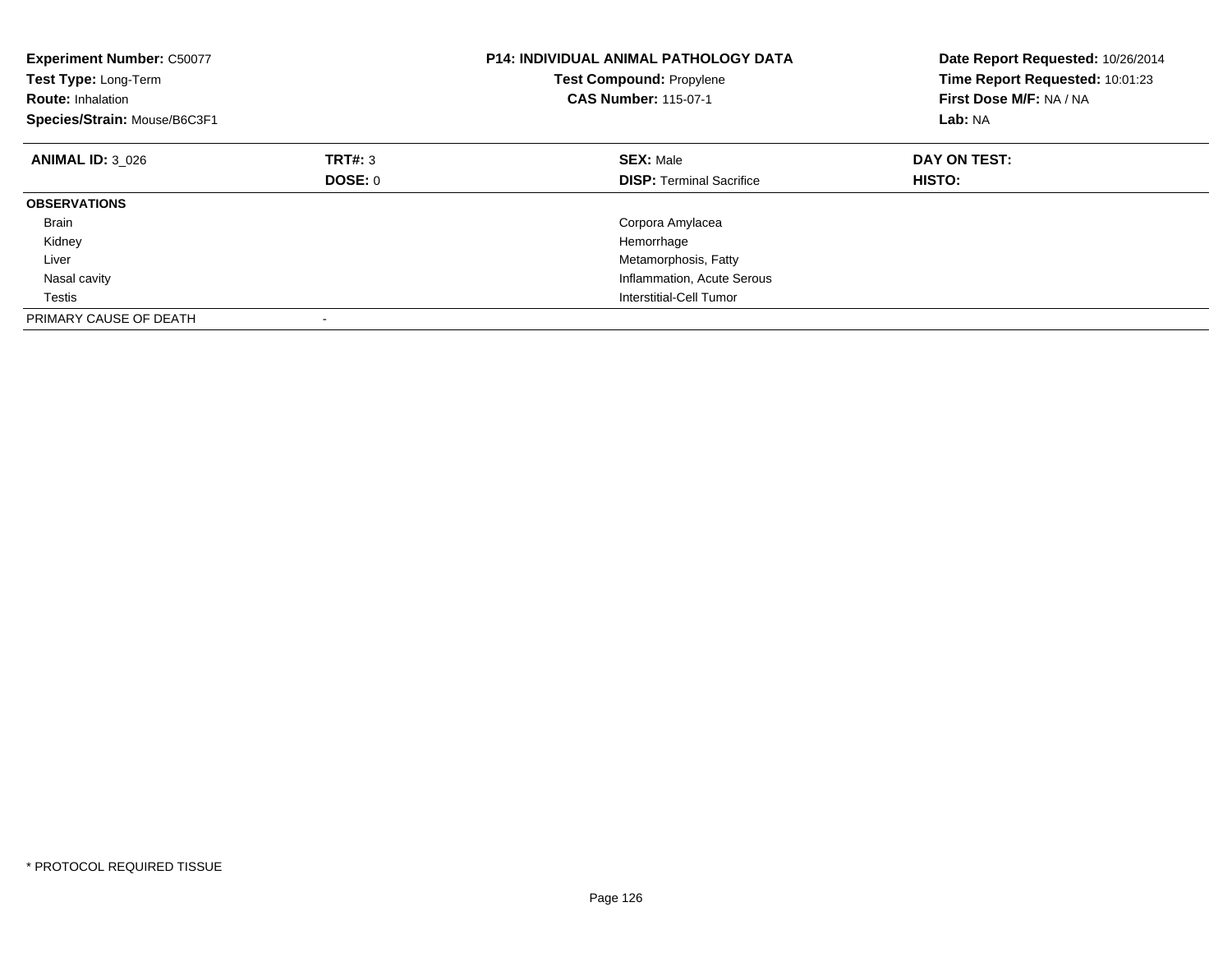| <b>Experiment Number: C50077</b> |         | <b>P14: INDIVIDUAL ANIMAL PATHOLOGY DATA</b> | Date Report Requested: 10/26/2014 |
|----------------------------------|---------|----------------------------------------------|-----------------------------------|
| Test Type: Long-Term             |         | <b>Test Compound: Propylene</b>              | Time Report Requested: 10:01:23   |
| <b>Route: Inhalation</b>         |         | <b>CAS Number: 115-07-1</b>                  | First Dose M/F: NA / NA           |
| Species/Strain: Mouse/B6C3F1     |         |                                              | Lab: NA                           |
| <b>ANIMAL ID: 3 027</b>          | TRT#: 3 | <b>SEX: Male</b>                             | DAY ON TEST:                      |
|                                  | DOSE: 0 | <b>DISP:</b> Terminal Sacrifice              | HISTO:                            |
| <b>OBSERVATIONS</b>              |         |                                              |                                   |
| Thyroid                          |         | Cyst, Follicular Nos                         |                                   |
| Unspecified                      |         | Inflammation, Chronic                        |                                   |
| PRIMARY CAUSE OF DEATH           |         |                                              |                                   |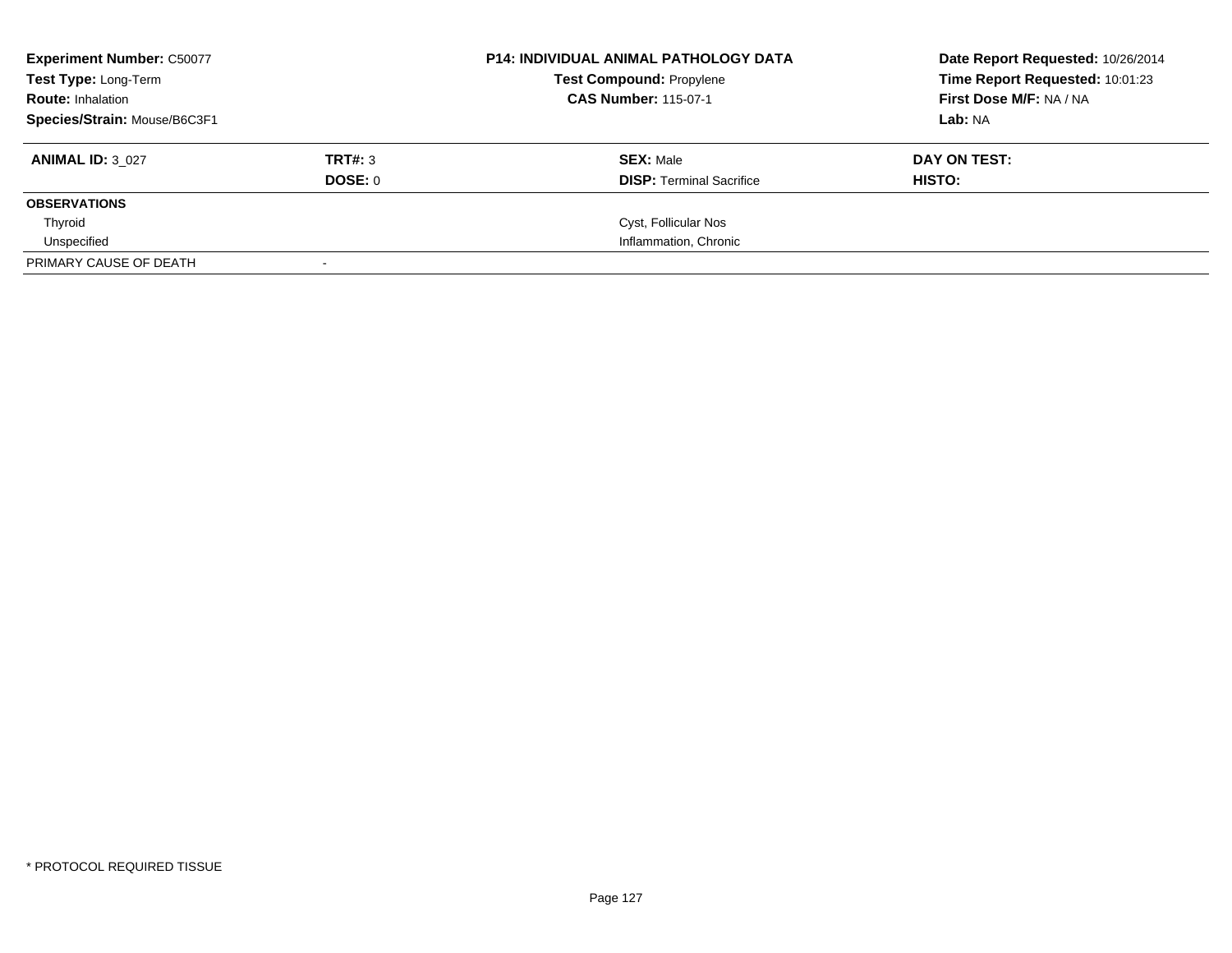| <b>Experiment Number: C50077</b> |         | <b>P14: INDIVIDUAL ANIMAL PATHOLOGY DATA</b> | Date Report Requested: 10/26/2014 |
|----------------------------------|---------|----------------------------------------------|-----------------------------------|
| Test Type: Long-Term             |         | <b>Test Compound: Propylene</b>              | Time Report Requested: 10:01:23   |
| <b>Route: Inhalation</b>         |         | <b>CAS Number: 115-07-1</b>                  | First Dose M/F: NA / NA           |
| Species/Strain: Mouse/B6C3F1     |         |                                              | Lab: NA                           |
| <b>ANIMAL ID: 3 028</b>          | TRT#: 3 | <b>SEX: Male</b>                             | DAY ON TEST:                      |
|                                  | DOSE: 0 | <b>DISP:</b> Terminal Sacrifice              | HISTO:                            |
| <b>OBSERVATIONS</b>              |         |                                              |                                   |
| <b>Brain</b>                     |         | Corpora Amylacea                             |                                   |
| Liver                            |         | Metamorphosis, Fatty                         |                                   |
| PRIMARY CAUSE OF DEATH           |         |                                              |                                   |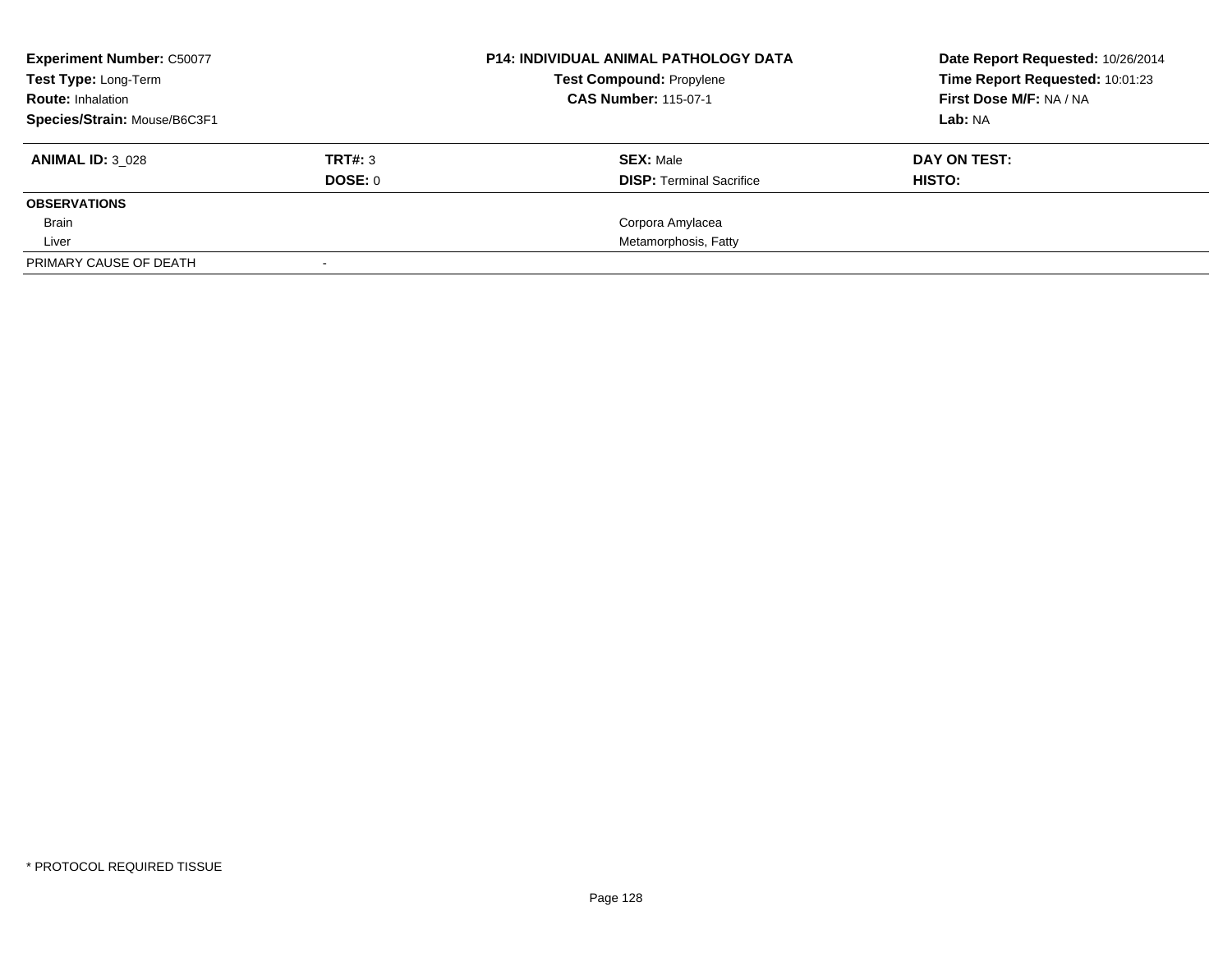| <b>Experiment Number: C50077</b><br>Test Type: Long-Term<br><b>Route: Inhalation</b><br>Species/Strain: Mouse/B6C3F1 |         | <b>P14: INDIVIDUAL ANIMAL PATHOLOGY DATA</b><br><b>Test Compound: Propylene</b><br><b>CAS Number: 115-07-1</b> | Date Report Requested: 10/26/2014<br>Time Report Requested: 10:01:23<br>First Dose M/F: NA / NA<br>Lab: NA |
|----------------------------------------------------------------------------------------------------------------------|---------|----------------------------------------------------------------------------------------------------------------|------------------------------------------------------------------------------------------------------------|
| <b>ANIMAL ID: 3 029</b>                                                                                              | TRT#: 3 | <b>SEX: Male</b>                                                                                               | DAY ON TEST:                                                                                               |
|                                                                                                                      | DOSE: 0 | <b>DISP: Terminal Sacrifice</b>                                                                                | <b>HISTO:</b>                                                                                              |
| <b>OBSERVATIONS</b>                                                                                                  |         |                                                                                                                |                                                                                                            |
| Brain                                                                                                                |         | Corpora Amylacea                                                                                               |                                                                                                            |
| Lung                                                                                                                 |         | Hemorrhage                                                                                                     |                                                                                                            |
| Nasal cavity                                                                                                         |         | Hemorrhage                                                                                                     |                                                                                                            |
| PRIMARY CAUSE OF DEATH                                                                                               |         |                                                                                                                |                                                                                                            |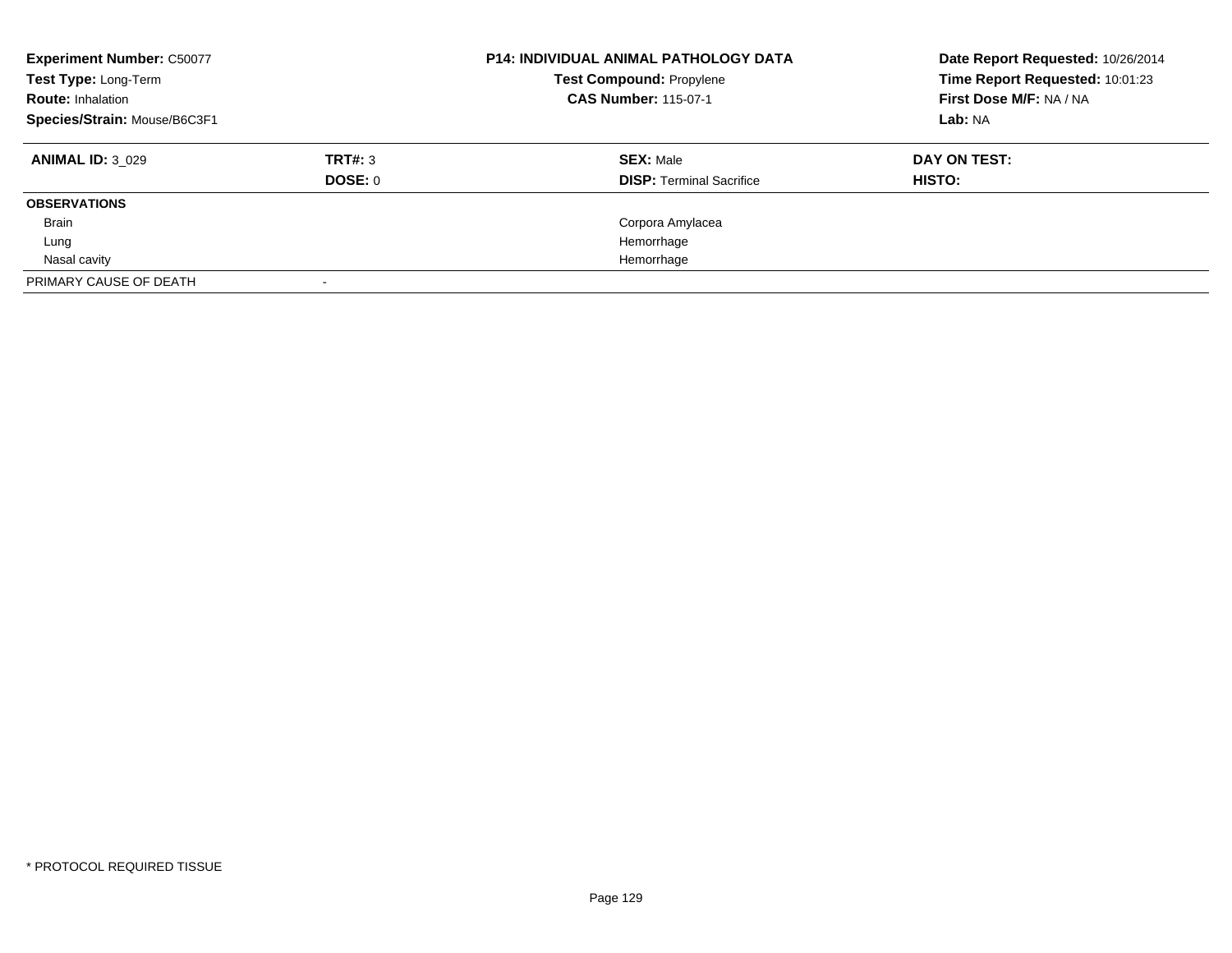| <b>Experiment Number: C50077</b><br>Test Type: Long-Term<br><b>Route: Inhalation</b><br>Species/Strain: Mouse/B6C3F1 |                 | <b>P14: INDIVIDUAL ANIMAL PATHOLOGY DATA</b><br><b>Test Compound: Propylene</b><br><b>CAS Number: 115-07-1</b> | Date Report Requested: 10/26/2014<br>Time Report Requested: 10:01:23<br>First Dose M/F: NA / NA<br>Lab: NA |
|----------------------------------------------------------------------------------------------------------------------|-----------------|----------------------------------------------------------------------------------------------------------------|------------------------------------------------------------------------------------------------------------|
| <b>ANIMAL ID: 3 030</b>                                                                                              | TRT#: 3         | <b>SEX: Male</b>                                                                                               | DAY ON TEST:                                                                                               |
|                                                                                                                      | <b>DOSE: 0</b>  | <b>DISP:</b> Terminal Sacrifice                                                                                | HISTO:                                                                                                     |
| <b>OBSERVATIONS</b>                                                                                                  |                 |                                                                                                                |                                                                                                            |
| Brain                                                                                                                |                 | Corpora Amylacea                                                                                               |                                                                                                            |
| Harderian gland                                                                                                      | Hardarian Gland | Papillary Cystadenoma, Nos                                                                                     |                                                                                                            |
| Nasal cavity                                                                                                         |                 | Hemorrhage                                                                                                     |                                                                                                            |
| PRIMARY CAUSE OF DEATH                                                                                               |                 |                                                                                                                |                                                                                                            |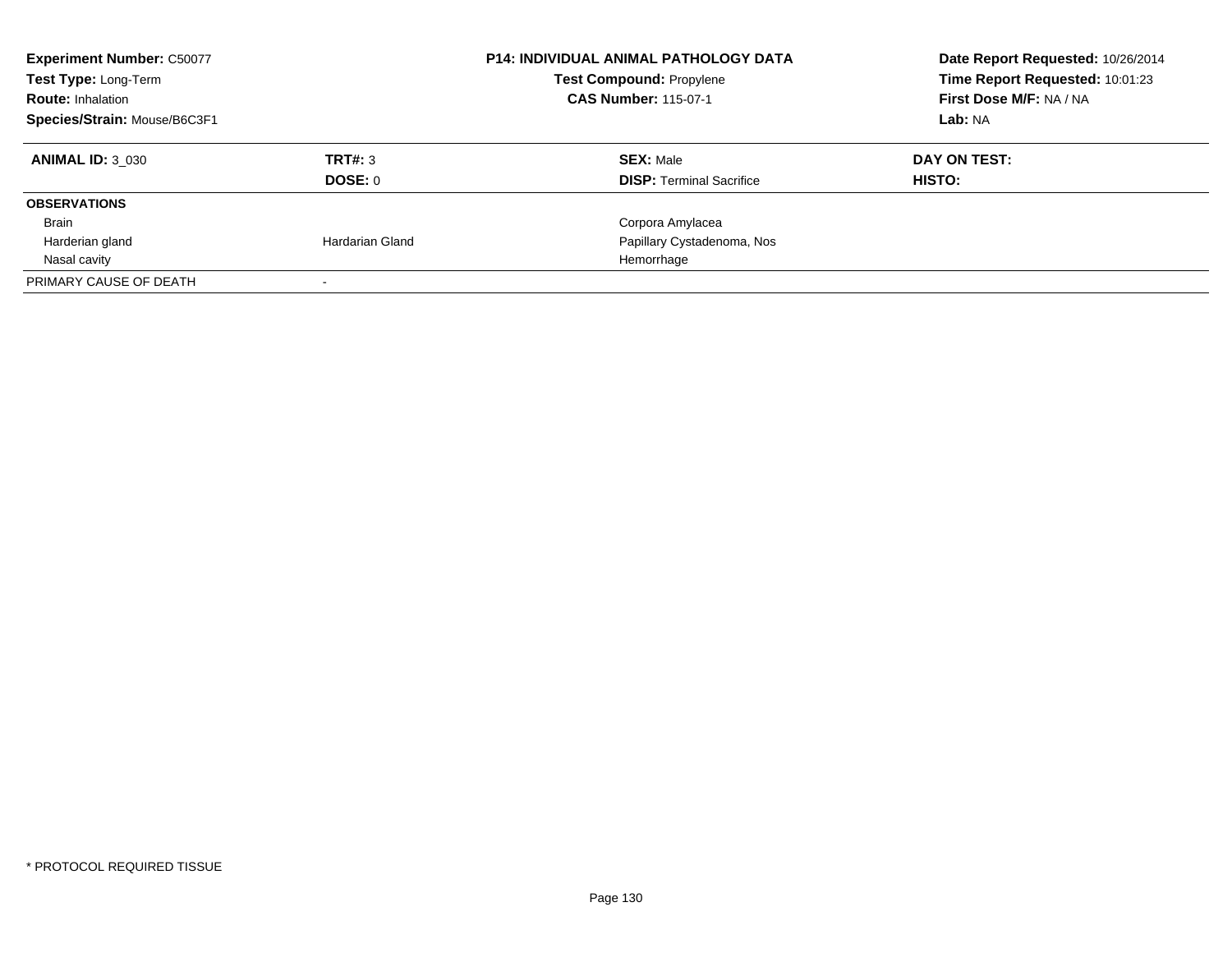| <b>Experiment Number: C50077</b><br>Test Type: Long-Term<br><b>Route: Inhalation</b><br>Species/Strain: Mouse/B6C3F1 |                           | <b>P14: INDIVIDUAL ANIMAL PATHOLOGY DATA</b><br><b>Test Compound: Propylene</b><br><b>CAS Number: 115-07-1</b> | Date Report Requested: 10/26/2014<br>Time Report Requested: 10:01:23<br>First Dose M/F: NA / NA<br>Lab: NA |
|----------------------------------------------------------------------------------------------------------------------|---------------------------|----------------------------------------------------------------------------------------------------------------|------------------------------------------------------------------------------------------------------------|
| <b>ANIMAL ID: 3 031</b>                                                                                              | TRT#: 3<br><b>DOSE: 0</b> | <b>SEX: Male</b><br><b>DISP:</b> Terminal Sacrifice                                                            | DAY ON TEST:<br><b>HISTO:</b>                                                                              |
| <b>OBSERVATIONS</b>                                                                                                  |                           |                                                                                                                |                                                                                                            |
| <b>Brain</b>                                                                                                         |                           | Corpora Amylacea                                                                                               |                                                                                                            |
| Lung                                                                                                                 |                           | Alveolar/Bronchiolar Adenoma                                                                                   |                                                                                                            |
| Nasal cavity                                                                                                         |                           | Hemorrhage                                                                                                     |                                                                                                            |
| Thyroid                                                                                                              |                           | Cyst, Follicular Nos                                                                                           |                                                                                                            |
| PRIMARY CAUSE OF DEATH                                                                                               |                           |                                                                                                                |                                                                                                            |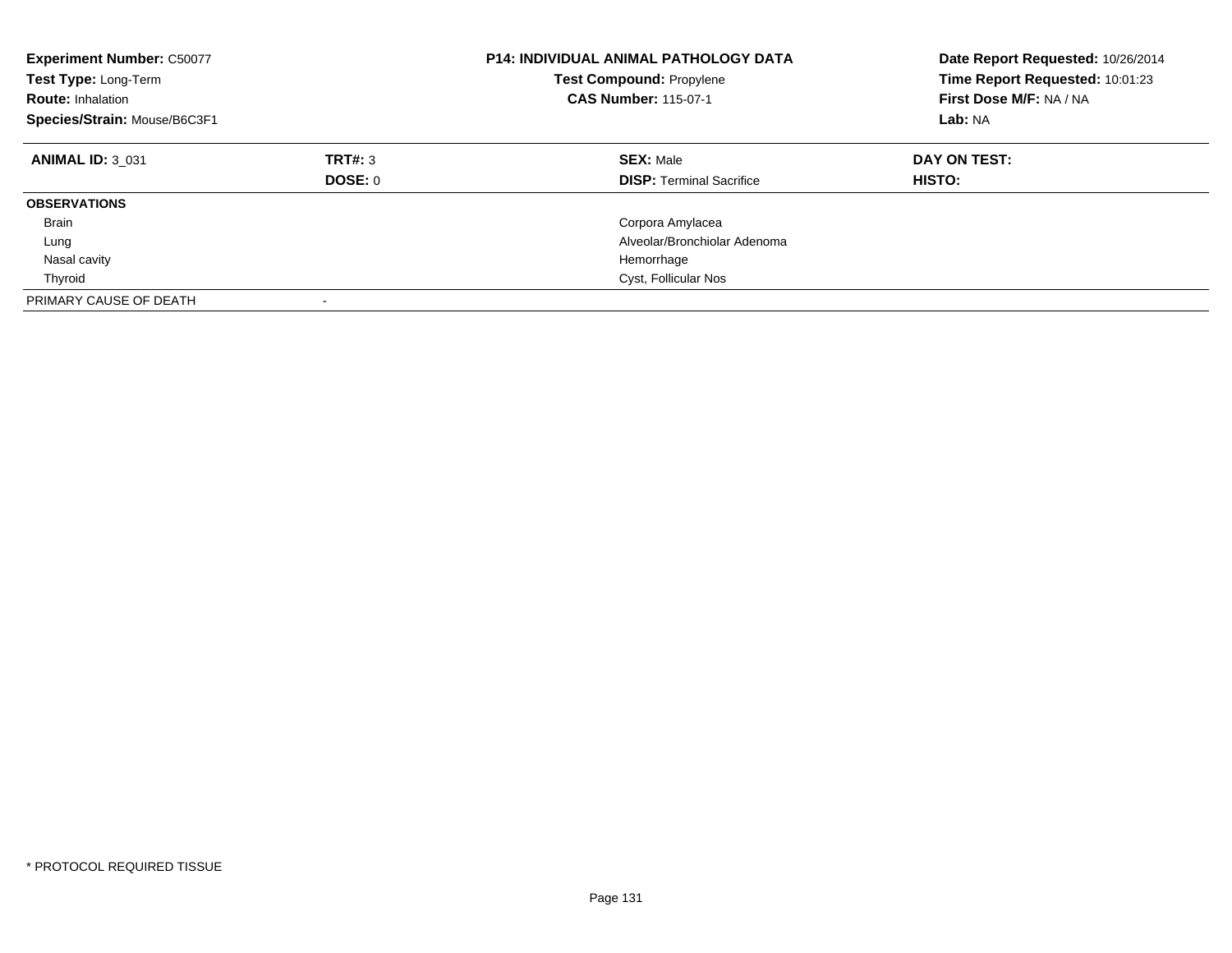| <b>Experiment Number: C50077</b><br>Test Type: Long-Term<br><b>Route: Inhalation</b><br>Species/Strain: Mouse/B6C3F1 |                           | <b>P14: INDIVIDUAL ANIMAL PATHOLOGY DATA</b><br><b>Test Compound: Propylene</b><br><b>CAS Number: 115-07-1</b> | Date Report Requested: 10/26/2014<br>Time Report Requested: 10:01:23<br>First Dose M/F: NA / NA<br>Lab: NA |
|----------------------------------------------------------------------------------------------------------------------|---------------------------|----------------------------------------------------------------------------------------------------------------|------------------------------------------------------------------------------------------------------------|
| <b>ANIMAL ID: 3 032</b>                                                                                              | TRT#: 3<br><b>DOSE: 0</b> | <b>SEX: Male</b><br><b>DISP:</b> Natural Death                                                                 | DAY ON TEST:<br><b>HISTO:</b>                                                                              |
| <b>OBSERVATIONS</b>                                                                                                  |                           |                                                                                                                |                                                                                                            |
| <b>Brain</b>                                                                                                         |                           | Corpora Amylacea                                                                                               |                                                                                                            |
| Liver                                                                                                                |                           | Leukemoid Reaction                                                                                             |                                                                                                            |
| Salivary gland                                                                                                       |                           | Inflammation, Chronic                                                                                          |                                                                                                            |
| Unspecified                                                                                                          | Multiple Organs Nos       | Lymphoma, Histiocytic-Malignant Type                                                                           |                                                                                                            |
| PRIMARY CAUSE OF DEATH                                                                                               | $\overline{\phantom{a}}$  |                                                                                                                |                                                                                                            |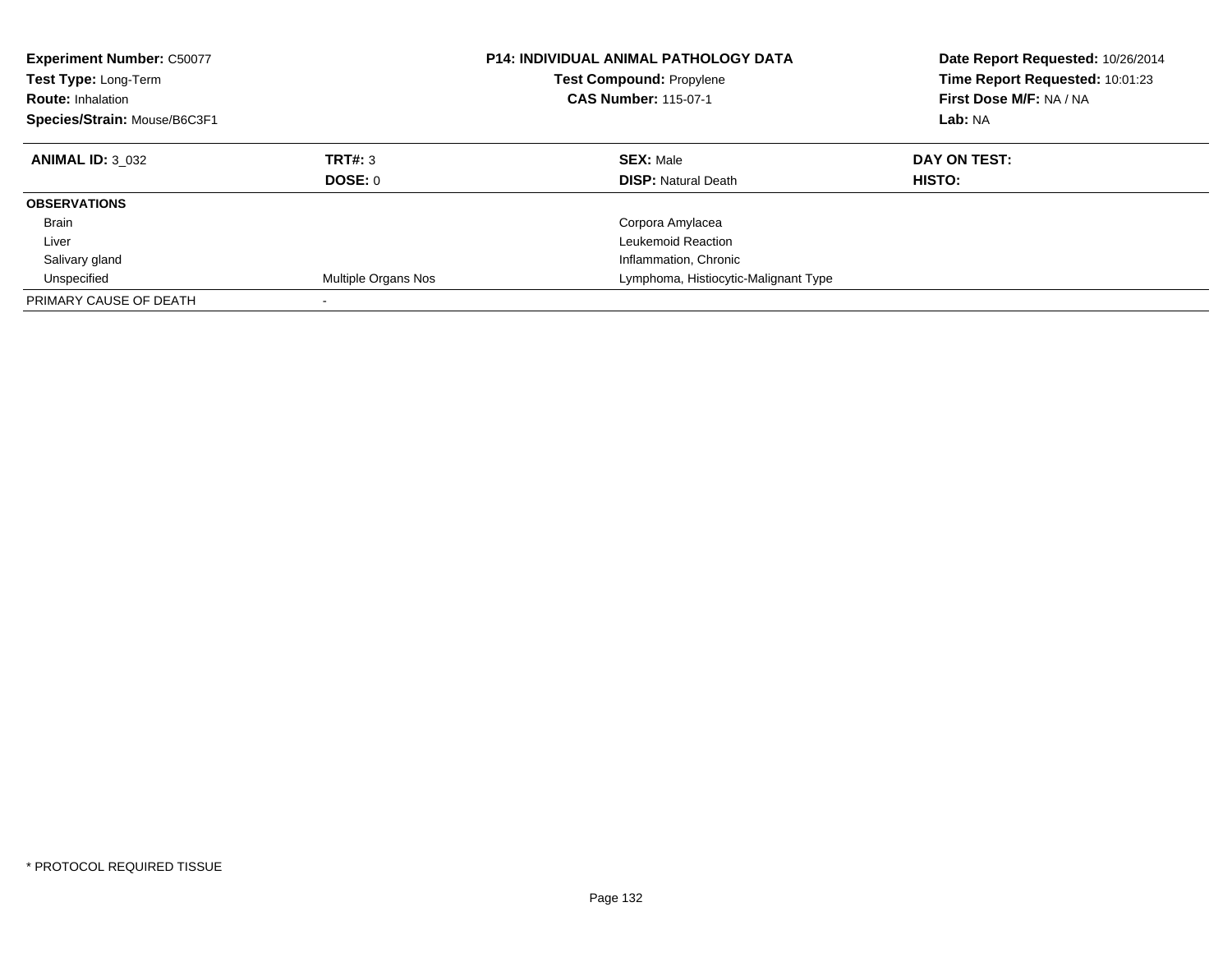| <b>Experiment Number: C50077</b><br>Test Type: Long-Term<br><b>Route: Inhalation</b><br>Species/Strain: Mouse/B6C3F1 |                    | <b>P14: INDIVIDUAL ANIMAL PATHOLOGY DATA</b><br><b>Test Compound: Propylene</b><br><b>CAS Number: 115-07-1</b> | Date Report Requested: 10/26/2014<br>Time Report Requested: 10:01:23<br>First Dose M/F: NA / NA<br>Lab: NA |
|----------------------------------------------------------------------------------------------------------------------|--------------------|----------------------------------------------------------------------------------------------------------------|------------------------------------------------------------------------------------------------------------|
| <b>ANIMAL ID: 3 033</b>                                                                                              | TRT#: 3<br>DOSE: 0 | <b>SEX: Male</b><br><b>DISP: Terminal Sacrifice</b>                                                            | DAY ON TEST:<br><b>HISTO:</b>                                                                              |
| <b>OBSERVATIONS</b>                                                                                                  |                    |                                                                                                                |                                                                                                            |
| Adrenal gland                                                                                                        |                    | Cyst, Nos                                                                                                      |                                                                                                            |
| <b>Brain</b>                                                                                                         |                    | Corpora Amylacea                                                                                               |                                                                                                            |
| Lung                                                                                                                 |                    | Alveolar/Bronchiolar Carcinoma                                                                                 |                                                                                                            |
|                                                                                                                      |                    | Inflammation, Interstitial                                                                                     |                                                                                                            |
| PRIMARY CAUSE OF DEATH                                                                                               |                    |                                                                                                                |                                                                                                            |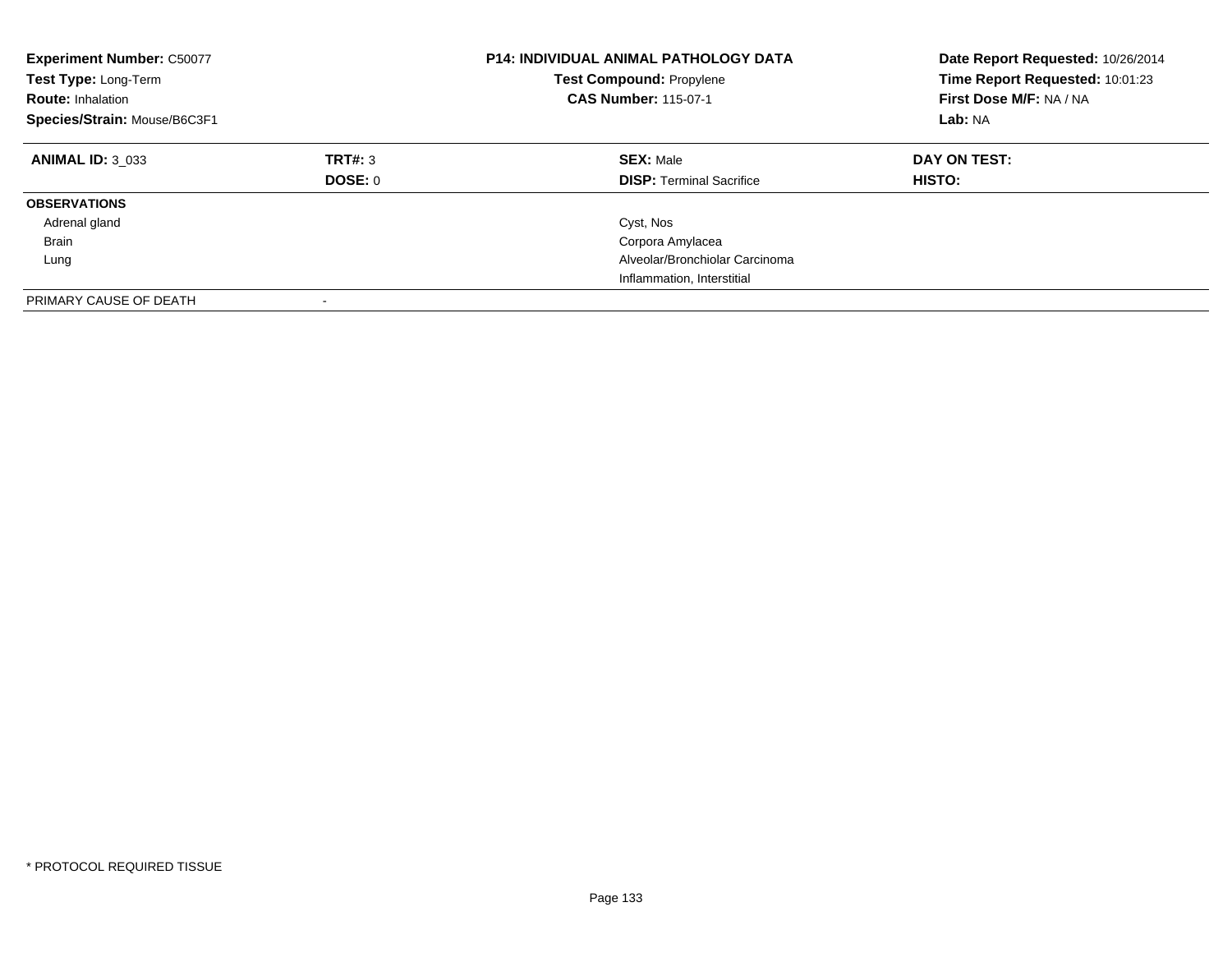| <b>Experiment Number: C50077</b><br>Test Type: Long-Term<br><b>Route: Inhalation</b><br>Species/Strain: Mouse/B6C3F1 |                           | <b>P14: INDIVIDUAL ANIMAL PATHOLOGY DATA</b><br>Test Compound: Propylene<br><b>CAS Number: 115-07-1</b> | Date Report Requested: 10/26/2014<br>Time Report Requested: 10:01:23<br>First Dose M/F: NA / NA<br>Lab: NA |
|----------------------------------------------------------------------------------------------------------------------|---------------------------|---------------------------------------------------------------------------------------------------------|------------------------------------------------------------------------------------------------------------|
| <b>ANIMAL ID: 3 034</b>                                                                                              | TRT#: 3<br><b>DOSE: 0</b> | <b>SEX: Male</b><br><b>DISP: Terminal Sacrifice</b>                                                     | DAY ON TEST:<br>HISTO:                                                                                     |
| <b>OBSERVATIONS</b>                                                                                                  |                           |                                                                                                         |                                                                                                            |
| <b>Brain</b>                                                                                                         |                           | Corpora Amylacea                                                                                        |                                                                                                            |
| Kidney                                                                                                               |                           | Cyst, Nos                                                                                               |                                                                                                            |
|                                                                                                                      |                           | Regeneration, Nos                                                                                       |                                                                                                            |
| Lung                                                                                                                 |                           | Alveolar/Bronchiolar Adenoma                                                                            |                                                                                                            |
| PRIMARY CAUSE OF DEATH                                                                                               | $\overline{\phantom{a}}$  |                                                                                                         |                                                                                                            |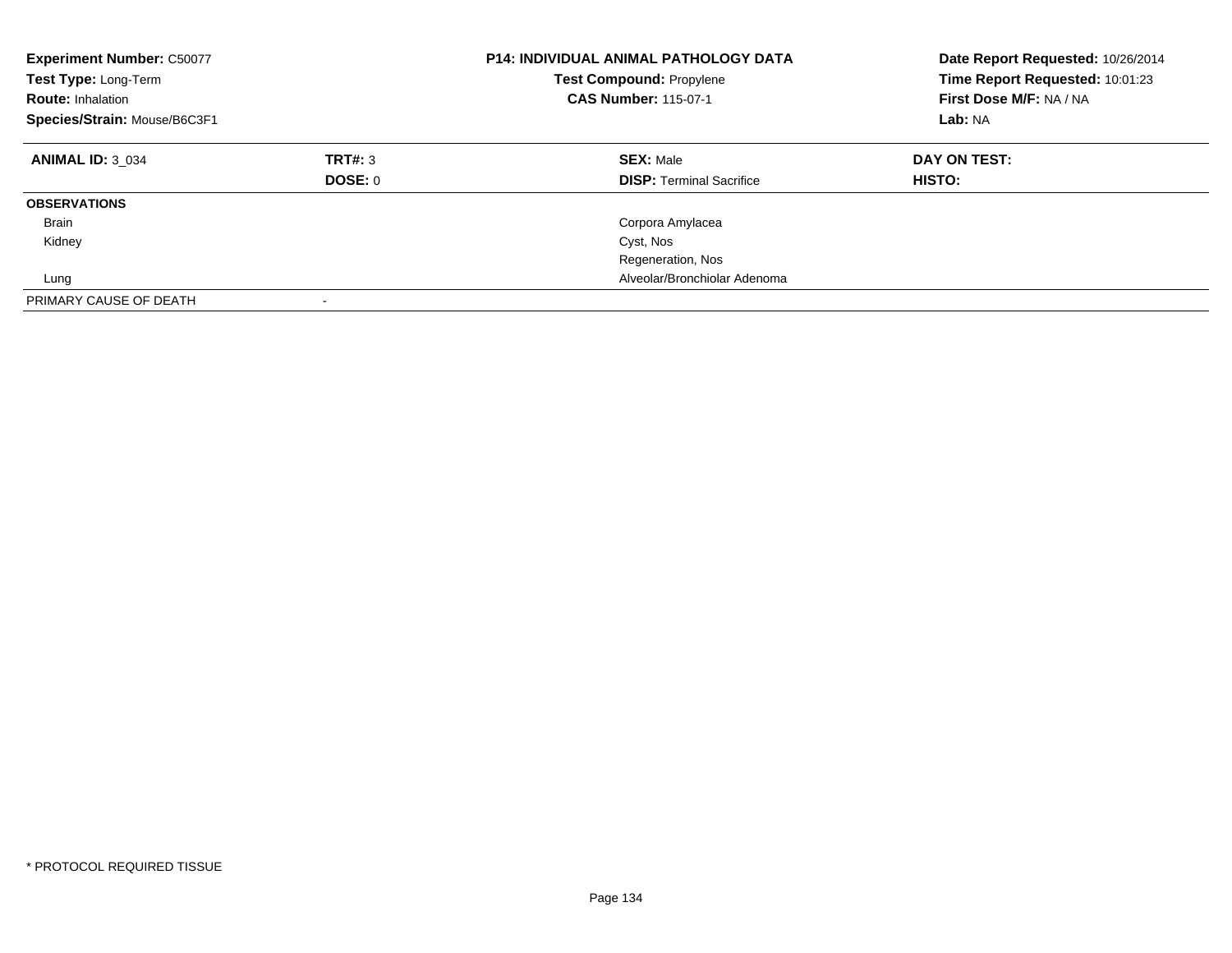| <b>Experiment Number: C50077</b><br>Test Type: Long-Term<br><b>Route: Inhalation</b><br>Species/Strain: Mouse/B6C3F1 |                           | <b>P14: INDIVIDUAL ANIMAL PATHOLOGY DATA</b><br><b>Test Compound: Propylene</b><br><b>CAS Number: 115-07-1</b> | Date Report Requested: 10/26/2014<br>Time Report Requested: 10:01:23<br>First Dose M/F: NA / NA<br>Lab: NA |
|----------------------------------------------------------------------------------------------------------------------|---------------------------|----------------------------------------------------------------------------------------------------------------|------------------------------------------------------------------------------------------------------------|
| <b>ANIMAL ID: 3 035</b>                                                                                              | TRT#: 3<br><b>DOSE: 0</b> | <b>SEX: Male</b><br><b>DISP:</b> Terminal Sacrifice                                                            | DAY ON TEST:<br><b>HISTO:</b>                                                                              |
| <b>OBSERVATIONS</b>                                                                                                  |                           |                                                                                                                |                                                                                                            |
| <b>Brain</b>                                                                                                         |                           | Corpora Amylacea                                                                                               |                                                                                                            |
| Liver                                                                                                                |                           | Metamorphosis, Fatty                                                                                           |                                                                                                            |
| Lung                                                                                                                 |                           | Hemorrhage                                                                                                     |                                                                                                            |
| Nasal cavity                                                                                                         |                           | Hemorrhage                                                                                                     |                                                                                                            |
| PRIMARY CAUSE OF DEATH                                                                                               |                           |                                                                                                                |                                                                                                            |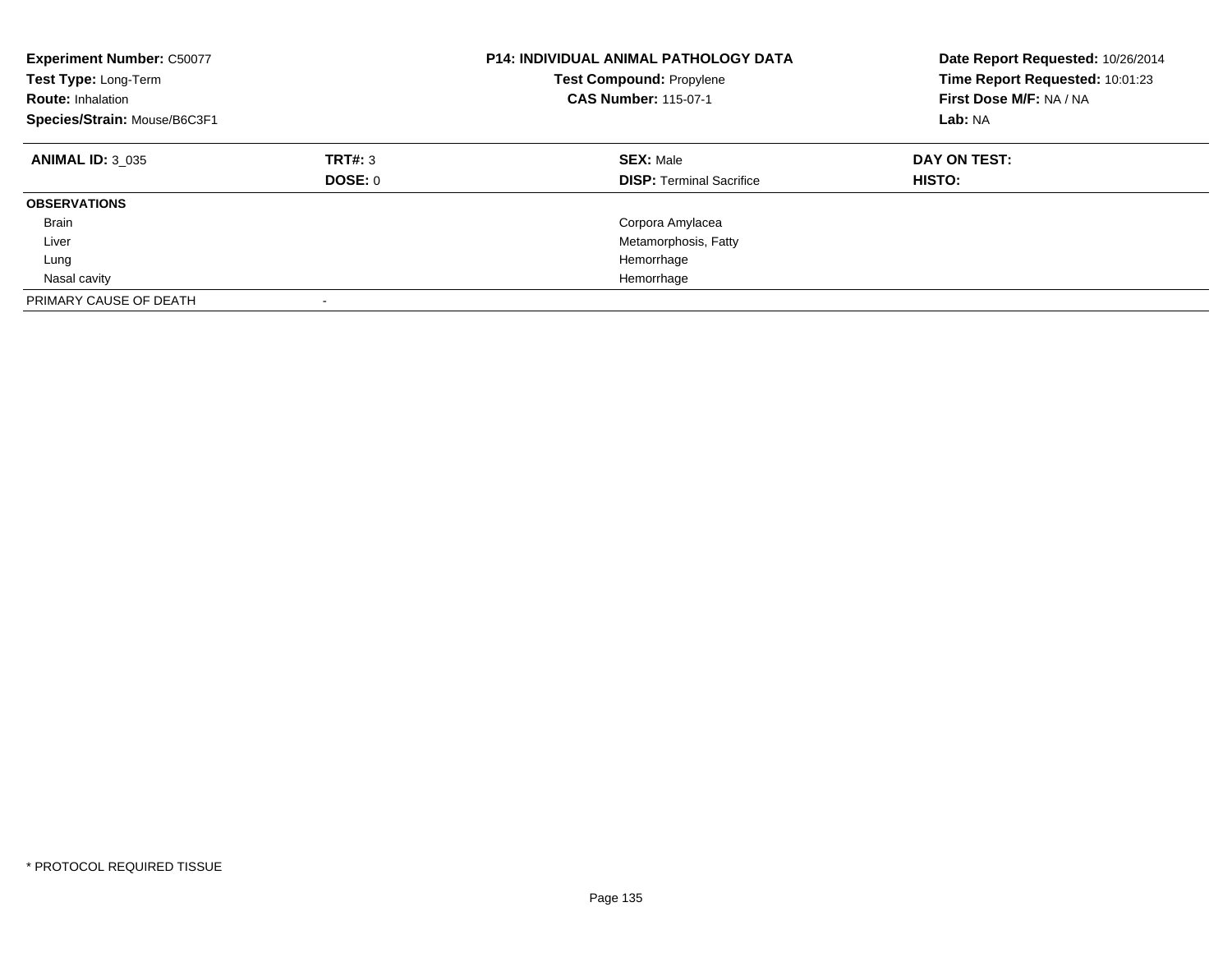| <b>Experiment Number: C50077</b><br>Test Type: Long-Term<br><b>Route: Inhalation</b><br>Species/Strain: Mouse/B6C3F1 |         | <b>P14: INDIVIDUAL ANIMAL PATHOLOGY DATA</b><br>Test Compound: Propylene<br><b>CAS Number: 115-07-1</b> | Date Report Requested: 10/26/2014<br>Time Report Requested: 10:01:23<br>First Dose M/F: NA / NA<br>Lab: NA |
|----------------------------------------------------------------------------------------------------------------------|---------|---------------------------------------------------------------------------------------------------------|------------------------------------------------------------------------------------------------------------|
| <b>ANIMAL ID: 3 036</b>                                                                                              | TRT#: 3 | <b>SEX: Male</b>                                                                                        | DAY ON TEST:                                                                                               |
|                                                                                                                      | DOSE: 0 | <b>DISP:</b> Terminal Sacrifice                                                                         | HISTO:                                                                                                     |
| <b>OBSERVATIONS</b>                                                                                                  |         |                                                                                                         |                                                                                                            |
| Kidney                                                                                                               |         | Cyst, Nos                                                                                               |                                                                                                            |
| Liver                                                                                                                |         | Metamorphosis, Fatty                                                                                    |                                                                                                            |
| Lung                                                                                                                 |         | Alveolar/Bronchiolar Adenoma                                                                            |                                                                                                            |
| PRIMARY CAUSE OF DEATH                                                                                               |         |                                                                                                         |                                                                                                            |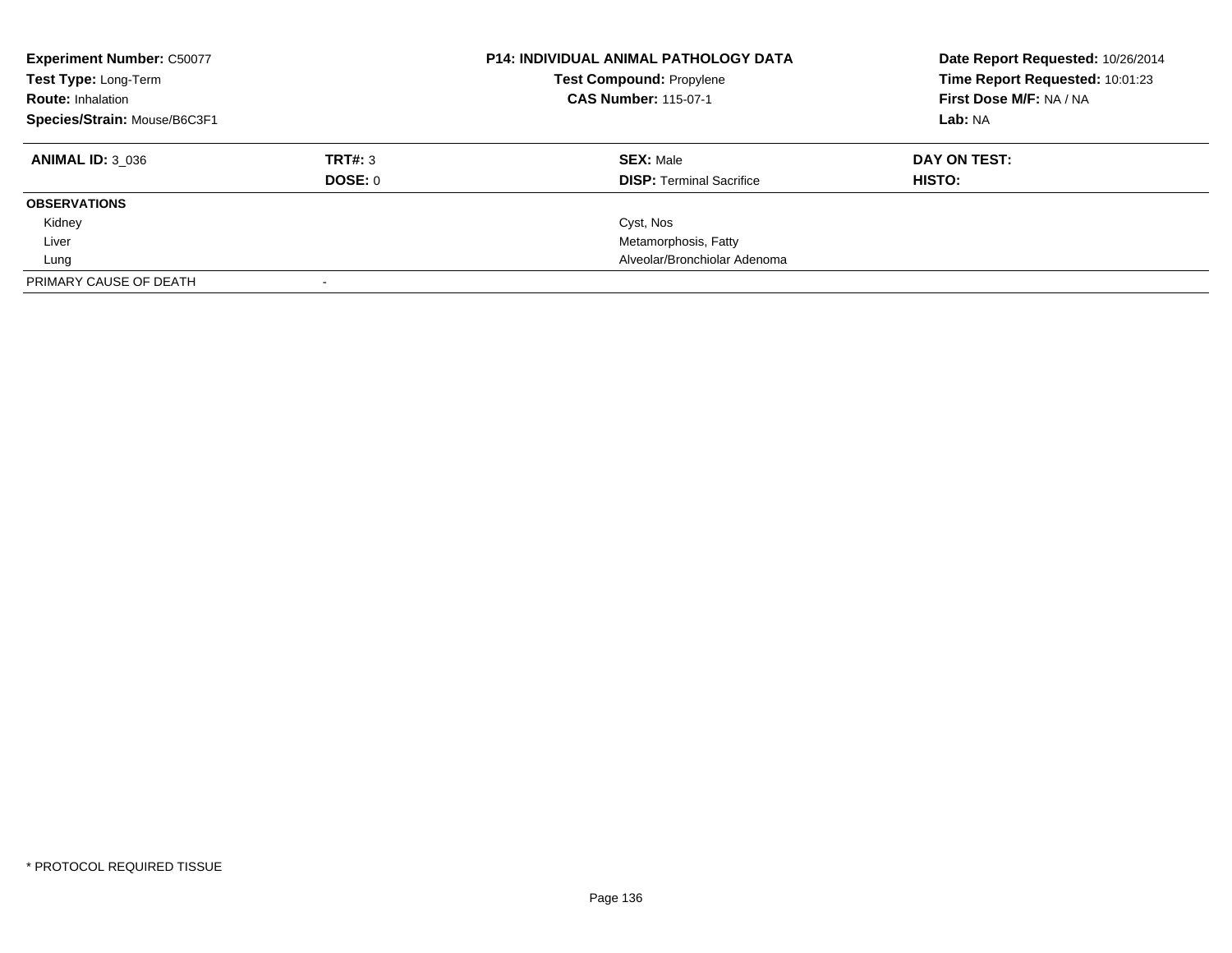| <b>Experiment Number: C50077</b><br>Test Type: Long-Term<br><b>Route: Inhalation</b><br>Species/Strain: Mouse/B6C3F1 |                    | <b>P14: INDIVIDUAL ANIMAL PATHOLOGY DATA</b><br><b>Test Compound: Propylene</b><br><b>CAS Number: 115-07-1</b> | Date Report Requested: 10/26/2014<br>Time Report Requested: 10:01:23<br>First Dose M/F: NA / NA<br>Lab: NA |
|----------------------------------------------------------------------------------------------------------------------|--------------------|----------------------------------------------------------------------------------------------------------------|------------------------------------------------------------------------------------------------------------|
| <b>ANIMAL ID: 3 037</b>                                                                                              | TRT#: 3<br>DOSE: 0 | <b>SEX: Male</b><br><b>DISP: Terminal Sacrifice</b>                                                            | DAY ON TEST:<br><b>HISTO:</b>                                                                              |
| <b>OBSERVATIONS</b>                                                                                                  |                    |                                                                                                                |                                                                                                            |
| <b>Brain</b>                                                                                                         |                    | Corpora Amylacea                                                                                               |                                                                                                            |
| Lung                                                                                                                 |                    | Alveolar/Bronchiolar Carcinoma                                                                                 |                                                                                                            |
| Nasal cavity                                                                                                         |                    | Hemorrhage                                                                                                     |                                                                                                            |
|                                                                                                                      |                    | Inflammation, Acute                                                                                            |                                                                                                            |
| PRIMARY CAUSE OF DEATH                                                                                               |                    |                                                                                                                |                                                                                                            |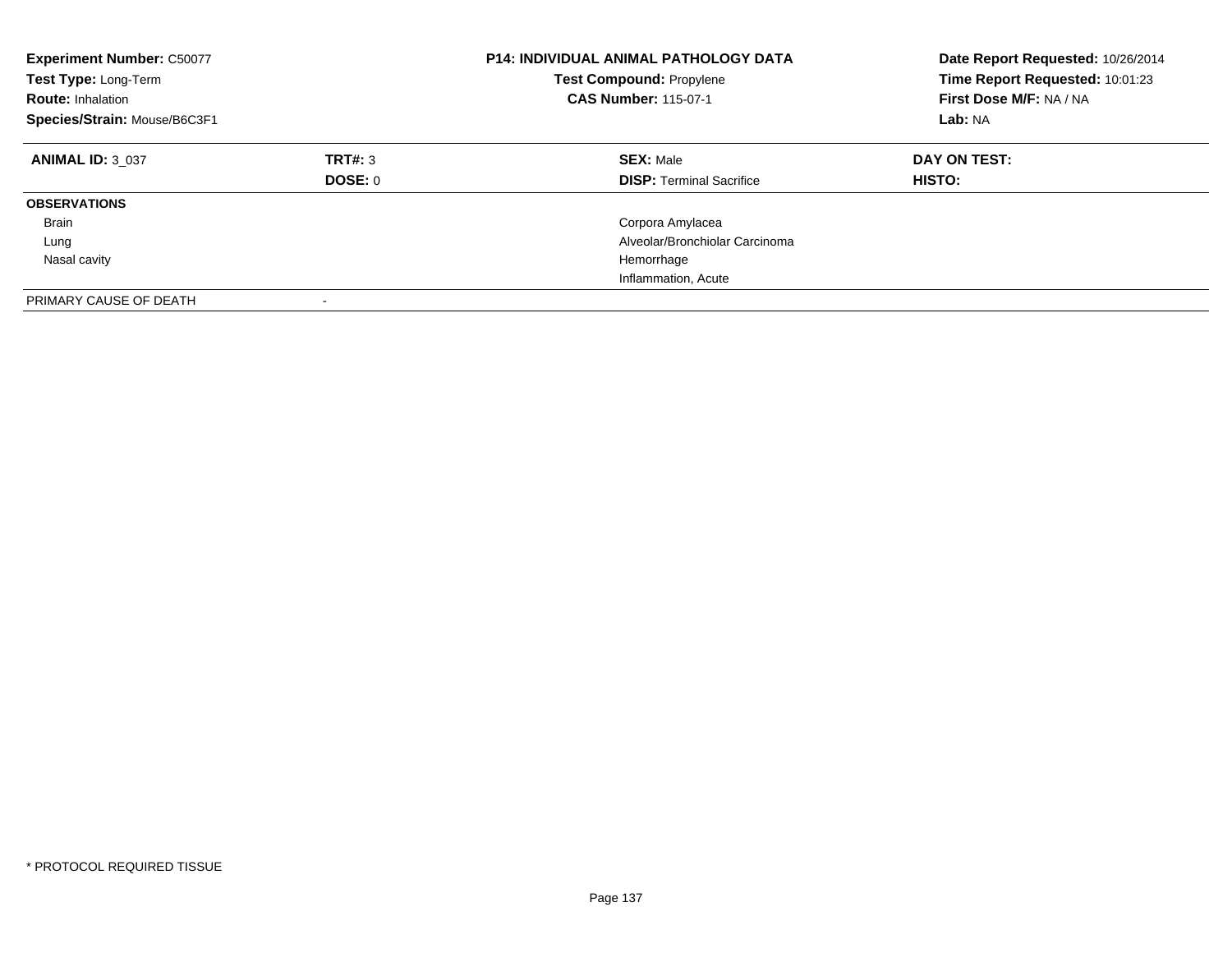| <b>Experiment Number: C50077</b><br>Test Type: Long-Term<br><b>Route: Inhalation</b><br>Species/Strain: Mouse/B6C3F1 |                             | <b>P14: INDIVIDUAL ANIMAL PATHOLOGY DATA</b><br><b>Test Compound: Propylene</b><br><b>CAS Number: 115-07-1</b> | Date Report Requested: 10/26/2014<br>Time Report Requested: 10:01:23<br>First Dose M/F: NA / NA<br>Lab: NA |
|----------------------------------------------------------------------------------------------------------------------|-----------------------------|----------------------------------------------------------------------------------------------------------------|------------------------------------------------------------------------------------------------------------|
| <b>ANIMAL ID: 3 038</b>                                                                                              | TRT#: 3                     | <b>SEX: Male</b>                                                                                               | DAY ON TEST:                                                                                               |
|                                                                                                                      | DOSE: 0                     | <b>DISP:</b> Terminal Sacrifice                                                                                | <b>HISTO:</b>                                                                                              |
| <b>OBSERVATIONS</b>                                                                                                  |                             |                                                                                                                |                                                                                                            |
| Adrenal gland                                                                                                        |                             | Cortical Adenoma                                                                                               |                                                                                                            |
| <b>Brain</b>                                                                                                         |                             | Corpora Amylacea                                                                                               |                                                                                                            |
| Liver                                                                                                                |                             | Hepatocellular Carcinoma                                                                                       |                                                                                                            |
| Lymph node                                                                                                           | <b>Bronchial Lymph Node</b> | Hemorrhage                                                                                                     |                                                                                                            |
| Testis                                                                                                               |                             | Atrophy, Nos                                                                                                   |                                                                                                            |
| PRIMARY CAUSE OF DEATH                                                                                               |                             |                                                                                                                |                                                                                                            |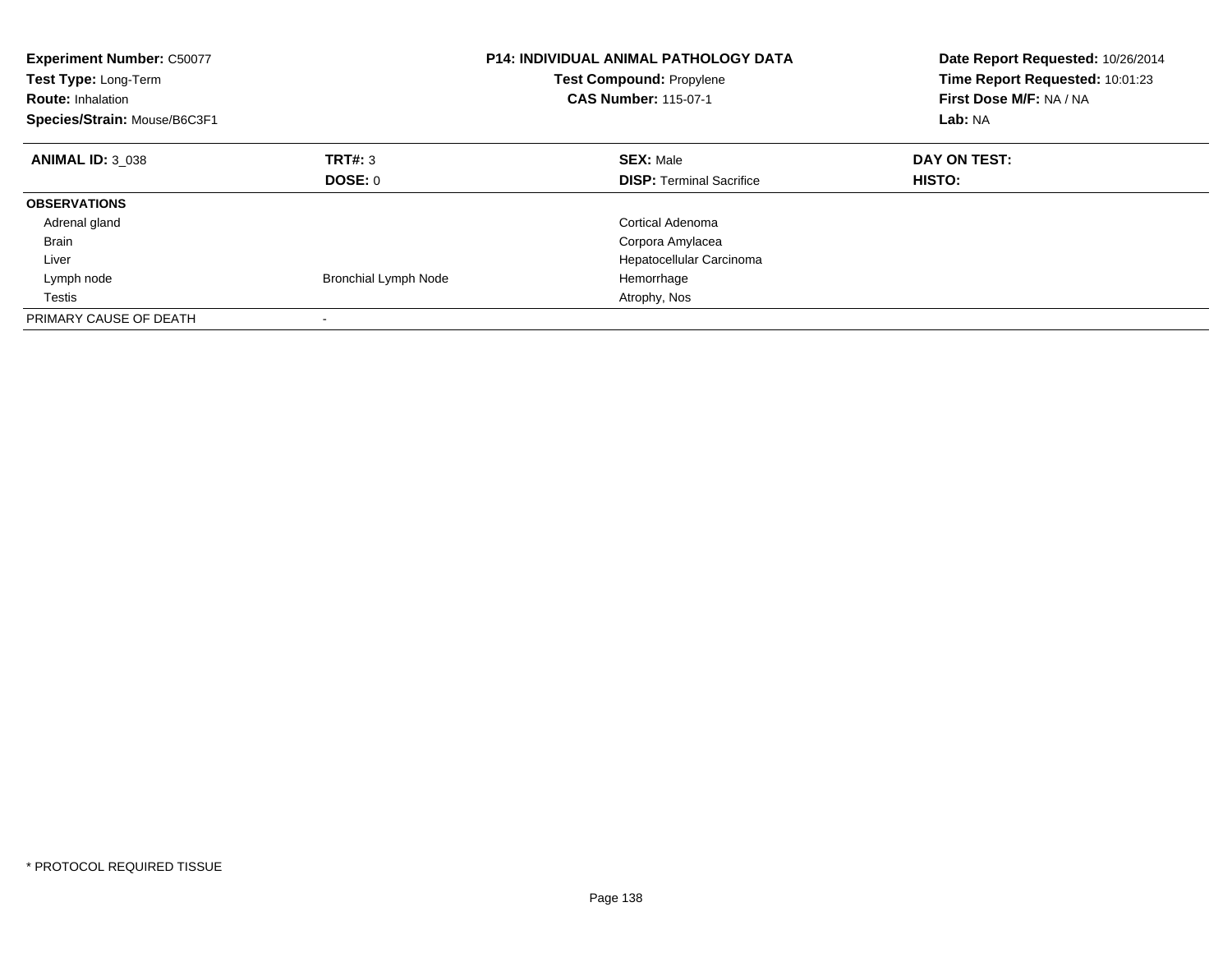| <b>Experiment Number: C50077</b><br>Test Type: Long-Term<br><b>Route: Inhalation</b><br>Species/Strain: Mouse/B6C3F1 |                           | <b>P14: INDIVIDUAL ANIMAL PATHOLOGY DATA</b><br><b>Test Compound: Propylene</b><br><b>CAS Number: 115-07-1</b> | Date Report Requested: 10/26/2014<br>Time Report Requested: 10:01:23<br>First Dose M/F: NA / NA<br>Lab: NA |
|----------------------------------------------------------------------------------------------------------------------|---------------------------|----------------------------------------------------------------------------------------------------------------|------------------------------------------------------------------------------------------------------------|
| <b>ANIMAL ID: 3 039</b>                                                                                              | TRT#: 3<br><b>DOSE: 0</b> | <b>SEX: Male</b><br><b>DISP: Terminal Sacrifice</b>                                                            | DAY ON TEST:<br>HISTO:                                                                                     |
| <b>OBSERVATIONS</b>                                                                                                  |                           |                                                                                                                |                                                                                                            |
| <b>Brain</b>                                                                                                         |                           | Corpora Amylacea                                                                                               |                                                                                                            |
| Liver                                                                                                                |                           | Hepatocellular Carcinoma                                                                                       |                                                                                                            |
| Lung                                                                                                                 |                           | Hepatocellular Carcinoma, Metastatic                                                                           |                                                                                                            |
| Nasal cavity                                                                                                         |                           | Hemorrhage                                                                                                     |                                                                                                            |
| PRIMARY CAUSE OF DEATH                                                                                               |                           |                                                                                                                |                                                                                                            |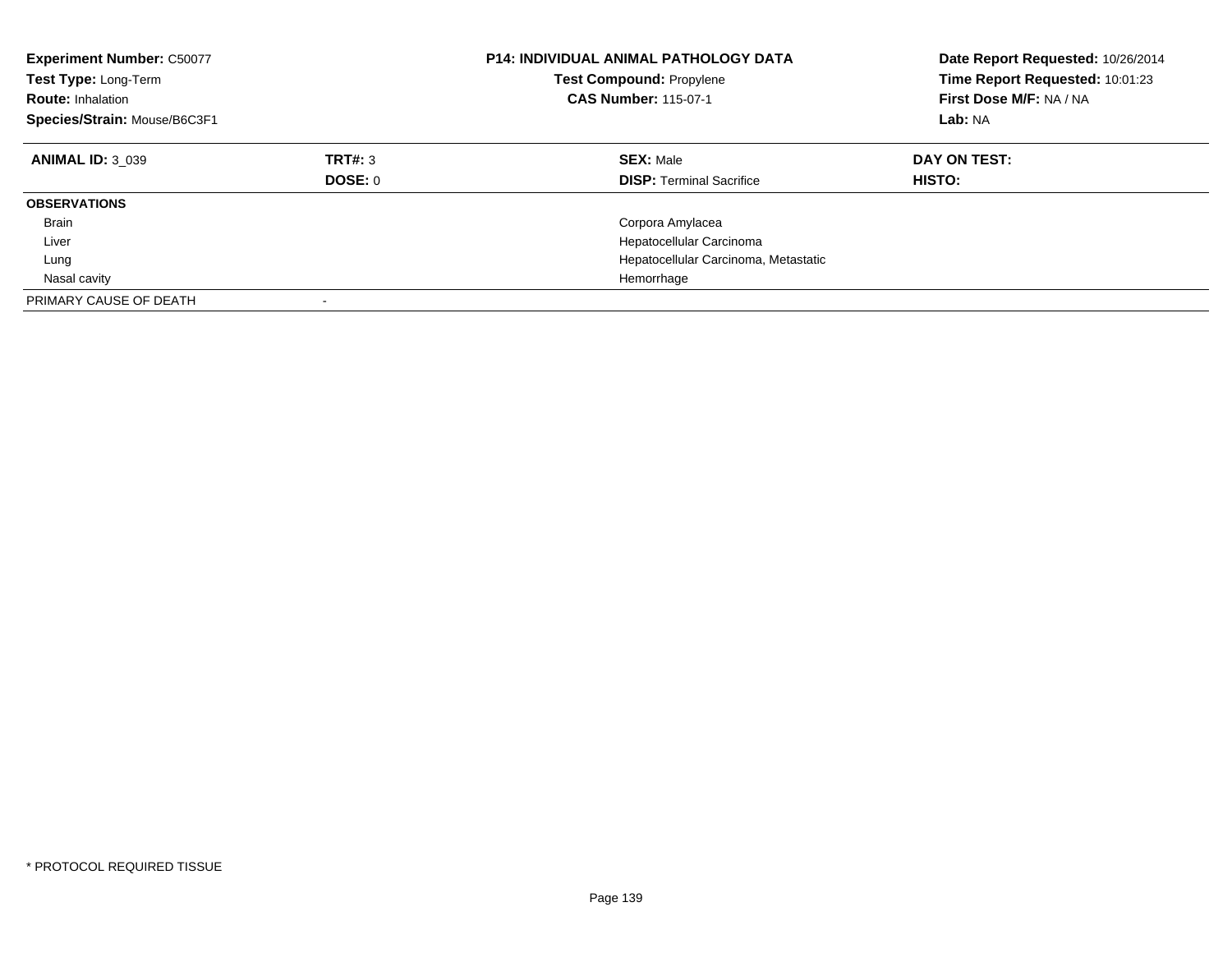| <b>Experiment Number: C50077</b> |                     | <b>P14: INDIVIDUAL ANIMAL PATHOLOGY DATA</b> | Date Report Requested: 10/26/2014 |
|----------------------------------|---------------------|----------------------------------------------|-----------------------------------|
| <b>Test Type: Long-Term</b>      |                     | <b>Test Compound: Propylene</b>              | Time Report Requested: 10:01:23   |
| <b>Route: Inhalation</b>         |                     | <b>CAS Number: 115-07-1</b>                  | First Dose M/F: NA / NA           |
| Species/Strain: Mouse/B6C3F1     |                     |                                              | Lab: NA                           |
| <b>ANIMAL ID: 3 040</b>          | TRT#: 3             | <b>SEX: Male</b>                             | DAY ON TEST:                      |
|                                  | DOSE: 0             | <b>DISP:</b> Terminal Sacrifice              | HISTO:                            |
| <b>OBSERVATIONS</b>              |                     |                                              |                                   |
| Brain                            |                     | Corpora Amylacea                             |                                   |
| Unspecified                      | Multiple Organs Nos | Lymphoma, Histiocytic-Malignant Type         |                                   |
| PRIMARY CAUSE OF DEATH           |                     |                                              |                                   |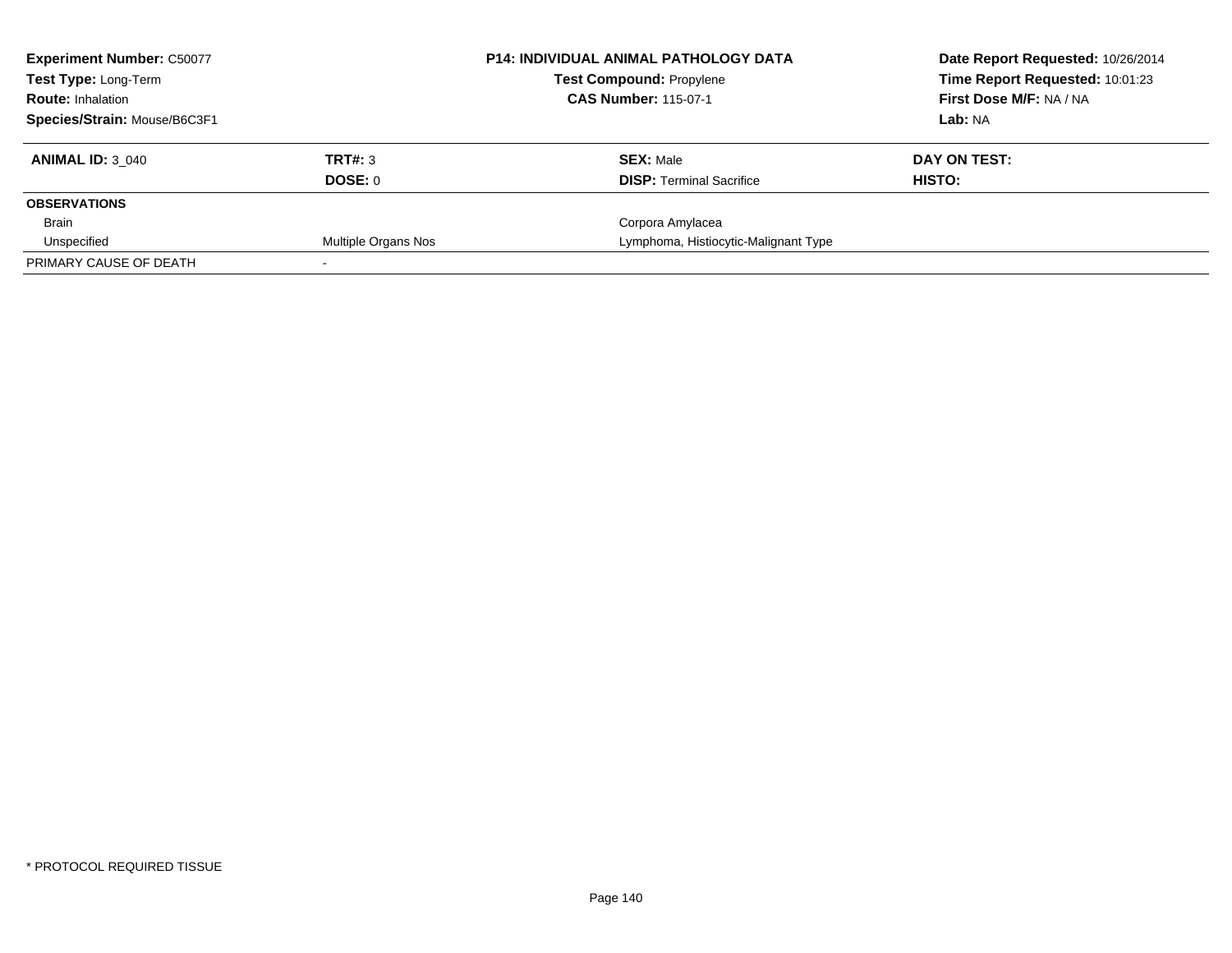| <b>Experiment Number: C50077</b><br>Test Type: Long-Term<br><b>Route: Inhalation</b><br>Species/Strain: Mouse/B6C3F1 |                    | <b>P14: INDIVIDUAL ANIMAL PATHOLOGY DATA</b><br><b>Test Compound: Propylene</b><br><b>CAS Number: 115-07-1</b> | Date Report Requested: 10/26/2014<br>Time Report Requested: 10:01:23<br>First Dose M/F: NA / NA<br>Lab: NA |
|----------------------------------------------------------------------------------------------------------------------|--------------------|----------------------------------------------------------------------------------------------------------------|------------------------------------------------------------------------------------------------------------|
| <b>ANIMAL ID: 3 041</b>                                                                                              | TRT#: 3<br>DOSE: 0 | <b>SEX: Male</b><br><b>DISP:</b> Terminal Sacrifice                                                            | DAY ON TEST:<br>HISTO:                                                                                     |
| <b>OBSERVATIONS</b>                                                                                                  |                    |                                                                                                                |                                                                                                            |
| <b>Brain</b>                                                                                                         |                    | Corpora Amylacea                                                                                               |                                                                                                            |
| Liver                                                                                                                |                    | Hepatocellular Adenoma                                                                                         |                                                                                                            |
| Lung                                                                                                                 |                    | Alveolar/Bronchiolar Adenoma                                                                                   |                                                                                                            |
|                                                                                                                      |                    | Inflammation, Interstitial                                                                                     |                                                                                                            |
| PRIMARY CAUSE OF DEATH                                                                                               |                    |                                                                                                                |                                                                                                            |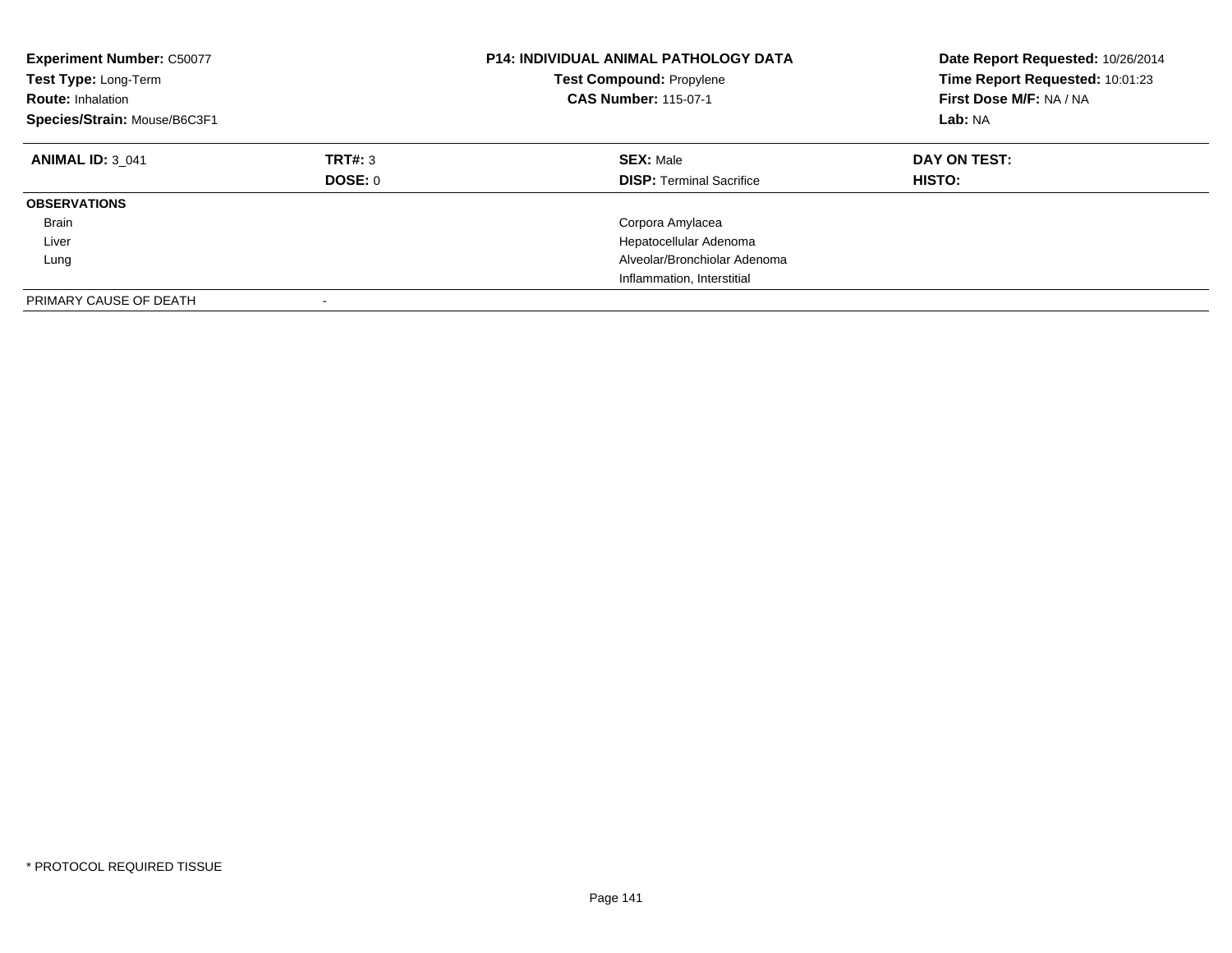| <b>Experiment Number: C50077</b> |         | <b>P14: INDIVIDUAL ANIMAL PATHOLOGY DATA</b><br><b>Test Compound: Propylene</b> | Date Report Requested: 10/26/2014 |
|----------------------------------|---------|---------------------------------------------------------------------------------|-----------------------------------|
| Test Type: Long-Term             |         |                                                                                 | Time Report Requested: 10:01:23   |
| <b>Route: Inhalation</b>         |         | <b>CAS Number: 115-07-1</b>                                                     | First Dose M/F: NA / NA           |
| Species/Strain: Mouse/B6C3F1     |         |                                                                                 | Lab: NA                           |
| <b>ANIMAL ID: 3 042</b>          | TRT#: 3 | <b>SEX: Male</b>                                                                | DAY ON TEST:                      |
|                                  | DOSE: 0 | <b>DISP:</b> Terminal Sacrifice                                                 | HISTO:                            |
| <b>OBSERVATIONS</b>              |         |                                                                                 |                                   |
| Adrenal gland                    | Capsule | Adenoma, Nos                                                                    |                                   |
| Lung                             |         | Hemorrhage                                                                      |                                   |
| PRIMARY CAUSE OF DEATH           |         |                                                                                 |                                   |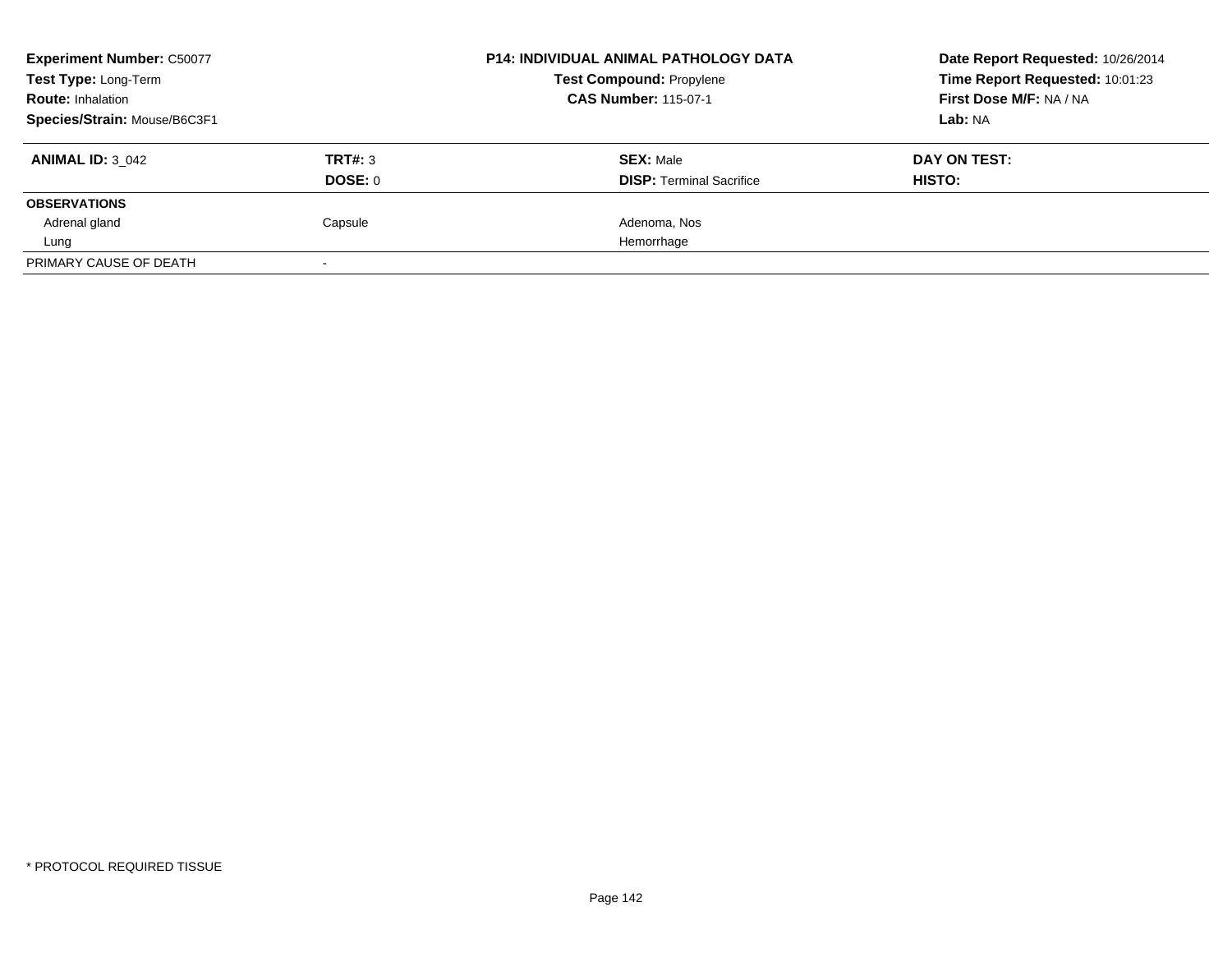| <b>Experiment Number: C50077</b><br>Test Type: Long-Term<br><b>Route: Inhalation</b><br>Species/Strain: Mouse/B6C3F1 |         | <b>P14: INDIVIDUAL ANIMAL PATHOLOGY DATA</b><br><b>Test Compound: Propylene</b><br><b>CAS Number: 115-07-1</b> | Date Report Requested: 10/26/2014<br>Time Report Requested: 10:01:23<br>First Dose M/F: NA / NA<br>Lab: NA |
|----------------------------------------------------------------------------------------------------------------------|---------|----------------------------------------------------------------------------------------------------------------|------------------------------------------------------------------------------------------------------------|
| <b>ANIMAL ID: 3 043</b>                                                                                              | TRT#: 3 | <b>SEX: Male</b>                                                                                               | DAY ON TEST:                                                                                               |
|                                                                                                                      | DOSE: 0 | <b>DISP:</b> Terminal Sacrifice                                                                                | HISTO:                                                                                                     |
| <b>OBSERVATIONS</b>                                                                                                  |         |                                                                                                                |                                                                                                            |
| <b>Brain</b>                                                                                                         |         | Corpora Amylacea                                                                                               |                                                                                                            |
| Kidney                                                                                                               |         | Cyst, Nos                                                                                                      |                                                                                                            |
| Lung                                                                                                                 |         | Alveolar/Bronchiolar Carcinoma                                                                                 |                                                                                                            |
|                                                                                                                      |         | Inflammation, Interstitial                                                                                     |                                                                                                            |
| Nasal cavity                                                                                                         |         | Hemorrhage                                                                                                     |                                                                                                            |
| PRIMARY CAUSE OF DEATH                                                                                               |         |                                                                                                                |                                                                                                            |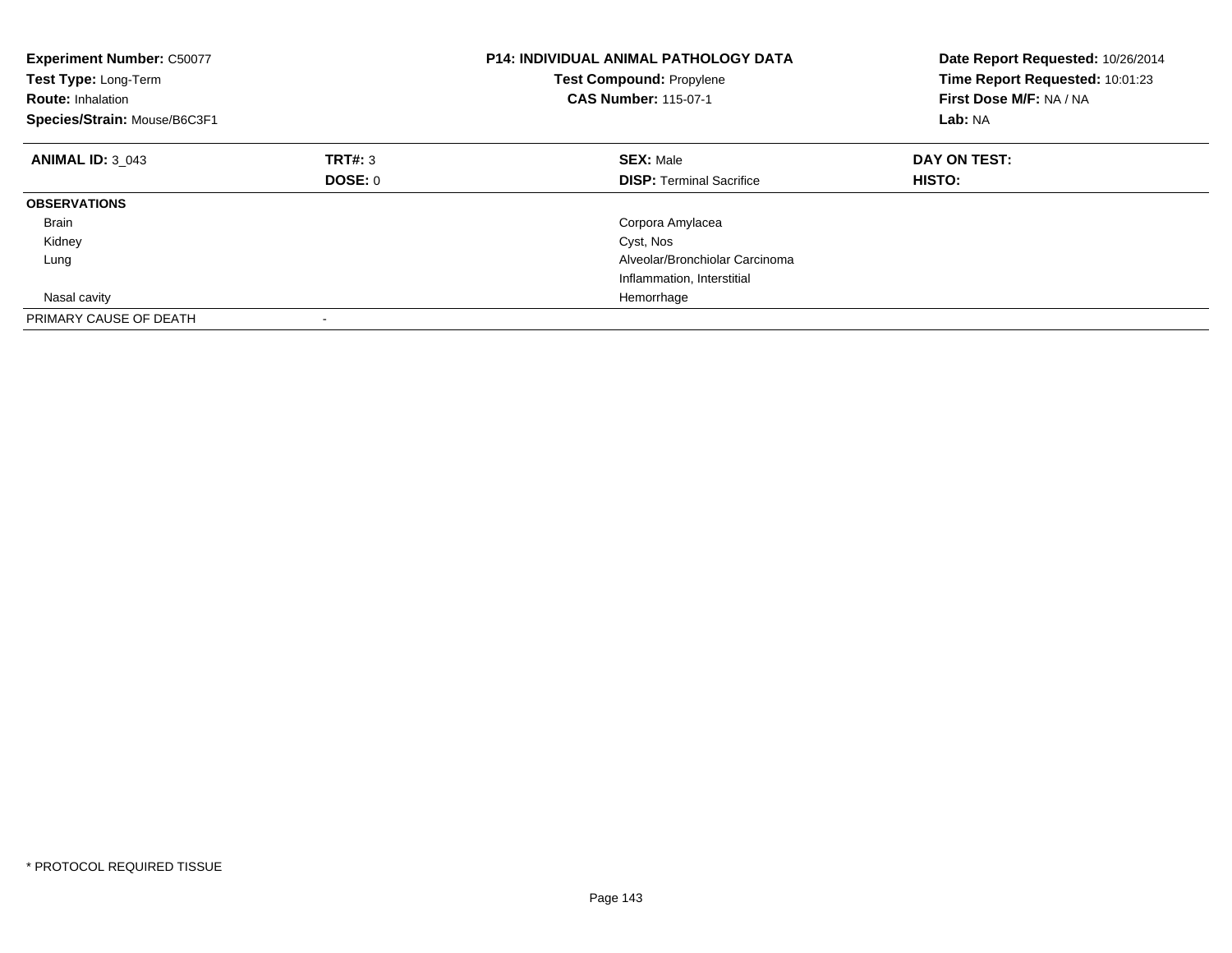| <b>Experiment Number: C50077</b> |         | <b>P14: INDIVIDUAL ANIMAL PATHOLOGY DATA</b> | Date Report Requested: 10/26/2014 |
|----------------------------------|---------|----------------------------------------------|-----------------------------------|
| Test Type: Long-Term             |         | <b>Test Compound: Propylene</b>              | Time Report Requested: 10:01:23   |
| <b>Route: Inhalation</b>         |         | <b>CAS Number: 115-07-1</b>                  | First Dose M/F: NA / NA           |
| Species/Strain: Mouse/B6C3F1     |         |                                              | Lab: NA                           |
| <b>ANIMAL ID: 3 044</b>          | TRT#: 3 | <b>SEX: Male</b>                             | DAY ON TEST:                      |
|                                  | DOSE: 0 | <b>DISP:</b> Terminal Sacrifice              | HISTO:                            |
| <b>OBSERVATIONS</b>              |         |                                              |                                   |
| Lung                             |         | Alveolar/Bronchiolar Carcinoma               |                                   |
| Nasal cavity                     |         | Hemorrhage                                   |                                   |
| PRIMARY CAUSE OF DEATH           |         |                                              |                                   |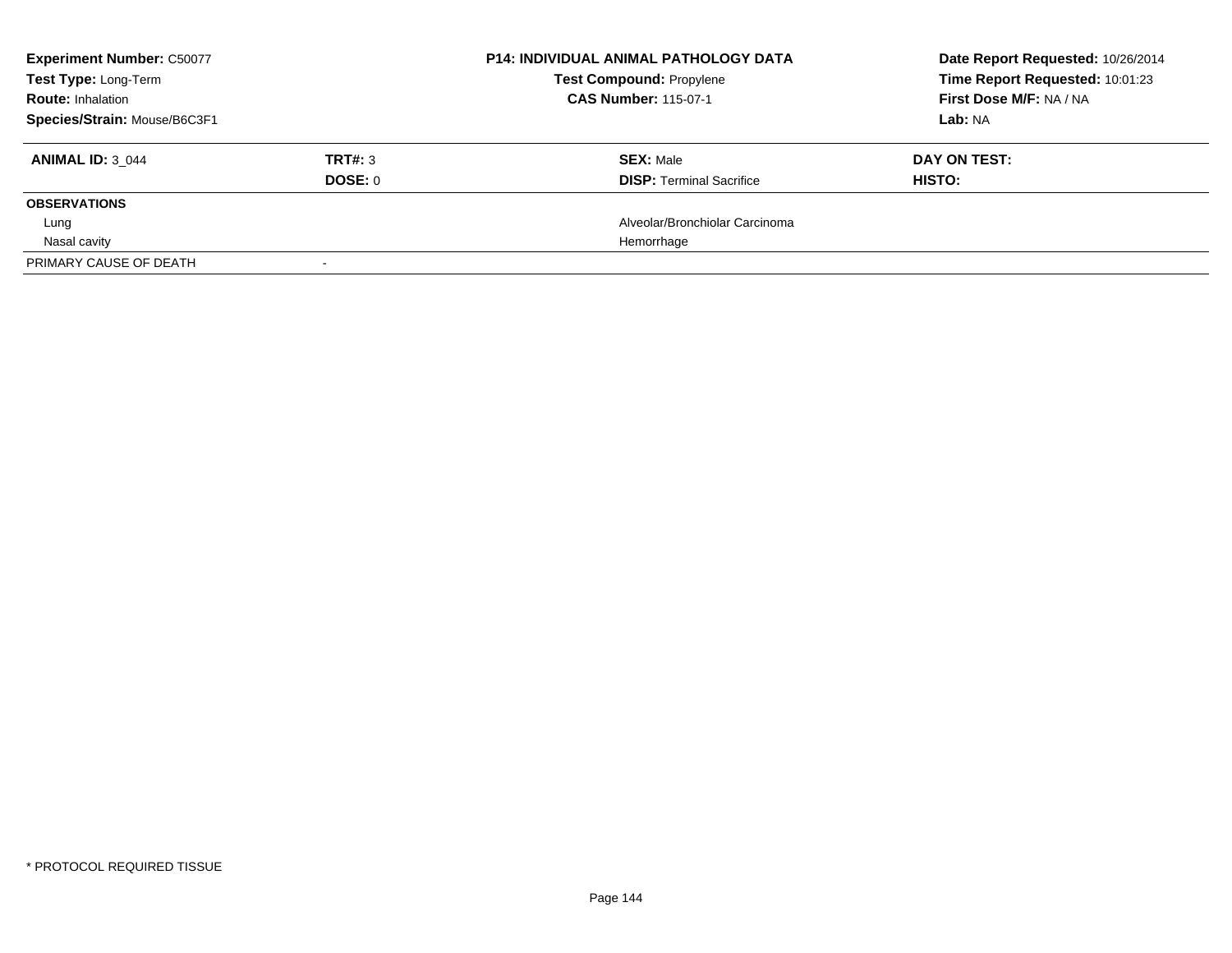| <b>Experiment Number: C50077</b> |         | <b>P14: INDIVIDUAL ANIMAL PATHOLOGY DATA</b><br><b>Test Compound: Propylene</b><br><b>CAS Number: 115-07-1</b> | Date Report Requested: 10/26/2014                                     |  |
|----------------------------------|---------|----------------------------------------------------------------------------------------------------------------|-----------------------------------------------------------------------|--|
| Test Type: Long-Term             |         |                                                                                                                | Time Report Requested: 10:01:23<br>First Dose M/F: NA / NA<br>Lab: NA |  |
| <b>Route: Inhalation</b>         |         |                                                                                                                |                                                                       |  |
| Species/Strain: Mouse/B6C3F1     |         |                                                                                                                |                                                                       |  |
| <b>ANIMAL ID: 3 045</b>          | TRT#: 3 | <b>SEX: Male</b>                                                                                               | DAY ON TEST:                                                          |  |
|                                  | DOSE: 0 | <b>DISP:</b> Terminal Sacrifice                                                                                | HISTO:                                                                |  |
| <b>OBSERVATIONS</b>              |         |                                                                                                                |                                                                       |  |
| Kidney                           |         | Cyst, Nos                                                                                                      |                                                                       |  |
| Liver                            |         | Hepatocellular Carcinoma                                                                                       |                                                                       |  |
| PRIMARY CAUSE OF DEATH           |         |                                                                                                                |                                                                       |  |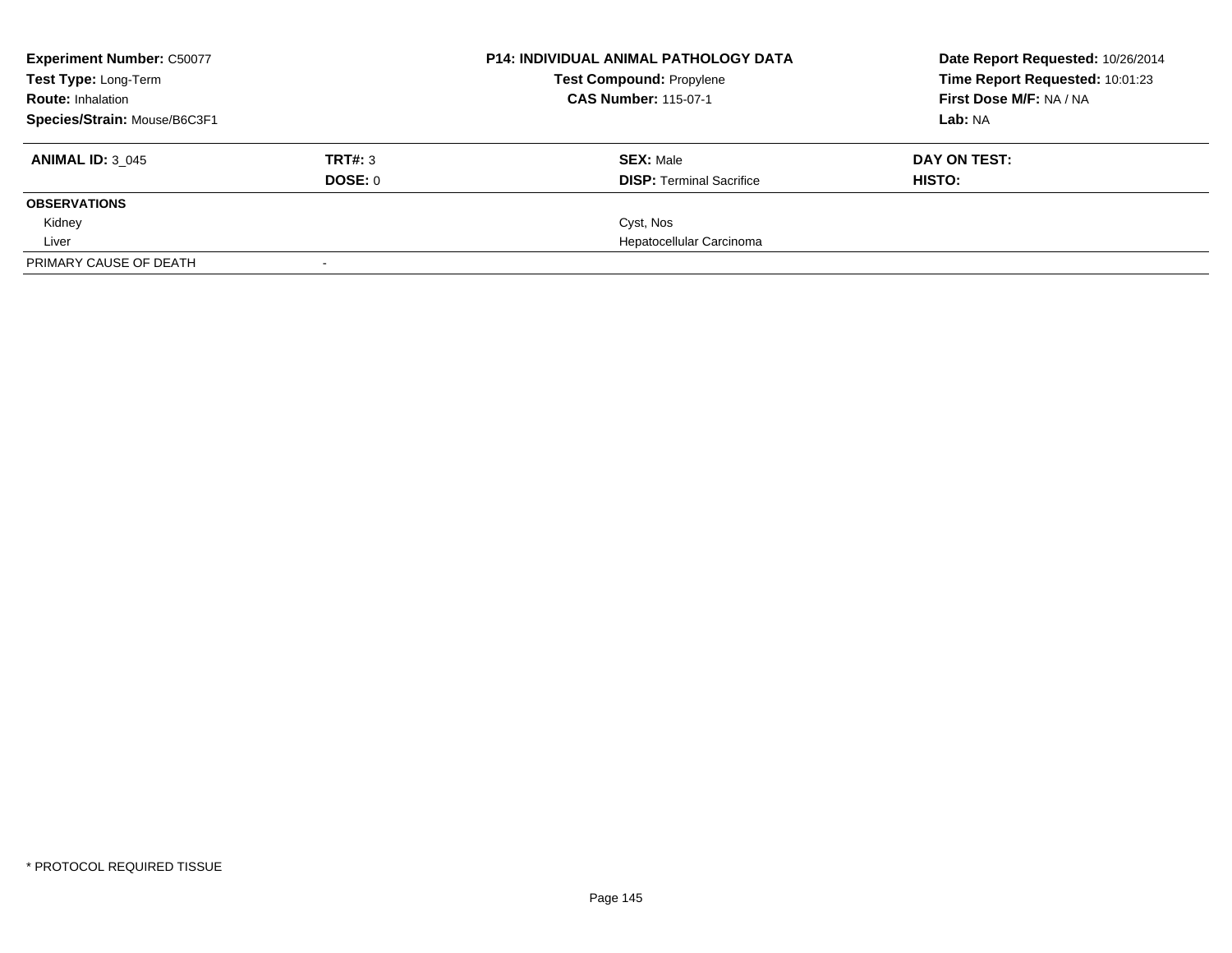| <b>Experiment Number: C50077</b><br>Test Type: Long-Term<br><b>Route: Inhalation</b><br>Species/Strain: Mouse/B6C3F1 |                     | <b>P14: INDIVIDUAL ANIMAL PATHOLOGY DATA</b><br><b>Test Compound: Propylene</b><br><b>CAS Number: 115-07-1</b> | Date Report Requested: 10/26/2014<br>Time Report Requested: 10:01:23<br>First Dose M/F: NA / NA<br>Lab: NA |
|----------------------------------------------------------------------------------------------------------------------|---------------------|----------------------------------------------------------------------------------------------------------------|------------------------------------------------------------------------------------------------------------|
| <b>ANIMAL ID: 3 046</b>                                                                                              | TRT#: 3<br>DOSE: 0  | <b>SEX: Male</b><br><b>DISP:</b> Terminal Sacrifice                                                            | DAY ON TEST:<br><b>HISTO:</b>                                                                              |
| <b>OBSERVATIONS</b>                                                                                                  |                     |                                                                                                                |                                                                                                            |
| Brain                                                                                                                |                     | Corpora Amylacea                                                                                               |                                                                                                            |
| Liver                                                                                                                |                     | Hepatocellular Carcinoma                                                                                       |                                                                                                            |
| Nasal cavity                                                                                                         |                     | Hemorrhage                                                                                                     |                                                                                                            |
| Unspecified                                                                                                          | Multiple Organs Nos | Mast-Cell Sarcoma                                                                                              |                                                                                                            |
| PRIMARY CAUSE OF DEATH                                                                                               |                     |                                                                                                                |                                                                                                            |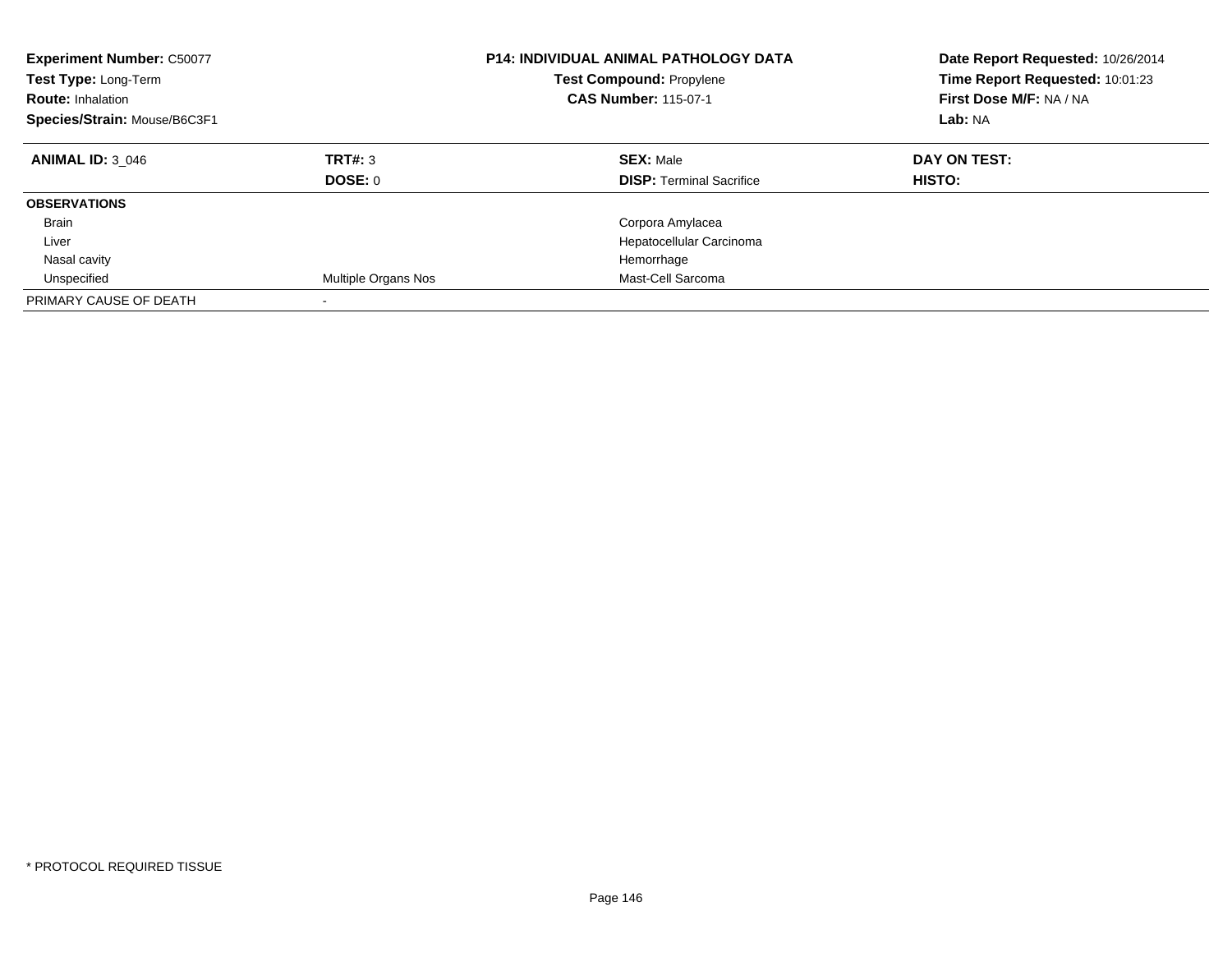| <b>Experiment Number: C50077</b><br>Test Type: Long-Term<br><b>Route: Inhalation</b><br>Species/Strain: Mouse/B6C3F1 |         | <b>P14: INDIVIDUAL ANIMAL PATHOLOGY DATA</b><br><b>Test Compound: Propylene</b><br><b>CAS Number: 115-07-1</b> | Date Report Requested: 10/26/2014<br>Time Report Requested: 10:01:23<br>First Dose M/F: NA / NA<br>Lab: NA |
|----------------------------------------------------------------------------------------------------------------------|---------|----------------------------------------------------------------------------------------------------------------|------------------------------------------------------------------------------------------------------------|
| <b>ANIMAL ID: 3 047</b>                                                                                              | TRT#: 3 | <b>SEX: Male</b>                                                                                               | DAY ON TEST:                                                                                               |
|                                                                                                                      | DOSE: 0 | <b>DISP:</b> Natural Death                                                                                     | HISTO:                                                                                                     |
| <b>OBSERVATIONS</b>                                                                                                  |         |                                                                                                                |                                                                                                            |
| <b>Brain</b>                                                                                                         |         | Corpora Amylacea                                                                                               |                                                                                                            |
| Lung                                                                                                                 |         | Alveolar/Bronchiolar Carcinoma                                                                                 |                                                                                                            |
| Preputial gland                                                                                                      |         | Cyst, Epidermal Inclusion                                                                                      |                                                                                                            |
|                                                                                                                      |         | Inflammation, Chronic                                                                                          |                                                                                                            |
| Testis                                                                                                               |         | Atrophy, Nos                                                                                                   |                                                                                                            |
|                                                                                                                      |         | Mineralization                                                                                                 |                                                                                                            |
| PRIMARY CAUSE OF DEATH                                                                                               |         |                                                                                                                |                                                                                                            |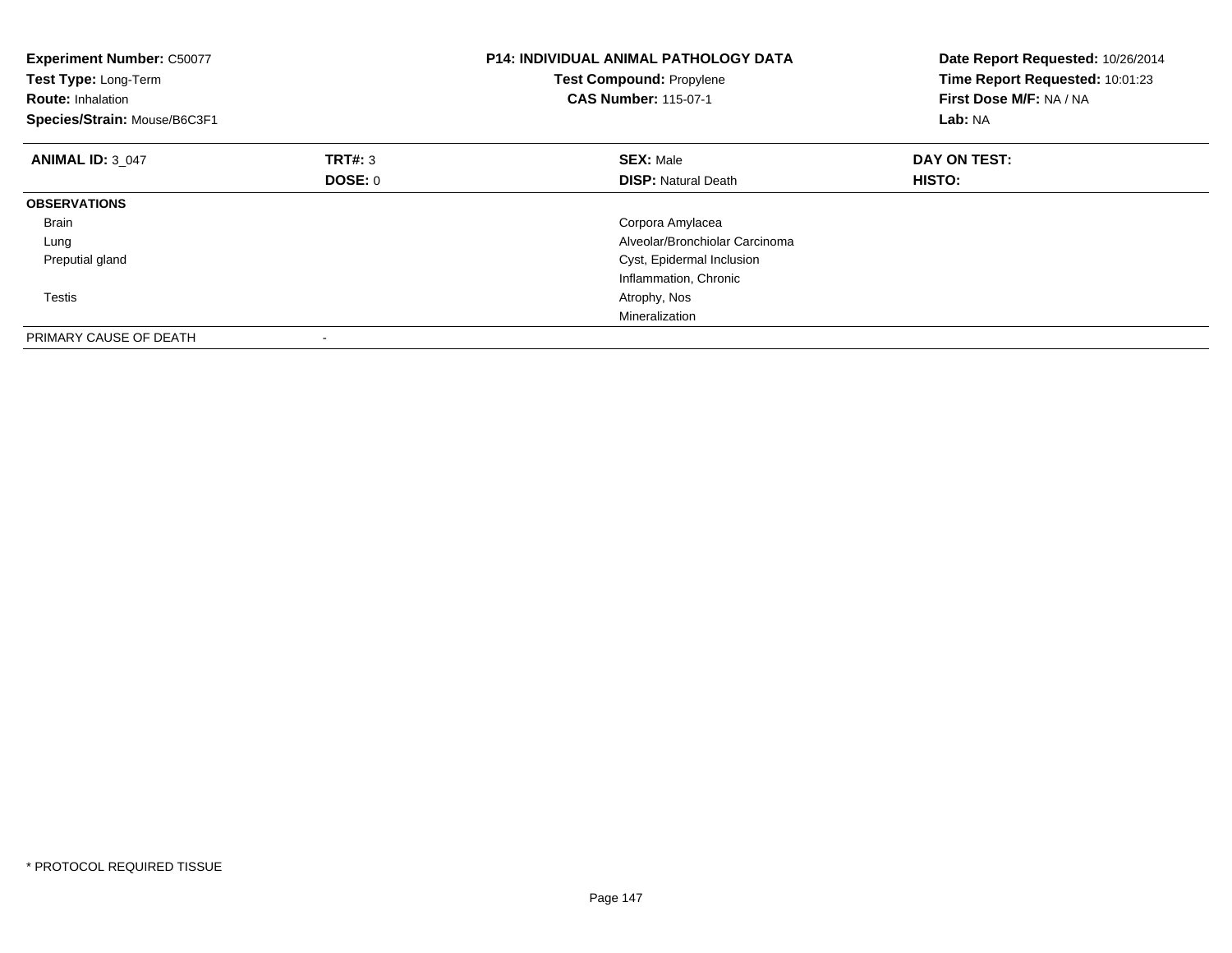| <b>Experiment Number: C50077</b><br>Test Type: Long-Term<br><b>Route: Inhalation</b><br>Species/Strain: Mouse/B6C3F1 |                    | <b>P14: INDIVIDUAL ANIMAL PATHOLOGY DATA</b><br><b>Test Compound: Propylene</b><br><b>CAS Number: 115-07-1</b> | Date Report Requested: 10/26/2014<br>Time Report Requested: 10:01:23<br>First Dose M/F: NA / NA<br>Lab: NA |
|----------------------------------------------------------------------------------------------------------------------|--------------------|----------------------------------------------------------------------------------------------------------------|------------------------------------------------------------------------------------------------------------|
| <b>ANIMAL ID: 3 048</b>                                                                                              | TRT#: 3<br>DOSE: 0 | <b>SEX: Male</b><br><b>DISP:</b> Terminal Sacrifice                                                            | DAY ON TEST:<br>HISTO:                                                                                     |
| <b>OBSERVATIONS</b>                                                                                                  |                    |                                                                                                                |                                                                                                            |
| Brain                                                                                                                |                    | Corpora Amylacea                                                                                               |                                                                                                            |
| Kidney                                                                                                               | Cortex             | Cyst, Nos                                                                                                      |                                                                                                            |
| Nasal cavity                                                                                                         |                    | Hemorrhage                                                                                                     |                                                                                                            |
| PRIMARY CAUSE OF DEATH                                                                                               |                    |                                                                                                                |                                                                                                            |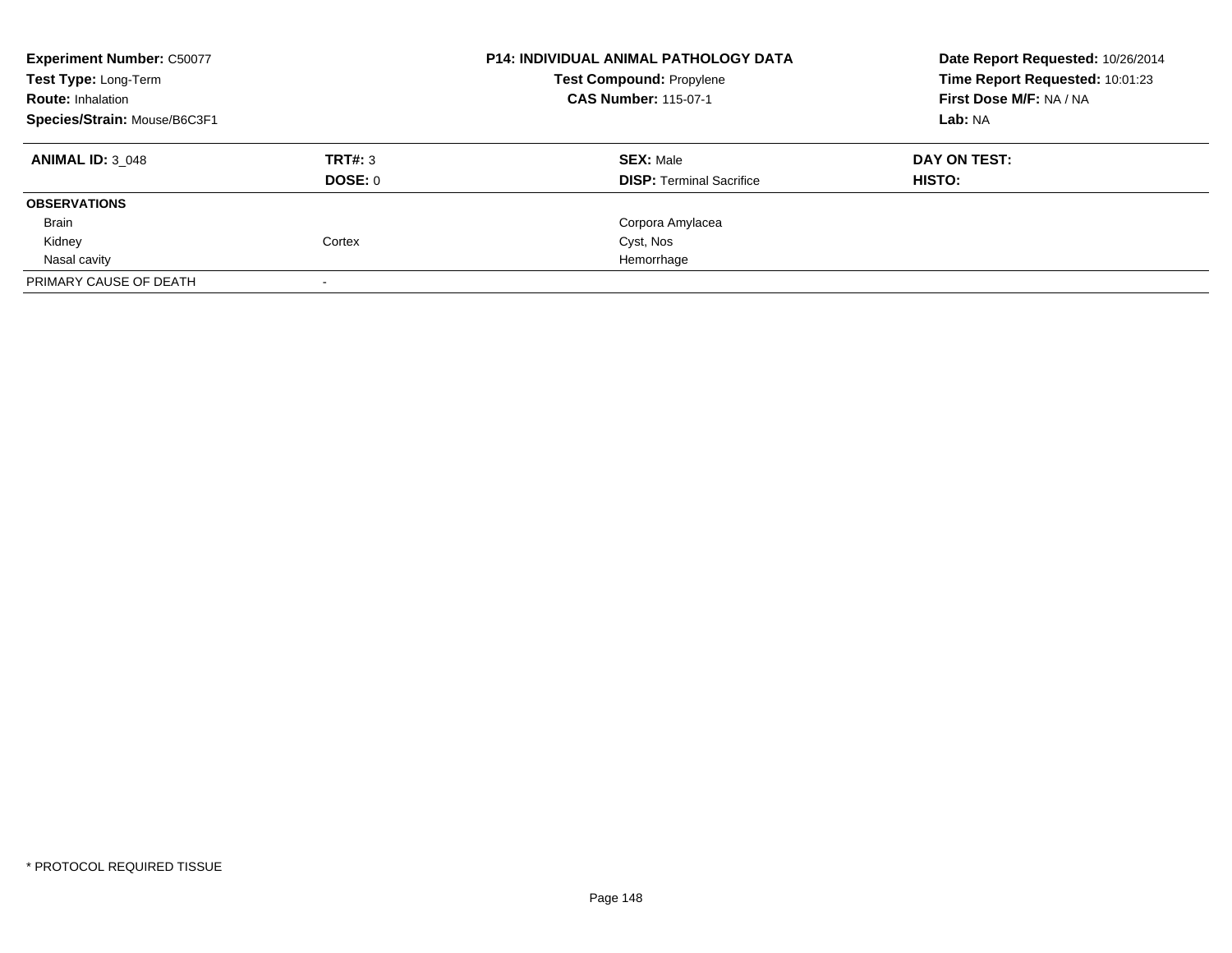| <b>Experiment Number: C50077</b><br>Test Type: Long-Term<br><b>Route: Inhalation</b><br>Species/Strain: Mouse/B6C3F1 |                           | P14: INDIVIDUAL ANIMAL PATHOLOGY DATA<br>Test Compound: Propylene<br><b>CAS Number: 115-07-1</b> | Date Report Requested: 10/26/2014<br>Time Report Requested: 10:01:23<br>First Dose M/F: NA / NA<br>Lab: NA |
|----------------------------------------------------------------------------------------------------------------------|---------------------------|--------------------------------------------------------------------------------------------------|------------------------------------------------------------------------------------------------------------|
| <b>ANIMAL ID: 3 049</b>                                                                                              | <b>TRT#:</b> 3<br>DOSE: 0 | <b>SEX: Male</b><br><b>DISP:</b> Terminal Sacrifice                                              | DAY ON TEST:<br>HISTO:                                                                                     |
| <b>OBSERVATIONS</b>                                                                                                  |                           |                                                                                                  |                                                                                                            |
| Adrenal gland                                                                                                        |                           | Fibrosis, Focal<br>Metamorphosis, Fatty                                                          |                                                                                                            |
| <b>Brain</b>                                                                                                         |                           | Corpora Amylacea                                                                                 |                                                                                                            |
| Liver                                                                                                                |                           | Hepatocellular Adenoma                                                                           |                                                                                                            |
|                                                                                                                      |                           | Metamorphosis, Fatty                                                                             |                                                                                                            |
| Lung                                                                                                                 |                           | Inflammation, Interstitial                                                                       |                                                                                                            |
| Nasal cavity                                                                                                         |                           | Hemorrhage                                                                                       |                                                                                                            |
| PRIMARY CAUSE OF DEATH                                                                                               |                           |                                                                                                  |                                                                                                            |